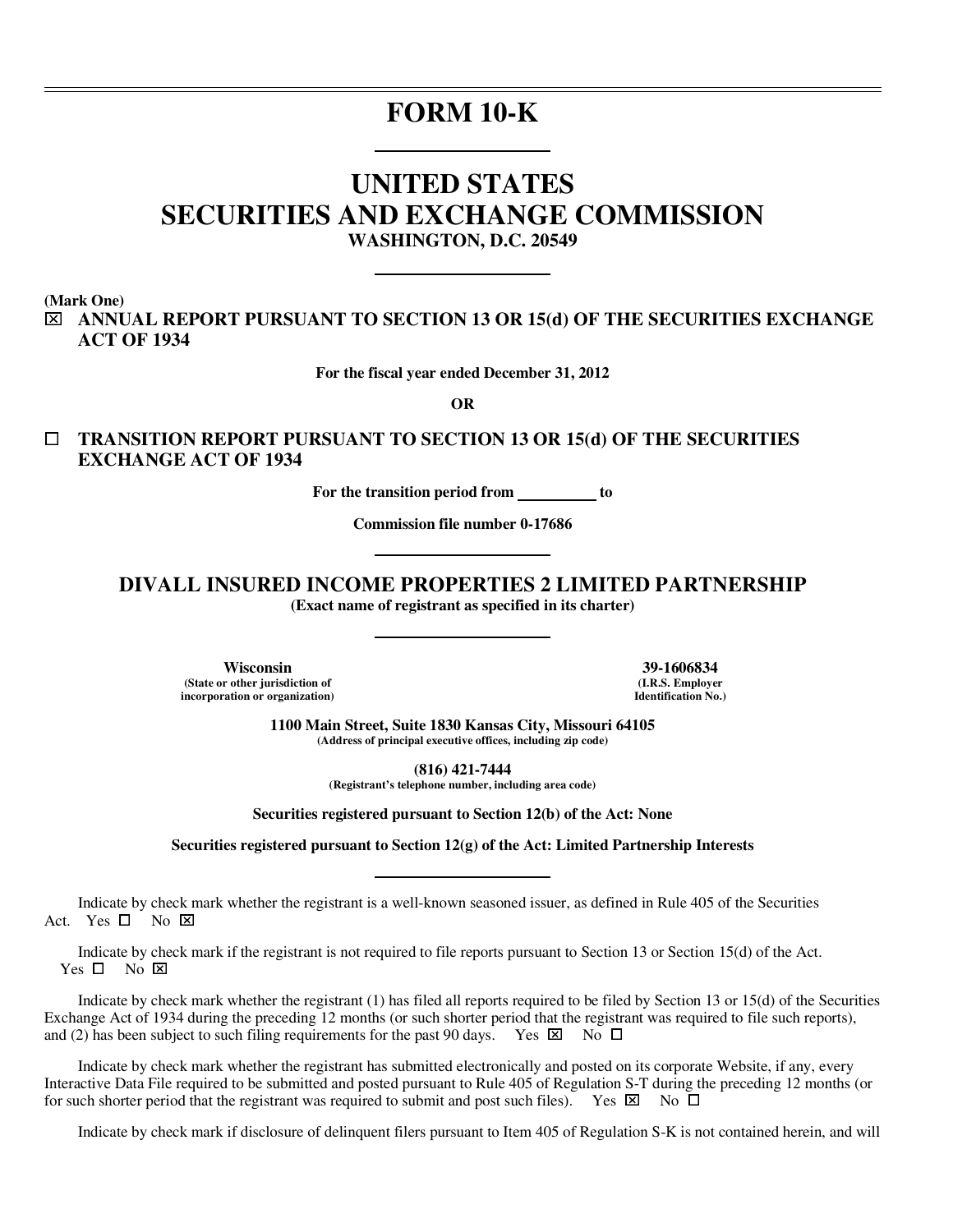not be contained, to the best of registrant's knowledge, in definitive proxy or information statements incorporated by reference in Part III of this Form 10-K or any amendment to this Form 10-K.  $\Box$ 

Indicate by check mark whether the registrant is a large accelerated filer, an accelerated filer, a non-accelerated filer or a smaller reporting company. See the definitions of "large accelerated filer", "accelerated filer" and "smaller reporting company" in Rule 12b-2 of the Exchange Act.

Large accelerated filer  $\Box$ <br>
Accelerated filer  $\Box$ <br>
Accelerated filer  $\Box$ <br>
Accelerated filer  $\Box$ Smaller Reporting Company  $\boxtimes$ 

Indicate by check mark whether the registrant is a shell company (as defined in Rule 12b-2 of the Exchange Act). Yes  $\square$  No  $\square$ 

The aggregate market value of the voting securities held by non-affiliates of the Registrant: The aggregate market value of limited partnership interests held by non-affiliates is not determinable since there is no public trading market for the limited partnership interests.

Index to Exhibits located on page:  $52 - 53$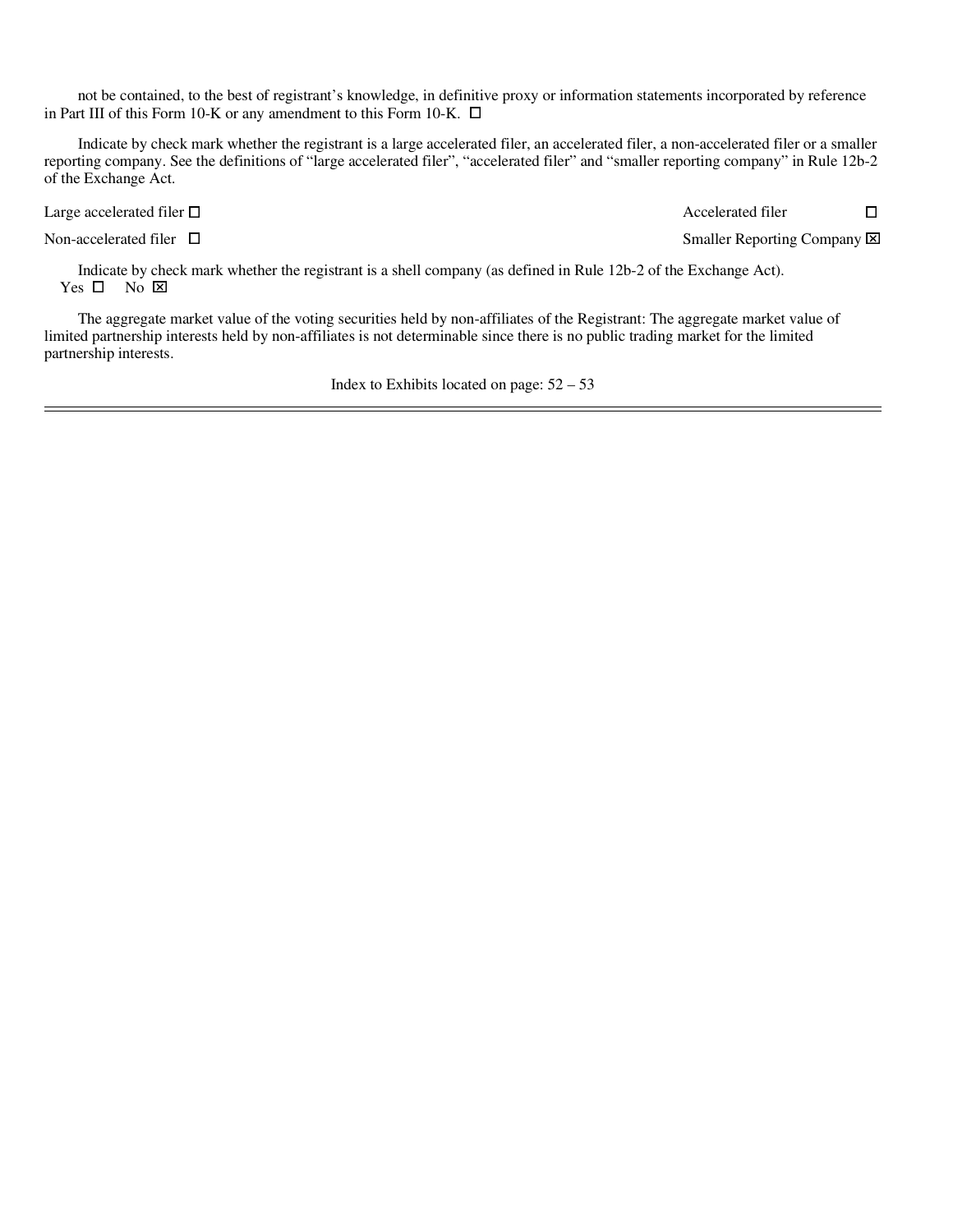# TABLE OF CONTENTS

#### DIVALL INSURED INCOME PROPERTIES 2 LIMITED PARTNERSHIP FORM 10-K FOR THE YEAR ENDED DECEMBER 31, 2012

|                                                                                                                      | Page |
|----------------------------------------------------------------------------------------------------------------------|------|
| <b>PARTI</b>                                                                                                         |      |
| Item 1. Business                                                                                                     | 3    |
| Item 1A. Risk Factors                                                                                                | 5    |
| <b>Item 1B. Unresolved Staff Comments</b>                                                                            | 5    |
| Item 2. Properties                                                                                                   | 5    |
| Item 3. Legal Proceedings                                                                                            | 12   |
| <b>Item 4. Mine Safety Disclosures</b>                                                                               | 12   |
| Part II                                                                                                              |      |
| Item 5. Market for Registrant's Common Equity, Related Stockholder Matters and Issuer Purchases of Equity Securities | 13   |
| Item 6. Selected Financial Data                                                                                      | 13   |
| Item 7. Management's Discussion and Analysis of Financial Condition and Results of Operations                        | 14   |
| Item 7A. Quantitative and Qualitative Disclosures About Market Risk                                                  | 23   |
| <b>Item 8. Financial Statements and Supplementary Data</b>                                                           | 24   |
| Item 9. Changes In and Disagreements with Accountants on Accounting and Financial Disclosure                         | 45   |
| Item 9A. Controls and Procedures                                                                                     | 45   |
| Item 9B. Other Information                                                                                           | 45   |
| Part III                                                                                                             |      |
| Item 10. Directors, Executive Officers and Corporate Governance                                                      | 46   |
| Item 11. Executive Compensation                                                                                      | 48   |
| Item 12. Security Ownership of Certain Beneficial Owners and Management and Related Stockholder Matters              | 49   |
| Item 13. Certain Relationships and Related Transactions, and Director Independence                                   | 50   |
| Item 14. Principal Accounting Fees and Services                                                                      | 51   |
| Part IV                                                                                                              |      |
| Item 15, Exhibits, Financial Statement Schedules                                                                     | 52   |
| <b>Signatures</b>                                                                                                    | 56   |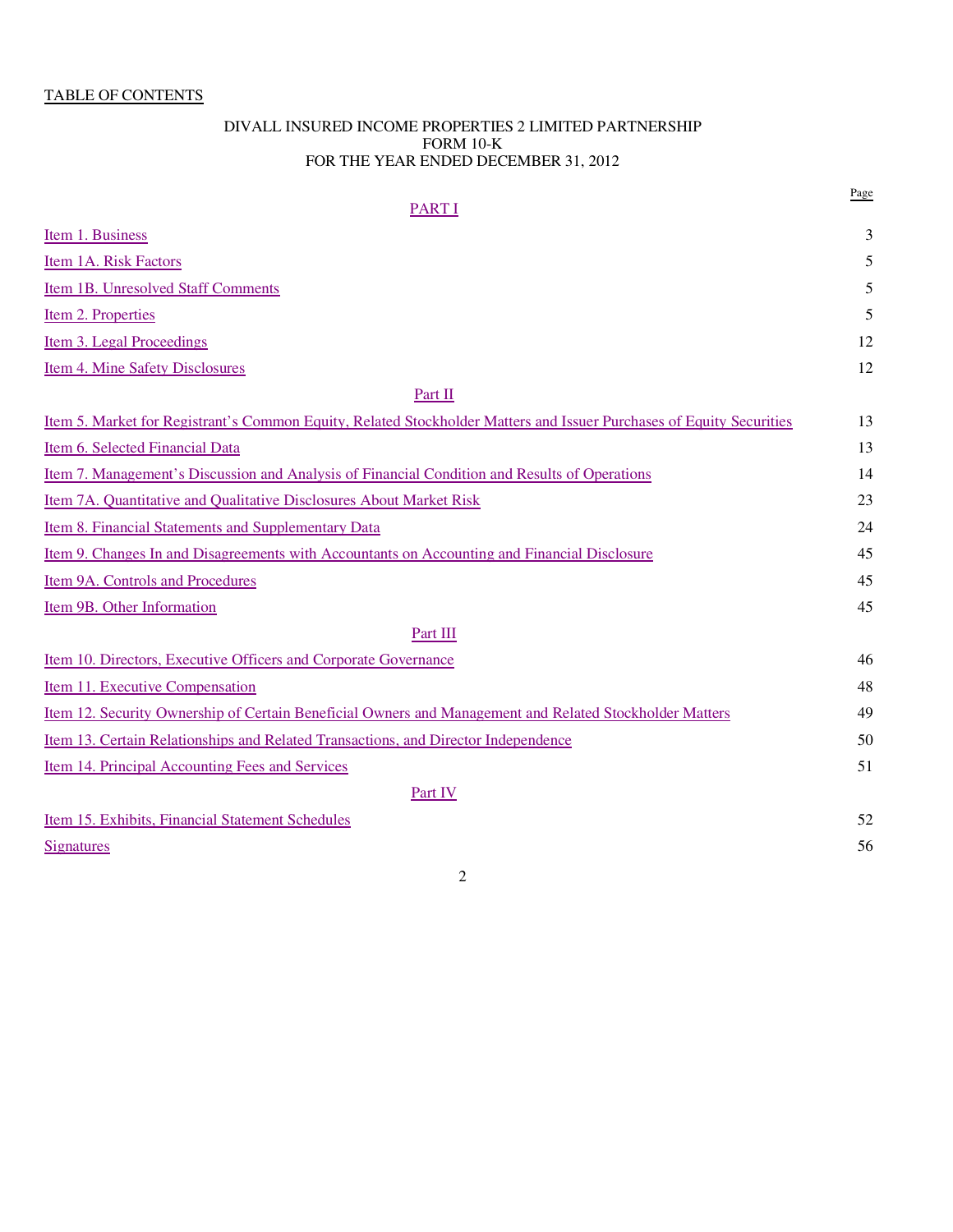#### **PART I**

#### **Item 1. Business**

#### *Background*

The Registrant, DiVall Insured Income Properties 2 Limited Partnership (the "Partnership"), is a limited partnership organized under the Wisconsin Uniform Limited Partnership Act pursuant to a Certificate of Limited Partnership dated as of November 20, 1987, and governed by a Limited Partnership Agreement, as amended from time to time (collectively, the "Partnership Agreement"). The Partnership is managed by its general partner, The Provo Group, Inc. (the "General Partner", "TPG", and "Management"). As of December 31, 2012, the Partnership had 1,652 Limited Partners owning an aggregate of 46,280.3 Limited Partnership Interests (the "Interests").

The Partnership is engaged in the business of owning and operating its investment portfolio of commercial real estate properties (the "Properties"). At December 31, 2012, the Partnership owned twelve properties, located in a total of five states. The Properties are leased on a triple net basis primarily to, and operated by, primarily franchisees of national, regional and local retail chains under longterm leases. The lessees are predominantly fast food, family style, and casual/theme restaurants.

At December 31, 2012 nine of the twelve Properties were and continue to be leased to three Wendy's Franchisee's, with six of the Properties being leased to Wendgusta, LLC ("Wendgusta"), two of the Properties being leased to Wendcharles I, LLC ("Wendcharles I"), and one of the Properties being leased to Wendcharles II, LLC ("Wendcharles II"). Operating base rents from these nine leases comprised approximately 75% of the total 2012 operating base rents. During 2012, additional percentage rents were also generated from these nine Wendy's properties and totaled approximately \$457,000. Additionally, the nine properties exceeded 75% of the Partnership's total Properties, both by historical asset value and number. Eight of the nine Wendy's leases are set to expire in November of 2021, with the remaining Wendy's lease set to expire in November of 2016. See Properties under Item 2 below for the table of all Properties and lease expirations and a discussion of Properties with significant developments.

During the process of leasing the Properties, the Partnership may experience competition from owners and managers of other properties. As a result, in connection with negotiating tenant leases, along with recognizing market conditions, Management may offer rental concessions, or other inducements, which may have an adverse impact on the results of the Partnership's operations. The Partnership is also in competition with sellers of similar properties to locate suitable purchasers for its Properties.

The Partnership will be dissolved on November 30, 2020 (extended ten years per the results of the 2009 Consent, as defined below), or earlier upon the prior occurrence of any of the following events: (a) the disposition of all properties of the Partnership; (b) the written determination by the General Partner that the Partnership's assets may constitute "plan assets" for purposes of ERISA; (c) the agreement of Limited Partners owning a majority of the outstanding interests to dissolve the Partnership; or (d) the dissolution, bankruptcy, death, withdrawal, or incapacity of the last remaining General Partner, unless an additional general partner is elected previously by a majority of the Limited Partners. During the second quarters of 2001, 2003, 2005 and 2007, Consent solicitations were circulated (the "2001, 2003, 2005 and 2007 Consents, respectively"), which if approved would have authorized the sale of all of the Partnership's Properties and the dissolution of the Partnership. A majority of the Limited Partners did not vote in favor of any of the Consents. Therefore, the Partnership had continued to operate as a going concern. On July 31, 2009, the Partnership mailed a Consent solicitation (the "2009 Consent") to Limited Partners to determine whether the Limited Partners wished to extend the term of the Partnership for ten years to November 30, 2020 (the "Extension Proposition"), or wished the Partnership to sell its assets, liquidate,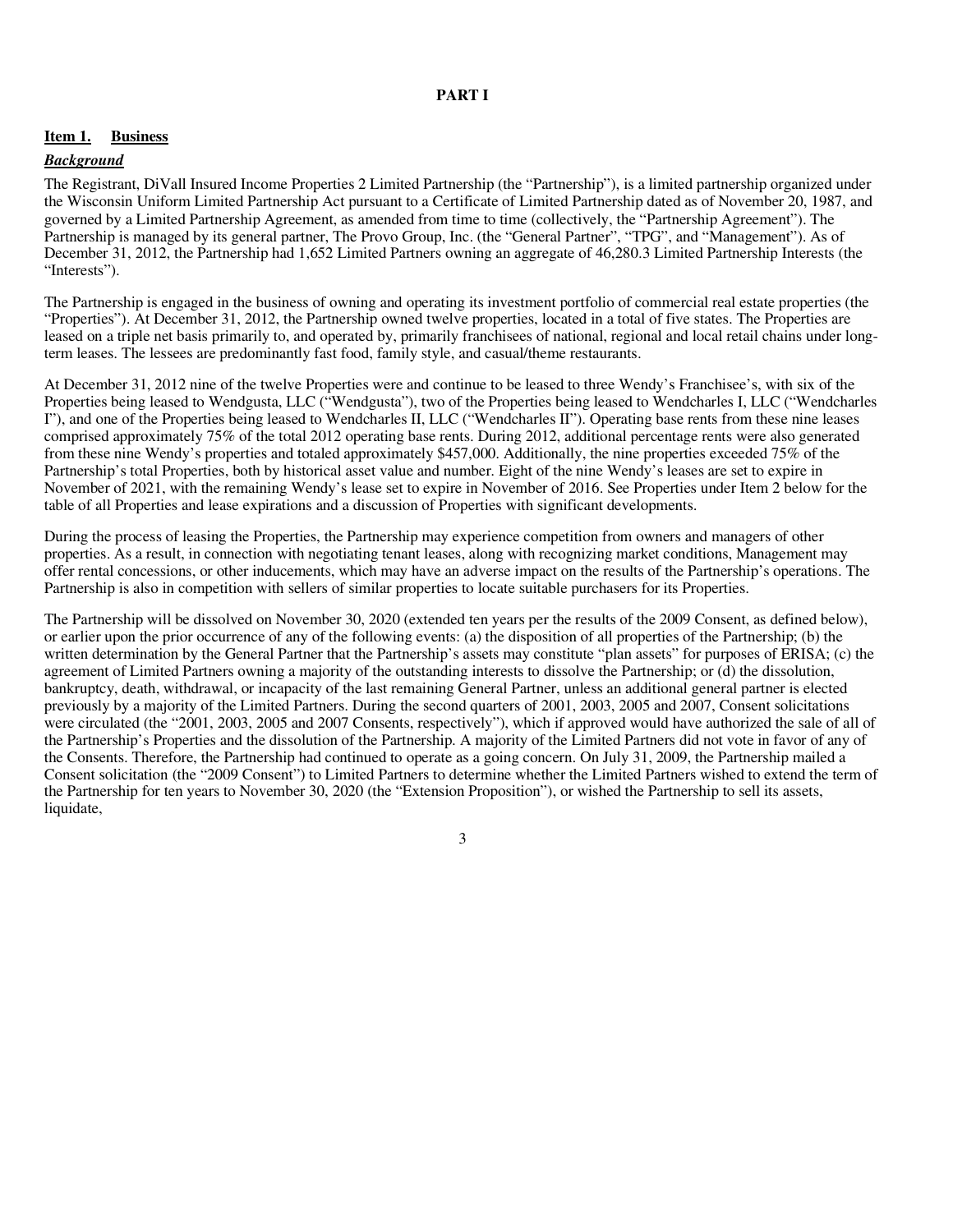and dissolve by November 30, 2010. A majority of the Partnership Interests voted "FOR" the Extension Proposition and therefore, the Partnership continued to operate as a going concern. During the second quarter of 2011, Consent solicitations were circulated ("2011 Consent"), which if approved would have authorized the sale of all of the Partnership's Properties and the dissolution of the Partnership. A majority of the Limited Partners did not vote in favor of the 2011 Consent, and the General Partner declared the 2011 Consent solicitation process concluded on June 30, 2011. Therefore, the Partnership continues to operate as a going concern.

#### *The Permanent Manager Agreement*

The Permanent Manager Agreement ("PMA") was entered into on February 8, 1993, between the Partnership, DiVall 1 (which was dissolved in December 1998), DiVall 3 (which was dissolved in December 2003), the now former general partners, Gary J. DiVall and Paul E. Magnuson, their controlled affiliates, and TPG, naming TPG as the Permanent Manager. The PMA contains provisions allowing TPG to submit the PMA, the issue of electing TPG as General Partner, and the issue of acceptance of the resignations of the former general partners to a vote of the Limited Partners through a solicitation of written consents.

TPG, as the General Partner, has been operating and managing the affairs of the Partnership in accordance with the provisions of the PMA and the Partnership Agreement.

The PMA had an original expiration date of December 31, 2002. At the end of the original term, it was extended three years by TPG to an expiration date of December 31, 2005, then an additional three years to an expiration date of December 31, 2008, then an additional two years to an expiration date of December 31, 2010 and then an additional two years to an expiration date of December 31, 2012. Effective January 1, 2013, the PMA was renewed by TPG for the two-year period ending December 31, 2014. The PMA can be terminated earlier (a) by a vote at any time by a majority interest of the Limited Partners, (b) upon the dissolution and winding up of the Partnership, (c) upon the entry of an order of a court finding that TPG has engaged in fraud or other like misconduct or has shown itself to be incompetent in carrying out its duties under the Partnership Agreement, or (d) upon sixty days written notice from TPG to the Limited Partners of the Partnership.

#### *Advisory Board*

The concept of the Advisory Board was first introduced by TPG during the solicitation of written consents seeking to elect TPG as the General Partner. The first Advisory Board was appointed in October 1993, and held its first meeting in November 1993. Among other functions, the three person Advisory Board has the following rights: to review operational policies and practices; to review extraordinary transactions; to review internal financial controls and practices; and to review the performance of the independent auditors of the Partnership. The Advisory Board powers are advisory only and the Advisory Board does not have the authority to direct management decisions or policies of the Partnership or remove the General Partner. The Advisory Board has full and free access to the Partnership's books and records, and individual Advisory Board members have the right to communicate directly with the Limited Partners concerning Partnership business. Members of the Advisory Board are compensated \$1,500 annually and \$500 for each quarterly meeting attended.

The Advisory Board currently consists of a broker dealer representative, William Arnold; and Limited Partners from the Partnership: Jesse Small and Albert Kramer. For a brief description of each Advisory Board member, refer to Item 10, Directors and Executive Officers of the Registrant.

The Partnership has no employees.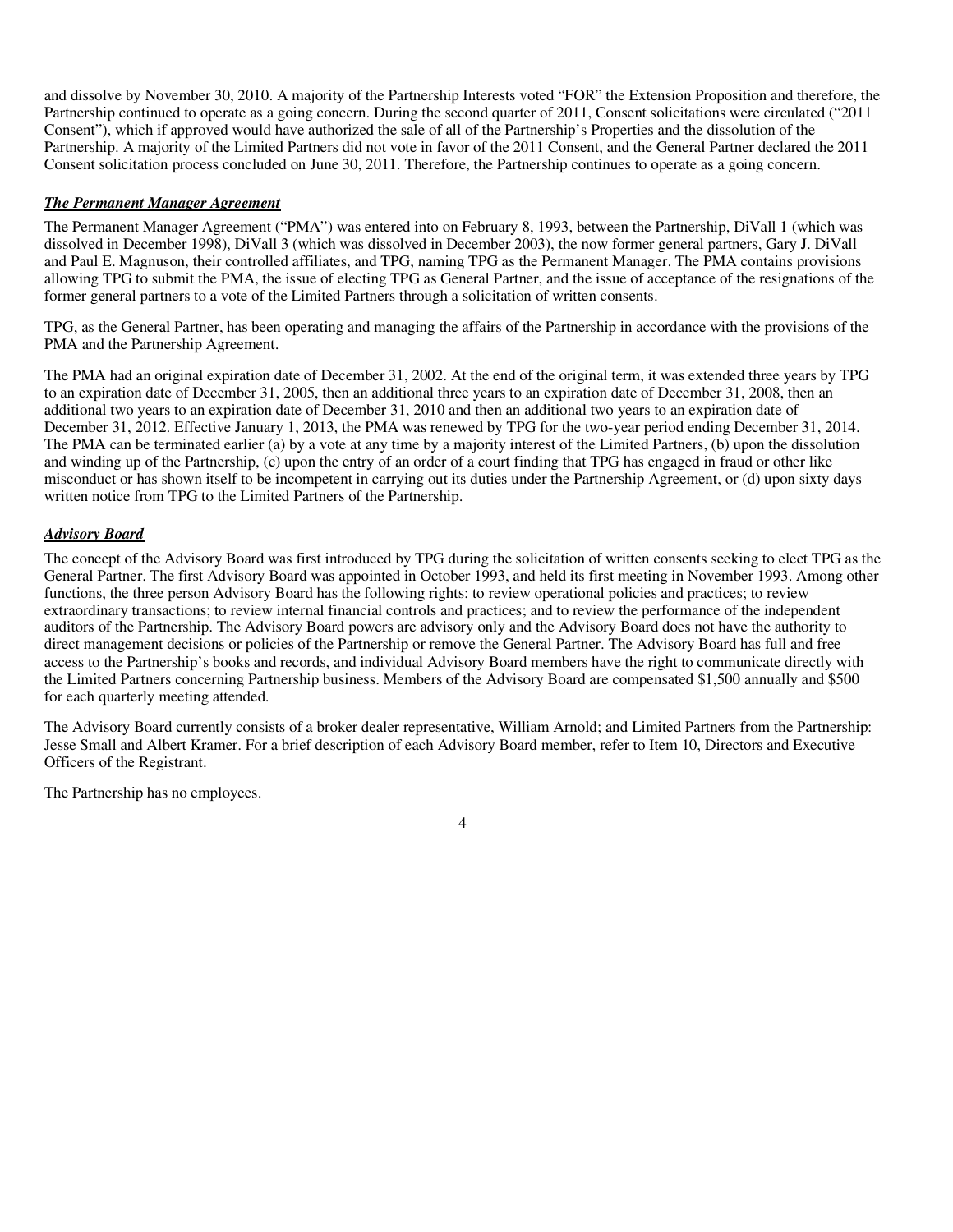All of the Partnership's business is conducted in the United States.

#### *Available Information*

The Partnership is required to file with the SEC annual reports on Form 10-K, quarterly reports on Form 10-Q and current reports on Form 8-K, along with any related amendments and supplements to these periodic and current reports. The SEC maintains a website containing these reports and other information regarding our electronic filings at www.sec.gov. These reports may also be read and copied at the SEC's Public Reference Room at 100 F Street, NE Washington, DC 20549. Further information about the operation of the Public Reference Room may be obtained by calling 1-800-SEC-0330.

We also make these reports and other information available either on or through our Internet Website at www.divallproperties.com as soon as reasonably practicable after such reports are available. Please note that any internet addresses provided in this Form 10-K are for information purposes only and are not intended to be hyperlinks. Accordingly, no information found and/or provided at such internet addresses is intended or deemed to be incorporated by reference herein.

#### **Item 1A. Risk Factors**

Not Applicable.

#### **Item 1B. Unresolved Staff Comments**

None.

#### **Item 2. Properties**

All of the Properties are leased to franchisees of national, regional and local fast food, family style and casual/theme restaurants.

Original lease terms for the majority of the Properties are generally five to twenty years from their inception. All leases are triple-net which require the tenant to pay all property operating costs including maintenance, repairs, utilities, property taxes, and insurance. A majority of the leases contain percentage rent provisions, which require the tenant to pay a specified percentage (five percent to eight percent) of gross sales above a threshold amount. None of the Properties are mortgaged. The Partnership owns the buildings and land and all improvements for all the Properties, except for the property leased to the franchisee of a Kentucky Fried Chicken restaurant ("KFC") in Santa Fe, New Mexico. KFC is located on land, where the Partnership has entered into a long-term ground lease, as lessee, which is set to expire in 2018. The Partnership has the option to extend the ground lease for two additional ten year periods. The Partnership owns all improvements constructed on the land (including the building and improvements) until the termination of the ground lease, at which time all constructed improvements will become the land owner's property.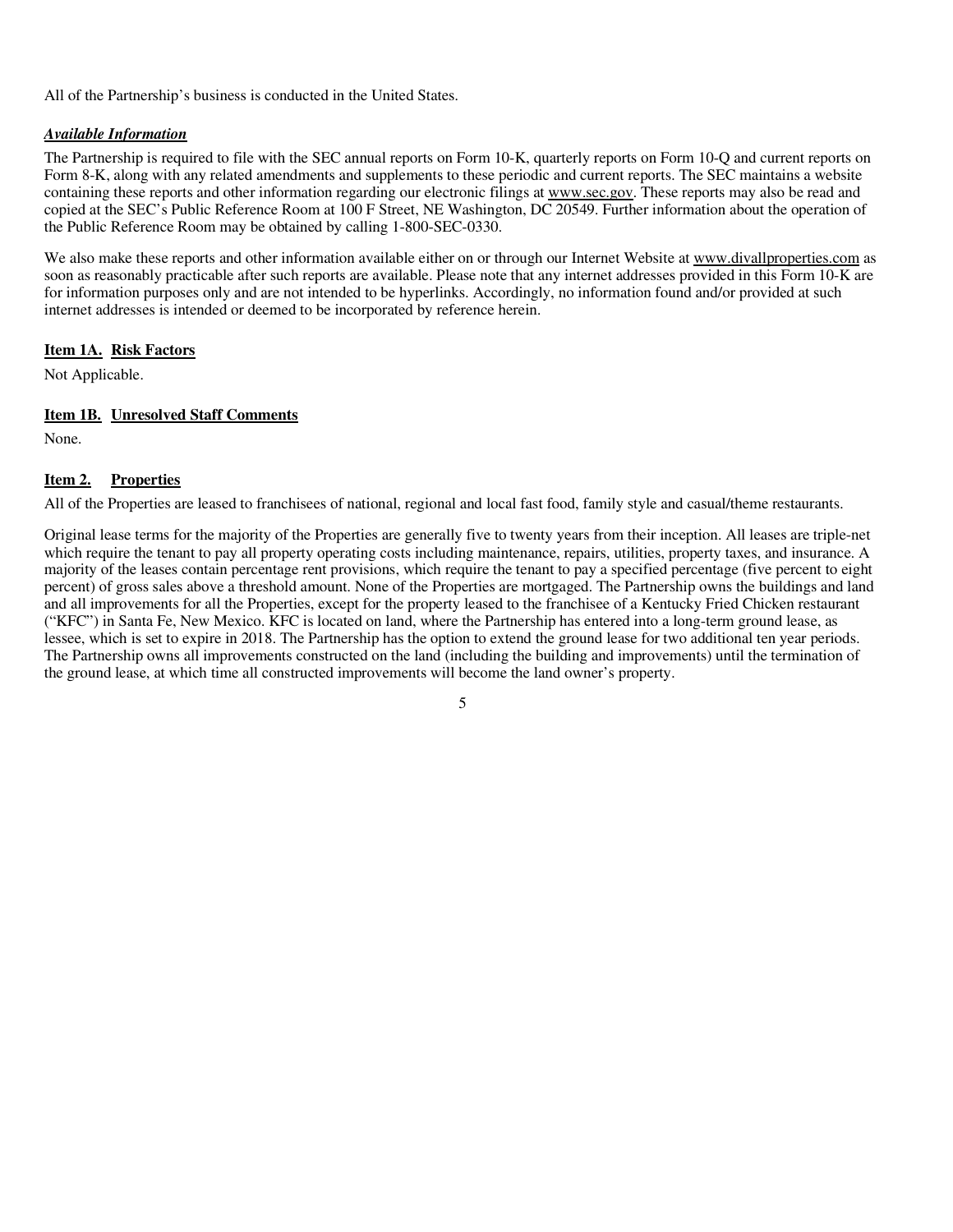| Acquisition<br>Date | Property Name<br>& Address                                              | Lessee                   | Purchase<br>Price $(1)$ | Operating<br>Rental Per<br>Annum | Lease<br>Expiration<br>Date | Renewal<br>Options |
|---------------------|-------------------------------------------------------------------------|--------------------------|-------------------------|----------------------------------|-----------------------------|--------------------|
| 10/10/88            | Kentucky Fried<br>Chicken $(5)$<br>1014 S St Francis Dr<br>Santa Fe, NM | Palo Alto, Inc,          | 451,230                 | 60,000                           | 06-30-2018                  | None               |
| 12/22/88            | Wendy's $(6)$<br>1721 Sam Rittenburg<br><b>B</b> lvd<br>Charleston, SC  | Wendcharles II, LLC      | 596,781                 | 76,920                           | 11-6-2021                   | (2)                |
| 12/22/88            | Wendy's $(7)$<br>3013 Peach Orchard Rd<br>Augusta, GA                   | Wendgusta, LLC           | 649.594                 | 86,160                           | 11-6-2021                   | (3)                |
| 02/21/89            | Wendy's $(7)$<br>1901 Whiskey Rd<br>Aiken, SC                           | Wendgusta, LLC           | 776,344                 | 96,780                           | 11-6-2021                   | (3)                |
| 02/21/89            | Wendy's $(7)$<br>1730 Walton Way<br>Augusta, GA                         | Wendgusta, LLC           | 728,813                 | 96,780                           | 11-6-2021                   | (3)                |
| 02/21/89            | Wendy's $(8)$<br>343 Foley Rd<br>Charleston, SC                         | Wendcharles I, LLC       | 528,125                 | 70,200                           | 11-6-2021                   | (2)                |
| 02/21/89            | Wendy's $(8)$<br>361 Hwy 17 Bypass<br>Mount Pleasant, SC                | Wendcharles I, LLC       | 580,938                 | 77,280                           | 11-6-2021                   | (2)                |
| 03/14/89            | Wendy's $(7)$<br>1004 Richland Ave<br>Aiken, SC                         | Wendgusta, LLC           | 633,750                 | 90,480                           | 11-6-2021                   | (3)                |
| 04/20/89            | Daytona's All<br>Sports Café<br>4875 Merle Hay<br>Des Moines, IA        | Karl Shaen<br>Valderrama | 897,813                 | 66,000                           | 05-31-2014                  | None               |
| 12/29/89            | Wendy's $(7)$<br>517 Martintown Rd<br>N Augusta, SC                     | Wendgusta, LLC           | 660,156                 | 87,780                           | 11-6-2021                   | (3)                |
| 12/29/89            | Wendy's $(7)$<br>3869 Washington Rd<br>Martinez, GA                     | Wendgusta, LLC           | 633,750                 | 84,120                           | 11-6-2016                   | None               |
| 05/31/90            | Applebee's<br>2770 Brice Rd<br>Columbus, OH                             | Thomas & King, Inc.      | 1,434,434               | 139,178                          | 10-31-2014                  | (4)                |
|                     |                                                                         |                          | \$8,571,728             | \$1,031,678                      |                             |                    |

The Partnership owned the following Properties as of December 31, 2012:

Footnotes:

(1) Purchase price includes all costs incurred by the Partnership to acquire the property.

(2) The tenant has the option to extend the lease two additional periods of five years each.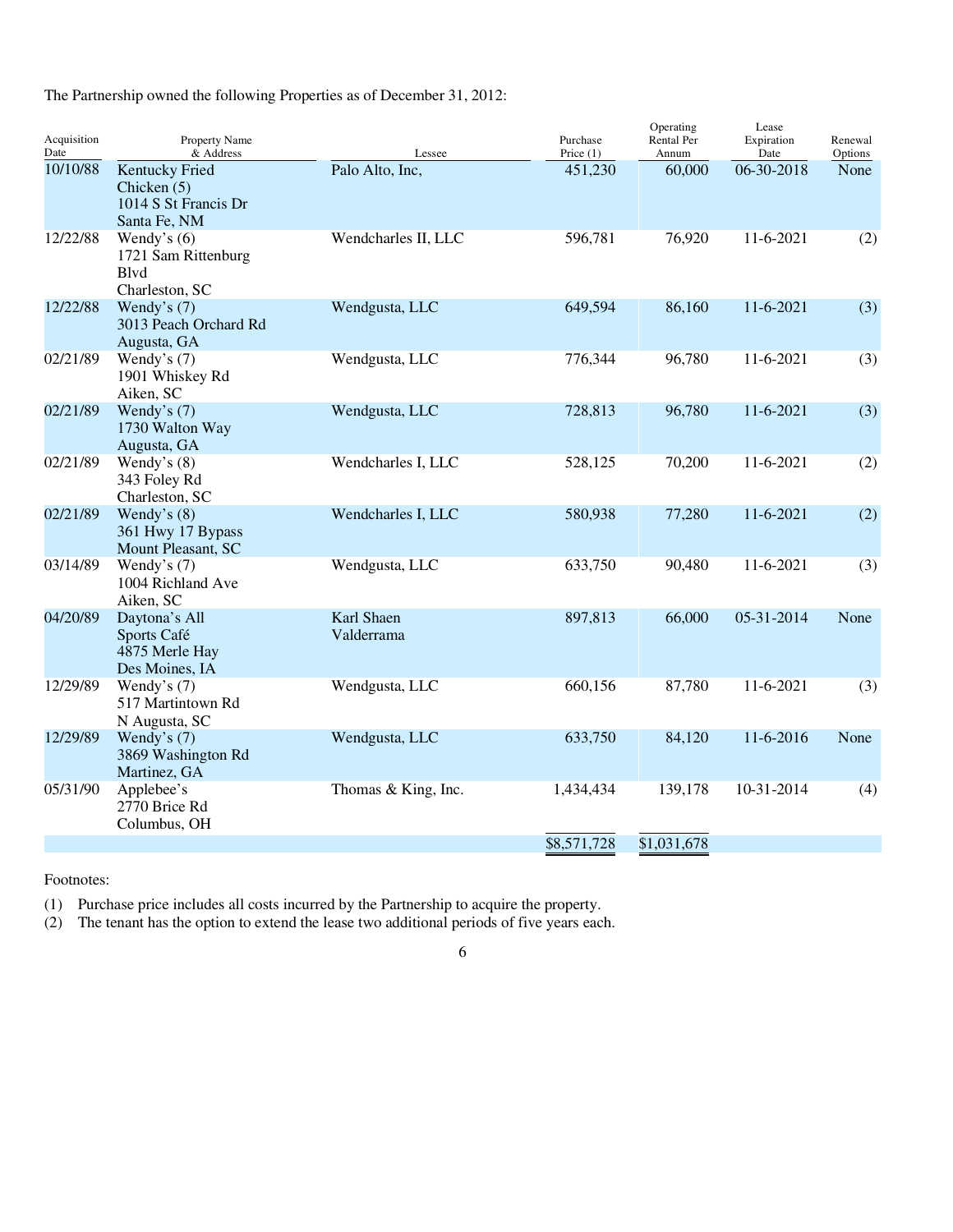- (3) The tenant has the option to extend the lease an additional period of five years.
- (4) The tenant has the option to extend the lease four additional periods of two years each.
- (5) Ownership of lessee's interest is under a ground lease. The tenant is responsible for payment of all rent obligations under the ground lease.
- (6) One of the twelve Properties owned as of December 31, 2012 was leased to Wendcharles II. Since more than 75% of the Partnership's Properties, both by historical asset value and number, are leased to Wendy's franchisees the financial status of the tenant may be considered relevant to investors. At the request of the Partnership, Wendcharles II provided it with a copy of its reviewed financial statements for the fiscal years ended December 30, 2012 and December 25, 2011. Those reviewed financial statements are attached to this Annual Report 10-K as Exhibit 99.2.
- (7) Six of the twelve Properties owned as of December 31, 2012 were leased to Wendgusta. Since more than 75% of the Partnership's Properties, both by historical asset value and number, are leased to Wendy's franchisees, the financial status of the tenant may be considered relevant to investors. At the request of the Partnership, Wendgusta provided it with a copy of its reviewed financial statements for the fiscal years ended December 30, 2012 and December 25, 2011. Those reviewed financial statements are attached to this Annual Report 10-K as Exhibit 99.0.
- (8) Two of the twelve Properties owned by the Partnership as of December 31, 2012 were leased to Wendcharles I. Since more than 75% of the Partnership's Properties, both by historical asset value and number, are leased to Wendy's franchisees, the financial status of the tenant may be considered relevant to investors. At the request of the Partnership, Wendcharles I provided it with a copy of its reviewed financial statements for the fiscal years ended December 30, 2012 and December 25, 2011. Those reviewed financial statements are attached to this Annual Report 10-K as Exhibit 99.1.

The following summarizes significant developments, by property, for properties with such developments.

#### Vacant Phoenix, AZ Property

The China Super Buffet restaurant ceased operations and vacated the Phoenix, AZ property in late June of 2011. Management had sent a letter of default to the former tenant in June, due to its delinquent May and June of 2011 lease obligations totaling \$12,312. Management regained possession of the property in July, and although the former tenant is responsible for lease obligations through its lease end date of January 20, 2013, Management does not anticipate any further rent collections and, therefore, monthly base rent charges of \$6,000 per month ceased as of June 30, 2011. As of June 30, 2011, the former tenant's \$18,000 security deposit was applied to the past due amounts and the remaining balance of approximately \$5,700 was held by the Partnership as property tax cash escrow. In addition, as of June 30, 2011, the former tenant's remaining long-term rent receivable balance of \$9,000 was removed from the balance sheet as an additional straight-line rent adjustment and its remaining deferred lease commission balance of approximately \$7,000 was fully amortized.

The Partnership had been unsuccessful in finding a new tenant for the vacant Phoenix, AZ property, and during the third quarter of 2011, the property was reclassified to properties held for sale upon the late September of 2011 execution of an Agency and Marketing Agreement ("Agreement") with an unaffiliated Agent. The Agreement gave the Agent the exclusive right to sell the vacant Phoenix, AZ property and the Denny's, Phoenix, AZ property through auction, sealed bid, hybrid sealed bid, on-line bid or through private negotiations. The vacant, Phoenix, AZ property did not sell at the October 18, 2011 auction. Per the Agreement, the Agent had the right to continue to market the property to potential buyers until the Agreement was set to terminate upon the later of 30 days after the Live Outcry Auction date, or a closing or settlement, if applicable. A marketing fee of approximately \$7,700 was paid to the Agent in September of 2011 for the purpose of advertising, marketing and promoting the properties to the buying public. Management continued to market the property to potential buyers.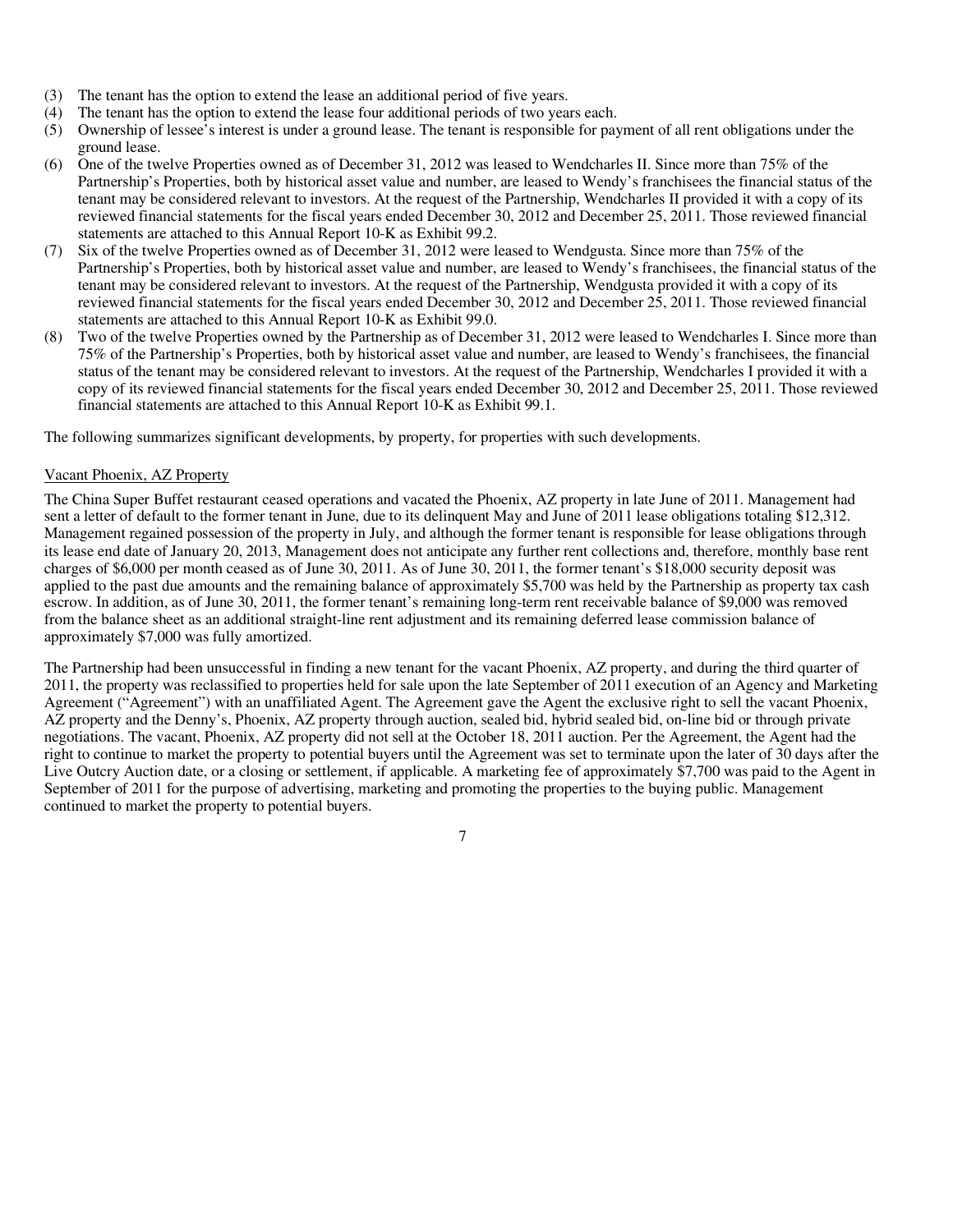At June 30, 2011, the Partnership had accrued six months of 2011 estimated property tax totaling \$9,000 based on the 2010 actual property tax bills, approximately \$3,300 of which was expensed by the Partnership as property tax. Monthly property tax expense and accruals of \$1,500 began in July of 2011 for the vacant property. The first installments of the 2011 property tax bills totaled \$7,600 in aggregate and were paid in September of 2011, of which \$5,700 was paid from the property tax cash escrow held by the Partnership. The second installments of the 2011 property tax bills total \$7,600 in aggregate and are due by March 1, 2012. The monthly property tax accrual for the vacant property was adjusted to approximately \$1,300 in September of 2011 due to the receipt of the actual 2011 property tax bills related to the property and therefore the property tax payable balance as of December 31, 2011 approximated \$7,600.

Due to the vacancy of the Phoenix, AZ property, the Partnership assumed property insurance and maintenance responsibility beginning in July of 2011. The Partnership purchased property insurance amounting to approximately \$3,000 for the 2011/2012 policy year during July of 2011, of which \$1,200 was expensed during 2011. Maintenance, security and utility expenditures totaling approximately \$10,000 were incurred during the third and fourth quarters of 2011. Management anticipates that the Partnership will continue to incur approximately \$1,500 per month in security patrol measures at the vacant property.

The carrying amount of the vacant Phoenix, AZ property was reduced by \$390,117 during the fiscal year 2011, to its estimated fair value of \$150,000. The net book value of the vacant Phoenix, AZ property at December 31, 2011, classified as property held for sale in the condensed financial statements, was approximately \$151,700 which included \$123,369 related to land , \$26,631 related to building, \$700 related rents and other receivables, \$9,300 related to utilities security deposit, \$1,600 related to prepaid insurance, \$2,300 related to accounts payable and accrued expenses and \$7,600 related to property tax payable.

A contract ("Contract") to sell the vacant Phoenix, AZ property to an unaffiliated party was executed on February 14, 2012 for the sale price of \$325,000. The sale was closed on October 22, 2012, resulting in net cash proceeds of \$293,000, after third party commissions and other selling expenses, which is greater than the Property's estimated fair value of \$150,000 as of September 30, 2012. The carrying amount of the property was increased by \$142,747 during the fourth quarter of 2012 to reflect the net proceeds of the sale.

#### Formerly Owned Denny's Restaurant- Phoenix, AZ Property

A new twenty three month lease for the Denny's restaurant located in Phoenix, AZ was executed with the tenant, Denny's #6423, LLC ("Denny's") in June of 2009. The lease (which was effective as of June 1, 2009) provided for an annual base rent of \$72,000 (less a potential \$600 rent credit per month for both timely payment and sales reporting), and was set to expire on April 30, 2011. A commission of approximately \$4,000 was paid to a General Partner affiliate in the second quarter of 2009 in relation to the lease. Due to the lease modifications detailed below, approximately \$1,200 of the commission paid in 2009 was reimbursed to the Partnership in May of 2011 and is included in other income in the condensed statements of income.

In December of 2009, due to sluggish sales figures, Denny's notified the General Partner of its intent to terminate its lease early, pursuant to its lease rights, as of March 15, 2010. Responsive to the depressed Phoenix market, during January of 2010, Management and Denny's agreed to a six month temporary modification to the lease retroactive to January 1, 2010. The tenant's rent from January of 2010 through June of 2010 was strictly percentage rent at eight percent of monthly sales over \$50,000. In June of 2010, an additional temporary lease modification was agreed upon. Denny's rent from July of 2010 to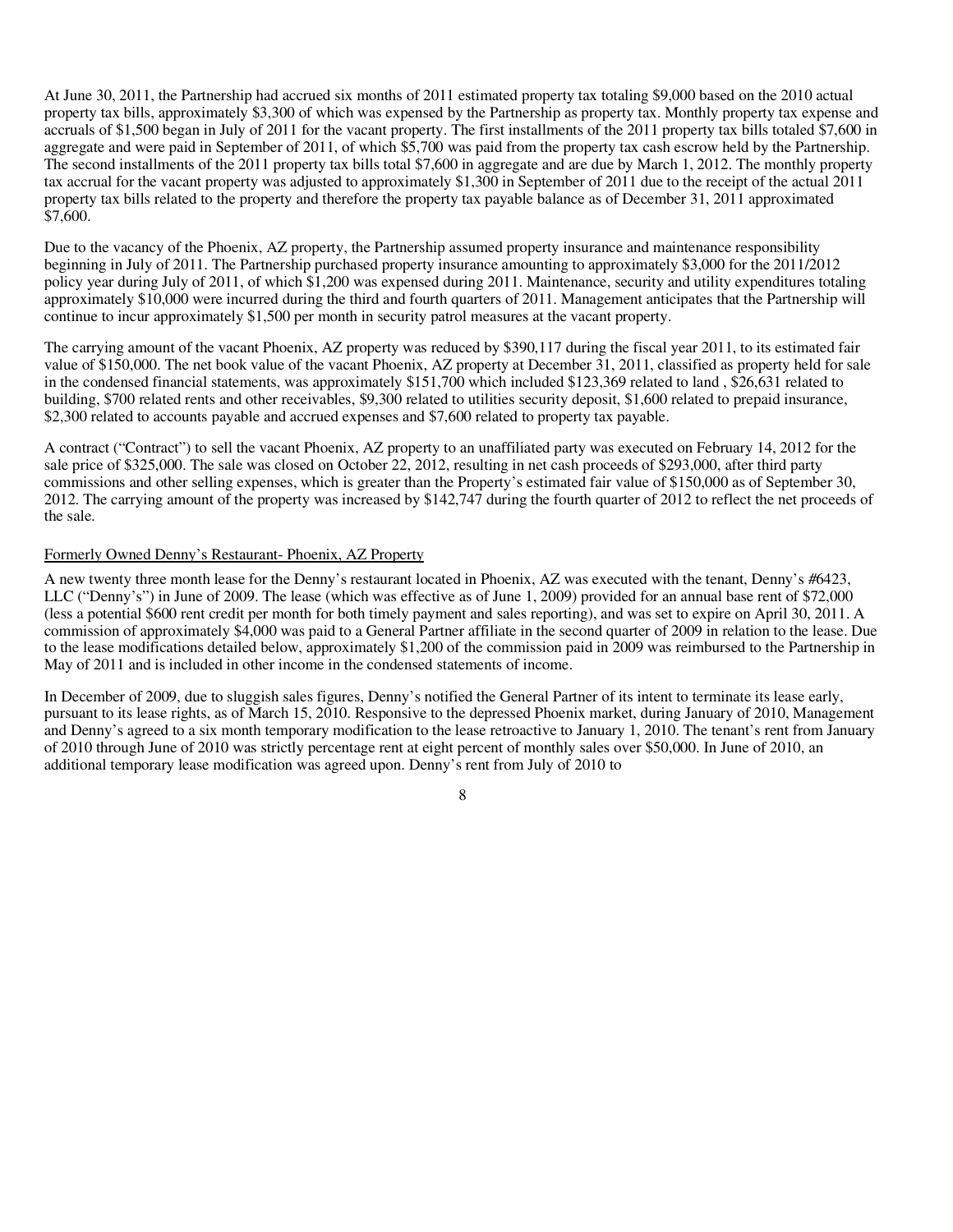September of 2010 was strictly percentage rent at eight percent of monthly sales over \$50,000 and the rent from October 1, 2010 to December 31, 2010 was strictly percentage rent at eight percent of monthly sales over \$37,500. During the fiscal year ended December 31, 2010, percentage rent income totaling approximately \$40,000 was recognized in relation to the property.

The January 1, 2011 third modification to Denny's lease, allowed for a month-to-month tenant lease as of May 1, 2011. In addition, Denny's rent, beginning January 1, 2011 and until the sale of the property in November of 2011, was strictly percentage rent at eight percent of monthly sales over \$37,500. During the fiscal year ended December 31, 2011, percentage rent income totaling approximately \$47,000 was recognized in relation to the property. In addition, eight percent of monthly sales between \$27,500 and \$37,500 (up to \$800) were held in a repair fund reserve by the Partnership, from which the tenant could withdraw for necessary property improvements upon proper proof of expenditures to the Partnership. The \$8,000 repair fund reserve balance was credited to the buyer upon the sale of the property on November 23, 2011.

During the third quarter of 2011, the property was reclassified to properties held for sale upon the late September of 2011 execution of an Agency and Marketing Agreement ("Agreement") with an unaffiliated Agent. The Agreement gave the Agent the exclusive right to sell the Denny's, Phoenix, AZ property and the vacant Phoenix, AZ property through auction, sealed bid, hybrid sealed bid, on-line bid or through private negotiations. The Agreement was set to terminate upon the later of 30 days after the Live Outcry Auction, or a closing or settlement, if applicable. A marketing fee of approximately \$7,700 was paid to the Agent in September of 2011 for the purpose of advertising, marketing and promoting the properties to the buying public

The carrying amount of the Denny's, Phoenix, AZ property was reduced by \$104,705 to its estimated fair value less estimated costs to sell of \$445,000 during the fiscal year 2011.

A contract to sell the Denny's, Phoenix, AZ property was executed at the October 18, 2011 auction by an unaffiliated party for the high bid price of \$475,000. A five percent buyer's premium totaling \$23,750, which was retained by the Agent per the Marketing Agreement at closing, was added to the high bid price for a total sales price of \$498,750 to be paid by the buyer. The buyer provided a ten percent earnest money deposit of \$49,870 which was held by an independent escrow company. The Purchase Agreement was accepted and executed by Management on October 20, 2011. Closing occurred on November 23, 2011 and resulted in a fourth quarter loss of approximately \$1,000. Closing and other sale related costs paid by the Partnership amounted to approximately \$26,000 and included a two percent commission (\$9,500) of the high bid price paid to the Agent and an advisory fee of three percent (\$14,250) of the high bid price paid to an affiliate of the Partnership.

#### Wendy's- 1721 Sam Rittenberg, Charleston, SC

The Sam Rittenberg property lease with tenant, Wencoast, was set to expire on November 6, 2016. On September 4, 2008 the lease was assumed and assigned to Wendcharles I. Per the Assumption and Assignment of Lease agreement, the monetary lease obligations and original lease expiration date remained the same. However, per a Lease Amendment agreement ("Amendment") with Wendcharles I, dated September 4, 2008, the original lease was extended five (5) years to November 6, 2021 and provided for two options to renew for additional five (5) year periods. On November 17, 2011, per an Assumption and Assignment of Lease agreement, the lease was assumed and assigned to Wendcharles II.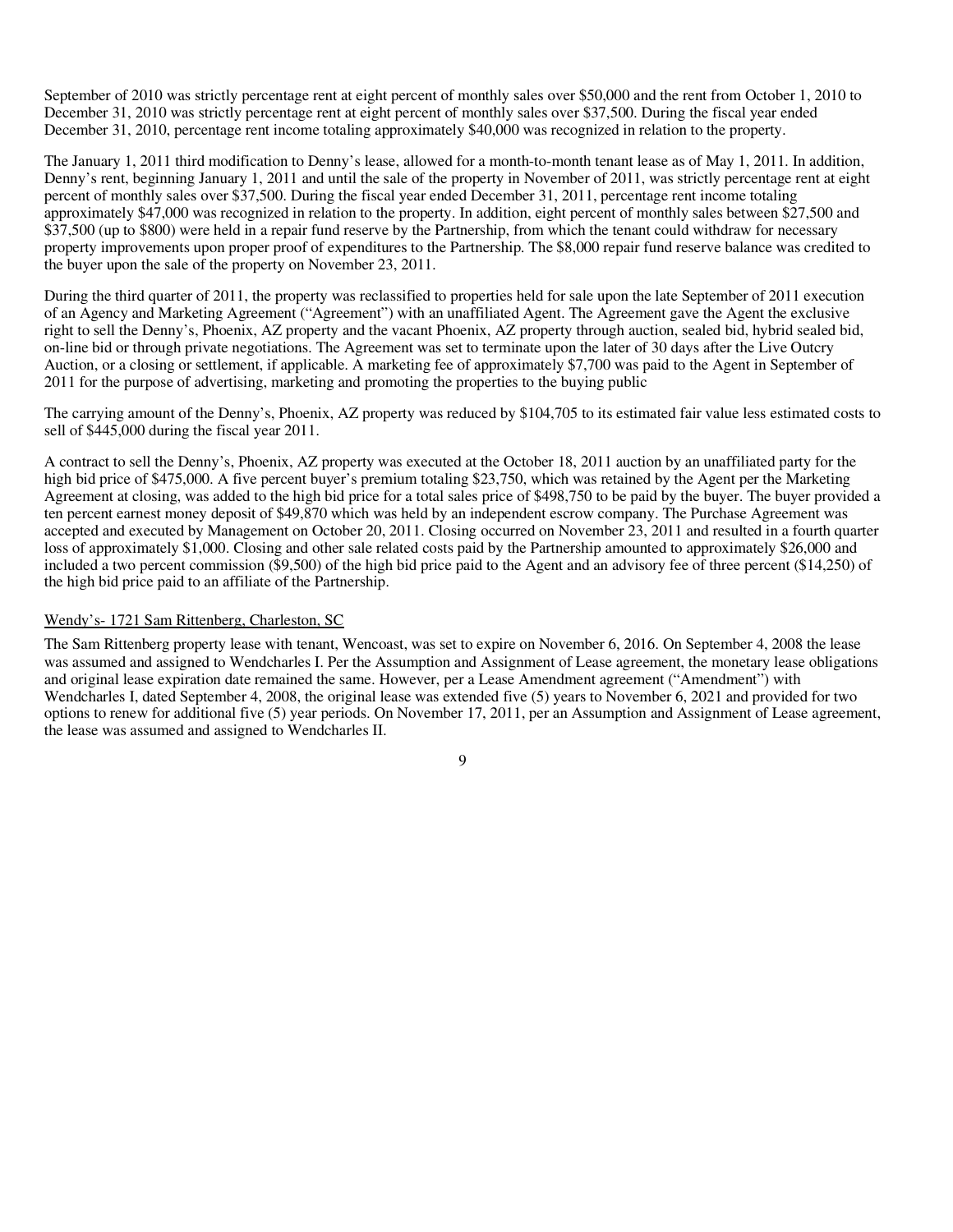#### Wendy's- 361 Highway 17 Bypass, Mt. Pleasant, SC Property

On November 30, 2010, the County of Charleston (the "County") made a purchase offer ("Initial Offer") of approximately \$177,000 to the Partnership in connection with an eminent domain (condemnation) land acquisition of approximately 5,000 square feet of the approximately 44,000 square feet of the Wendy's- Mt. Pleasant, SC ("Wendy's- Mt. Pleasant") property. The proposed land purchase is for "Right of Way" for planned road improvements. Unfortunately, the plan provides for the relocation of ingress and egress that could make the operations of the Wendy's restaurant uneconomic.

In October of 2011, the Partnership received Notice ("Condemnation Notice") that the County filed condemnation proceedings on October 12, 2011, which in effect permits the County to take possession of approximately 5,000 square feet of the Wendy's- Mt. Pleasant property and to begin construction of the planned road improvements. The County deposited the Initial Offer of \$177,000 with the Charleston County Clerk of Court as is required under South Carolina law. The Partnership had until November 11, 2011, to reject the Initial Offer ("Tender of Payment") for the purchase of the property. The Partnership rejected the Tender of Payment; however, the Initial Offer is still valid during the period the Partnership disputes the County's position that the \$177,000 reflects just compensation for the taking of the property. By and through respective legal counsel, the Partnership and the lessee, Wendcharles I, each filed a Notice of Court Appearance ("Notice of Appearance") and requested a jury trial in October. In addition, the Partnership and the lessee served one set of joint initial discovery requests ("Interrogatories" and "Requests for Production") with the County requesting information about and access to up-to-date project plans and any and all other information pertaining to this matter. As the Partnership continues to dispute the Initial Offer as fair value of the land acquisition, mediation between the Partnership and the County was scheduled for February 1, 2013. The County was to have provided an updated appraisal of the taking prior to the mediation date to incorporate the value impact of eliminating one of the two access drives among other unique impacts not previously addressed in the initial appraisal. However, the appraisal was not completed and the February 1, 2013 mediation was cancelled. Mediation was subsequently held on March 15, 2013 with no settlement achieved. The jury trial date is set for the week of March 25, 2013. Our counsel has advised that it is unlikely the trial will occur as scheduled. Management will continue to actively work with legal counsel and Wendcharles I to facilitate a settlement with the County of Charleston and the re-engineering of the County's plans to preserve the viability of the site for Wendy's operational use. The net book value of the land to be purchased is \$33,991 and was reclassified to a property held for sale during the fourth quarter of 2010.

#### Daytona's All Sports Café- Des Moines, IA Property

The second amendment to the lease for the Daytona's All Sports Café ("Daytona's) located in Des Moines, IA expired on May 31, 2011. In April of 2011, Management and Daytona's signed a letter of intent ("LOI") which agreed to a three year lease amendment and extension which was to begin on June 1, 2011 and expire on May 31, 2014. The third amendment to the lease was executed in early May of 2011 and provides for an annual base rent of \$72,000, rent abatement for June for each of the three years, and a continued potential \$600 rent credit per month for both timely payment and sales reporting. In addition, Daytona's is to pay as percentage rent 8% of its annual sales over \$850,000. During 2010, Daytona's reported sales to the Partnership of approximately \$820,000 (percentage rents were to be charged at six percent over a sales breakpoint of \$900,000). A leasing commission of approximately \$5,000 was paid in May of 2011 to a General Partner affiliate upon the execution of the third lease amendment and extension.

Beginning in December of 2005, Management requested that Daytona's escrow its future property tax liabilities with the Partnership on a monthly basis. As of December 31, 2012, Daytona's was current on its monthly rent and property tax escrow obligations. The escrow payments held by the Partnership totaled approximately \$25,000 and were included in property tax payable in the Partnership's condensed balance sheets.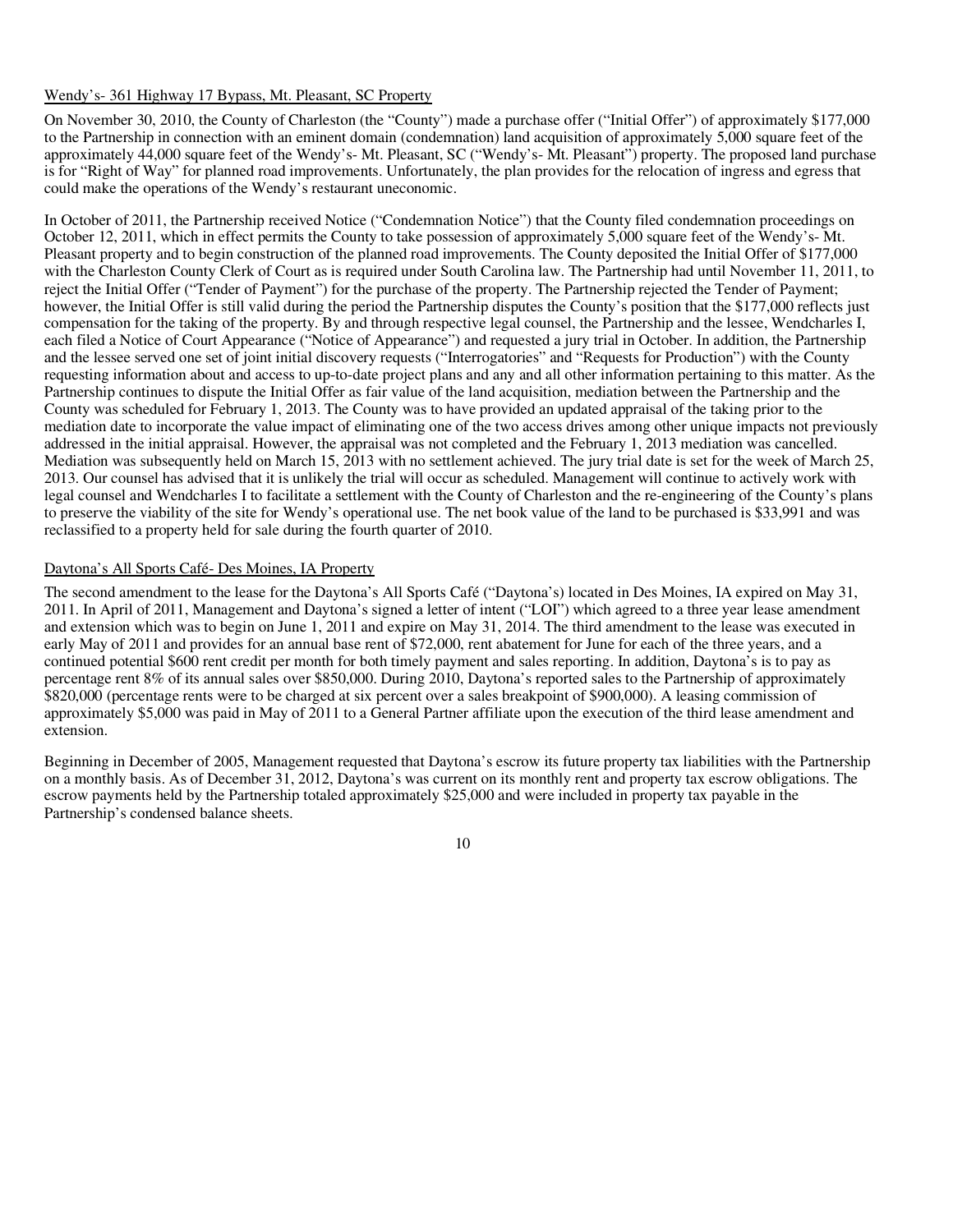#### Applebee's- Columbus, OH Property

An Amendment and Extension of Lease ("Amendment") was executed with the Applebee's restaurant occupying the property located in Columbus, OH on November 4, 2009. The Amendment, effective as of November 1, 2009, provides for an annual base rent of \$135,996 and was set to expire on October 31, 2012. The Amendment also increased the percentage rent sales breakpoint from \$1,500,000 to \$2,300,000 and decreased the additional percentage rent from 7% to 5%.

The Partnership waived the current 90 day notice period and allowed the tenant to exercise the first option to renew its lease for an additional two year period, effective November 1, 2012. The base rent increases to \$138,716 in the first year of the renewal period and to \$141,490 in the second year. There are four remaining options to renew the lease for an additional two years, with the base rent to increase by 2% for each year of each option. The percentage rent breakpoint does not change.

#### Formerly Owned and Vacant Park Forest, IL Property

The Partnership had been unsuccessful in finding a new tenant for the vacant Park Forest, IL ("Park Forest") property and, as of December 31, 2009, the carrying value of this property was written down to \$0.

In November of 2010, a Purchase Contract was executed for the sale of the Park Forest property to an unaffiliated party for a selling price of \$10,000. The closing date of the sale was December 2, 2010, and a net gain on the sale of approximately \$7,000 was recognized in the fourth quarter of 2010. Closing and other sale related costs amounted to approximately \$3,000 and included a \$1,000 sales commission paid to an unaffiliated Broker Agent. In addition, the Partnership paid approximately \$2,000 at the closing for past due water bills related to the former tenant of the Park Forest property. Per the terms of the Purchase Contract, the Partnership was responsible for paying the 2010 property tax for the Park Forest property which will be due in 2011 to the Cook County taxing authority. At the closing, the buyer paid approximately \$2,000 to the Partnership for its one month share of the 2010 property tax.

As of December 31, 2010, the Partnership had accrued and expensed eleven months of estimated 2010 property tax totaling approximately \$20,000 and held one month property tax cash escrow of approximately \$2,000 from the buyer of the property. The first installment of 2010 property tax, totaling approximately \$12,000 was paid in February of 2011 and the second installment of 2010 property tax, totaling approximately \$10,000 was paid in October of 2011.

#### Formerly Owned Panda Buffet Restaurant- Grand Forks, ND Property

A sales contract was executed on September 30, 2009 for the installment sale of the Panda Buffet restaurant property ("Panda Buffet") located in Grand Forks, ND to the owner tenant. The Partnership completed the sale of the Panda Buffet property on November 12, 2009 for \$450,000. The buyer paid \$150,000 at closing with the remaining balance of \$300,000 being delivered in the form of a Promissory note ("Buyers Note") to the Partnership. The Buyers Note reflected a term of three years, an interest rate of 7.25%, and principal and interest payments paid monthly. Principal was amortized over a period of ten years beginning December 1, 2009 with a balloon payment due on November 1, 2012. Pursuant to the Buyers Note, there will be no penalty for early payment of principal. The Buyers Note also required the buyer to escrow property taxes with the Partnership beginning January of 2010 at \$1,050 per month (lowered to \$900 beginning February 1, 2011 and \$700 beginning January 1, 2012). The Partnership amended the Buyers Note in the amount of \$232,777, to \$200,000 after a principal payment of \$32,777 was received on October 19, 2012 under the following extended terms: The principal balance of \$200,000 will be amortized over five years at an interest rate of 7.25% per annum with a full balloon payment of \$133,396 due November 1, 2014. As of December 31, 2012, the buyer was current on its 2012 monthly property tax escrow obligations and escrow payments. The property tax escrow cash balance held by the Partnership amounted to \$12,600 at December 31, 2010, and in January of 2011,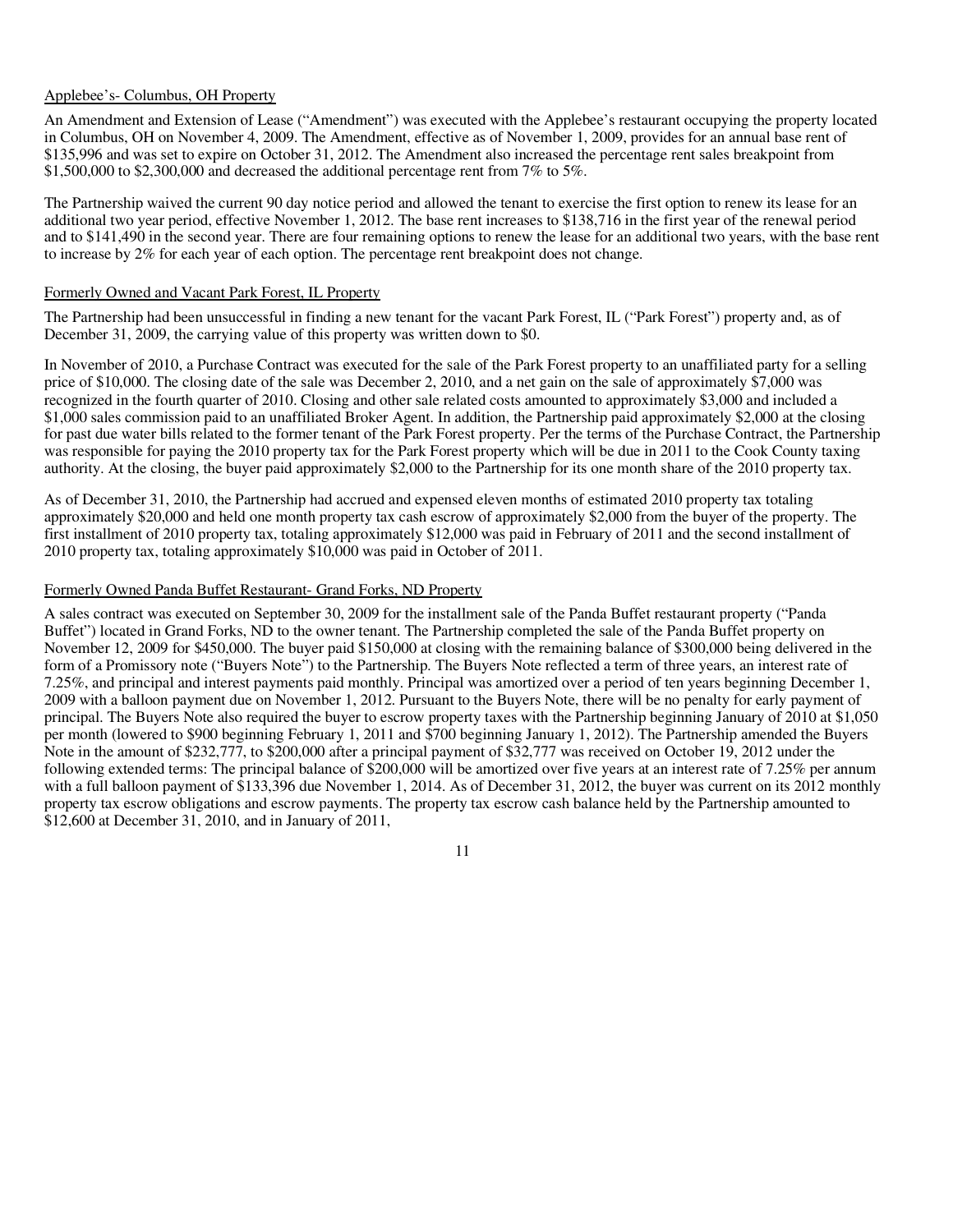\$10,800 of the property tax escrow was relinquished to the Buyer upon proof of payment of the 2010 property tax to the taxing authority. The property tax escrow cash balance held by the Partnership amounted to approximately \$2,000 at December 31, 2011, after the \$10,800 payment of the 2011 property tax to the taxing authority by the Partnership in October of 2011. The property tax escrow cash balance held by the Partnership amounted to approximately \$150 as December 31, 2012, after the \$10,800 payment of the 2012 property taxes in December 2012 and is included in the property tax payable in the condensed balance sheets.

Per the Buyer's Note amortization schedule, the monthly payments are to total approximately \$3,916 per month. The amortized principal payments yet to be received under the Buyer's Note amounted to \$197,292 as of December 31, 2012. During the year ended December 31, 2012, twelve note payments were received by the Partnership and totaled \$55,955 in principal and \$17,369 in interest.

#### Other Property Information

Property taxes, general maintenance, insurance and ground rent on the Partnership's Properties are the responsibility of the tenant. However, when a tenant fails to make the required tax payments or when a property becomes vacant (such as Phoenix, AZ property, formerly operated as China Buffet, or the formerly owned vacant Park Forest, IL property), the Partnership makes the appropriate property tax payments to avoid possible foreclosure of the property. In a property vacancy the Partnership pays for insurance and maintenance related to the vacant property.

Such taxes, insurance and ground rent are accrued in the period in which the liability is incurred. The Partnership owns one restaurant, which is located on a parcel of land where it has entered into a long-term ground lease, as lessee, which is set to expire in 2018. The Partnership has the option to extend the ground lease for two additional ten year periods. The Partnership owns all improvements constructed on the land (including the building and improvements) until the termination of the ground lease, at which time all constructed improvements will become the land owner's property. The tenant, KFC, is responsible for the \$3,400 per month ground lease payment per the terms of its lease with the Partnership.

#### **Item 3. Legal Proceedings**

None.

#### **Item 4. Mine Safety Disclosures**

Not applicable.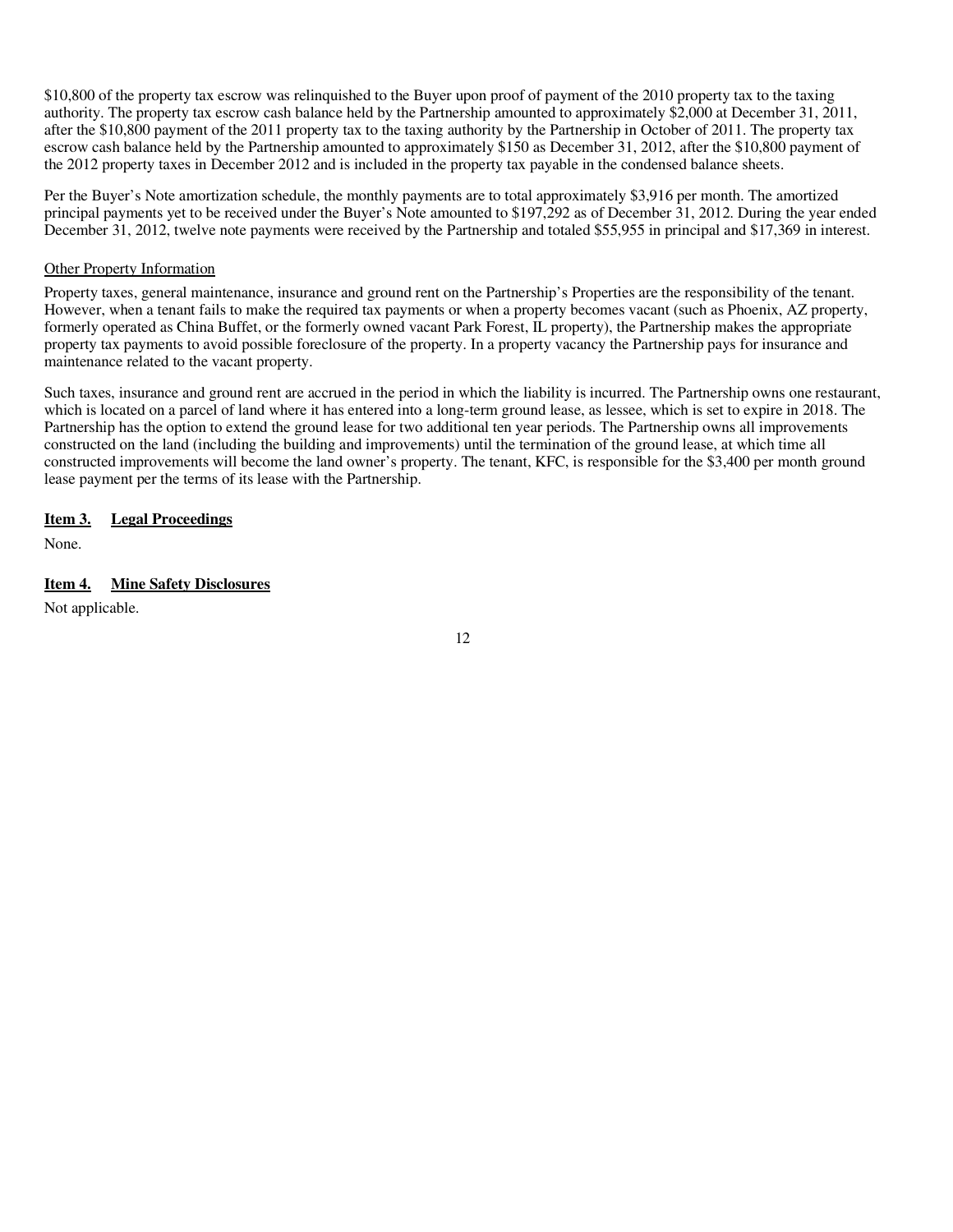#### **PART II**

#### **Item 5. Market Price and Dividends on the Registrant's Common Equity and Related Stockholder Matters**

- (a) Although some Interests have been traded, there is no active public market for the Interests, and it is not anticipated that an active public market for the Interests will develop.
- (b) As of December 31, 2012, there were 1,652 record holders of Interests in the Partnership.
- (c) The Partnership does not pay dividends. However, the Partnership Agreement provides for net income and loss of the Partnership to be allocated on a quarterly basis, 99% to the Limited Partners and 1% to the General Partner. The Partnership Agreement provides for the distribution of net cash receipts and net proceeds to the Limited Partners and General Partner on a quarterly basis, subject to the limitations on distributions to the General Partner described in the Partnership Agreement. See Note 4 to the financial statements for further information. During 2012 and 2011, \$1,285,000 and \$1,030,000, respectively, were distributed in the aggregate to the Limited Partners. The General Partner received aggregate distributions of \$2,878 and \$3,081 in 2012 and 2011, respectively.

#### **Item 6. Selected Financial Data**

Not Applicable.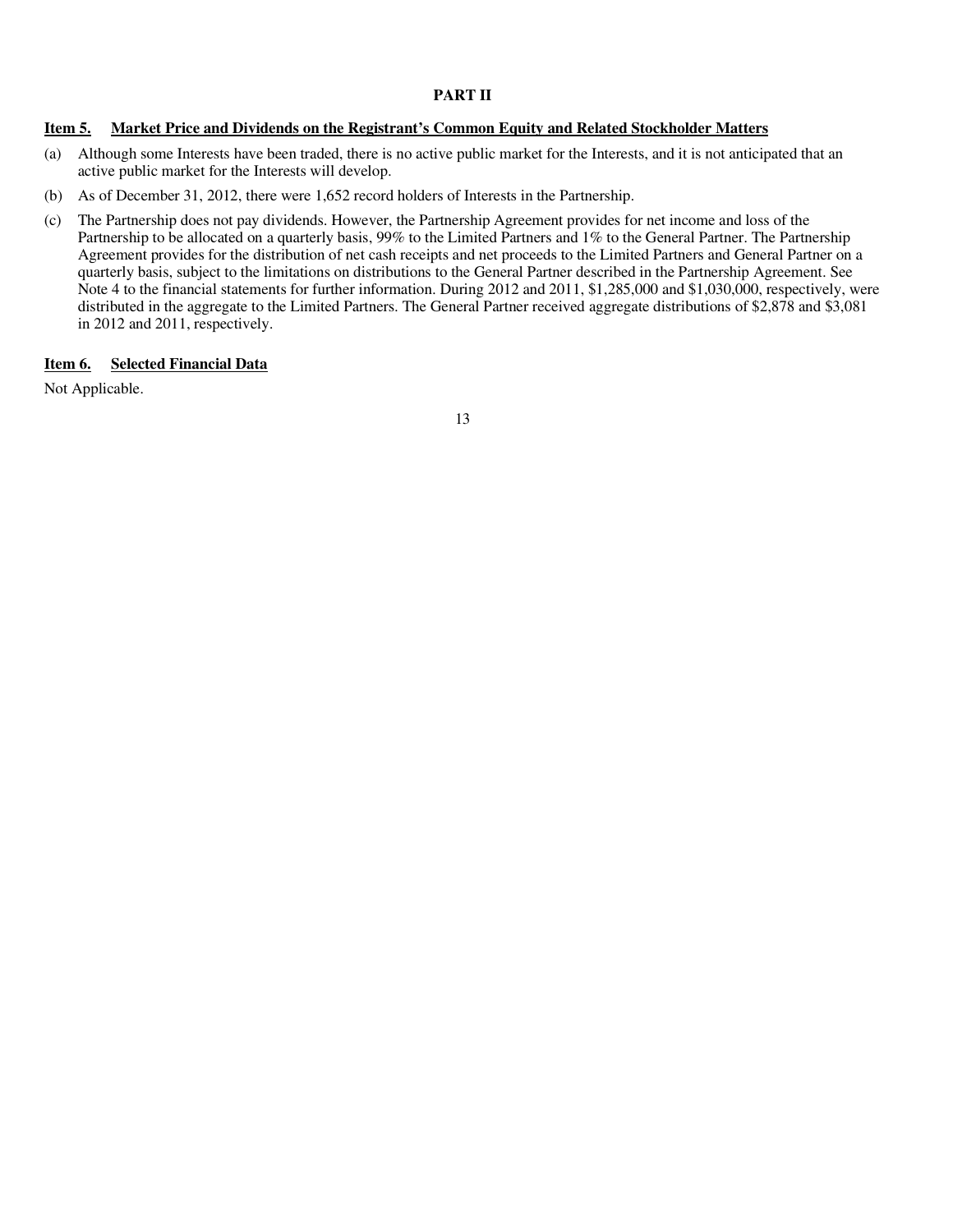# **CAUTIONARY STATEMENT Item 7. Management's Discussion and Analysis of Financial Condition and Results of Operations**

Item 7 of this Form 10-K contains forward-looking statements within the meaning of Section 27A of the Securities Act of 1933 and Section 21E of the Securities Exchange Act of 1934. All statements, other than statements of historical facts, included in this section and located elsewhere in this Annual Report Form 10-K regarding the prospects of our industry as well as the Partnership's prospects, plans, financial position and business strategy may constitute forward-looking statements. These forward-looking statements are not historical facts but are the intent, belief or current expectations of Management based on its knowledge and understanding of the business and industry. Words such as "may," "anticipates," "expects," "intends," "plans," "believes," "seeks," "estimates," "would," "could," "should" and variations of these words and similar expressions are intended to identify forward-looking statements. Although we believe that the expectations reflected in these forward-looking statements are reasonable, we can give no assurance that these expectations will prove to have been correct. These statements are not guarantees of the future performance and are subject to risks, uncertainties and other factors, some of which are beyond our control, are difficult to predict and could cause actual results to differ materially from those expressed or forecasted in the forward-looking statements.

Forward-looking statements that were true at the time made may ultimately prove to be incorrect or false. The Partnership cautions readers not to place undue reliance on forward-looking statements, which reflect Management's view only as of the date of this Form 10-K. All subsequent written and oral forward-looking statements attributable to the Partnership, or persons acting on the Partnership's behalf, are expressly qualified in their entirety by this cautionary statement. Management undertakes no obligation to update or revise forward-looking statements to reflect changed assumptions, the occurrence of unanticipated events or changes to future operating results. Factors that could cause actual results to differ materially from any forward-looking statements made in this Form 10-K include, without limitation, changes in general economic conditions, changes in real estate conditions, including without limitation, decreases in valuations of real properties, increases in property taxes and lack of buyers should the Partnership want to dispose of a property, lease-up risks, ability of tenants to fulfill their obligations to the Partnership under existing leases, sales levels of tenants whose leases include a percentage rent component, adverse changes to the restaurant market, entrance of competitors to the Partnership's lessees in markets in which the Properties are located, inability to obtain new tenants upon the expiration of existing leases, the potential need to fund tenant improvements or other capital expenditures out of operating cash flows and our inability to realize value for Limited Partners upon disposition of the Partnership's assets.

#### **Critical Accounting Policies and Estimates**

Management's discussion and analysis of financial condition and results of operations are based upon our consolidated financial statements, which have been prepared in accordance with accounting principles generally accepted in the United States of America ("GAAP"). The preparation of these financial statements requires Management to make estimates and assumptions that affect the reported amounts of assets, liabilities, revenues and expenses, and related disclosure of contingent assets and liabilities. On a regular basis, we evaluate these estimates, including investment impairment. These estimates are based on Management's historical industry experience and on various other assumptions that are believed to be reasonable under the circumstances. Actual results may differ from these estimates.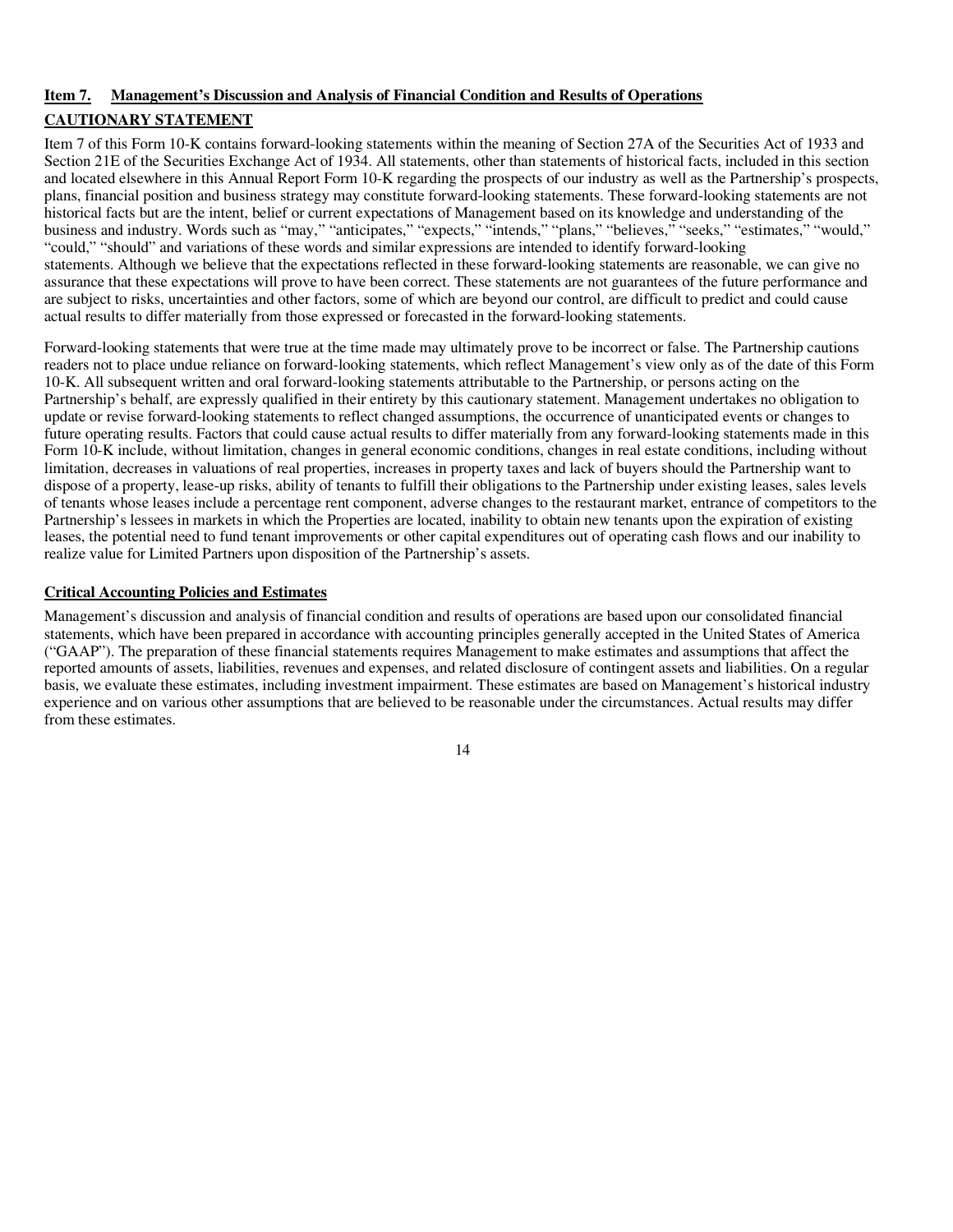The Partnership believes that its most significant accounting policies deal with:

Depreciation methods and lives- Depreciation of the properties is provided on a straight-line basis over the estimated useful life of the buildings and improvements. While the Partnership believes these are the appropriate lives and methods, use of different lives and methods could result in different impacts on net income. Additionally, the value of real estate is typically based on market conditions and property performance, so depreciated book value of real estate may not reflect the market value of real estate assets.

Revenue recognition- Rental revenue from investment properties is recognized on the straight-line basis over the life of the respective lease when collectability is assured. Percentage rents are accrued only when the tenant has reached the sales breakpoint stipulated in the lease.

Impairment- The Partnership periodically reviews its long-lived assets, primarily real estate, for impairment whenever events or changes in circumstances indicate that the carrying amount of such assets may not be recoverable. The Partnership's review involves comparing current and future operating performance of the assets, the most significant of which is undiscounted operating cash flows, to the carrying value of the assets. Based on this analysis, if deemed necessary, a provision for possible loss is recognized.

#### **Investment Properties**

As of December 31, 2012, the Partnership owned twelve fully constructed fast-food restaurants. In addition, one property is located on a parcel of land which is subject to a ground lease (see paragraph below). The twelve tenants are composed of the following: nine Wendy's restaurants, an Applebee's restaurant, a KFC restaurant, and a Daytona's All Sports Café ("Daytona's"). The twelve properties are located in a total of five states.

Property taxes, general maintenance, insurance and ground rent on the Partnership's Properties are the responsibility of the tenant. However, when a tenant fails to make the required tax payments or when a property becomes vacant (such as Phoenix, AZ property, formerly operated as China Buffet, or the formerly owned vacant Park Forest, IL property), the Partnership makes the appropriate property tax payments to avoid possible foreclosure of the property. In a property vacancy the Partnership pays for insurance and maintenance related to the vacant property.

Such taxes, insurance and ground rent are accrued in the period in which the liability is incurred. The Partnership owns one restaurant, which is located on a parcel of land where it has entered into a long-term ground lease, as lessee, which is set to expire in 2018. The Partnership has the option to extend the ground lease for two additional ten year periods. The Partnership owns all improvements constructed on the land (including the building and improvements) until the termination of the ground lease, at which time all constructed improvements will become the land owner's property. The tenant, KFC, is responsible for the \$3,400 per month ground lease payment per the terms of its lease with the Partnership.

There were no building improvements capitalized during 2012 or 2011.

In accordance with Financial Accounting Standards Board ("FASB") guidance for "Accounting for the Impairment or Disposal of Long-Lived Assets", current and historical results from operations for disposed properties and assets classified as held for sale are reclassified separately as discontinued operations. The guidance also requires the adjustment to carrying value of properties due to impairment in an attempt to reflect appropriate market values.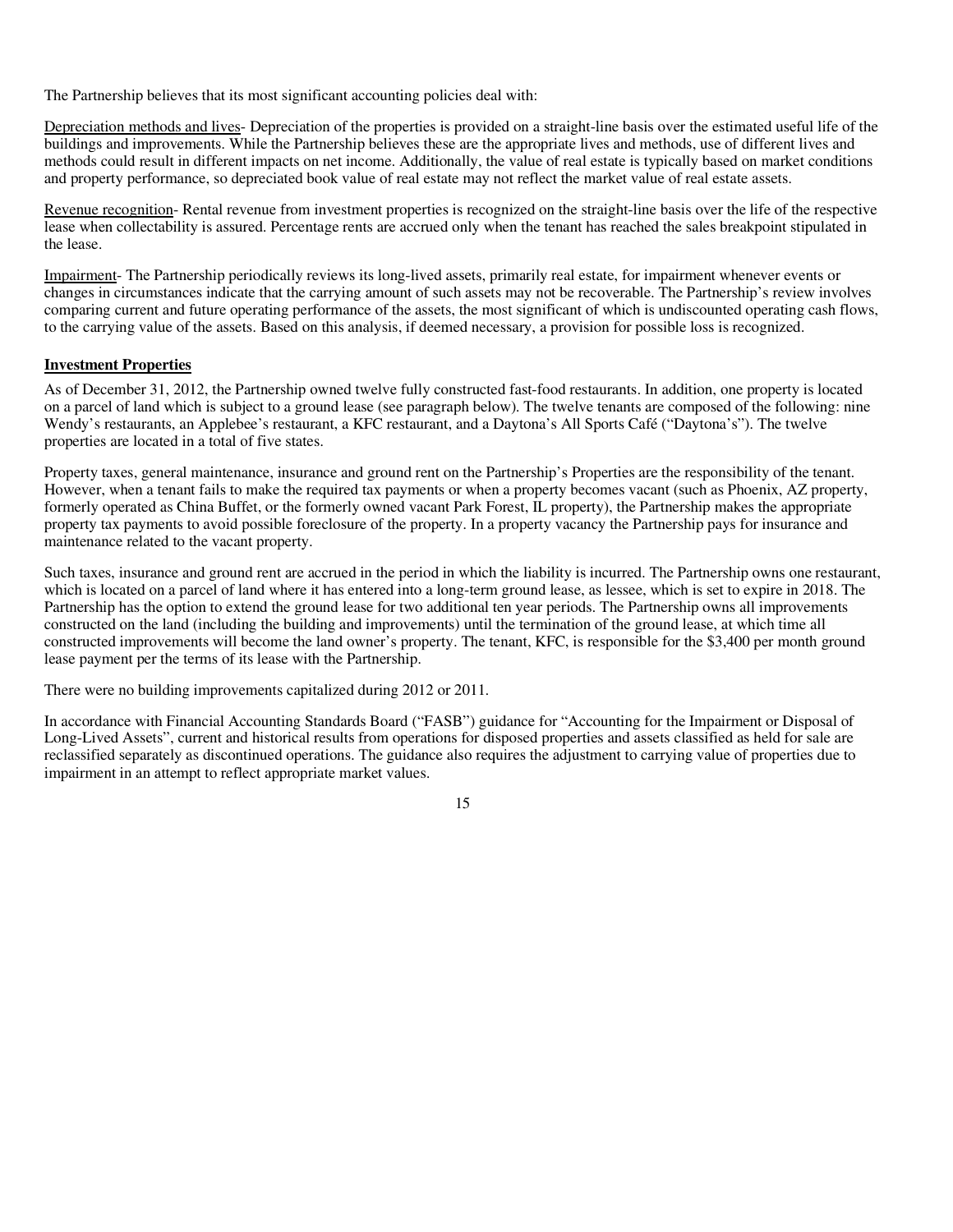In late September of 2011 Management executed an Agency and Marketing Agreement ("Agreement") with an unaffiliated Agent. The Agreement gave the Agent the exclusive right to sell the vacant Phoenix, AZ property and the Denny's, Phoenix, AZ property through auction, sealed bid, hybrid sealed bid, on-line bid or through private negotiations. The Agreement terminated upon the later of 30 days after the Live Outcry Auction date of October 18, 2011, or a closing or settlement, if applicable. A marketing fee of approximately \$7,700 was paid to the Agent in September of 2011 for the purpose of advertising, marketing and promoting the properties to the buying public.

# Vacant Phoenix, AZ Property

The China Super Buffet restaurant ceased operations and vacated the Phoenix, AZ property in late June of 2011. Management regained possession of the property in July and lease obligation charges ceased as of June 30, 2011. The vacant property was reclassified to properties held for sale during the third quarter of 2011 upon the execution of the Agreement. The vacant Phoenix, AZ property did not sell at the October 18, 2011 auction; however, Management continued to market the property to potential buyers.

The carrying amount of the vacant Phoenix, AZ property was reduced by \$390,117 during the fiscal year 2011, to its estimated fair value of \$150,000. The net book value of the vacant, Phoenix, AZ property at December 31, 2011, classified as property held for sale in the condensed financial statements, was approximately \$151,700, which included \$123,369 related to land, \$26,631 related to building, net of accumulated depreciation, \$9,300 related to a utilities security deposit, \$700 related to rents and other receivables, \$1,600 related to prepaid insurance, \$2,300 related to accounts payable and accrued expenses and \$7,600 related to property tax payable.

A contract ("Contract") to sell the vacant Phoenix, AZ property to an unaffiliated party was executed on February 14, 2012 for the sale price of \$325,000. The potential buyer provided an earnest money deposit of \$25,000, which is held by an independent escrow company. The sale was closed on October 22, 2012, resulting in net cash proceeds of \$293,000, after third party commissions and other selling expenses, which is greater than the Property's estimated fair value of \$150,000 as of September 30, 2012. The carrying amount of the property was increased by \$142,747 during the fourth quarter of 2012 to reflect the net proceeds of the sale.

#### Formerly Owned Denny's, Phoenix, AZ Property

The Denny's, Phoenix, AZ property was reclassified to properties held for sale during September of 2011 due to the execution of the Marketing Agreement. The carrying amount of the property was reduced by \$104,705, to its estimated fair value less estimated costs to sell of \$445,000, during the fiscal year 2011. A contract to sell the Denny's, Phoenix, AZ property was executed at the October 18, 2011 auction by an unaffiliated party and the property was then sold in November of 2011 for the high bid price of \$475,000.

#### Wendy's- 361 Highway 17 Bypass, Mt. Pleasant, SC Property

On November 30, 2010, the County of Charleston (the "County") made a purchase offer ("Initial Offer") of approximately \$177,000 to the Partnership in connection with an eminent domain (condemnation) land acquisition of approximately 5,000 square feet of the approximately 44,000 square feet of the Wendy's- Mt. Pleasant, SC ("Wendy's- Mt. Pleasant") property. The proposed land purchase is for "Right of Way" for planned road improvements. Unfortunately, the plan provides for the relocation of ingress and egress that could make the operations of the Wendy's restaurant uneconomic.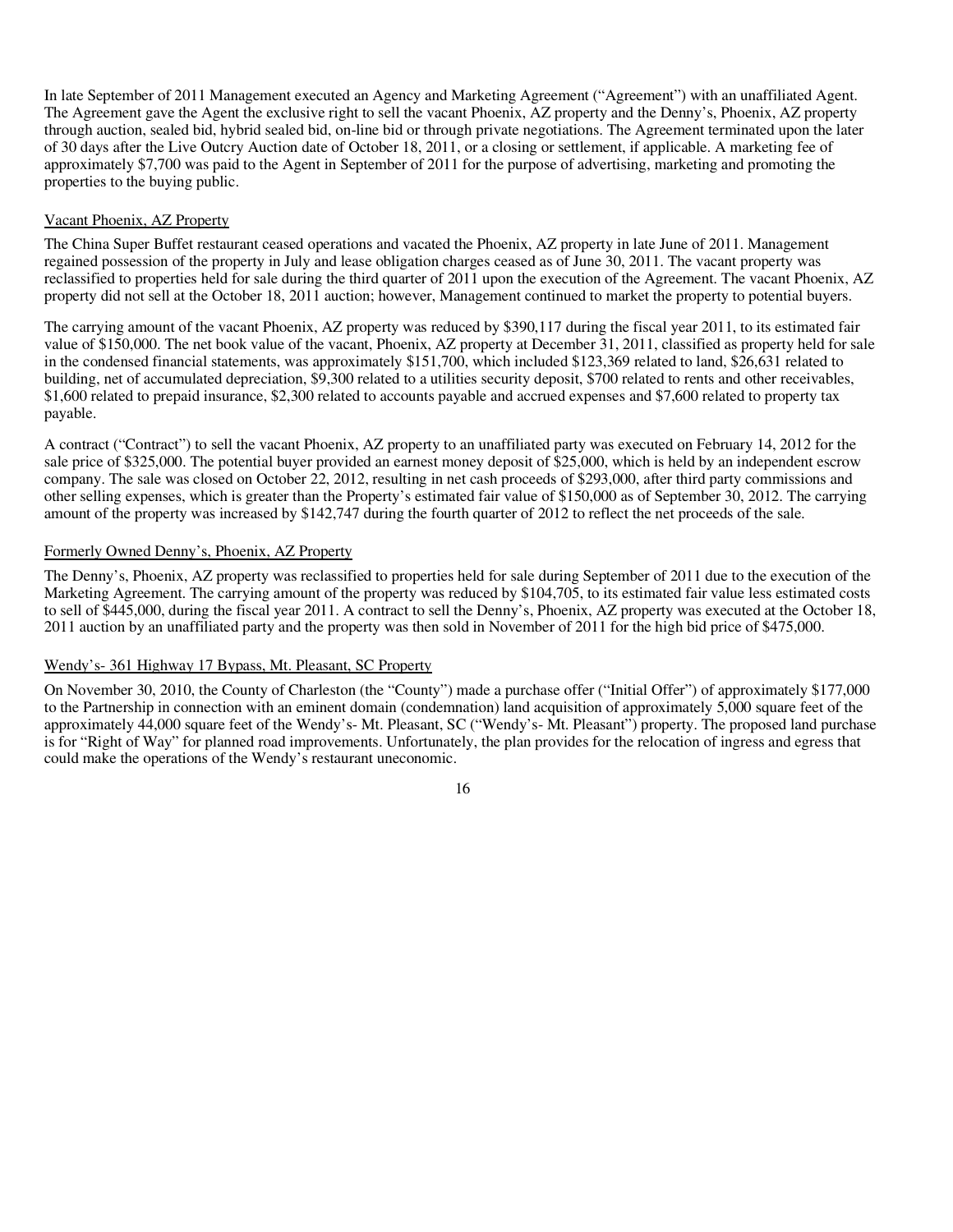In October of 2011, the Partnership received Notice ("Condemnation Notice") that the County filed condemnation proceedings on October 12, 2011, which in effect permits the County to take possession of approximately 5,000 square feet of the Wendy's- Mt. Pleasant property and to begin construction of the planned road improvements. The County deposited the Initial Offer of \$177,000 with the Charleston County Clerk of Court as is required under South Carolina law. The Partnership had until November 11, 2011, to reject the Initial Offer ("Tender of Payment") for the purchase of the property. The Partnership rejected the Tender of Payment; however, the Initial Offer is still valid during the period the Partnership disputes the County's position that the \$177,000 reflects just compensation for the taking of the property. By and through respective legal counsel, the Partnership and the lessee, Wendcharles I, each filed a Notice of Court Appearance ("Notice of Appearance") and requested a jury trial in October. In addition, the Partnership and the lessee served one set of joint initial discovery requests ("Interrogatories" and "Requests for Production") with the County requesting information about and access to up-to-date project plans and any and all other information pertaining to this matter. As the Partnership continues to dispute the Initial Offer as fair value of the land acquisition, mediation between the Partnership and the County was scheduled for February 1, 2013. The County was to have provided an updated appraisal of the taking prior to the mediation date to incorporate the value impact of eliminating one of the two access drives among other unique impacts not previously addressed in the initial appraisal. However, the appraisal was not completed and the February 1, 2013 mediation was cancelled. Mediation was subsequently held on March 15, 2013 with no settlement achieved. The jury trial date is set for the week of March 25, 2013. Our counsel has advised that it is unlikely the trial will occur as scheduled. Management will continue to actively work with legal counsel and Wendcharles I to facilitate a settlement with the County of Charleston and the re-engineering of the County's plans to preserve the viability of the site for Wendy's operational use. The net book value of the land to be purchased is \$33,991 and was reclassified to a property held for sale during the fourth quarter of 2010.

#### Formerly Owned Park Forest, IL property

The Partnership had been unsuccessful in finding a new tenant for the vacant Park Forest property, and on December 31, 2009, the carrying value of this property had been written down to \$0. The property was then sold to an unaffiliated party in December of 2010 for a gross sales price of \$7,000.

#### Further Information

A summary of significant developments as of December 31, 2012, by property, for properties with such developments, can be found in Item 2, Properties.

#### **Net Income**

Net income for the fiscal years ended December 31, 2012, 2011 and 2010 were approximately \$862,000, \$276,000, and \$815,000, respectively. Net income per Limited Partnership Interest for the fiscal years ended December 31, 2012, 2011 and 2010 were approximately \$18.44, \$5.90, and \$17.43, respectively.

The variance is primarily due to the second quarter of 2011 vacancy of the former China Super Buffet, Phoenix, AZ property and its reclassification to properties held for sale during the third quarter of 2011, the 2010 and 2011 lease modifications related to the Denny's, Phoenix, AZ property , the third quarter of 2011 reclassification of the Denny's, Phoenix, AZ property to properties held for sale and the fourth quarter of 2011 sale of the property. The 2011 net income includes the fiscal year 2011 property impairment write downs of \$390,117 related to the vacant Phoenix, AZ property and \$104,705 related to the Denny's, Phoenix, AZ property. The 2012 net income also includes the fiscal year 2012 property impairment write up of \$142,747.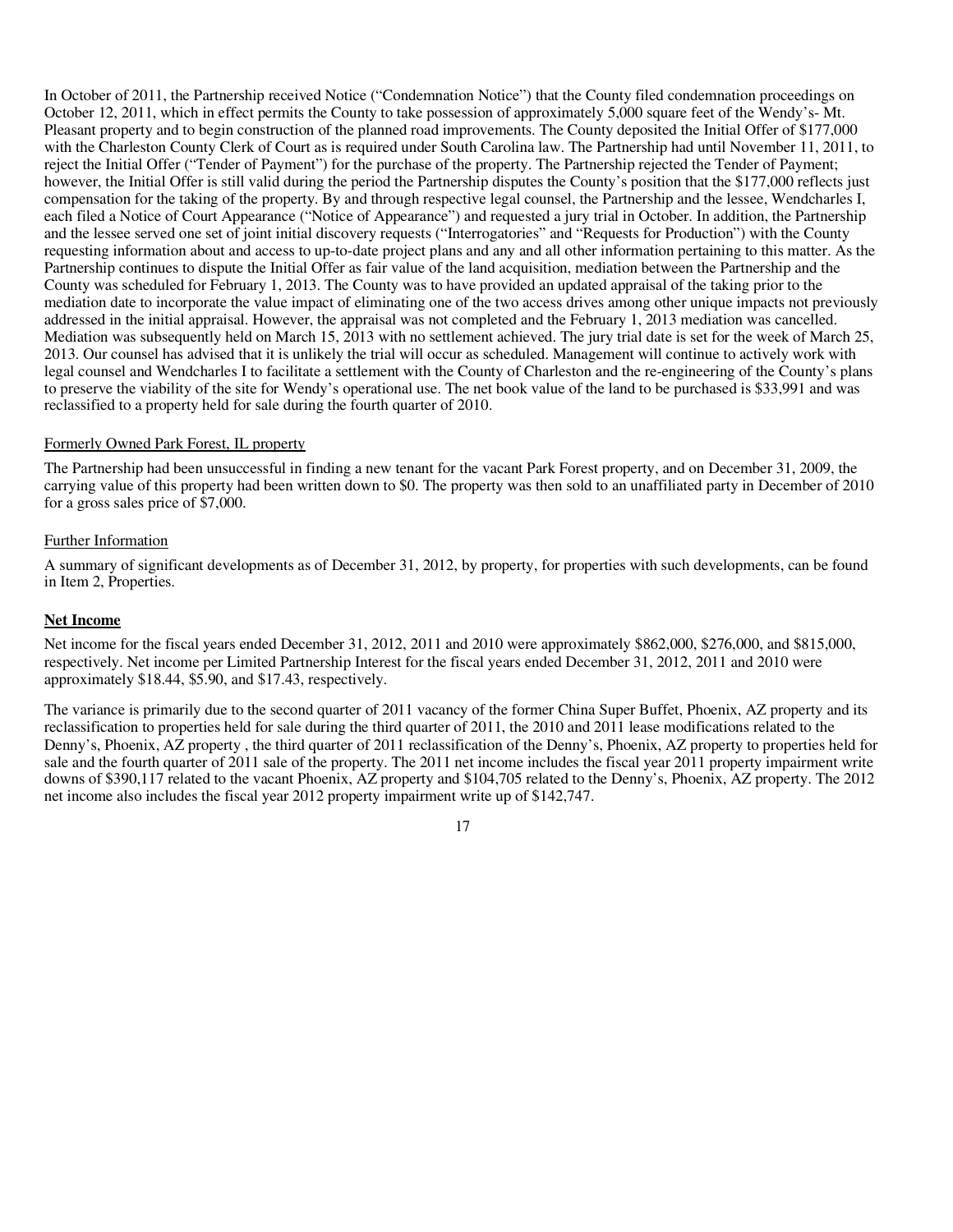Net income for the fiscal years ended December 31, 2012, 2011 and 2010 included the results from both operations and discontinued operations. Assets disposed of or deemed to be classified as held for sale require the reclassification of current and previous years' operations to discontinued operations in accordance with GAAP applicable to "Accounting for the Impairment or Disposal of Long Lived Assets". As such, prior year operating results for those properties considered as held for sale or properties no longer considered for sale have been reclassified to conform to the current year presentation without effecting total net income. When properties are considered held for sale, depreciation of the properties is discontinued, and the properties are valued at the lower of the depreciated cost or fair value, less costs to dispose.

#### **Results of Operations**

Income from continuing operations for the fiscal years ended December 31, 2012, 2011 and 2010 were approximately \$755,000, \$754,000, and \$761,000, respectively. See the paragraphs below for further information as to individual operating income and expense items and explanations as to 2012, 2011 and 2010 variances.

#### *Fiscal year ended December 31, 2012 as compared to fiscal years ended December 31, 2011 and 2010:*

*Operating Rental Income:* Operating rental income for the fiscal years ended December 31, 2012, 2011 and 2010 were approximately \$1.49 million, \$1.46 million, and \$1.43 million, respectively. The rental income was comprised of monthly lease obligations per the tenant leases, percentage rents obligations related to operating tenants who had reached their sales breakpoint, and included adjustments for straight-line rent. The 2012 to 2011 and 2010 variance is due to an overall increase in reported 2012 and 2011 sales for tenants who had reached their sales breakpoint.

Management expects total base operating rent revenues to be approximately \$1 million for the year 2013 based on operating leases currently in place. Future operating rent revenues may decrease with tenant defaults and/or the reclassification of properties as properties held for sale. They may also increase with additional rents due from tenants, if those tenants experience increased sales levels, which require the payment of additional rent to the Partnership. Operating percentage rents included in operating rental income in 2012, 2011, and 2010 were approximately \$465,000, \$431,000, and \$398,000, respectively. Management expects the 2013 percentage rents to be about 6% higher than 2012.

*Insurance Expense:* Insurance expense for the fiscal years ended December 31, 2012, 2011 and 2010 were approximately \$6,000, \$6,000 and \$29,000, respectively. The 2012 and 2011 insurance expense was comprised of general liability insurance and the 2010 insurance expense was comprised of aggregate property insurance (back-up policies for unexpected vacancy or tenant lapses) and general liability insurance. The Partnership did not purchase additional property insurance in the fourth quarter of 2010 for the aggregate of the Properties for the 2010/2011 insurance year. Each tenant is responsible for insurance protection and beginning October 31, 2010 the Partnership only purchases property insurance for an individual property if the tenant cannot provide proof of insurance protection or due to a property vacancy. For 2013, Management expects operating insurance expense to be approximately \$6,000. This amount could increase upon a property insurance default or vacancy by a tenant or an increase in the general liability insurance premium for the 2013/2014 insurance year, which is expected to be paid in the fourth quarter of 2013.

*General and Administrative Expense:* General and administrative expenses for the fiscal years ended December 31, 2012, 2011 and 2010 were approximately \$82,000, \$63,000 and \$66,000, respectively. General and administrative expenses were comprised of management expense, state/city registration and annual report filing fees, office supplies and printing costs, outside storage expenses, copy/fax costs, postage and shipping expenses, long-distance telephone expenses, website fees, bank fees and state income tax expenses. The variance in general and administrative expenses is primarily due to the overpayment of 2010 estimated state tax expenditures, which made income tax expense much lower in

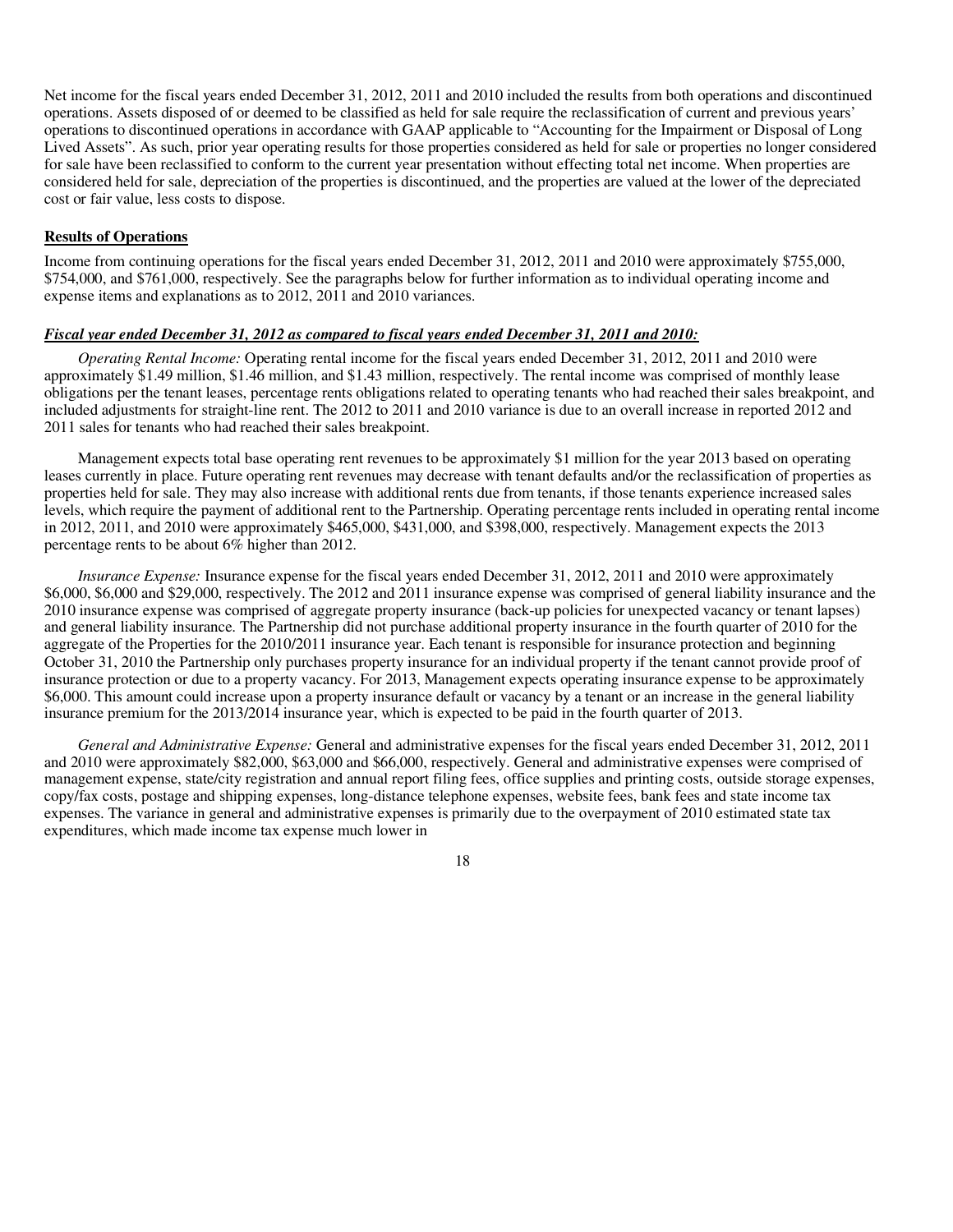2011, and then 2012 was somewhat higher than 2010. Lower printing and mailing expenditures were incurred in 2012 and 2011 as the 2010 and 2011 Annual Reports on Form 10-K were posted to the Partnership website for viewing and printing. Hard copies were only mailed to an investor upon request. Also, the 2011 Consent Statement materials were posted to the Partnership website in the second quarter of 2011 and hard copies were only mailed upon request. Management expects the total 2013 operating general and administrative expenses to potentially be slightly higher than the 2012 expenses, primarily due to increased postage rates and higher management fees offset by lower outsourced XBRL service fees.

*Professional services:* Professional services expenses for the fiscal years ended December 31, 2012, 2011 and 2010 were approximately \$228,000, \$226,000, and \$178,000, respectively. Professional services expenses were primarily comprised of investor relations data processing, investor mailings processing, website design, legal, auditing and tax preparation fees, electronic tax filings, and SEC report conversion and processing fees. The variance in professional services expenses is primarily due to the SEC mandated XBRL financial statement conversion and filing requirements for the Partnership beginning in the second quarter of 2011, the 2011 and 2009 Consents and related SEC filings, and additional electronic state income tax filings in 2011 and 2012. Management anticipates that the total 2013 operating professional services expenses will be higher than 2012 due primarily to the additional SEC mandated XBRL financial statement footnotes conversion and filing requirements for the Partnership beginning in the second quarter of 2012.

*Note Receivable Interest Income:* Note receivable interest income for the fiscal years ended December 31, 2012, 2011 and 2010 were approximately \$17,000, \$19,000 and \$21,000, respectively. The interest income was comprised of interest income associated with the Buyer's Note from the Panda Buffet property sale in November of 2009. Management expects 2013 note receivable interest income to approximate \$13,000 in 2013. See Item 2, Properties for further information.

*Recovery of Amounts Previously Written-off:* Recovery of amounts previously written-off for the fiscal years ended December 31, 2012, 2011 and 2010 were approximately \$1,000, \$7,000, and \$12,000, respectively, and were comprised of unexpected small recoveries from former general partners in connection with the misappropriation of assets by the former general partners and their affiliates. Management anticipates that such revenue type may continue to be generated until Partnership dissolution; however, no significant recoveries are anticipated.

#### **Results of Discontinued Operations**

In accordance with FASB guidance for "Accounting for the Impairment or Disposal of Long Lived Assets", discontinued operations represent the operations of properties disposed of or classified as held for sale as well as any gain or loss recognized in their disposition. During the fiscal years ended December 31, 2012, 2011 and 2010, the Partnership recognized income (loss) from discontinued operations of approximately \$107,000, (\$478,000), and \$54,000, respectively. The 2012, 2011 and 2010 income (loss) from discontinued operations was attributable to the third quarter of 2012 impairment adjustments of \$142,747 due to the sale of the Vacant Phoenix, AZ property, the third quarter of 2011 reclassifications of the vacant Phoenix, AZ property and the Denny's, Phoenix, AZ property to properties held for sale upon the execution of Agency and Marketing Agreements with an unaffiliated party in September of 2011 to sell both of the properties. The 2011 loss from discontinued operations also includes the fiscal year 2011 property impairment write downs of \$390,117 related to the vacant Phoenix, AZ property and \$104,705 related to the Denny's, Phoenix, AZ property, and the fourth quarter of 2011 loss of approximately \$1,000 in relation to the sale of the Denny's, Phoenix, AZ property. The 2010 income from discontinued operations was attributable to the fourth Quarter of 2010 reclassification of a small strip of the Wendy's- Mt. Pleasant land to a property held for sale due to the pending eminent domain acquisition of the land by the County of Charleston for Right of Way for planned road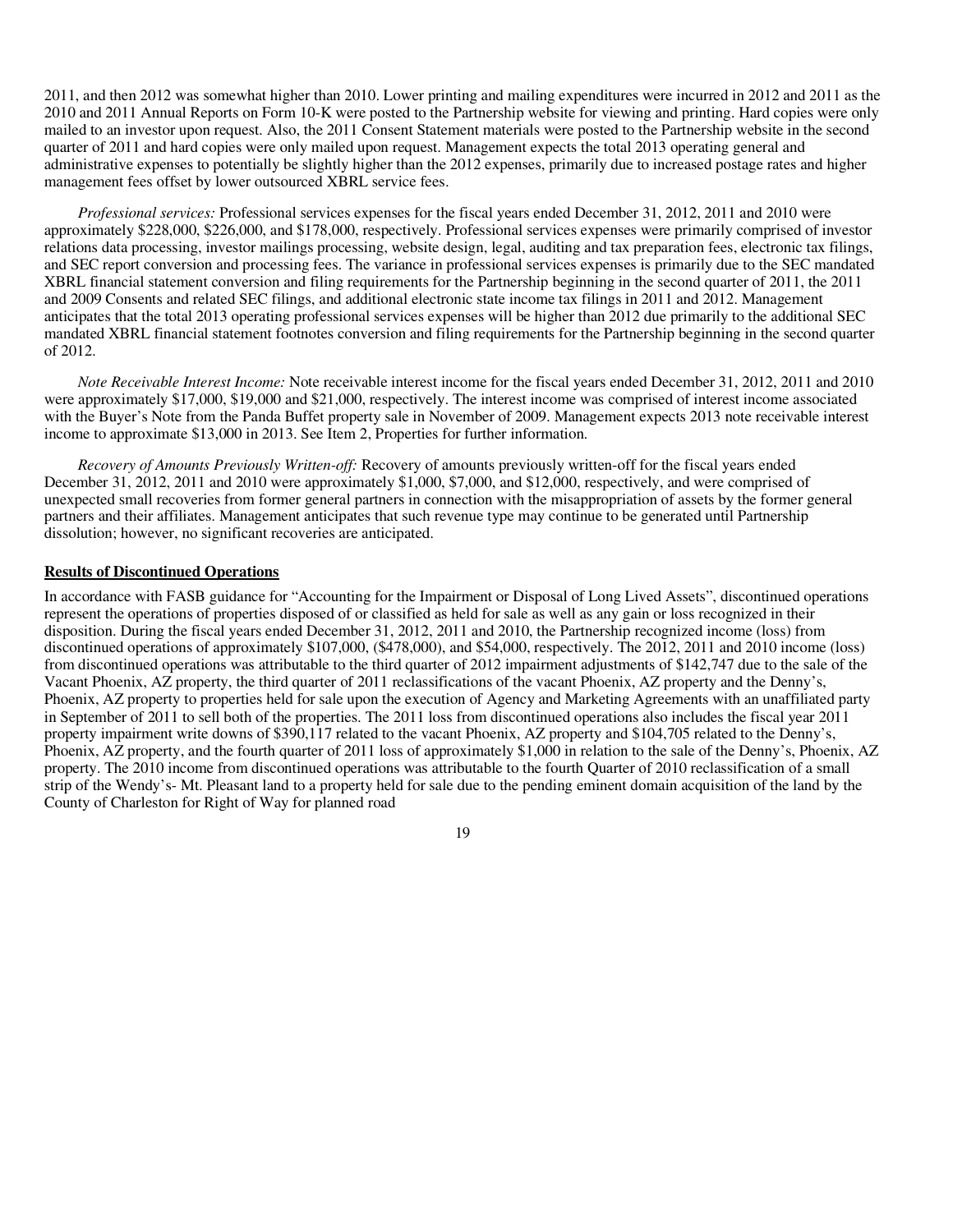improvements and the third quarter of 2010 reclassification of the vacant Park Forest property to a property held for sale upon the execution of the Agency and Marketing Agreement in August. The 2010 income from discontinued operations includes the fourth quarter net gain of approximately \$7,000 on the sale of the Park Forest property. See the components of discontinued operations included in the statements of income for the years ended December 31, 2012, 2011 and 2010 in Note 3 Investment Properties and Properties Held for Sale.

Management anticipates that discontinued operating expenditures in 2013 should approximate \$0, since no additional properties are expected to be classified as property held for the sale.

#### **Cash Flow Analysis**

Net cash flows provided by operating activities for the fiscal years ended December 31, 2012, 2011 and 2010 were approximately \$871,000, \$907,000 and \$1.01 million. The ten percent decrease in operating cash flows from 2010 to 2012 was significantly impacted by the loss of rental income from the vacancy of the Phoenix, AZ property beginning in July, 2011 and continuing through October 2012 when the property was sold. Property taxes paid in 2010 were \$5,000 compared to \$10,000 in 2011 and \$13,000 in 2012. Additionally, vacant tenant expenses increased from approximately \$2,000 in 2010 to \$10,000 in 2011 and \$16,000 in 2012. Legal, audit, and data processing fees have increased from an aggregate \$186,000 to \$230,000 over the same timeframe due to the additional expense of the SEC mandated XBRL financial statement filing requirements in 2011 and 2012. Lastly, although percentage rent collections were higher in 2012 and 2011 than 2010, base rents have decreased due to the vacancy and eventual sale of both the Denny's and former China Buffet, both located in Phoenix, AZ.

Property impairment write-downs, depreciation and amortization are non-cash items and do not affect the current operating cash flow of the Partnership or distributions to the Limited Partners.

Cash flows from investing activities for the fiscal years ended December 31, 2012, 2011 and 2010 were approximately \$341,000, \$469,000, and \$40,000, respectively. The 2012 amount was comprised of \$293,000 in net proceeds from the sale of the Vacant, Phoenix, AZ property, small recoveries from former general partners, and the receipt of approximately \$55,000 in note receivable principal payments from the Buyer's Note, offset by a leasing commission payment in relation to the Applebee's, Columbus, OH property. The 2011 amount was comprised of \$444,000 in net proceeds from the sale of the Denny's, Phoenix, AZ property, small recoveries from former general partners, the receipt of approximately \$23,000 in note receivable principal payments from the Buyer's Note, offset by a leasing commission payment in relation to the Daytona's, Des Moines, IA property. The 2010 amount was comprised of small recoveries from former general partners, the receipt of approximately \$21,000 in note receivable principal payments from the Buyer's Note, and approximately \$7,000 in net sale proceeds from the December of 2010 sale of the vacant Park Forest property.

During 2013, principal payments to be received by the Partnership under the Buyer's Note amortization schedule total approximately \$34,000. The Partnership does not anticipate paying any leasing commissions in 2013.

For the fiscal year ended December 31, 2012, cash flows used in financing activities were approximately \$1.288 million and consisted of aggregate Limited Partner distributions of \$1.28 million (included \$55,000 in Buyer's Note principal payments received), and General Partner distributions of \$2,878. For the fiscal year ended December 31, 2011, cash flows used in financing activities were approximately \$1.033 million and consisted of aggregate Limited Partner distributions of \$1.03 million (included \$23,000 in Buyer's Note principal payments received), and General Partner distributions of \$3,081. For the fiscal year ended December 31, 2010, cash flows used in financing activities were approximately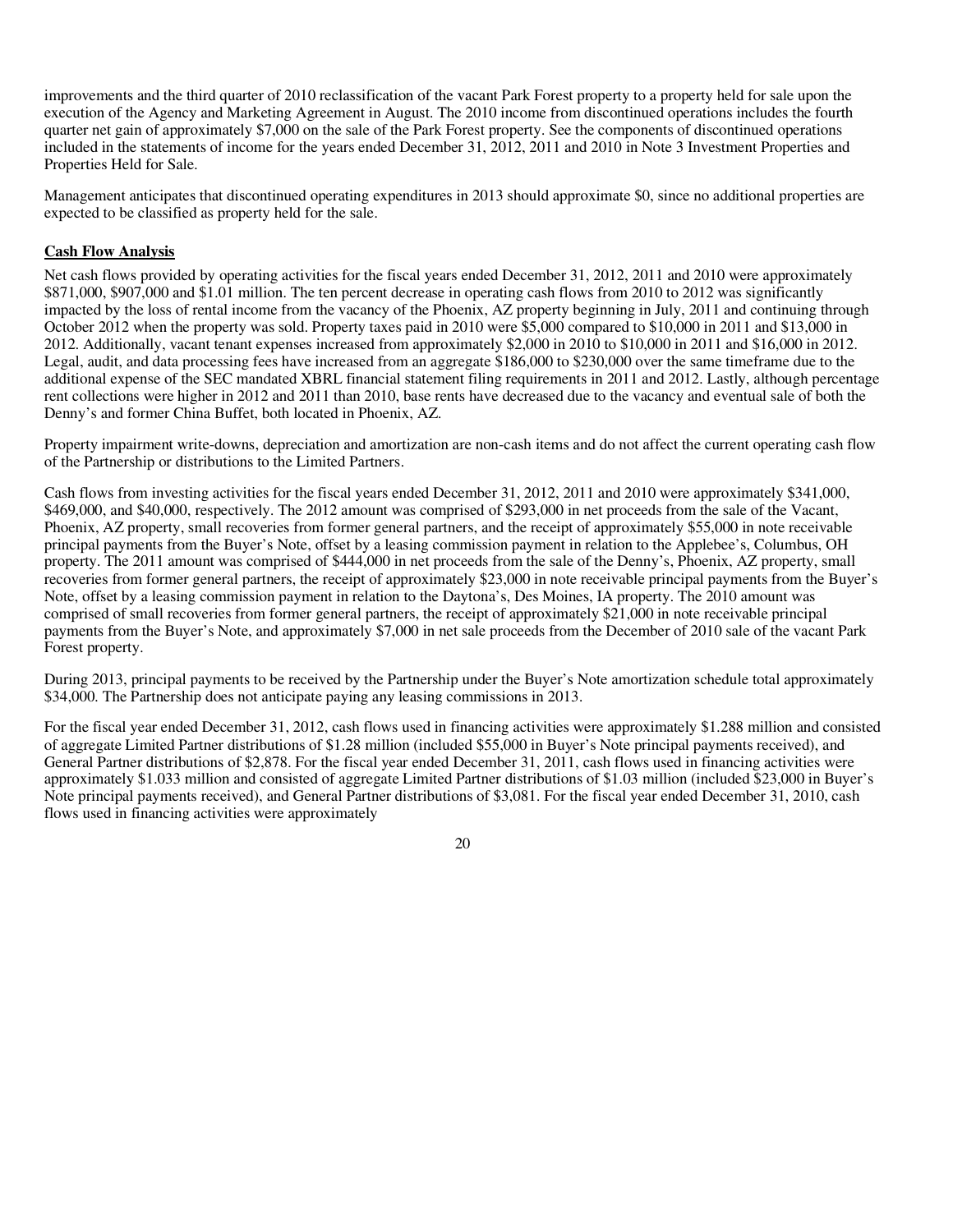\$1.18 million and consisted of aggregate Limited Partner distributions of \$1.18 million (included net sale cash proceeds of approximately \$128,000 from the installment sale of the Panda Buffet property in November of 2009 and \$19,000 in Buyer's Note principal payments received), and General Partner distributions of \$3,260. Both Limited Partner and General Partner distributions have been and will continue to be made in accordance with the Partnership Agreement. Management anticipates that aggregate Limited Partner distributions could be approximately \$950,000 during 2013, which includes the \$293,000 in net sale proceeds from the sale of the Vacant, Phoenix, AZ property during the fourth quarter of 2012.

#### **Liquidity and Capital Resources**

The Partnership's cash balance was approximately \$696,000 at December 31, 2012. Cash of \$550,000, which includes the approximately \$293,000 in net sale proceeds from the October of 2012 sale of the Vacant, Phoenix, AZ property and approximately \$38,000 in Buyer's Note principal and interest payments received, will be used to fund the fourth quarter of 2012 aggregate distribution to Limited Partners in February of 2013, and cash of approximately \$24,000 is anticipated to be used for the payment of quarter-end accrued liabilities, net of property tax cash escrow, which are included in the balance sheets. The remainder represents amounts deemed necessary to allow the Partnership to operate normally.

The Partnership's principal demands for funds are expected to be for the payment of operating expenses and distributions. Management anticipates that cash generated through the operations of the Partnership's Properties and sales of Properties will primarily provide the sources for future fund liquidity and Limited Partner distributions. During the process of leasing the Properties, the Partnership may experience competition from owners and managers of other properties. As a result, in connection with negotiating tenant leases, along with recognizing market conditions, Management may offer rental concessions, or other inducements, which may have an adverse impact on the results of the Partnership's operations. The Partnership is also in competition with sellers of similar properties to locate suitable purchasers for its Properties. The two primary liquidity risks in the absence of mortgage debt are the Partnership's inability to collect rent receivables and near or chronic property vacancies. The amount of cash to be distributed to our Limited Partners is determined by the General Partner and is dependent on a number of factors, including funds available for payment of distributions, capital expenditures, and taxable income recognition matching, which is primarily attributable to percentage rents and property sales.

As of December 31, 2012 and 2011, the current twelve Properties were leased 100 percent. In addition, the Partnership collected 100% of its base rent from current operating tenants for the fiscal years ended December 31, 2012 and 2011, which we believe is a good indication of overall tenant quality and stability. There are no leases due to expire within 2013. The vacant Phoenix, AZ property (China Buffet ceased operations and vacated the Phoenix, AZ property in late June of 2011) and rent charges ceased as of June 30, 2011. The property was sold during the fourth quarter of 2012. See Item 2, Investment Properties for further information regarding properties with significant developments.

Nine of the Partnership's twelve properties operate as Wendy's fast food restaurants and are franchises of the international Wendy's Company. Operating base rents from the nine Wendy's leases comprised approximately 75% of the total 2012 operating base rents included in operating rental income. As of December 31, 2012, additional 2012 percentage rents totaled approximately \$465,000, all of which were unbilled and were accrued in relation to the Wendy's properties. Therefore, during 2012, the Partnership generated approximately 82% of its total operating revenues from the nine properties. During 2011, additional 2011 percentage rents totaled approximately \$419,000, of which \$417,000 were unbilled and were accrued in relation to the Wendy's properties. Therefore, during 2011, the Partnership generated approximately 81% of its total operating revenues from the nine properties. The 2011 percentage rents were both billed and fully collected as of December 31, 2012. Additionally, as of December 31, 2012, the nine Properties exceeded 75% of the Partnership's total properties, both by asset value and number. Six of the nine Wendy's leases are set to expire in November of 2021, with the remaining three leases set to expire in November of 2016.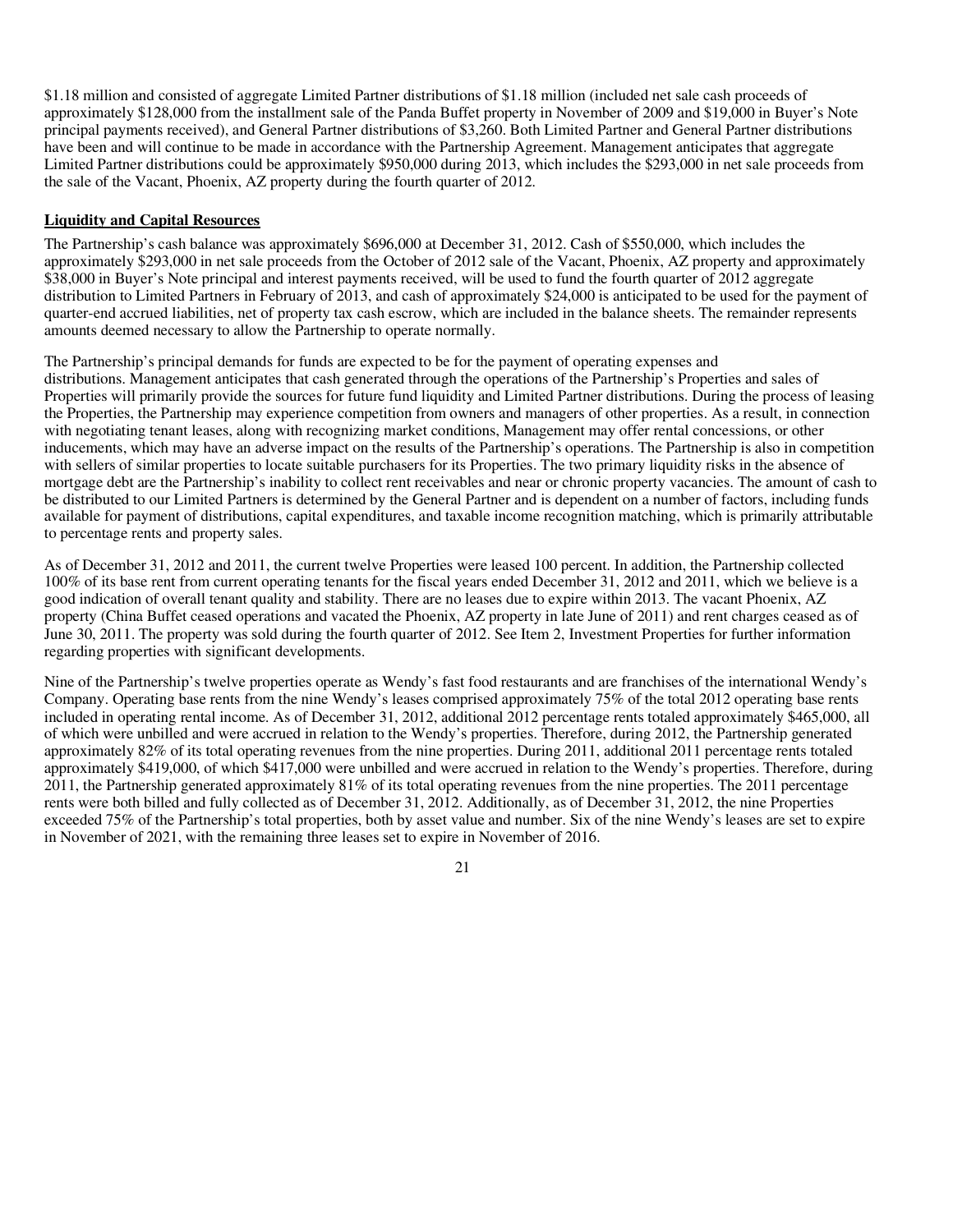Since more than 75% of the Partnership's Properties, both by historical asset value and number, are leased to Wendy's franchises, the financial status of the three tenant's may be considered relevant to investors. At the request of the Partnership, Wendgusta, Wendcharles I and Wendcharles II provided it with a copy of their reviewed financial statements for the fiscal years ended December 30, 2012 and December 25, 2011. Those reviewed financial statements prepared by Wendgusta's, Wendcharles I's and Wendcharles II's accountants are attached as Exhibit 99.0, 99.1 and 99.2, respectively, to the Partnership's December 31, 2012 Annual Report on Form 10-K. The Partnership has no rights to audit or review Wendgusta's or Wendcharles I's or Wendcharles II's financial statements and the Partnership's independent registered public accounting firm has not audited or reviewed the financial statements received from Wendgusta, Wendcharles I or Wencharles II.

The Partnership's return on its investment will be derived principally from rental payments received from its lessees. Therefore, the Partnership's return on its investment is largely dependent upon the business success of its lessees. The business success of the Partnership's individual lessees can be adversely affected on three general levels. First, the tenants rely heavily on the management contributions of a few key entrepreneurial owners. The business operations of such entrepreneurial tenants can be adversely affected by death, disability or divorce of a key owner, or by such owner's poor business decisions such as an undercapitalized business expansion. Second, changes in a local market area can adversely affect a lessee's business operation. A local economy can suffer a downturn with high unemployment. Socioeconomic neighborhood changes can affect retail demand at specific sites and traffic patterns may change, or stronger competitors may enter a market. These and other local market factors can potentially adversely affect the lessees of the Partnership Properties. Finally, despite an individual lessee's solid business plans in a strong local market, the franchise concept itself can suffer reversals or changes in management policy, which in turn can affect the profitability of operations. An overall economic recession is another factor that could affect the relative success of a lessee's business. Therefore, there can be no assurance that any specific lessee will have the ability to pay its rent over the entire term of its lease with the Partnership.

Since the Partnership's Properties involve restaurant tenants, the restaurant market is the major market segment with a material impact on Partnership operations. The success of customer marketing and the operating effectiveness of the Partnership's lessee's, will impact the Partnership's future operating success in a very competitive restaurant and food service marketplace.

There is no way to determine, with any certainty, which, if any, tenants will succeed or fail in their business operations over the term of their respective leases with the Partnership. The nationwide economic downturn may affect a lessee's operational activity and its ability to meet lease obligations. Based on past experience, it can be reasonably anticipated that some lessees will default on future lease payments to the Partnership, which will result in the loss of expected lease income for the Partnership. Management will use its best efforts to vigorously pursue collection of any defaulted amounts and to protect the Partnership's assets and future rental income potential by trying to re-lease any properties with rental defaults. External events, which could impact the Partnership's liquidity, are the entrance of other competitors into the market areas of our tenants; the relocation of the market area itself to another traffic area; liquidity and working capital needs of the lessees; and failure or withdrawal of any of the national franchises held by the Partnership's tenants. Each of these events, alone or in combination, would affect the liquidity level of the lessees resulting in possible default by a tenant. Since the information regarding plans for future liquidity and expansion of closely held organizations, which are tenants of the Partnership, tend to be of a private and proprietary nature, anticipation of individual liquidity problems is difficult.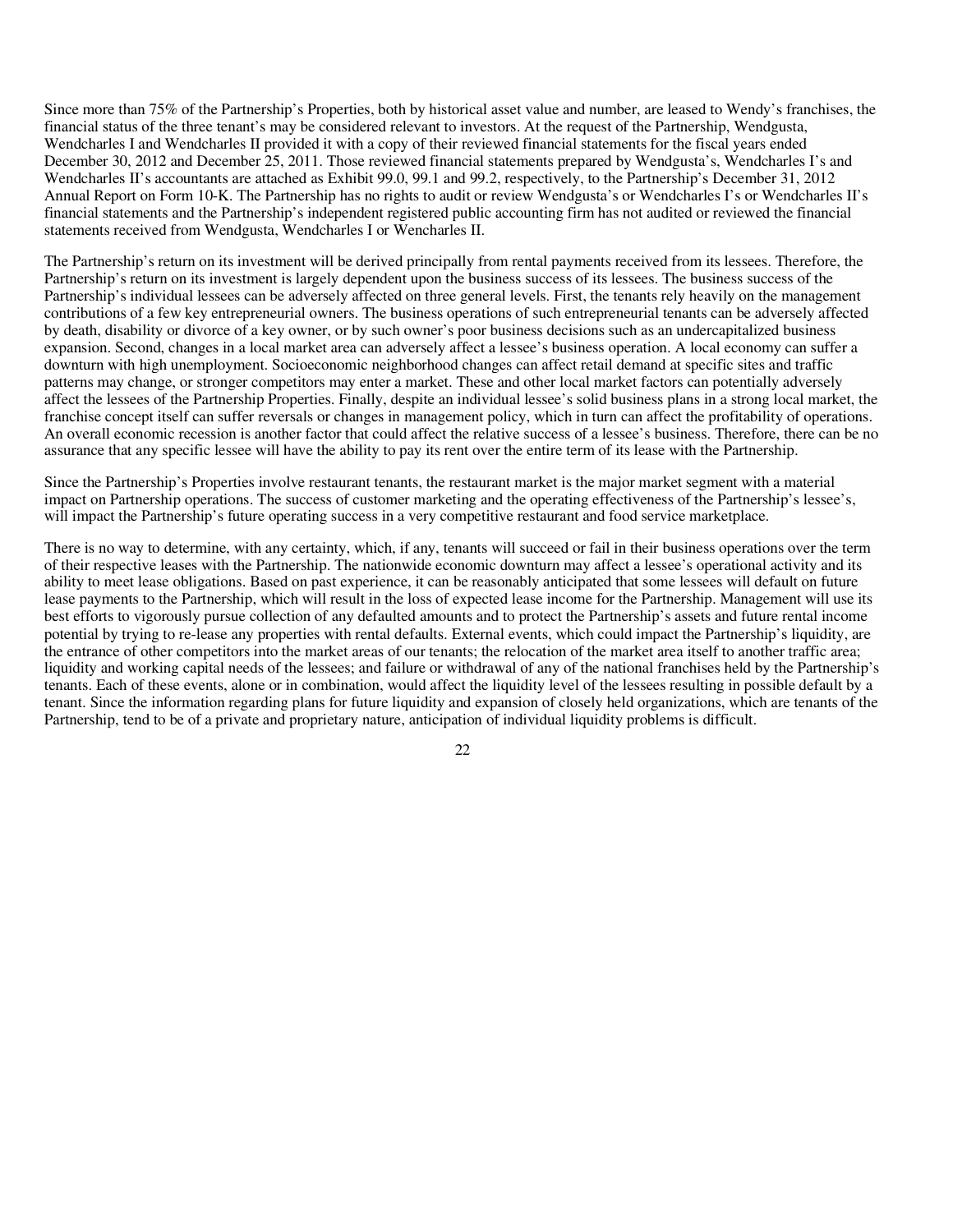The continuing nationwide economic downturn has created a difficult credit environment. Fortunately, the Partnership has limited exposure to the credit markets, as the Partnership has no mortgage debt. Management monitors the depository institutions that hold the Partnership's cash on a regular basis and believes that funds have been deposited with creditworthy financial institutions. In addition, the Partnership has no outstanding mortgage debt. However, the continued economic downturn and lack of available credit could delay or inhibit Management's ability to dispose of the Partnership's Properties, or cause Management to have to dispose of the Partnership's Properties for a lower than anticipated return. As a result, Management continues to maintain an objective to preserve capital and sustain property values while selectively disposing of the Properties as appropriate.

#### **Off-Balance Sheet Arrangements**

The Partnership does not have any off-balance sheet arrangements that are reasonably likely to have a current or future material effect on our financial condition, changes in financial condition, revenues or expenses, results of operations, liquidity, capital expenditures or capital resources.

#### **Disposition Policies**

Management intends to hold the Partnership Properties until such time as sale or other disposition appears to be advantageous to achieve the Partnership's investment objectives or until it appears that such objectives will either currently not be met or not be met in the future. In deciding whether to sell properties, Management considers factors such as potential capital appreciation or depreciation, cash flow and federal income tax considerations, including possible adverse federal income tax consequences to the Limited Partners. The General Partner may exercise its discretion as to whether and when to sell a property, and there is no obligation to sell properties at any particular time, except upon Partnership termination on November 30, 2020 or if Limited Partners holding a majority of the units vote to liquidate and dissolve the Partnership in response to a formal consent solicitation to liquidate the Partnership.

#### **Inflation**

To the extent that tenants can pass through commodity inflation in their sales prices, the Partnership will benefit from additional percentage rent from increased sales. The majority of the Partnership's leases have percentage rental clauses. Revenues from operating percentage rentals represented 31% of operating rental income for the fiscal year ended December 31, 2012, 30% of operating rental income for the fiscal year ended December 31, 2011, and 29% for the fiscal year ended December 31, 2010. If, however, inflation causes operating margins to deteriorate for lessees, or if expenses grow faster than revenues, then, inflation may well negatively impact the portfolio through tenant defaults.

Due to the "triple-net" nature of the property leases, asset values generally move inversely with interest rates.

#### **Item 7A. Quantitative and Qualitative Disclosures About Market Risk**

The Partnership is not subject to market risk as defined by Item 305 of Regulation S-K.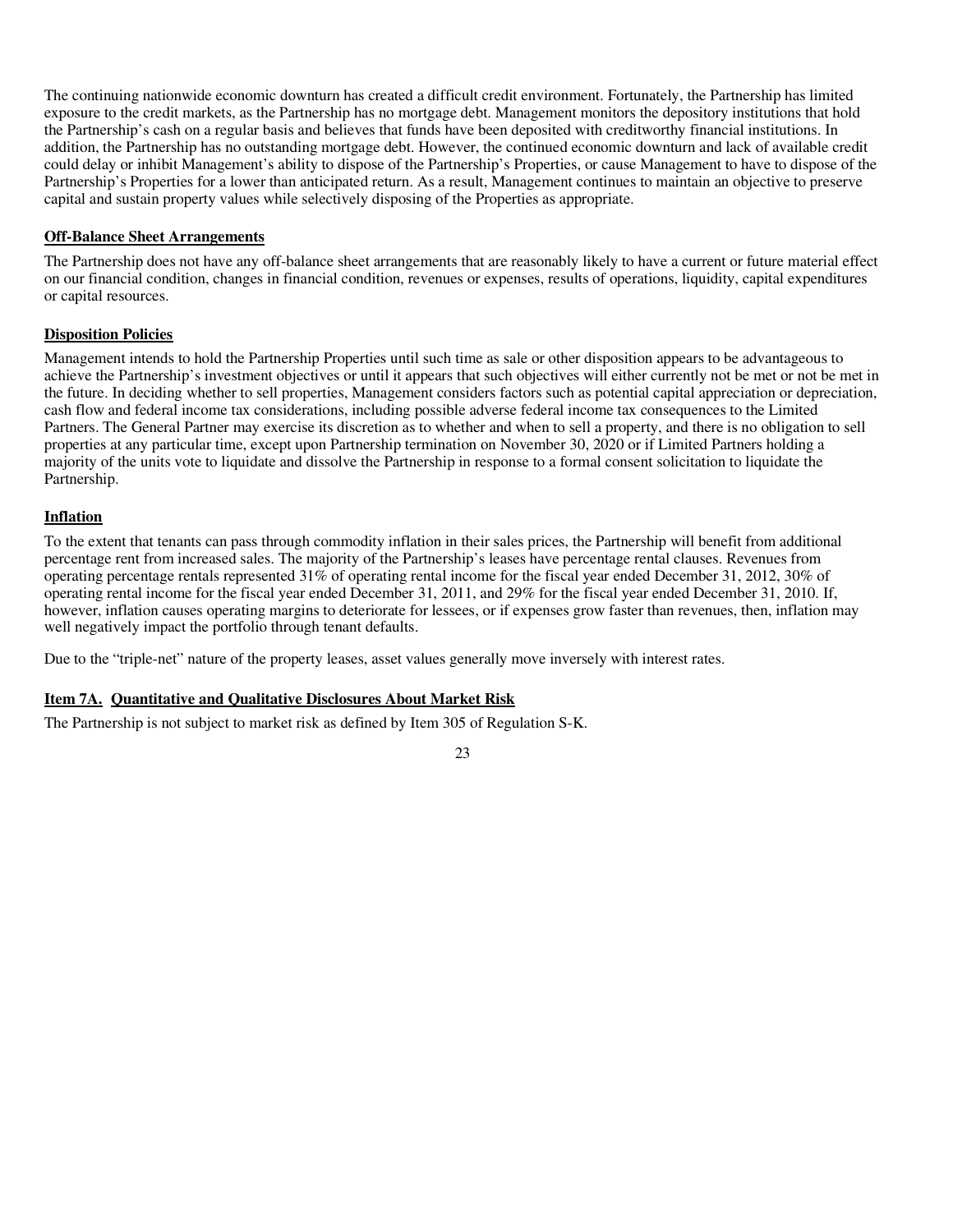# **Item 8. Financial Statements and Supplementary Data**

# DIVALL INSURED INCOME PROPERTIES 2 LIMITED PARTNERSHIP (A Wisconsin limited partnership)

# INDEX TO FINANCIAL STATEMENTS AND SCHEDULE

|                                                                                      | Page      |
|--------------------------------------------------------------------------------------|-----------|
| Report of Independent Registered Public Accounting Firm                              | 25        |
| Balance Sheets, December 31, 2012 and 2011                                           | $26 - 27$ |
| Statements of Income for the Years Ended December 31, 2012, 2011 and 2010            | 28        |
| Statements of Partners' Capital for the Years Ended December 31, 2012, 2011 and 2010 | 29        |
| Statements of Cash Flows for the Years Ended December 31, 2012, 2011 and 2010        | 30        |
| Notes to Financial Statements                                                        | $31 - 45$ |
| Schedule III—Investment Properties and Accumulated Depreciation, December 31, 2012   | 54-55     |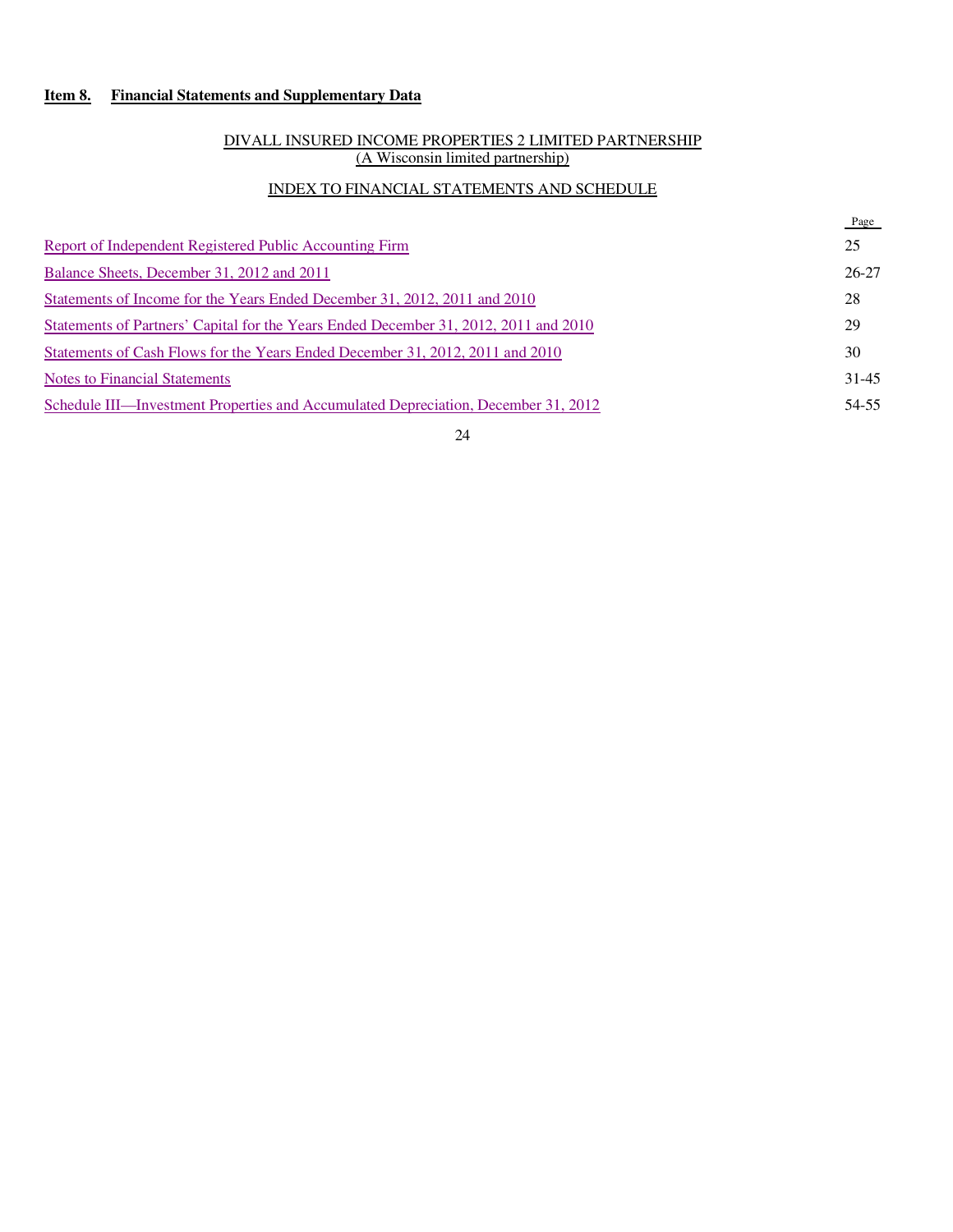#### **Report of Independent Registered Public Accounting Firm**

#### To the Partners DiVall Insured Income Properties 2 Limited Partnership

We have audited the accompanying balance sheets of DiVall Insured Income Properties 2 Limited Partnership (a Wisconsin limited partnership) as of December 31, 2012 and 2011 and the related statements of income, partners' capital, and cash flows for each of the three years in the period ended December 31, 2012. Our audits also included the financial statement schedules of DiVall Insured Income Properties 2 Limited Partnership listed in Item 15(a)(2). These financial statements and financial statement schedules are the responsibility of the Partnership's management. Our responsibility is to express an opinion on these financial statements and schedules based on our audits.

We conducted our audits in accordance with the standards of the Public Company Accounting Oversight Board (United States). Those standards require that we plan and perform the audit to obtain reasonable assurance about whether the financial statements are free of material misstatement. The Partnership is not required to have, nor were we engaged to perform, an audit of its internal control over financial reporting. Our audits included consideration of internal control over financial reporting as a basis for designing audit procedures that are appropriate in the circumstances, but not for the purpose of expressing an opinion on the effectiveness of the Partnership's internal control over financial reporting. Accordingly, we express no such opinion. An audit also includes examining, on a test basis, evidence supporting the amounts and disclosures in the financial statements, assessing the accounting principles used and significant estimates made by management, as well as evaluating the overall financial statement presentation. We believe that our audits provide a reasonable basis for our opinion.

In our opinion, the financial statements referred to above present fairly, in all material respects, the financial position of DiVall Insured Income Properties 2 Limited Partnership as of December 31, 2012 and 2011, and the results of its operations and its cash flows for each of the three years in the period ended December 31, 2012, in conformity with U.S. generally accepted accounting principles. Also, in our opinion, the related financial statement schedules, when considered in relation to the basic financial statements taken as a whole, present fairly in all material respects the information set forth therein.

/S/ McGladrey LLP

Chicago, Illinois March 22, 2013

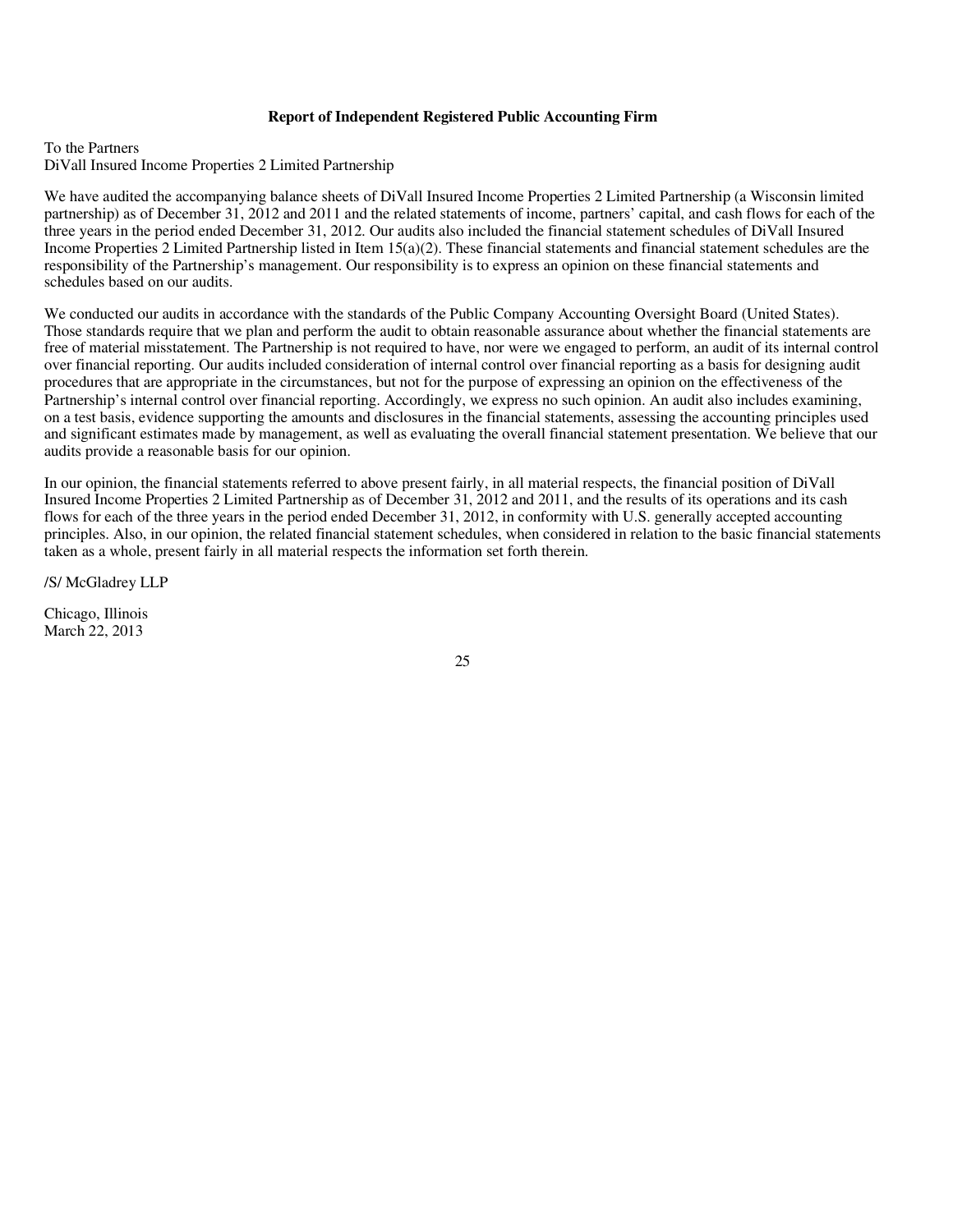# **BALANCE SHEETS**

# **December 31, 2012 and 2011**

# **ASSETS**

|                                             | December 31,<br>2012 | December 31,<br>2011 |
|---------------------------------------------|----------------------|----------------------|
| <b>INVESTMENT PROPERTIES: (Note 3)</b>      |                      |                      |
| Land                                        | \$2,956,118          | \$2,956,118          |
| <b>Buildings</b>                            | 5,028,699            | 5,028,699            |
| Accumulated depreciation                    | (3,834,881)          | (3,684,775)          |
| Net investment properties                   | \$4,149,936          | \$4,300,042          |
| <b>OTHER ASSETS:</b>                        |                      |                      |
| Cash                                        | \$<br>696,132        | \$<br>771,250        |
| Cash held in Indemnification Trust (Note 9) | 452,094              | 451,961              |
| Property tax cash escrow                    | 25,427               | 28,130               |
| Rents and other receivables                 | 465,406              | 430,048              |
| Property held for sale (Note 3)             | 33,991               | 185,664              |
| Deferred rent receivable                    | 1,971                | 1,767                |
| Prepaid insurance                           | 4,902                | 4,910                |
| Deferred charges, net                       | 201,499              | 221,789              |
| Note receivable (Note 11)                   | 197,292              | 253,247              |
| Total other assets                          | \$2,078,714          | \$2,348,766          |
| <b>Total assets</b>                         | \$6,228,650          | \$6,648,808          |

The accompanying notes are an integral part of these financial statements.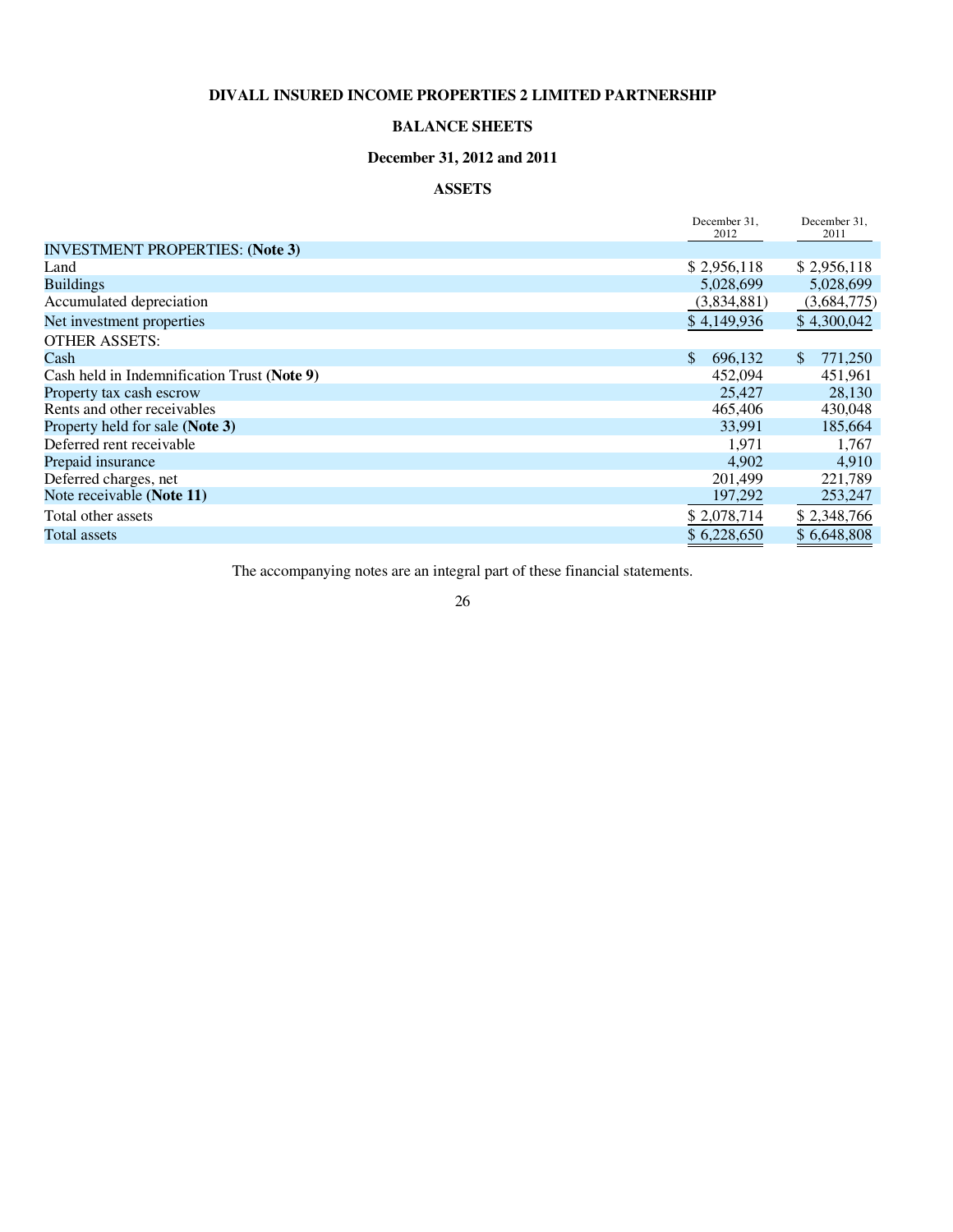# **BALANCE SHEETS**

## **December 31, 2012 and 2011**

# **LIABILITIES AND PARTNERS' CAPITAL**

|                                                                                 | December 31.<br>2012 |              |               | December 31.<br>2011 |
|---------------------------------------------------------------------------------|----------------------|--------------|---------------|----------------------|
| <b>CURRENT LIABILITIES:</b>                                                     |                      |              |               |                      |
| Accounts payable and accrued expenses                                           | \$                   | 23,239       | \$            | 14,586               |
| Property tax payable                                                            |                      | 25,431       |               | 28,134               |
| Due to General Partner (Note 6)                                                 |                      | 1,332        |               | 1,757                |
| Security deposits                                                               |                      | 70,440       |               | 70,440               |
| Unearned rental income                                                          |                      | 5,000        |               | 5,000                |
| Total current liabilities                                                       | \$                   | 125,442      | \$            | 119,917              |
| <b>CONTINGENCIES AND COMMITMENTS (Notes 8 and 9)</b>                            |                      |              |               |                      |
| PARTNERS' CAPITAL: (Notes 1, 4 and 10)                                          |                      |              |               |                      |
| General Partner -                                                               |                      |              |               |                      |
| Cumulative net income                                                           | \$                   | 323,742      | \$            | 315,120              |
| Cumulative cash distributions                                                   |                      | (134, 830)   |               | (131, 952)           |
|                                                                                 | \$                   | 188,912      | $\mathcal{S}$ | 183,168              |
| Limited Partners (46,280.3 interests outstanding at December 31, 2012 and 2011) |                      |              |               |                      |
| Capital contributions, net of offering costs                                    |                      | \$39,358,468 |               | \$39,358,468         |
| Cumulative net income                                                           |                      | 38,416,325   |               | 37,562,752           |
| Cumulative cash distributions                                                   |                      | (71,020,268) |               | (69, 735, 268)       |
| Reallocation of former general partners' deficit capital                        |                      | (840, 229)   |               | (840, 229)           |
|                                                                                 | \$                   | 5,914,296    | $\mathcal{S}$ | 6, 345, 723          |
| Total partners' capital                                                         |                      | 6,103,208    | \$            | 6,528,891            |
| Total liabilities and partners' capital                                         | \$                   | 6,228,650    | \$            | 6,648,808            |

The accompanying notes are an integral part of these financial statements.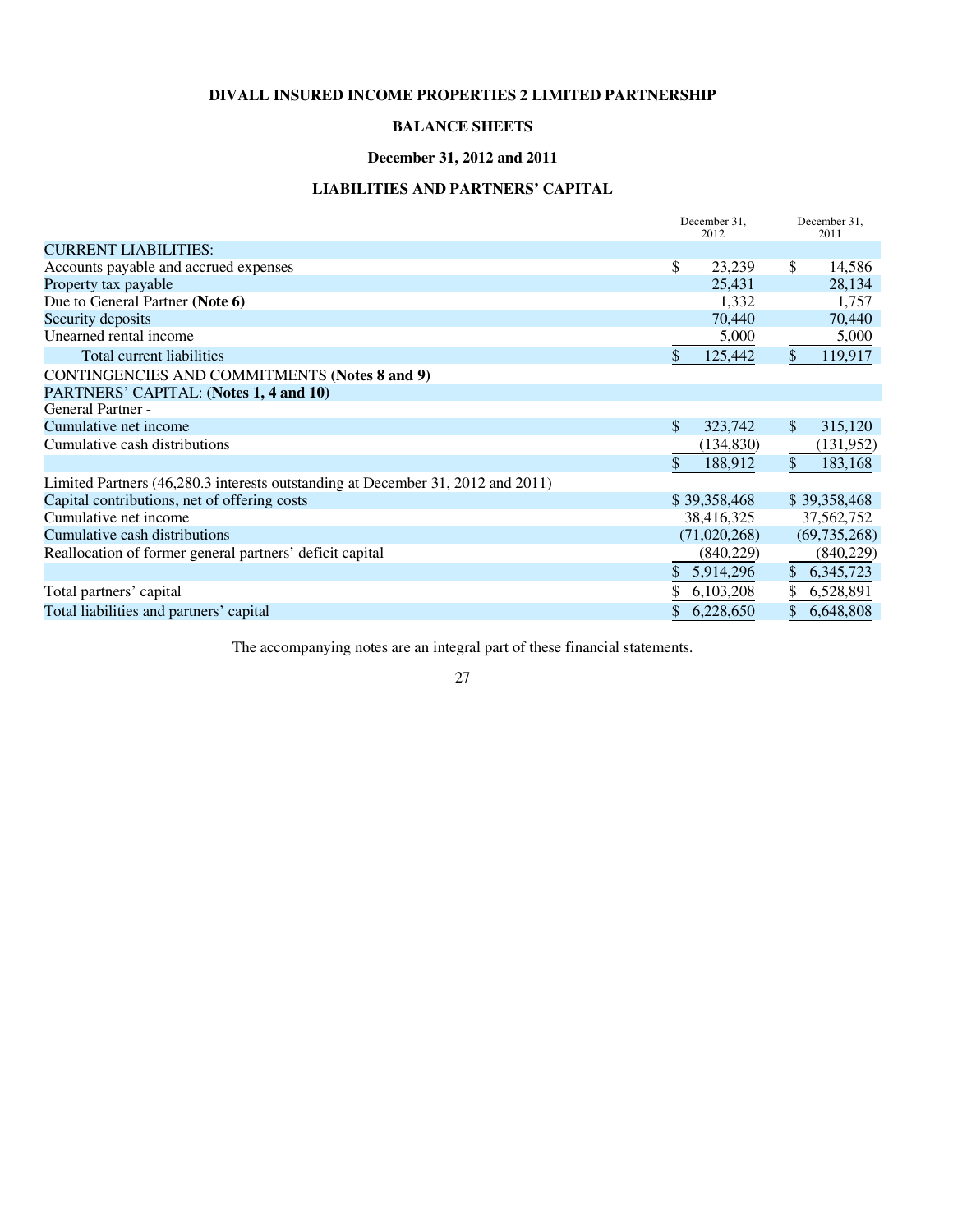# **STATEMENTS OF INCOME**

# **For the Years Ended December 31, 2012, 2011, and 2010**

|                                                               | 2012                     | 2011                                 | 2010                     |
|---------------------------------------------------------------|--------------------------|--------------------------------------|--------------------------|
| <b>OPERATING REVENUES:</b>                                    |                          |                                      |                          |
| Rental income (Note 5)                                        | \$1,489,160              | \$1,456,112                          | \$1,425,617              |
| <b>TOTAL OPERATING REVENUES</b>                               | \$1,489,160              | \$1,456,112                          | \$1,425,617              |
| <b>EXPENSES:</b>                                              |                          |                                      |                          |
| Partnership management fees (Note 6)                          | 252,344                  | 244,943                              | 241,579                  |
| Restoration fees (Note 6)                                     | 40                       | 299                                  | 497                      |
| <b>Insurance</b>                                              | 5,890                    | 5,892                                | 29,105                   |
| General and administrative                                    | 82,515                   | 63,355                               | 65,594                   |
| Advisory Board fees and expenses                              | 10,500                   | 10,500                               | 10,500                   |
| Professional services                                         | 227,589                  | 226,482                              | 177,514                  |
| Personal property taxes                                       | 820                      | 820                                  | 820                      |
| Depreciation                                                  | 150,106                  | 150,106                              | 150,106                  |
| Amortization                                                  | 28,695                   | 29,021                               | 29,242                   |
| <b>TOTAL OPERATING EXPENSES</b>                               | 758,499                  | 731,418                              | 704,957                  |
| <b>OTHER INCOME</b>                                           |                          |                                      |                          |
| Other interest income                                         | 2,031                    | 2,462                                | 2,638                    |
| Note receivable interest income (Note 11)                     | 17,370                   | 19,273                               | 20,876                   |
| Other income                                                  | 3,642                    | 240                                  | 3,904                    |
| Recovery of amounts previously written off (Note 2)           | 1,000                    | 7,464                                | 12,429                   |
| <b>TOTAL OTHER INCOME</b>                                     | 24,043                   | 29,439                               | 39,847                   |
| <b>INCOME FROM CONTINUING OPERATIONS</b>                      | 754,704                  | 754,133                              | 760,507                  |
| INCOME (LOSS) FROM DISCONTINUED OPERATIONS (Note 3)           | 107,491                  | (478, 490)                           | 54,496                   |
| <b>NET INCOME</b>                                             | \$<br>862,195            | $\boldsymbol{\mathsf{S}}$<br>275,643 | 815,003<br>$\mathcal{S}$ |
| NET INCOME- GENERAL PARTNER                                   | \$<br>8,622              | $\mathbb{S}$<br>2,756                | \$<br>8,150              |
| NET INCOME-LIMITED PARTNERS                                   | 853,573                  | 272,887                              | 806,853                  |
|                                                               | \$<br>862,195            | \$<br>275,643                        | $\mathbb{S}$<br>815,003  |
| PER LIMITED PARTNERSHIP INTEREST, Based on 46,280.3 interests |                          |                                      |                          |
| outstanding:<br><b>INCOME FROM CONTINUING OPERATIONS</b>      |                          |                                      |                          |
|                                                               | \$<br>16.14              | \$<br>16.13                          | \$<br>16.27              |
| INCOME (LOSS) FROM DISCONTINUED OPERATIONS                    | \$<br>2.30               | $($ \$<br>10.23)                     | \$<br>1.16               |
| NET INCOME PER LIMITED PARTNERSHIP INTEREST                   | $\overline{\$}$<br>18.44 | $\overline{\$}$<br>5.90              | $\overline{\$}$<br>17.43 |

The accompanying notes are an integral part of these financial statements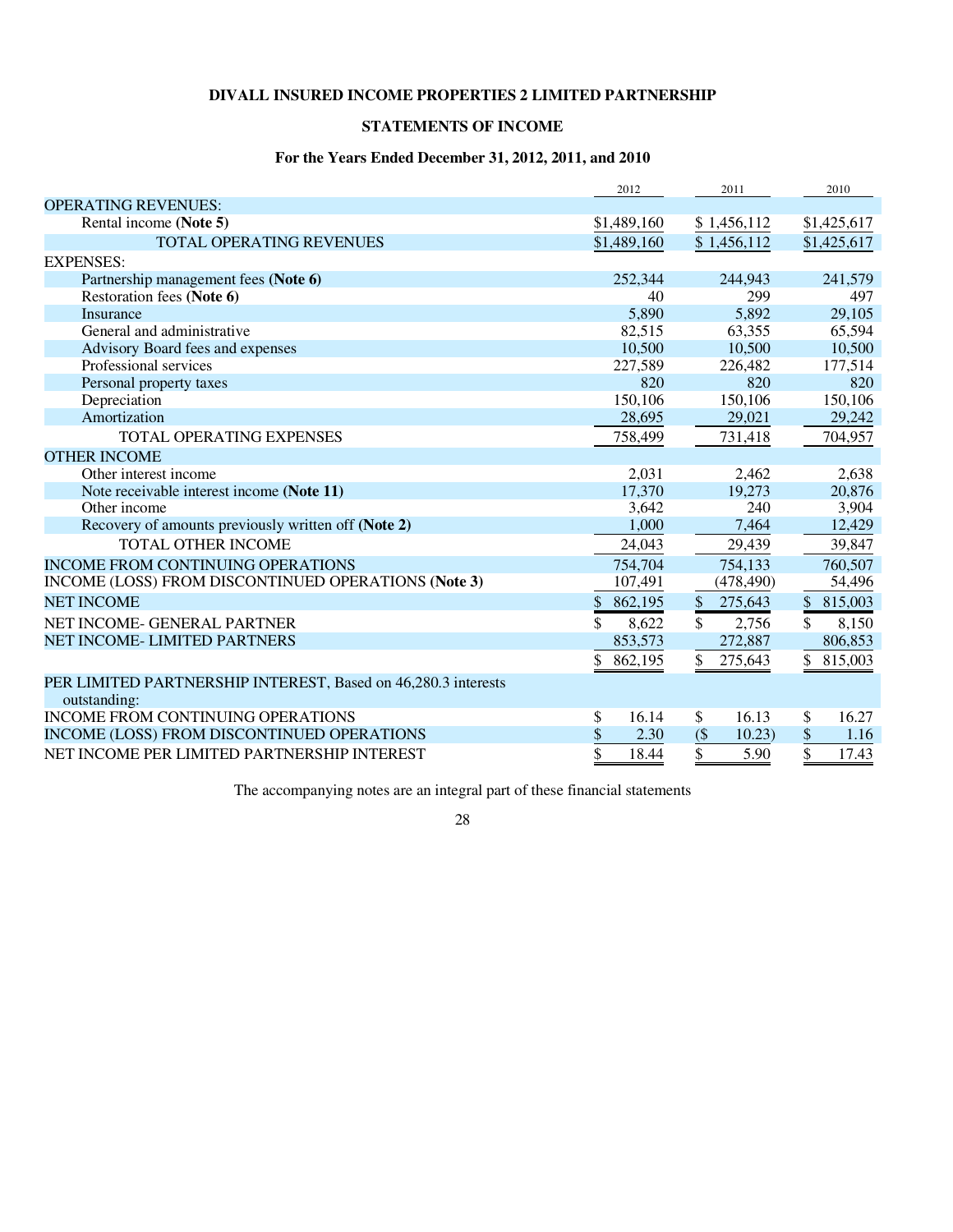# DIVALL INSURED INCOME PROPERTIES 2 LIMITED PARTNERSHIP<br>STATEMENTS OF PARTNERS' CAPITAL<br>For the years ended December 31, 2012, 2011 and 2010 **DIVALL INSURED INCOME PROPERTIES 2 LIMITED PARTNERSHIP For the years ended December 31, 2012, 2011 and 2010 STATEMENTS OF PARTNERS' CAPITAL**

| BALANCE AT DECEMBER 31, 2012 \$323,742<br>Net Income                                         | Cash Distributions (\$27.77 per limited<br>partnership interest) | BALANCE AT DECEMBER 31, 2011 | Net Income | Cash Distributions (\$22.26 per limited<br>partnership interest) | BALANCE AT DECEMBER 31, 2010           | Net Income                  | partnership interest) | Cash Distributions (\$25.39 per limited | BALANCE AT DECEMBER 31, 2009 |                                 |                           |                  |
|----------------------------------------------------------------------------------------------|------------------------------------------------------------------|------------------------------|------------|------------------------------------------------------------------|----------------------------------------|-----------------------------|-----------------------|-----------------------------------------|------------------------------|---------------------------------|---------------------------|------------------|
| 8,622                                                                                        |                                                                  | 315,120                      | 2,756      |                                                                  | 312,364                                | 8,150                       |                       |                                         | 304,214                      | Income<br>Net                   | Cumulative                |                  |
|                                                                                              | (2,878)                                                          | (131,952)                    |            | (3.081)                                                          |                                        |                             | (3,260)               |                                         | (125, 611)                   | Distributions<br>Cash           | Cumulative                | General Partner  |
| 8,622                                                                                        | (2, 878)                                                         | 183,168                      | 2,756      | (3,081)                                                          |                                        | 8.150                       | (3,260)               |                                         | 178,603                      | Total                           |                           |                  |
| $( $134,830)$ \$188,912 \$39,358,468                                                         |                                                                  | 39,358,468                   |            |                                                                  | $(128, 871)$ $183, 493$ $39, 358, 468$ |                             |                       |                                         | 39,358,468                   | <b>Offering Costs</b><br>Net of | Contributions,<br>Capital |                  |
| \$38,416,325<br>853,573                                                                      |                                                                  | 37,562,752                   | 272,887    |                                                                  | 37,289,865                             | 806,853                     |                       |                                         | 36,483,012                   | Net Income<br>Cumulative        |                           |                  |
| $\frac{853,573}{(1,020,268)}$ $\frac{8840,229}{(8840,229)}$ $\frac{85,914,296}{(5,103,208)}$ | (1,285,000)                                                      | (69, 735, 268)               |            | (1,030,000)                                                      | (68,705,268)                           |                             | (1, 175, 000)         |                                         | (67,530,268)                 | Distribution<br>Cash            | Cumulative                | Limited Partners |
|                                                                                              |                                                                  | (840,229)                    |            |                                                                  |                                        |                             |                       |                                         | (840,229)                    | <b>Reallocation</b>             |                           |                  |
|                                                                                              | (1, 285, 000)                                                    | 6,345,723                    | 272,887    | (1,030,000)                                                      |                                        | $\frac{806,853}{(840,229)}$ | (1,175,000)           |                                         | 7,470,983                    | Total                           |                           |                  |
|                                                                                              | (1,287,878)                                                      | 6,528,891                    | 275,643    | (1,033,081)                                                      | 7,286,329                              | 815,003                     | (1,178,260)           |                                         | 7,649,586                    | Partners'<br>Capital            | Total                     |                  |

The accompanying notes are an integral part of these financial statements. The accompanying notes are an integral part of these financial statements.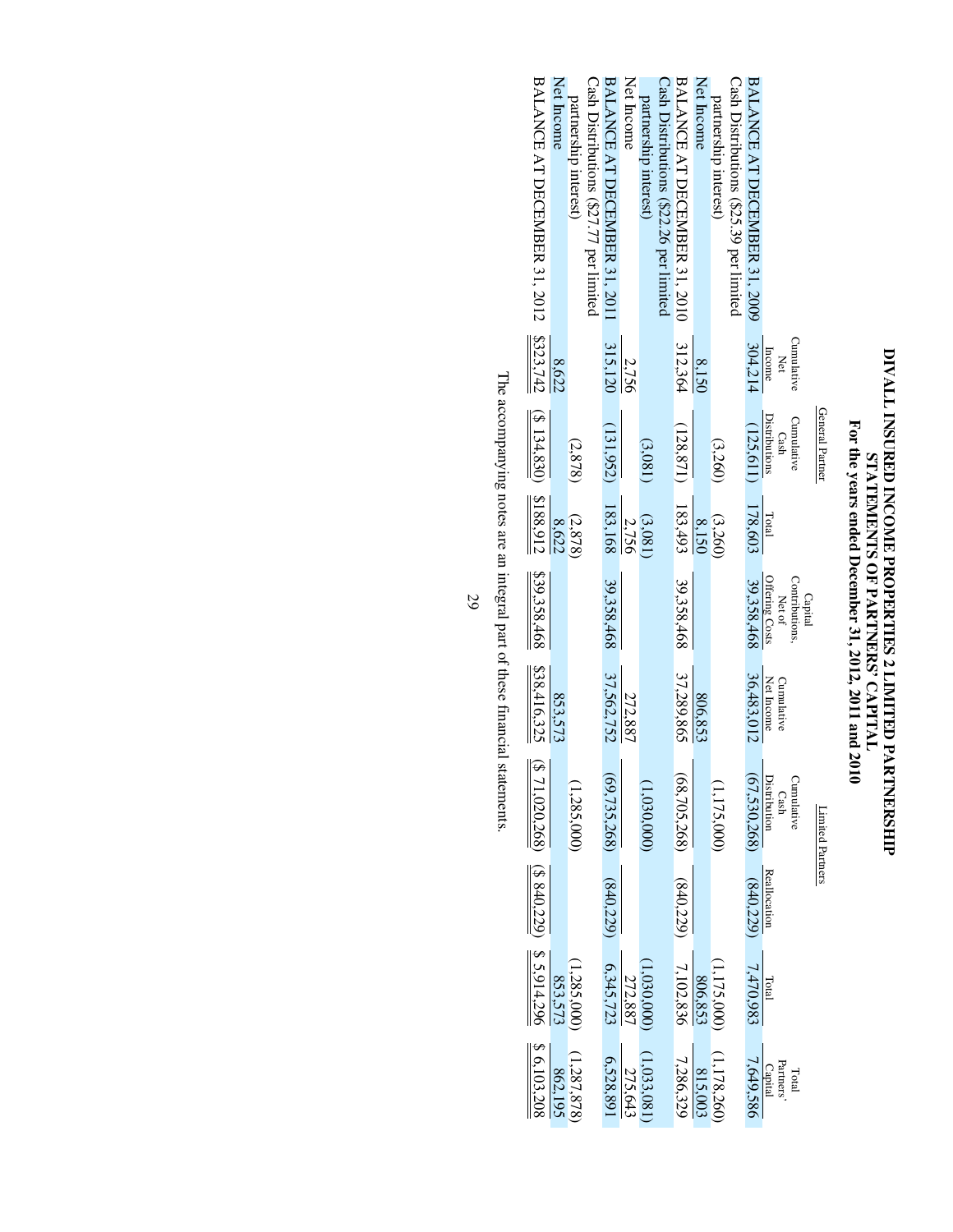# **STATEMENTS OF CASH FLOWS**

# **For the Years Ended December 31, 2012, 2011, and 2010**

|                                                                             | 2012           | 2011          | 2010           |
|-----------------------------------------------------------------------------|----------------|---------------|----------------|
| <b>CASH FLOWS FROM OPERATING ACTIVITIES:</b>                                |                |               |                |
| Net income                                                                  | 862,195<br>\$. | 275,643<br>\$ | 815,003<br>\$. |
| Adjustments to reconcile net income to net cash from operating activities - |                |               |                |
| Depreciation and amortization                                               | 178,801        | 203,868       | 209,284        |
| Recovery of amounts previously written off                                  | (1,000)        | (7, 464)      | (12, 429)      |
| Property impairment write-(up) down                                         | (142,747)      | 494,822       | $\theta$       |
| Net loss (gain) on disposal of assets                                       | $\Omega$       | 1,227         | (6, 562)       |
| Interest applied to Indemnification Trust account                           | (133)          | (574)         | (740)          |
| (Increase) Decrease in rents and other receivables                          | (25, 412)      | (36,081)      | (9,003)        |
| Decrease (Increase) in property tax cash escrow                             | 2,703          | 12,287        | (14,888)       |
| Decrease (Increase) in prepaid insurance                                    | 1,601          | (1,034)       | 22,543         |
| (Increase) Decrease in deferred rent receivable                             | (204)          | 10,450        | 5,760          |
| Increase (Decrease) in accounts payable and accrued                         |                |               |                |
| expenses                                                                    | 6,358          | (3,217)       | 6,952          |
| Decrease in property tax payable                                            | (10,274)       | (24, 383)     | (1,445)        |
| (Decrease) Increase in due to General Partner                               | (425)          | (68)          | 6              |
| Decrease in security deposits                                               | 0              | (18,000)      | $\Omega$       |
| Net cash from operating activities                                          | 871,463        | 907,476       | 1,014,481      |
| CASH FLOWS FROM INVESTING ACTIVITIES:                                       |                |               |                |
| Net proceeds from sale of investment properties                             | 292,747        | 443,773       | 6,562          |
| Note receivable, principal payment received                                 | 55,955         | 22,991        | 21,388         |
| Payment of leasing commissions                                              | (8,405)        | (5,346)       | $\Omega$       |
| Recoveries from former General Partner affiliates                           | 1,000          | 7,464         | 12,429         |
| Net cash from investing activities                                          | 341,297        | 468,882       | 40,379         |
| CASH FLOWS USED IN FINANCING ACTIVITIES:                                    |                |               |                |
| Cash distributions to Limited Partners                                      | (1,285,000)    | (1,030,000)   | (1,175,000)    |
| Cash distributions to General Partner                                       | (2,878)        | (3,081)       | (3,260)        |
| Net cash used in financing activities                                       | (1, 287, 878)  | (1,033,081)   | (1,178,260)    |
| NET (DECREASE) INCREASE IN CASH                                             | (75, 118)      | 343,277       | (123,400)      |
| <b>CASH AT BEGINNING OF YEAR</b>                                            | 771,250        | 427,973       | 551,373        |
| <b>CASH AT END OF YEAR</b>                                                  | 696,132<br>\$  | \$<br>771,250 | \$<br>427,973  |
|                                                                             |                |               |                |

The accompanying notes are an integral part of these financial statements.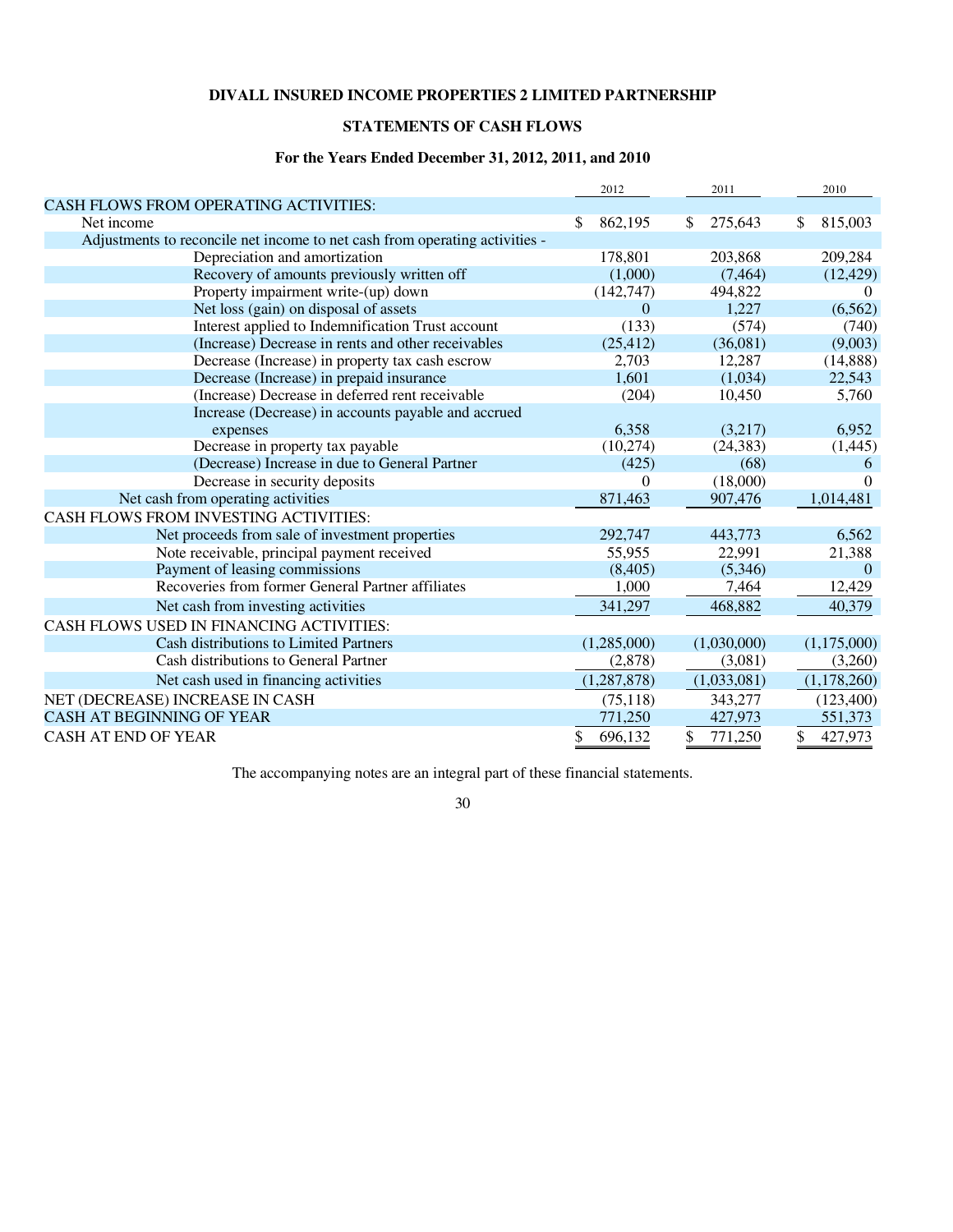# **DIVALL INSURED INCOME PROPERTIES 2 LIMITED PARTNERSHIP NOTES TO FINANCIAL STATEMENTS**

#### **DECEMBER 31, 2012, 2011 AND 2010**

#### **1. ORGANIZATION AND SIGNIFICANT ACCOUNTING POLICIES:**

DiVall Insured Income Properties 2 Limited Partnership (the "Partnership") was formed on November 20, 1987, pursuant to the Uniform Limited Partnership Act of the State of Wisconsin. The initial capital, contributed during 1987, consisted of \$300, representing aggregate capital contributions of \$200 by the former general partners and \$100 by the Initial Limited Partner. The minimum offering requirements were met and escrowed subscription funds were released to the Partnership as of April 7, 1988. On January 23, 1989, the former general partners exercised their option to increase the offering from 25,000 interests to 50,000 interests and to extend the offering period to a date no later than August 22, 1989. On June 30, 1989, the general partners exercised their option to extend the offering period to a date no later than February 22, 1990. The offering closed on February 22, 1990, at which point 46,280.3 interests had been sold, resulting in total offering proceeds, net of underwriting compensation and other offering costs, of \$39,358,468.

The Partnership is currently engaged in the business of owning and operating its investment portfolio of commercial real estate properties (the "Properties"). The Properties are leased on a triple net basis primarily to, and operated by, franchisors or franchisees of national, regional, and local retail chains under primarily long-term leases. The lessees are fast food, family style, and casual/theme restaurants. As of December 31, 2012, the Partnership owned twelve Properties, which are located in a total of five states.

The Partnership will be dissolved on November 30, 2020 (extended ten years per the results of the 2009 Consent, as defined below), or earlier upon the prior occurrence of any of the following events: (a) the disposition of all properties of the Partnership; (b) the written determination by The Provo Group, Inc., the general partner of the Partnership (the "General Partner", or "TPG", or "Management"), that the Partnership's assets may constitute "plan assets" for purposes of ERISA; (c) the agreement of Limited Partners owning a majority of the outstanding interests to dissolve the Partnership; or (d) the dissolution, bankruptcy, death, withdrawal, or incapacity of the last remaining General Partner, unless an additional General Partner is elected previously by a majority of the Limited Partners. During the second quarters of 2001, 2003, 2005 and 2007, Consent solicitations were circulated (the "2001, 2003, 2005 and 2007 Consents, respectively"), which if approved would have authorized the sale of all of the Partnership's Properties and the dissolution of the Partnership. A majority of the Limited Partners did not vote in favor of any of the Consents. Therefore, the Partnership had continued to operate as a going concern. On July 31, 2009, the Partnership mailed a Consent solicitation (the "2009 Consent") to Limited Partners to determine whether the Limited Partners wished to extend the term of the Partnership for ten years to November 30, 2020 (the "Extension Proposition"), or wished the Partnership to sell its assets, liquidate, and dissolve by November 30, 2010. A majority of the Partnership Interests voted "FOR" the Extension Proposition and therefore, the Partnership continued to operate as a going concern. During the second quarter of 2011, Consent solicitations were circulated ("2011 Consent"), which if approved would have authorized the sale of all of the Partnership's Properties and the dissolution of the Partnership. A majority of the Limited Partners did not vote in favor of the 2011 Consent, and the General Partner declared the 2011 Consent solicitation process concluded on June 30, 2011. Therefore, the Partnership continues to operate as a going concern.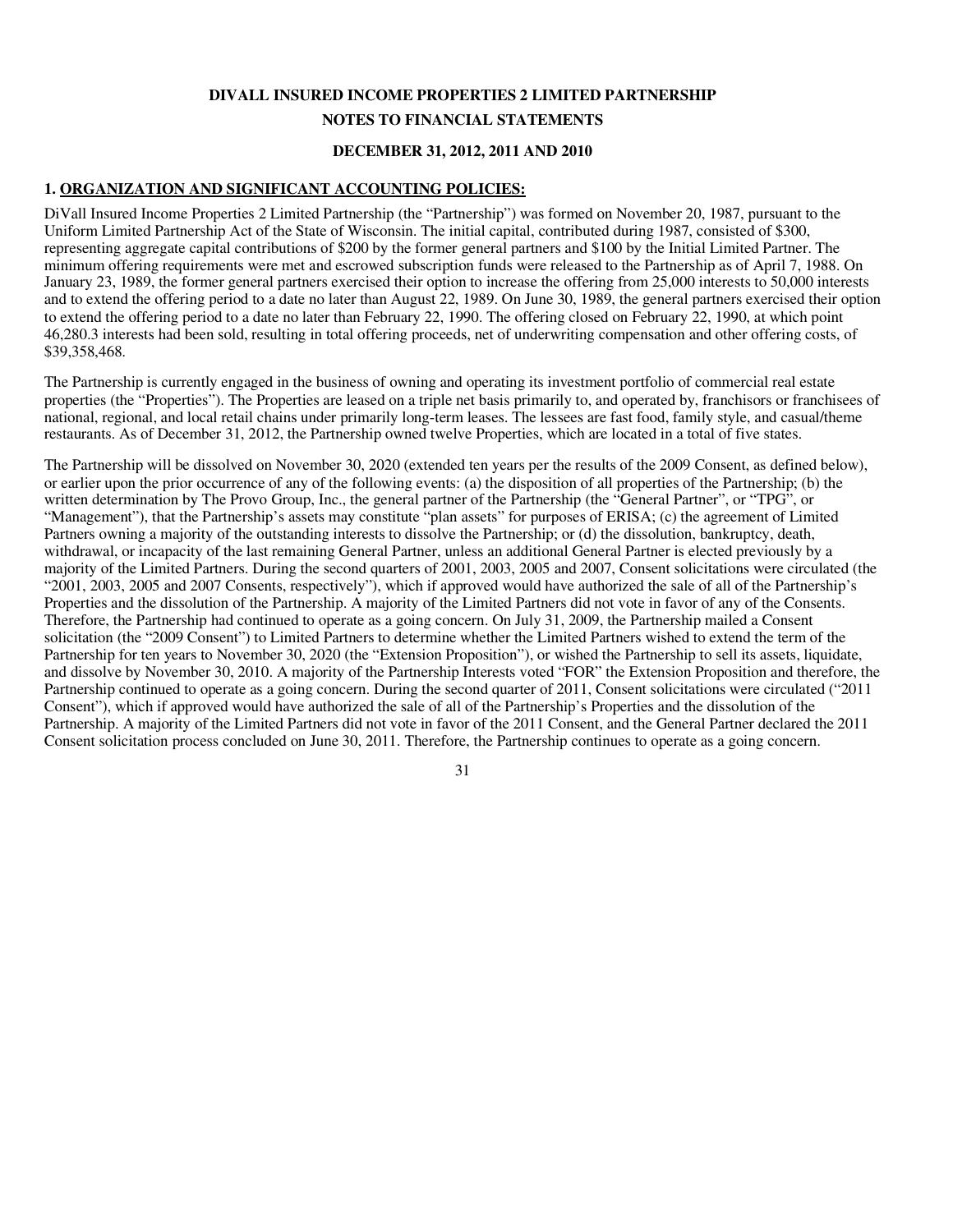#### *Significant Accounting Policies*

Rental revenue from the Properties is recognized on the straight-line basis over the term of the respective lease. Percentage rents are only accrued when the tenant has reached the sales breakpoint stipulated in the lease.

Rents and other receivables are comprised of billed but uncollected amounts due for monthly rents and other charges, and amounts due for scheduled rent increases for which rentals have been earned and will be collected in the future under the terms of the leases. Receivables are recorded at Management's estimate of the amounts that will be collected.

As of December 31, 2012 and 2011 there were no recorded values for allowance for doubtful accounts based on an analysis of specific accounts and historical experience.

The Partnership considers its operations to be in only one segment, the operation of a portfolio of commercial real estate leased on a triple net basis, and therefore no segment disclosure is made.

Depreciation of the Properties is provided on a straight-line basis over the estimated useful lives of the buildings and improvements.

Deferred charges represent leasing commissions paid when the Properties are leased and upon the negotiated extension of a lease. Leasing commissions are capitalized and amortized over the term of the lease. As of December 31, 2012 and 2011, accumulated amortization amounted to \$101,123 and \$72,428, respectively. Fully amortized deferred charges of \$57,300, including related accumulated amortization, were removed from the condensed balance sheets as of September 30, 2011.

Property taxes, general maintenance, insurance and ground rent on the Partnership's Properties are the responsibility of the tenant. However, when a tenant fails to make the required tax payments or when a property becomes vacant (such as the vacant Phoenix, AZ property which formerly operated as China Super Buffet restaurant ("China Buffet") or the formerly owned vacant Park Forest, IL ("Park Forest") property) the Partnership makes the appropriate property tax payments to avoid possible foreclosure of the property. In a property vacancy the Partnership pays for the insurance, maintenance and any utilities related to the vacant property.

Such taxes, insurance and ground rent are accrued in the period in which the liability is incurred. The Partnership owns one restaurant, which is located on a parcel of land where it has entered into a long-term ground lease, as lessee, which is set to expire in 2018. The Partnership has the option to extend the ground lease for two additional ten year periods. The Partnership owns all improvements constructed on the land (including the building and improvements) until the termination of the ground lease, at which time all constructed improvements will become the land owner's property. The tenant, a Kentucky Fried Chicken restaurant franchisee ("KFC"), is responsible for the \$3,400 per month ground lease payment per the terms of its lease with the Partnership.

The Partnership generally maintains cash in federally insured accounts in a bank that is participating in the FDIC's Transaction Account Guarantee Program ("TAGP"). Under TAGP, through December 31, 2010, all non-interest bearing transaction accounts were fully guaranteed by the FDIC for the entire amount in the account. Pursuant to Section 343 of the Wall Street Reform and Consumer Protection Act (the "Dodd-Frank Act"), all funds in a non-interest bearing transaction account are insured in full by the FDIC from December 31, 2010 through December 31, 2012. This temporary unlimited coverage is in addition to and separate from, the coverage of at least \$250,000 available to depositors under the FDIC's general deposit insurance rules. Cash maintained in these accounts may exceed federally insured limits after the expiration of the period established by the Dodd- Frank Act. The Partnership has not experienced any losses in such accounts and does not believe it is exposed to any significant credit risk.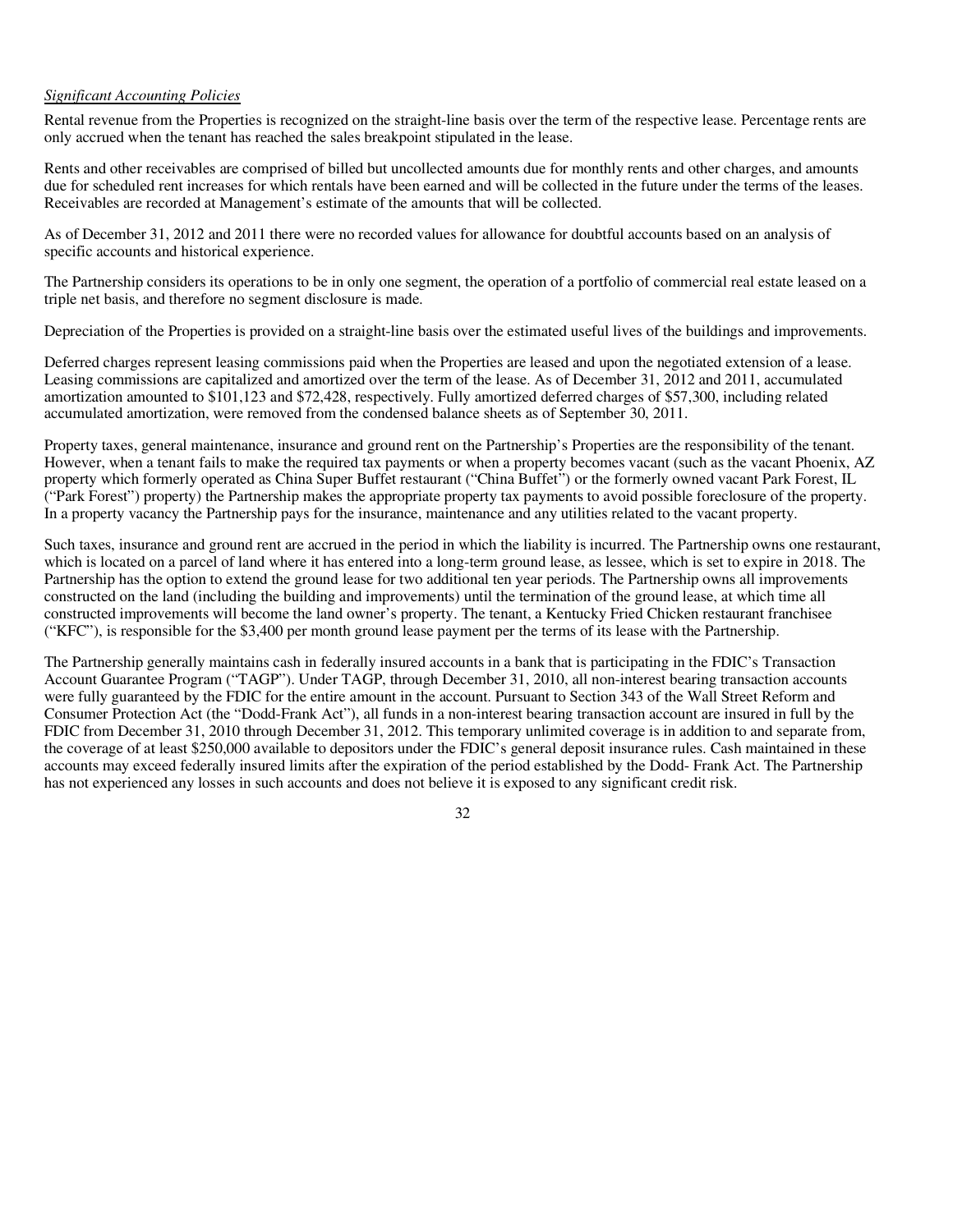Financial instruments that potentially subject the Partnership to significant concentrations of credit risk consist primarily of cash investments and leases. Additionally, as of December 31, 2012, nine of the Partnership's twelve Properties are leased to three significant tenants, Wendgusta, LLC ("Wendgusta"), Wendcharles I, LLC ("Wendcharles I") and Wendcharles II, LLC ("Wendcharles II"), all three of whom are Wendy's restaurant franchisees. The property lease(s) for the three tenants comprised approximately 53%, 14% and 8%, respectively, of the total 2012 operating base rents reflected for the fiscal year ended December 31, 2012.

The preparation of financial statements in conformity with accounting principles generally accepted in the United States of America ("GAAP") requires management to make estimates and assumptions that affect the reported amounts of assets and liabilities (and disclosure of contingent assets and liabilities) at the date of the financial statements and the reported amounts of revenues and expenses during the reporting period. Actual results could differ from those estimates.

Assets disposed of or deemed to be classified as held for sale require the reclassification of current and previous years' operations to discontinued operations in accordance with GAAP applicable to "Accounting for the Impairment or Disposal of Long Lived Assets". As such, prior year operating results for those properties considered as held for sale or properties no longer considered for sale have been reclassified to conform to the current year presentation without affecting total income. When properties are considered held for sale, depreciation of the properties is discontinued, and the properties are valued at the lower of the depreciated cost or fair value, less costs to dispose. If circumstances arise that were previously considered unlikely, and, as a result, the property previously classified as held for sale is no longer to be sold, the property is reclassified as held and used. Such property is measured at the lower of its carrying amount (adjusted for any depreciation and amortization expense that would have been recognized had the property been continuously classified as held and used) or fair value at the date of the subsequent decision not to sell.

Assets are classified as held for sale, generally, when all criteria within GAAP applicable to "Accounting for the Impairment or Disposal of Long Lived Assets" have been met.

The Partnership periodically reviews its long-lived assets, primarily real estate, for impairment whenever events or changes in circumstances indicate that the carrying amount of such assets may not be recoverable. The Partnership's review involves comparing current and future operating performance of the assets, the most significant of which is undiscounted operating cash flows, to the carrying value of the assets. Based on this analysis, a provision for possible loss is recognized, if any. The carrying amount of the formerly owned Denny's Phoenix, AZ property (property was sold on November 23, 2011) was reduced by \$104,705 to its estimated fair value less estimated costs to sell of \$445,000 during the third quarter of 2011. The carrying amount of the vacant Phoenix, AZ property was reduced by \$390,117 during the fiscal year 2011, to its estimated fair value of \$150,000. The carrying amount of the Vacant, Phoenix, AZ property was increased by \$142,747 to its estimated fair value less estimated costs to sell of \$293,000 during the fourth quarter of 2012. There were no adjustments to carrying values for the fiscal year ended December 31, 2010.

The Financial Accounting Standards Board ("FASB") guidance on "Fair Value Measurements and Disclosure", defines fair value, establishes a framework for measuring fair value and enhances disclosures about fair value measures required under other accounting pronouncements, but does not change existing guidance as to whether or not an instrument is carried at fair value. The adoption of the provisions of this FASB issuance, with respect to nonrecurring fair value measurements of nonfinancial assets and liabilities, including (but not limited to) the valuation of reporting units for the purpose of assessing goodwill impairment and the valuation of property and equipment when assessing long-lived asset impairment, did not have a material impact on how the Partnership estimated its fair value measurements but did result in increased disclosures about fair value measurements in the Partnership's financial statements as of and for the years ended December 31, 2012 and 2011. See Note 12 for further disclosure.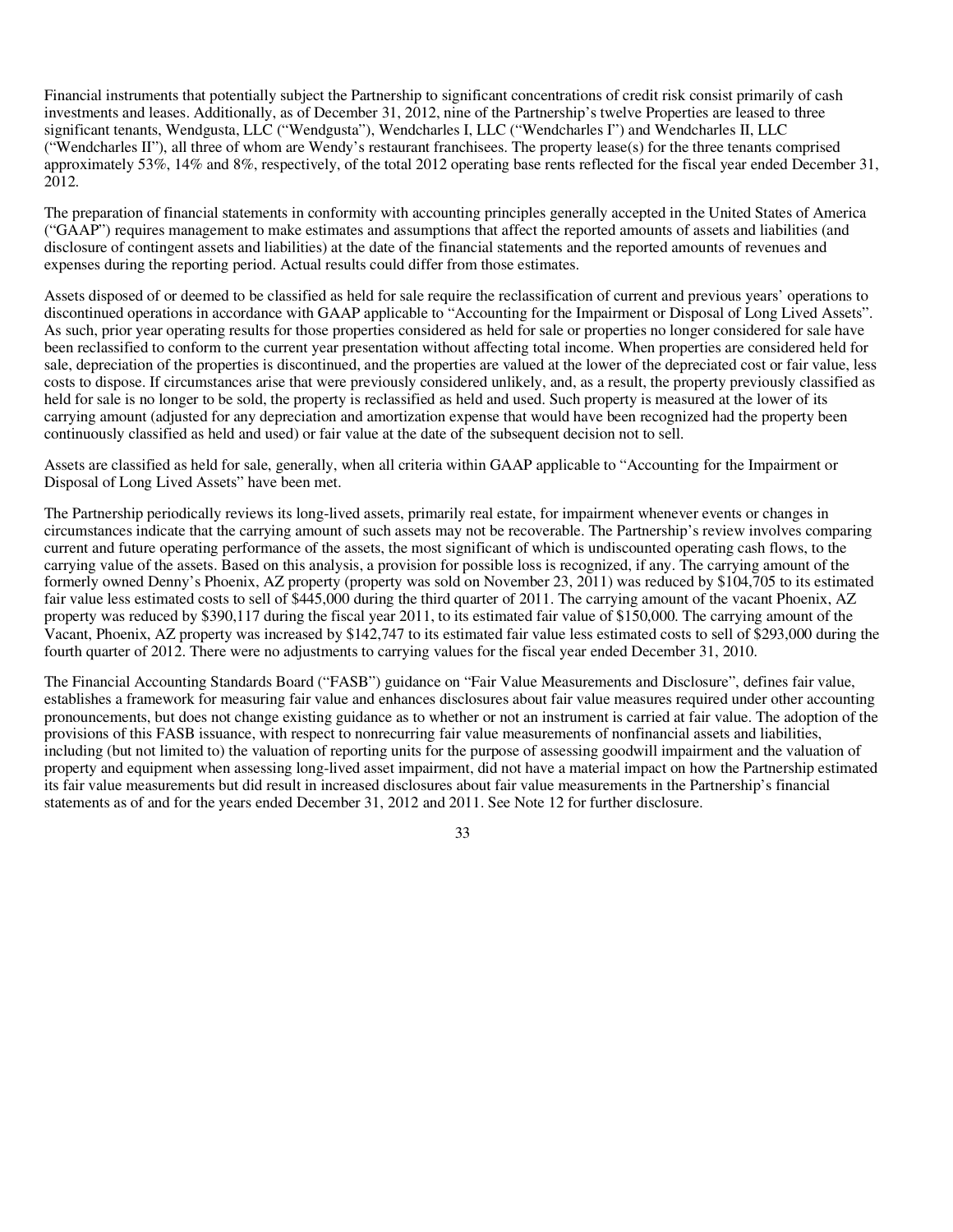GAAP applicable to Disclosure About Fair Value of Financial Instruments, requires entities to disclose the fair value of all financial assets and liabilities for which it is practicable to estimate. Fair value is defined as the amount at which the instrument could be exchanged in a current transaction between willing parties, other than in a forced or liquidation sale. The General Partner believes that the carrying value of the Partnership's assets (exclusive of the Properties) and liabilities approximate fair value due to the relatively short maturity of these instruments.

No provision for federal income taxes has been made, as any liability for such taxes would be that of the individual partners rather than the Partnership. At December 31, 2012 the tax basis of the Partnership's assets exceeded the amounts reported in the December 31, 2012 financial statements by approximately \$6,777,164.

The following represents an unaudited reconciliation of net income as stated on the Partnership statements of income to net income for tax reporting purposes:

|                                                   | 2012<br>(Unaudited) | 2011<br>(Unaudited) | 2010<br>(Unaudited) |
|---------------------------------------------------|---------------------|---------------------|---------------------|
| Net income, per statements of income              | \$862,195           | \$275,643           | \$815,003           |
| Book to tax depreciation difference               | (24,201)            | (26, 249)           | (31,622)            |
| Tax over (under) Book gain from asset disposition | (230, 437)          | (120, 194)          | (293, 243)          |
| Straight line rent adjustment                     | (204)               | 10.450              | 5,760               |
| Penalties                                         | 242                 | 9                   |                     |
| Prepaid rent                                      |                     |                     |                     |
| Impairment write-down of assets held              | (142, 747)          | 494,822             |                     |
| Net income for tax reporting purposes             | \$464,848           | \$634,481           | \$495,898           |

The Partnership is not subject to federal income tax because its income and losses are includable in the tax returns of its partners, but may be subject to certain state taxes. FASB has provided guidance for how uncertain tax positions should be recognized, measured, disclosed and presented in the financial statements. This requires the evaluation of tax positions taken or expected to be taken in the course of preparing the entity's tax returns to determine whether the tax positions are more-likely-than-not to be sustained when challenged or when examined by the applicable taxing authority. Management has determined that there were no material uncertain income tax positions. Tax returns filed by the Partnership generally are subject to examination by U.S. and state taxing authorities for the years ended after December 31, 2008.

In May 2011, the FASB issued ASU No. 2011-04, Fair Value Measurement Amendments to Achieve Common Fair Value Measurement and Disclosure Requirements in GAAP and IFRSs (:ASU No. 2011-04"). ASU No. 2011-04 updates and further clarifies requirements in U.S. GAAP for measuring fair value and for disclosing information about fair value measurements. Additionally, ASU No. 2011-04 clarifies the FASB's intent about the application of existing fair value measurements. ASU No. 2011- 04 is effective for interim and annual periods beginning after December 15, 2011 and is applied prospectively. The Partnership does not expect that the adoption of ASU No. 2011-04 will have a material impact to its financial statements.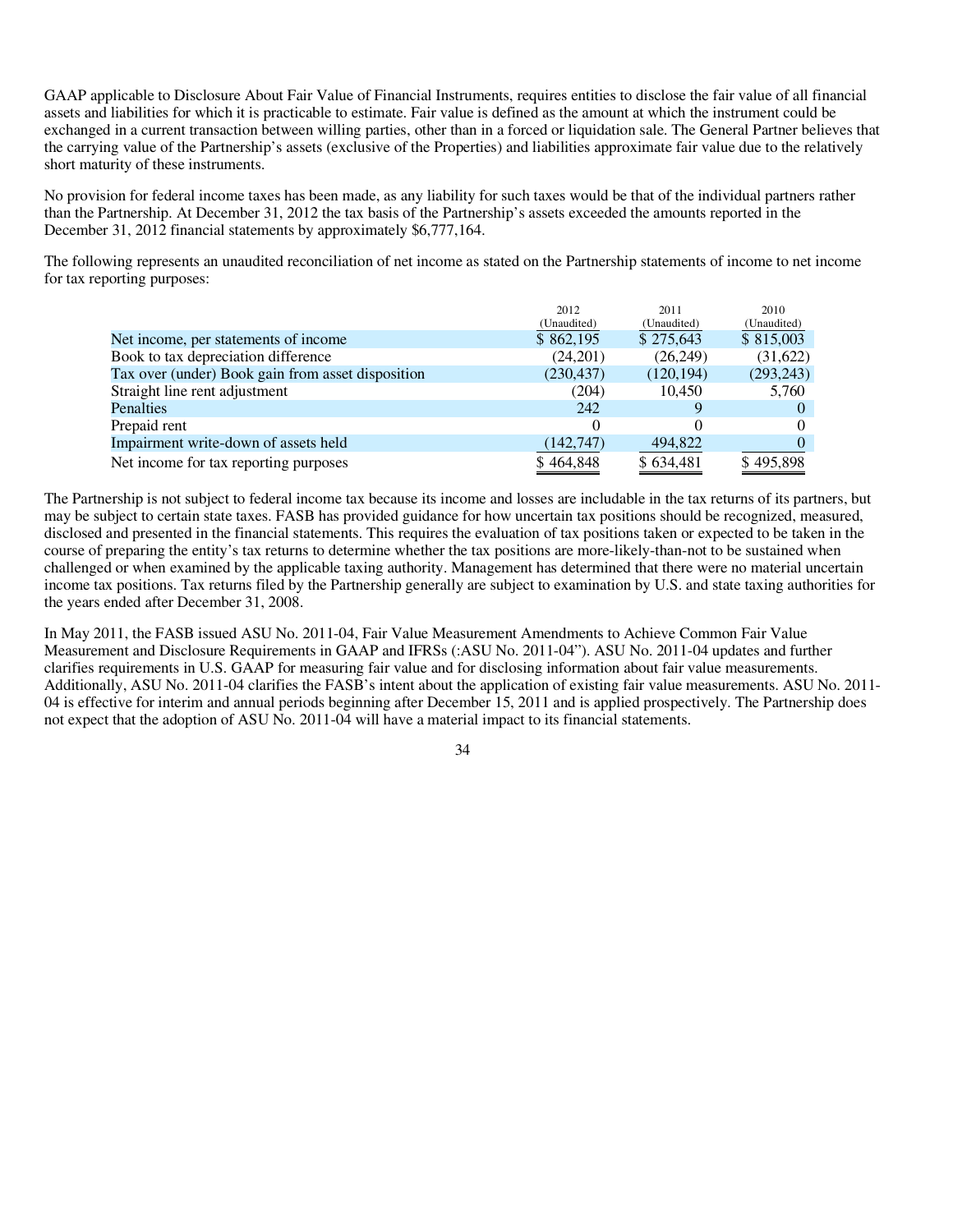# **2. REGULATORY INVESTIGATION:**

A preliminary investigation during 1992 by the Office of Commissioner of Securities for the State of Wisconsin and the Securities and Exchange Commission (the "Investigation") revealed that during at least the four years ended December 31, 1992, the former general partners of the Partnership, Gary J. DiVall ("DiVall") and Paul E. Magnuson ("Magnuson"), had transferred substantial cash assets of the Partnership and two affiliated publicly registered limited partnerships, DiVall Insured Income Fund Limited Partnership ("DiVall 1"), which was dissolved December of 1998, and DiVall Income Properties 3 Limited Partnership ("DiVall 3"), which was dissolved December of 2003, (collectively, the "three original partnerships") to various other entities previously sponsored by or otherwise affiliated with Gary J. DiVall and Paul E. Magnuson. The unauthorized transfers were in violation of the respective Partnership Agreements and resulted, in part, from material weaknesses in the internal control system of the Partnerships.

Subsequent to discovery, and in response to the regulatory inquiries, TPG was appointed Permanent Manager (effective February 8, 1993) to assume responsibility for daily operations and assets of the Partnerships as well as to develop and execute a plan of restoration for the three original partnerships. Effective May 26, 1993, the Limited Partners, by written consent of a majority of interests, elected TPG as General Partner. TPG terminated the former general partners by accepting their tendered resignations.

In 1993, the General Partner estimated an aggregate recovery of \$3 million for the three original partnerships. At that time, an allowance was established against amounts due from former general partners and their affiliates reflecting the estimated \$3 million receivable. This net receivable was allocated among the three original partnerships based on their pro rata share of the total misappropriation, and restoration costs and recoveries have been allocated based on the same percentage. Through December 31, 2012, approximately \$5,918,000 of recoveries have been received which exceeded the original estimate of \$3 million. As a result, from January 1, 1996 through December 31, 2012, the Partnership has recognized a total of approximately \$1,229,000 as recovery of amounts previously written off in the statements of income, which represents its share of the excess recovery. The General Partner continues to pursue recoveries of the misappropriated funds; however, no further significant recoveries are anticipated.

# **3. INVESTMENT PROPERTIES and PROPERTY HELD FOR SALE:**

The total cost of the Properties includes the original purchase price plus acquisition fees and other capitalized costs paid to an affiliate of the former general partners.

As of December 31, 2012, the Partnership owned twelve fully constructed fast-food restaurant facilities. The twelve tenants are composed of the following: nine Wendy's restaurants, an Applebee's restaurant, a KFC restaurant, and a Daytona's All Sports Café ("Daytona's"). The twelve properties are located in a total of five states.

In late September of 2011 Management executed an Agency and Marketing Agreement ("Marketing Agreement") with an unaffiliated Agent. The Marketing Agreement gave the Agent the exclusive right to sell the vacant Phoenix, AZ property and the Denny's, Phoenix, AZ property through auction, sealed bid, hybrid sealed bid, on-line bid or through private negotiations. The Marketing Agreement terminated upon the later of 30 days after the Live Outcry Auction date of October 18, 2011, or a closing or settlement, if applicable. A marketing fee of approximately \$7,700 was paid to the Agent in September of 2011 for the purpose of advertising, marketing and promoting the properties to the buying public.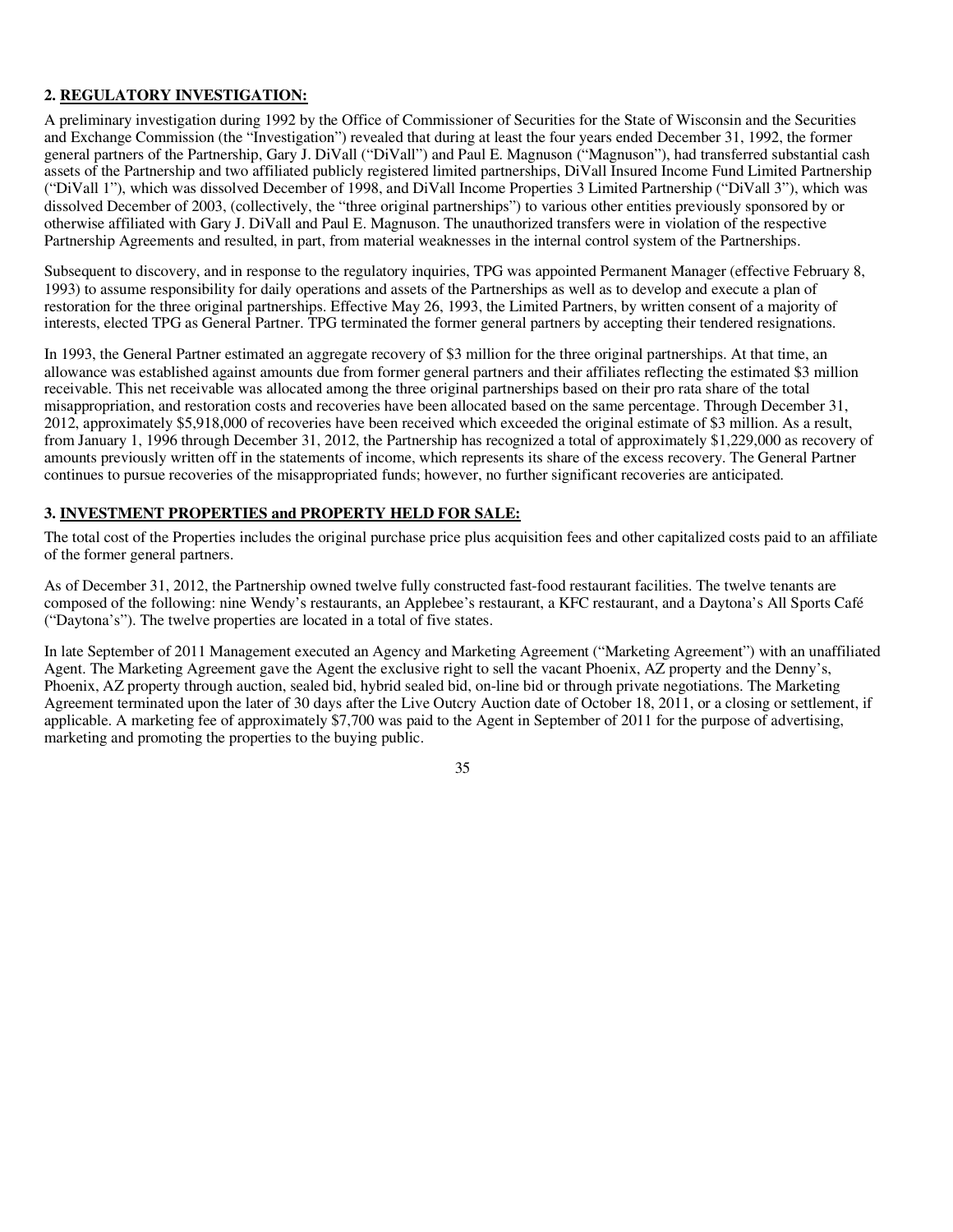# Formerly Owned Denny's, Phoenix, AZ Property

The Denny's, Phoenix, AZ property was reclassified to properties held for sale during September of 2011 due to the execution of the Marketing Agreement. The carrying amount of the property was reduced by \$104,705, to its estimated fair value less estimated costs to sell of \$445,000, during the third quarter of 2011. A contract to sell the Denny's, Phoenix, AZ property was executed at the October 18, 2011 auction by an unaffiliated party and the property was then sold in November of 2011 for the high bid price of \$475,000.

# Vacant Phoenix, AZ Property

The China Super Buffet restaurant ceased operations and vacated the Phoenix, AZ property in late June of 2011. Management regained possession of the property in July and lease obligation charges ceased as of June 30, 2011. The property was reclassified to properties held for sale during the third quarter of 2011 upon the execution of the Marketing Agreement. The vacant, Phoenix, AZ property did not sell at the October 18, 2011 auction; however, Management continued to market the property to potential buyers.

The carrying amount of the vacant Phoenix, AZ property was reduced by \$390,117 during the fiscal year 2011, to its estimated fair value of \$150,000. The net book value of the vacant, Phoenix, AZ property at December 31, 2011, classified as property held for sale in the condensed financial statements, was approximately \$151,700, which included \$123,369 related to land, \$26,631 related to building, \$9,300 related to a security deposit, \$700 related to rents and other receivables, \$1,600 related to prepaid insurance, \$2,300 related to accounts payable and accrued expenses and \$7,600 related to property tax payable.

A contract ("Contract") to sell the vacant Phoenix, AZ property to an unaffiliated party was executed on February 14, 2012 for the sale price of \$325,000. The potential buyer provided an earnest money deposit of \$25,000, which is held by an independent escrow company. The sale was closed on October 22, 2012, resulting in net cash proceeds of \$293,000, after third party commissions and other selling expenses, which is greater than the Property's estimated fair value of \$150,000 as of September 30, 2012. The carrying amount of the property was increased by \$142,747 during the fourth quarter of 2012 to reflect the net proceeds of the sale.

#### Wendy's- 361 Highway 17 Bypass, Mt. Pleasant, SC Property

On November 30, 2010, the County of Charleston (the "County") made a purchase offer ("Initial Offer") of approximately \$177,000 to the Partnership in connection with an eminent domain (condemnation) land acquisition of approximately 5,000 square feet of the approximately 44,000 square feet of the Wendy's- Mt. Pleasant, SC ("Wendy's- Mt. Pleasant") property. The proposed land purchase is for "Right of Way" for planned road improvements. Unfortunately, the plan provides for the relocation of ingress and egress that could make the operations of the Wendy's restaurant uneconomic.

In October of 2011, the Partnership received Notice ("Condemnation Notice") that the County filed condemnation proceedings on October 12, 2011, which in effect permits the County to take possession of approximately 5,000 square feet of the Wendy's- Mt. Pleasant property and to begin construction of the planned road improvements. The County deposited the Initial Offer of \$177,000 with the Charleston County Clerk of Court as is required under South Carolina law. The Partnership had until November 11, 2011, to reject the Initial Offer ("Tender of Payment") for the purchase of the property. The Partnership rejected the Tender of Payment; however, the Initial Offer is still valid during the period the Partnership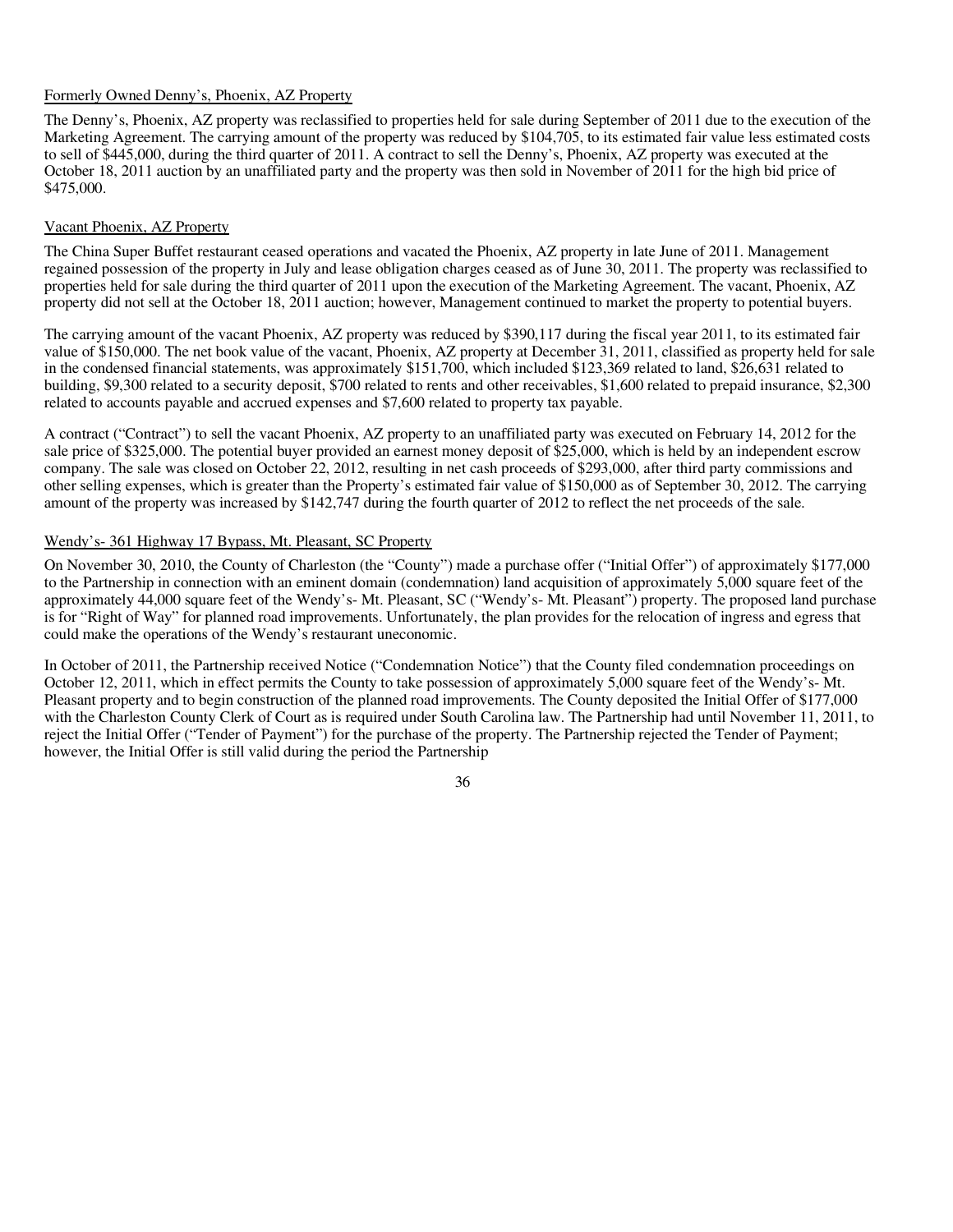disputes the County's position that the \$177,000 reflects just compensation for the taking of the property. By and through respective legal counsel, the Partnership and the lessee, Wendcharles I, each filed a Notice of Court Appearance ("Notice of Appearance") and requested a jury trial in October. In addition, the Partnership and the lessee served one set of joint initial discovery requests ("Interrogatories" and "Requests for Production") with the County requesting information about and access to up-to-date project plans and any and all other information pertaining to this matter. As the Partnership continues to dispute the Initial Offer as fair value of the land acquisition, mediation between the Partnership and the County was scheduled for February 1, 2013. The County was to have provided an updated appraisal of the taking prior to the mediation date to incorporate the value impact of eliminating one of the two access drives among other unique impacts not previously addressed in the initial appraisal. However, the appraisal was not completed and the February 1, 2013 mediation was cancelled. Mediation was subsequently held on March 15, 2013 with no settlement achieved. The jury trial date is set for the week of March 25, 2013. Our counsel has advised that it is unlikely the trial will occur as scheduled. Management will continue to actively work with legal counsel and Wendcharles I to facilitate a settlement with the County of Charleston and the re-engineering of the County's plans to preserve the viability of the site for Wendy's operational use. The net book value of the land to be purchased is \$33,991 and was reclassified to a property held for sale during the fourth quarter of 2010.

#### Formerly Owned and Vacant Park Forest, IL Property

The Partnership had been unsuccessful in finding a new tenant for the vacant Park Forest property, and on December 31, 2009, the carrying value of this property had been written down to \$0. The property was then sold to an unaffiliated party in December of 2010 for a gross sales price of \$7,000.

#### Discontinued Operations

During the fiscal years ended December 31, 2012, 2011 and 2010, the Partnership recognized income (loss) from discontinued operations of approximately \$107,000, (\$478,000), \$55,000, respectively. The 2012, 2011 and 2010 income (loss) from discontinued operations was attributable to the third quarter of 2011 reclassifications of the vacant Phoenix, AZ property and the Denny's, Phoenix, AZ property to properties held for sale upon the execution of Agency and Marketing Agreement with an unaffiliated party in September of 2011 to sell both of the properties. The 2012 income from discontinued operations includes the fiscal year 2012 property impairment write up of \$142,747 related to the sale of the Vacant Phoenix, AZ property. The 2011 loss from discontinued operations includes the fiscal year 2011 property impairment write downs of \$390,117 related to the vacant Phoenix, AZ property and \$104,705 related to the Denny's, Phoenix, AZ property, and the 2011 loss of approximately \$1,000 on the fourth quarter of 2011 sale of the Denny's, Phoenix, AZ property. The 2010 income from discontinued operations was attributable to the fourth quarter of 2010 reclassification of a small strip of the Wendy's- Mt. Pleasant land to a property held for sale due to the pending eminent domain acquisition of the land by the County of Charleston for Right of Way for planned road improvements and the third quarter of 2010 reclassification of the vacant Park Forest property to a property held for sale upon the execution of the Agency and Marketing Agreement in August. The 2010 income from discontinued operations includes the fourth quarter net gain of approximately \$7,000 on the sale of the Park Forest property.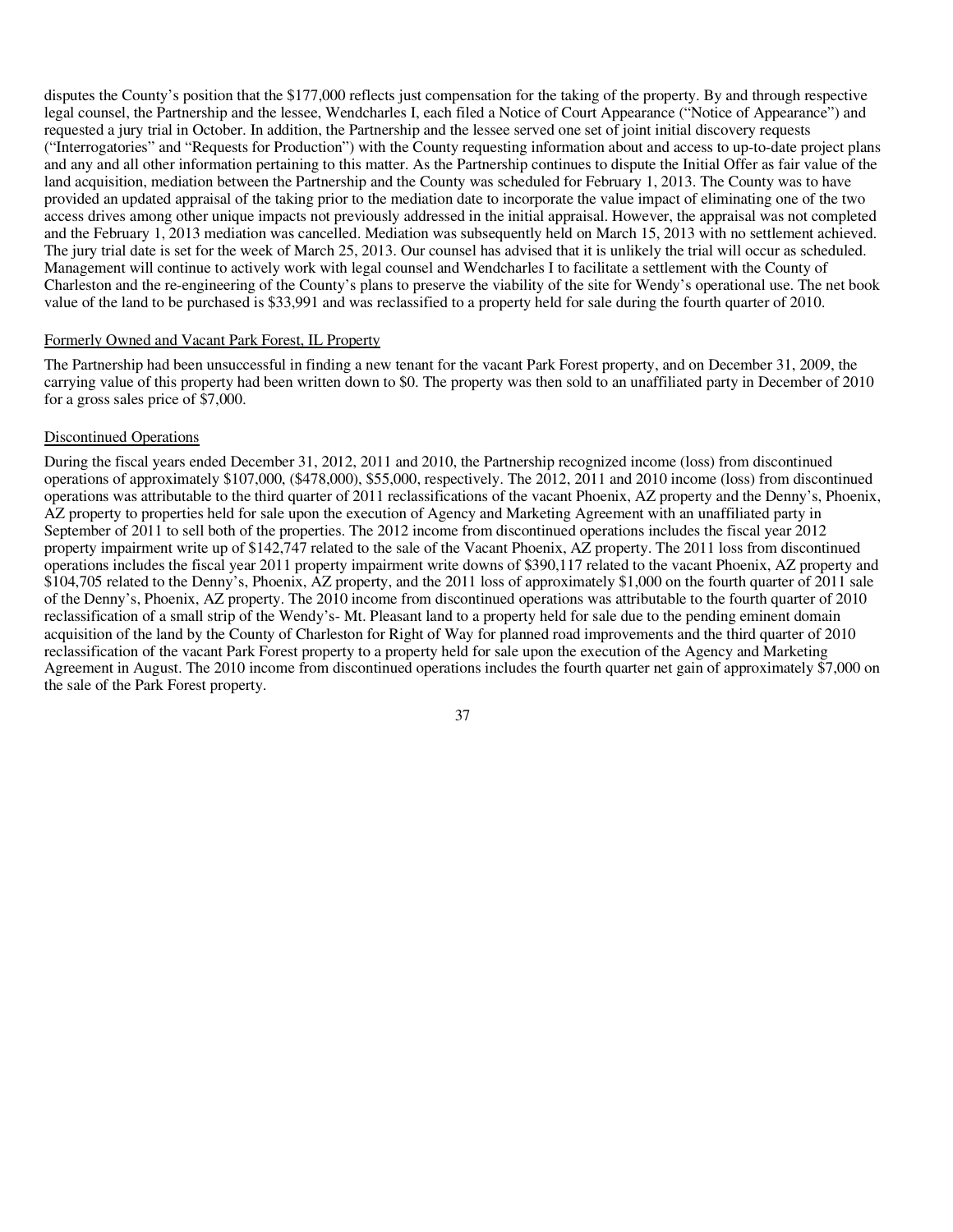The components of property held for sale in the balance sheets as of December 31, 2012 and 2011 are outlined below:

|                                       | December 31,<br>2012 | December 31.<br>2011 |
|---------------------------------------|----------------------|----------------------|
| <b>Balance Sheet:</b>                 |                      |                      |
| Land                                  | \$<br>33,991         | \$157,360            |
| Buildings, net                        |                      | 26,631               |
| Rents and other receivables           |                      | 686                  |
| Utilities security deposit            | $\theta$             | 9,260                |
| Prepaid insurance                     | 0                    | 1,593                |
| Accounts payable and accrued expenses | 0                    | (2,295)              |
| Property tax payable                  |                      | (7,571)              |
| Properties held for sale              | 33.991               | 185,664              |

The components of discontinued operations included in the statements of income for the years ended December 31, 2012, 2011 and 2010 are outlined below:

|                                                | December 31,<br>2012 | December 31.<br>2011 | December 31,<br>2010 |
|------------------------------------------------|----------------------|----------------------|----------------------|
| Revenues                                       |                      |                      |                      |
| Rental Income                                  | \$<br>0              | \$<br>70,417         | 106,510<br>\$        |
| Other Income                                   | 2,500                | 1,204                |                      |
| <b>Total Revenues</b>                          | 2,500                | 71,621               | 106,510              |
| <b>Expenses</b>                                |                      |                      |                      |
| Insurance                                      | 2,555                | 1,183                | 505                  |
| General and Administrative                     |                      | 659                  | 946                  |
| Professional services                          | 2,060                | 3,632                | 14,486               |
| Property tax expense                           | 12,546               | 9,985                | 5,035                |
| Maintenance expense                            | 15,745               | 10,012               | 4,162                |
| Property impairment write-(up) down            | (142, 747)           | 494,822              | $\theta$             |
| Depreciation                                   |                      | 14,361               | 22,946               |
| Amortization                                   | $\mathcal{O}$        | 10,380               | 6,990                |
| Other expenses                                 | 4,850                | 3,850                | 3,506                |
| Total (Income) Expenses                        | (104, 991)           | 548,884              | 58,576               |
| Net (Income) Loss from Rental Operations       | (\$107,491)          | \$477,263            | 47,934)<br>(\$       |
| Net (Loss) Gain on Sale of Properties          |                      | (1,227)              | 6,562                |
| Net Income (Loss) from Discontinued Operations | 107,491              | (\$478,490)          | 54,496               |

#### **4. PARTNERSHIP AGREEMENT:**

The Amended Agreement of Limited Partnership was amended, effective as of November 9, 2009, to extend the term of the Partnership to November 30, 2020, or until dissolution prior thereto pursuant to the consent of the majority of the outstanding Units. The Second Amendment to the Partnership Agreement was filed as Exhibit 4.1 to the Partnership Quarterly Report on Form 10-Q filed November 12, 2009.

The Partnership Agreement, prior to an amendment effective May 26, 1993, provided that, for financial reporting and income tax purposes, net profits or losses from operations were allocated 90% to the Limited Partners and 10% to the general partners. The Partnership Agreement also provided for quarterly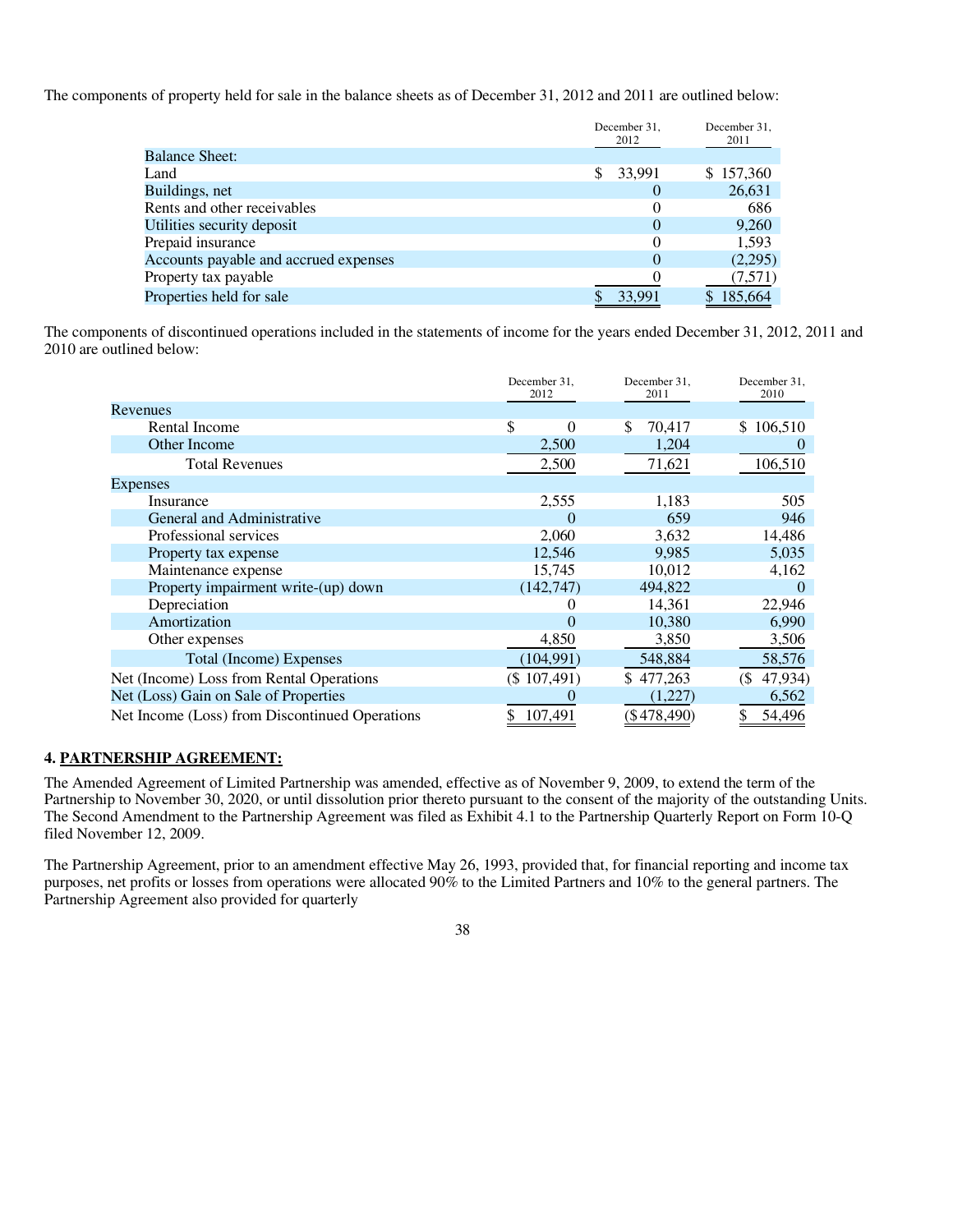cash distributions from Net Cash Receipts, as defined, within 60 days after the last day of the first full calendar quarter following the date of release of the subscription funds from escrow, and each calendar quarter thereafter, in which such funds were available for distribution with respect to such quarter. Such distributions were to be made 90% to Limited Partners and 10% to the former general partners, provided, however, that quarterly distributions were to be cumulative and were not to be made to the former general partners unless and until each Limited Partner had received a distribution from Net Cash Receipts in an amount equal to 10% per annum, cumulative simple return on his or her Adjusted Original Capital, as defined, from the Return Calculation Date, as defined.

Net Proceeds, as originally defined, were to be distributed as follows: (a) to the Limited Partners, an amount equal to 100% of their Adjusted Original Capital; (b) then, to the Limited Partners, an amount necessary to provide each Limited Partner a Liquidation Preference equal to a 13.5% per annum, cumulative simple return on Adjusted Original Capital from the Return Calculation date including in the calculation of such return all prior distributions of Net Cash Receipts and any prior distributions of Net Proceeds under this clause; and (c) then, to Limited Partners, 90% and to the General Partners, 10%, of the remaining Net Proceeds available for distribution.

On May 26, 1993, pursuant to the results of a solicitation of written consents from the Limited Partners, the Partnership Agreement was amended to replace the former general partners and amend various sections of the agreement. The former general partners were replaced as General Partner by The Provo Group, Inc., an Illinois corporation. Under the terms of the amendment, net profits or losses from operations are allocated 99% to the Limited Partners and 1% to the current General Partner. The amendment also provided for distributions from Net Cash Receipts to be made 99% to Limited Partners and 1% to the current General Partner, provided that quarterly distributions are cumulative and are not to be made to the current General Partner unless and until each Limited Partner has received a distribution from Net Cash Receipts in an amount equal to 10% per annum, cumulative simple return on his or her Adjusted Original Capital, as defined, from the Return Calculation Date, as defined, except to the extent needed by the General Partner to pay its federal and state income taxes on the income allocated to it attributable to such year.

The provisions regarding distribution of Net Proceeds, as defined, were also amended to provide that Net Proceeds are to be distributed as follows: (a) to the Limited Partners, an amount equal to 100% of their Adjusted Original Capital; (b) then, to the Limited Partners, an amount necessary to provide each Limited Partner a Liquidation Preference equal to a 13.5% per annum, cumulative simple return on Adjusted Original Capital from the Return Calculation Date including in the calculation of such return on all prior distributions of Net Cash Receipts and any prior distributions of Net Proceeds under this clause, except to the extent needed by the General Partner to pay its federal and state income tax on the income allocated to it attributable to such year; and (c) then, to Limited Partners, 99%, and to the General Partner, 1%, of remaining Net Proceeds available for distribution.

Additionally, per the amendment of the Partnership Agreement dated May 26, 1993, the total compensation paid to all persons for the sale of the investment properties is limited to commissions customarily charged by other brokers in arm's-length sales transactions involving comparable properties in the same geographic area, not to exceed six percent of the contract price for the sale of the property. The General Partner may receive up to one-half of the competitive real estate commission, not to exceed three percent, provided that the General Partner provides a substantial amount of services in the sales effort. It is further provided that a portion of the amount of such fees payable to the General Partner is subordinated to its success in recovering the funds misappropriated by the former general partners. See Note 6 for further information.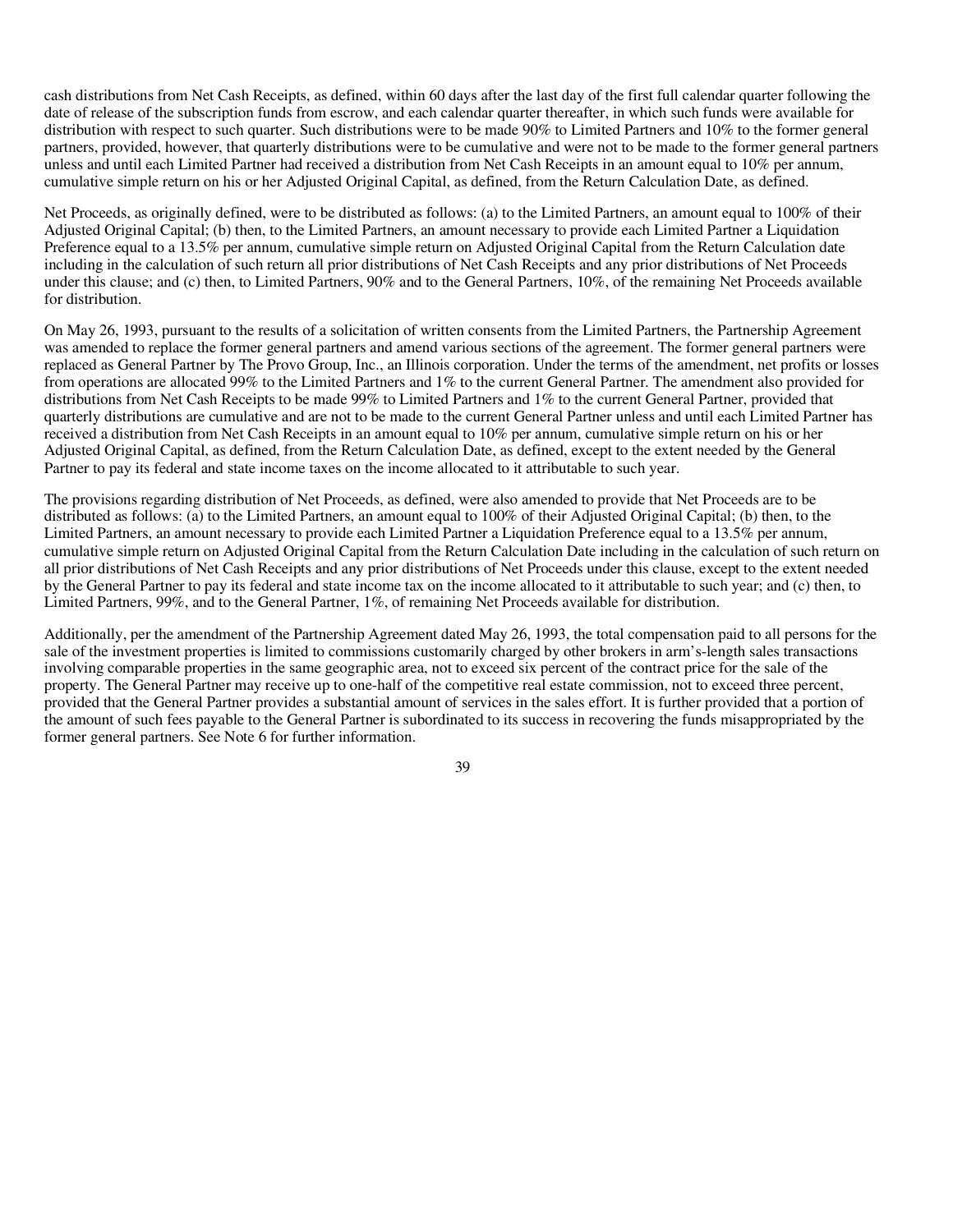Effective June 1, 1993, the Partnership Agreement was amended to (i) change the definition of "Distribution Quarter" to be consistent with calendar quarters, and (ii) change the distribution provisions to subordinate the General Partner's share of distributions from Net Cash Receipts and Net Proceeds, except to the extent necessary for the General Partner to pay its federal and state income taxes on Partnership income allocated to the General Partner. Because these amendments do not adversely affect the rights of the Limited Partners, pursuant to section 10.2 of the Partnership Agreement, the General Partner made the amendments without a vote of the Limited Partners.

# **5. LEASES:**

Original lease terms for the majority of the Properties were generally five to twenty years from their inception. The leases generally provide for minimum rents and additional rents based upon percentages of gross sales in excess of specified breakpoints. The lessee is responsible for occupancy costs such as maintenance, insurance, real estate taxes, and utilities. Accordingly, these amounts are not reflected in the statements of income except in circumstances where, in Management's opinion, the Partnership will be required to pay such costs to preserve its assets (i.e., payment of past-due real estate taxes). Management has determined that the leases are properly classified as operating leases; therefore, rental income is reported when earned on a straight-line basis and the cost of the property, excluding the cost of the land, is depreciated over its estimated useful life.

As of December 31, 2012, the aggregate minimum operating lease payments to be received under the current operating leases for the Partnership's Properties are as follows:

| Year ending December 31, |             |
|--------------------------|-------------|
| 2013                     | \$1,031,678 |
| 2014                     | 974,409     |
| 2015                     | 826,500     |
| 2016                     | 813,882     |
| 2017                     | 742,380     |
| Thereafter               | 2,657,163   |
|                          | \$7,046,012 |

Operating percentage rents included in operating rental income in 2012, 2011, and 2010 were approximately \$465,000, \$431,000, and \$398,000, respectively. At December 31, 2012, rents and other receivables included \$465,000 of unbilled operating percentage rents. As of December 31, 2011, rents and other receivables included \$429,000 of unbilled operating percentage rents. The \$47,000 in 2011 percentage rents included in discontinued operating rental income had been billed and collected from the Denny's, Phoenix, AZ "(Denny's) property. As of December 31, 2012, all of the 2011 percentage rents had been billed and collected.

At December 31, 2012, six of the Properties are leased to Wendgusta, two of the Properties are leased to Wendcharles I, and one of the properties is leased to Wendcharles II. The three tenants operating base rents have accounted for approximately 53%, 14% and 8%, respectively, of the total 2012 operating base rents.

#### **6. TRANSACTIONS WITH GENERAL PARTNER AND ITS AFFILIATES:**

Pursuant to the terms of the Permanent Manager Agreement ("PMA") executed in 1993 and renewed for an additional two year term as of January 1, 2011, the General Partner receives a Base Fee for managing the Partnership equal to four percent of gross receipts, subject to an initial annual minimum amount of \$159,000. The PMA also provides that the Partnership is responsible for reimbursement of the General Partner for office rent and related office overhead ("Expenses") up to an initial annual maximum of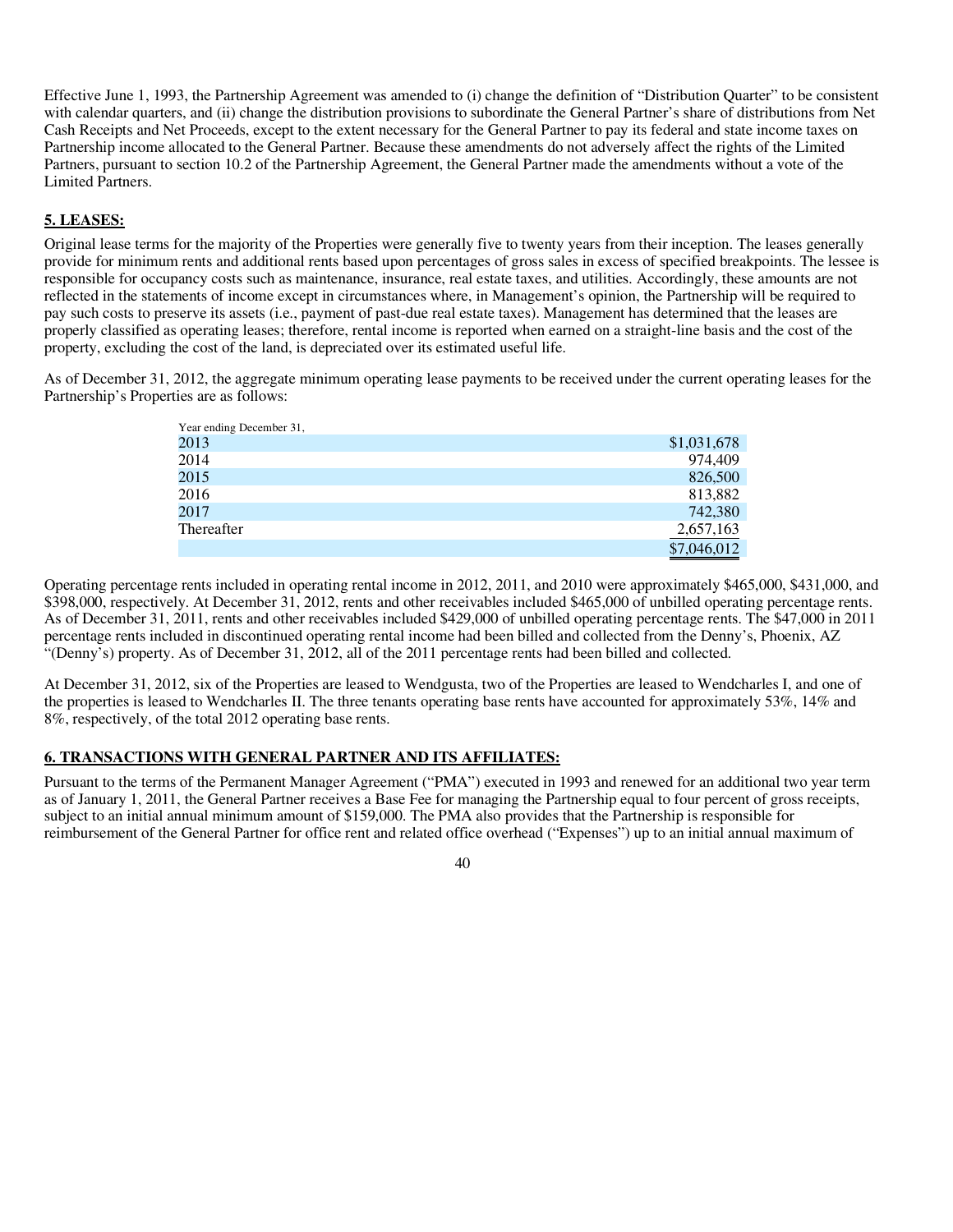\$13,250. Both the Base Fee and Expense reimbursement are subject to annual Consumer Price Index based adjustments. Effective March 1, 2012, the minimum annual Base Fee and the maximum Expense reimbursement increased by 3.16% from the prior year, which represents the allowable annual Consumer Price Index adjustment per the PMA. Therefore, as of March 1, 2012, the minimum monthly Base Fee paid by the Partnership was raised to \$21,140 and the maximum monthly Expense reimbursement was increased to \$1,705.

For purposes of computing the four percent overall fees, gross receipts include amounts recovered in connection with the misappropriation of assets by the former general partners and their affiliates. To date, TPG has received fees from the Partnership totaling \$59,729 on the amounts recovered, which includes restoration fees received for 2012, 2011 and 2010 of \$40, \$299, and \$479, respectively. The fees received from the Partnership on the amounts recovered reduce the four percent minimum fee by that same amount.

Amounts paid and/or accrued to the General Partner and its affiliates for the years ended December 31, 2012, 2011, and 2010, are as follows:

|                                          | Incurred for<br>the<br>Year ended<br>December 31,<br>2012 | Incurred for<br>the<br>Year ended<br>December 31,<br>2011 | Incurred for<br>the<br>Year ended<br>December 31,<br>2010 |
|------------------------------------------|-----------------------------------------------------------|-----------------------------------------------------------|-----------------------------------------------------------|
| <b>General Partner</b>                   |                                                           |                                                           |                                                           |
| Management fees                          | \$252,344                                                 | \$244,943                                                 | \$241,579                                                 |
| <b>Restoration fees</b>                  | 40                                                        | 299                                                       | 497                                                       |
| Overhead allowance                       | 20,356                                                    | 19,782                                                    | 19,524                                                    |
| Advisory fee on sale                     | $\Omega$                                                  | 14.250                                                    |                                                           |
| <b>Outsourced XBRL Fees</b>              | 6.200                                                     |                                                           | $\Omega$                                                  |
| Leasing commissions                      | 8,405                                                     | 5,346                                                     | $\theta$                                                  |
| Reimbursement for out-of-pocket expenses | 6,849                                                     | 5,822                                                     | 5,273                                                     |
| Cash distribution                        | 2,878                                                     | 3,081                                                     | 3,260                                                     |
|                                          | 297,072                                                   | \$293,523                                                 | 270.133                                                   |

At December 31, 2012 and 2011 \$1,332 and \$1,757, respectively, was payable to the General Partner, which primarily represented the applicable year's fourth quarter distribution.

Due to the Denny's lease modifications, approximately \$1,200 of the \$4,000 lease commission paid in 2009 to the General Partner was reimbursed to the Partnership in May of 2011 and is included in other income from discontinued operations in the condensed statements of income.

As of December 31, 2012, TPG Finance Corp. owned 200 limited partnership interests of the Partnership. The President of the General Partner, Bruce A. Provo, is also the President of TPG Finance Corp., but he is not a shareholder of TPG Finance Corp.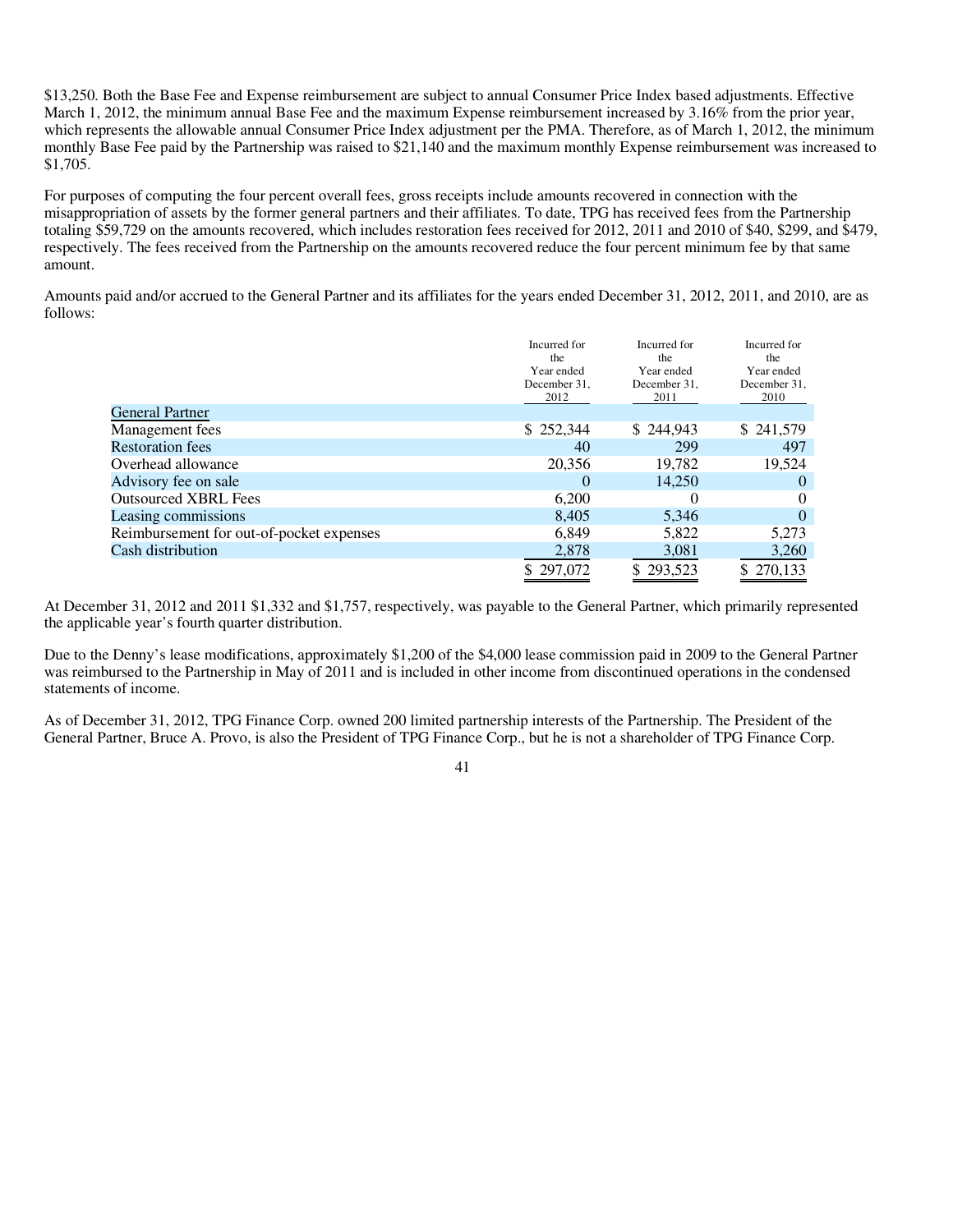# **7. TRANSACTIONS WITH OWNERS WITH GREATER THAN TEN PERCENT BENEFICIAL INTERESTS:**

As of December 31, 2012, Advisory Board Member, Jesse Small, owns beneficially greater than ten percent of the Partnership's Units. As of December 31, 2012, Advisory Board Member, Jesse Small, is a greater than ten percent beneficial unit holder. Amounts paid to Mr. Small for the fiscal years ended December 31, 2012, 2011, and 2010 are as follows:

|                                 | Incurred for the | Incurred for the | Incurred for the |
|---------------------------------|------------------|------------------|------------------|
|                                 | Year ended       | Year ended       | Year ended       |
|                                 | December 31,     | December 31,     | December 31,     |
|                                 | 2012             | 2011             | 2010             |
| <b>Advisory Board Fees paid</b> | 3.500            | 3.500            | 3.500<br>w       |
|                                 | 3,500            | 3.500            | 3.500            |

At December 31, 2012 and 2011, there were no outstanding Advisory Board Fees accrued and payable to Jesse Small.

# **8. CONTINGENT LIABILITIES:**

According to the Partnership Agreement, as amended, TPG, as General Partner, may receive a disposition fee not to exceed three percent of the contract price on the sale of the three original Partnerships' properties (See Note 2 for further information as to the original partnerships). In addition, fifty percent of all such disposition fees earned by TPG were to be escrowed until the aggregate amount of recovery of the funds misappropriated from the Partnerships by the former general partners was greater than \$4,500,000. Upon reaching such recovery level, full disposition fees would thereafter be payable and fifty percent of the previously escrowed amounts would be paid to TPG. At such time as the recovery exceeded \$6,000,000 in the aggregate, the remaining escrowed disposition fees were to be paid to TPG. If such levels of recovery were not achieved, TPG would contribute the amounts escrowed toward the recovery until the Partnership's were made whole. In lieu of a disposition fee escrow, the fifty percent of all such disposition fees previously discussed were paid directly to a restoration account and then distributed among the three original Partnerships; whereby the Partnerships recorded the recoveries as income (Note 2). After the recovery level of \$4,500,000 was exceeded, fifty percent of the total disposition fee amount paid to the Partnerships recovery through the restoration account (in lieu of the disposition fee escrow) was refunded to TPG during March 1996. The remaining fifty percent amount allocated to the Partnership through the restoration account, and which was previously reflected as Partnership recovery income, may be owed to TPG if the \$6,000,000 recovery level is met. As of December 31, 2012, the Partnership may owe TPG \$16,296 if the \$6,000,000 recovery level is achieved. TPG does not expect any future refund, as it is uncertain that such a \$6,000,000 recovery level will be achieved.

#### **9. PMA INDEMNIFICATION TRUST:**

The PMA provides that TPG will be indemnified from any claims or expenses arising out of or relating to TPG serving in such capacity or as substitute general partner, so long as such claims do not arise from fraudulent or criminal misconduct by TPG. The PMA provides that the Partnership fund this indemnification obligation by establishing a reserve of up to \$250,000 of Partnership assets which would not be subject to the claims of the Partnership's creditors. An Indemnification Trust ("Trust") serving such purposes has been established at United Missouri Bank, N.A. The corpus of the Trust has been fully funded with Partnership assets. Funds are invested in U.S. Treasury securities. In addition, \$202,094 of earnings has been credited to the Trust as of December 31, 2012. The rights of TPG to the Trust will be terminated upon the earliest to occur of the following events: (i) the written release by TPG of any and all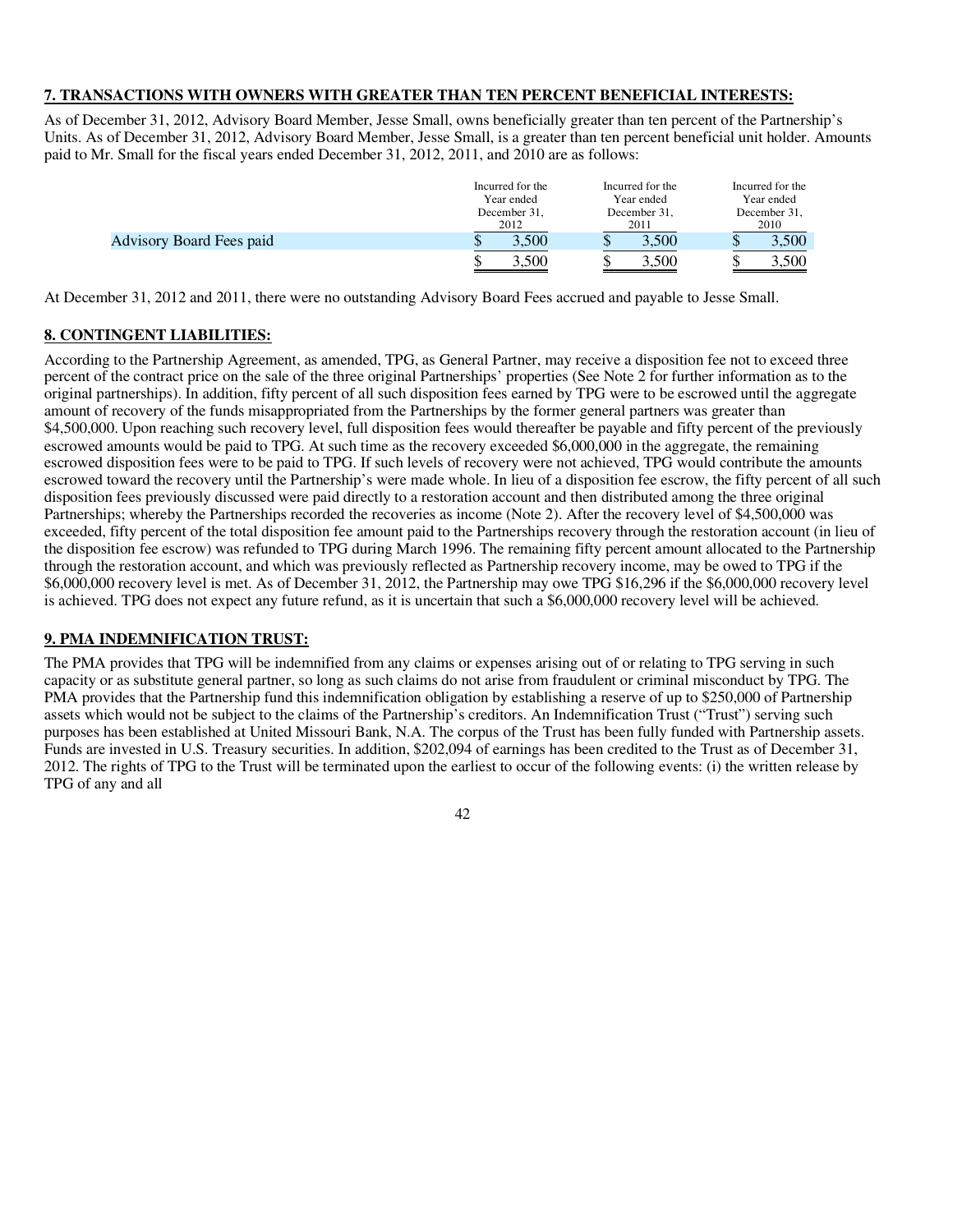interest in the Trust; (ii) the expiration of the longest statute of limitations relating to a potential claim which might be brought against TPG and which is subject to indemnification; or (iii) a determination by a court of competent jurisdiction that TPG shall have no liability to any person with respect to a claim which is subject to indemnification under the PMA. At such time as the indemnity provisions expire or the full indemnity is paid, any funds remaining in the Trust will revert back to the general funds of the Partnership.

# **10. FORMER GENERAL PARTNERS' CAPITAL ACCOUNTS:**

The capital account balance of the former general partners as of May 26, 1993, the date of their removal as general partners pursuant to the results of a solicitation of written consents from the Limited Partners, was a deficit of \$840,229. At December 31, 1993, the former general partners' deficit capital account balance in the amount of \$840,229 was reallocated to the Limited Partners.

# **11. NOTE RECEIVABLE:**

A sales contract was executed on September 30, 2009 for the installment sale of the Panda Buffet restaurant property ("Panda Buffet") located in Grand Forks, ND to the owner tenant. The Partnership completed the sale of the Panda Buffet property on November 12, 2009 for \$450,000. The buyer paid \$150,000 at closing with the remaining balance of \$300,000 being delivered in the form of a Promissory note ("Buyers Note") to the Partnership. The Buyers Note reflected a term of three years, an interest rate of 7.25%, and principal and interest payments paid monthly. Principal was amortized over a period of ten years beginning December 1, 2009 with a balloon payment due on November 1, 2012. Pursuant to the Buyers Note, there was no penalty for early payment of principal. The Buyers Note also required the buyer to escrow property taxes with the Partnership beginning January of 2010 at \$1,050 per month (lowered to \$900 beginning February 1, 2011 and \$700 beginning January 1, 2012). The Partnership amended the Buyers Note in the amount of \$232,777, to \$200,000 after a principal payment of \$32,777 was received on October 19, 2012 under the following extended terms: The principal balance of \$200,000 will be amortized over five years at an interest rate of 7.25% per annum with a full balloon payment of \$133,396 due November 1, 2014. As of December 31, 2012, the buyer was current on its 2012 monthly property tax escrow obligations and escrow payments. The property tax escrow cash balance held by the Partnership amounted to approximately \$150 as December 31, 2012, after the \$10,800 payment of the 2012 property taxes in December 2012 and is included in the property tax payable in the condensed balance sheets.

Per the Buyer's Note amortization schedule, the monthly payments are to total approximately \$3,916 per month. The amortized principal payments yet to be received under the Buyer's Note amounted to \$197,292 as of December 31, 2012. During the year ended December 31, 2012, twelve note payments were received by the Partnership and totaled \$55,955 in principal and \$17,370 in interest.

The aggregate amortized principal payments yet to be received under the Buyers Note for the next two years are as follows:

| Year ending December 31, |           |
|--------------------------|-----------|
| 2013                     | \$ 33,801 |
| 2014                     | \$163,491 |
|                          | \$197,292 |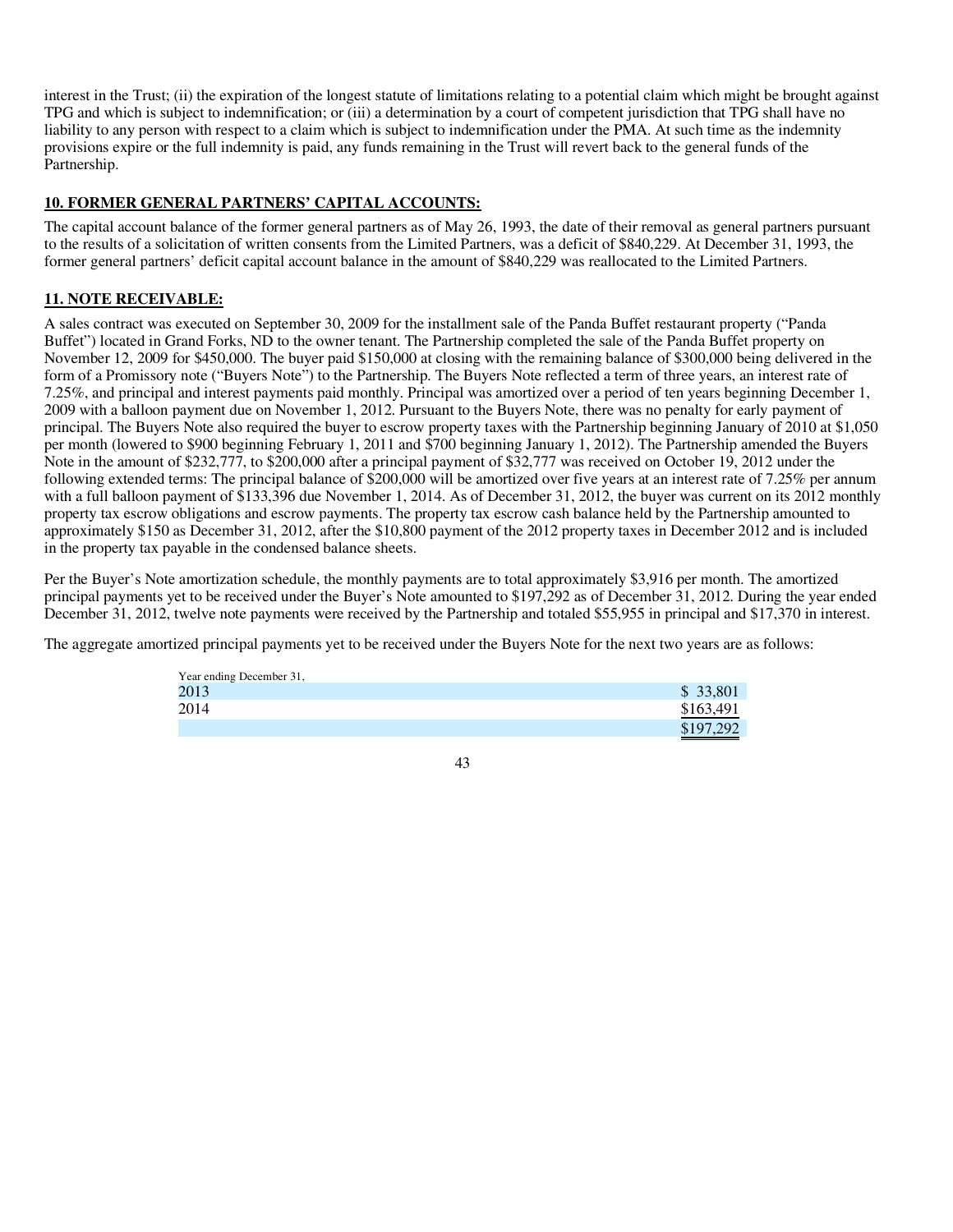# **12. FAIR VALUE DISCLOSURES**

The Partnership has determined the fair value based on hierarchy that gives the highest priority to quoted prices in active markets for identical assets and liabilities (Level 1) and the lowest priority to unobservable inputs (Level 3). Inputs are broadly defined as assumptions market participants would use in pricing an asset or liability. The three levels of the fair value hierarchy under the accounting principle are described below:

- Level 1. Quoted prices in active markets for identical assets or liabilities.
- Level 2. Quoted prices for similar investments in active markets, quoted prices for identical or similar investments in markets that are not active, and inputs other than quoted prices that are observable for the investment.
- Level 3. Unobservable inputs for which there is little, if any, market activity for the investment. The inputs into the determination of fair value are based upon the best information in the circumstances and may require significant management judgment or estimation and the use of discounted cash flow models to value the investment.

The fair value hierarchy is based on the lowest level of input that is significant to the fair value measurements. The Partnership's assessment of the significance of a particular input to the fair value measurement in its entirety requires judgment, and considers factors specific to the investment.

The Partnership assesses the levels of the Investments at each measurement date, and transfers between levels are recognized on the actual date of the event or change in circumstances that caused the transfer in accordance with the Partnership's accounting policy regarding the recognition of transfers between levels of the fair value hierarchy. For the years ended December 31, 2012 and 2011, there were no such transfers.

#### Fair Value on a Nonrecurring Basis- Vacant and formerly owned Denny's, Phoenix, AZ Properties

Certain assets and liabilities are measured at fair value on a nonrecurring basis; that is, the instruments are not measured at fair value on an ongoing basis but are subject to fair value adjustments in certain circumstances (for example, when there is evidence of impairment). The following table presents the assets and liabilities carried on the balance sheet by caption and by level within the fair valuation hierarchy (as described above) as of December 31, 2012 and 2011, for which a nonrecurring change in fair values were recorded during the fiscal year 2011 for the formerly owned Denny's, Phoenix, AZ property (sold on November 23, 2011) and the fiscal year 2012 for the vacant Phoenix, AZ property (sold on October 22, 2012).

|          |       |         |         |                                     | Incurred for the                                                                                   |
|----------|-------|---------|---------|-------------------------------------|----------------------------------------------------------------------------------------------------|
|          |       |         |         |                                     | Year Ended                                                                                         |
|          |       |         |         |                                     | December 31,                                                                                       |
|          |       |         |         |                                     | 2011                                                                                               |
| Total    | Level | Level 2 | Level 3 |                                     | Total (Losses)                                                                                     |
|          |       |         |         |                                     | (104, 705)                                                                                         |
|          |       |         |         |                                     | (390, 117)                                                                                         |
| $\Omega$ |       |         | U       |                                     | (494.822)                                                                                          |
|          |       |         |         | Carrying Value at December 31, 2012 | Incurred for the<br>Year Ended<br>December 31,<br>2012<br><b>Total Gains</b><br>142,747<br>142.747 |

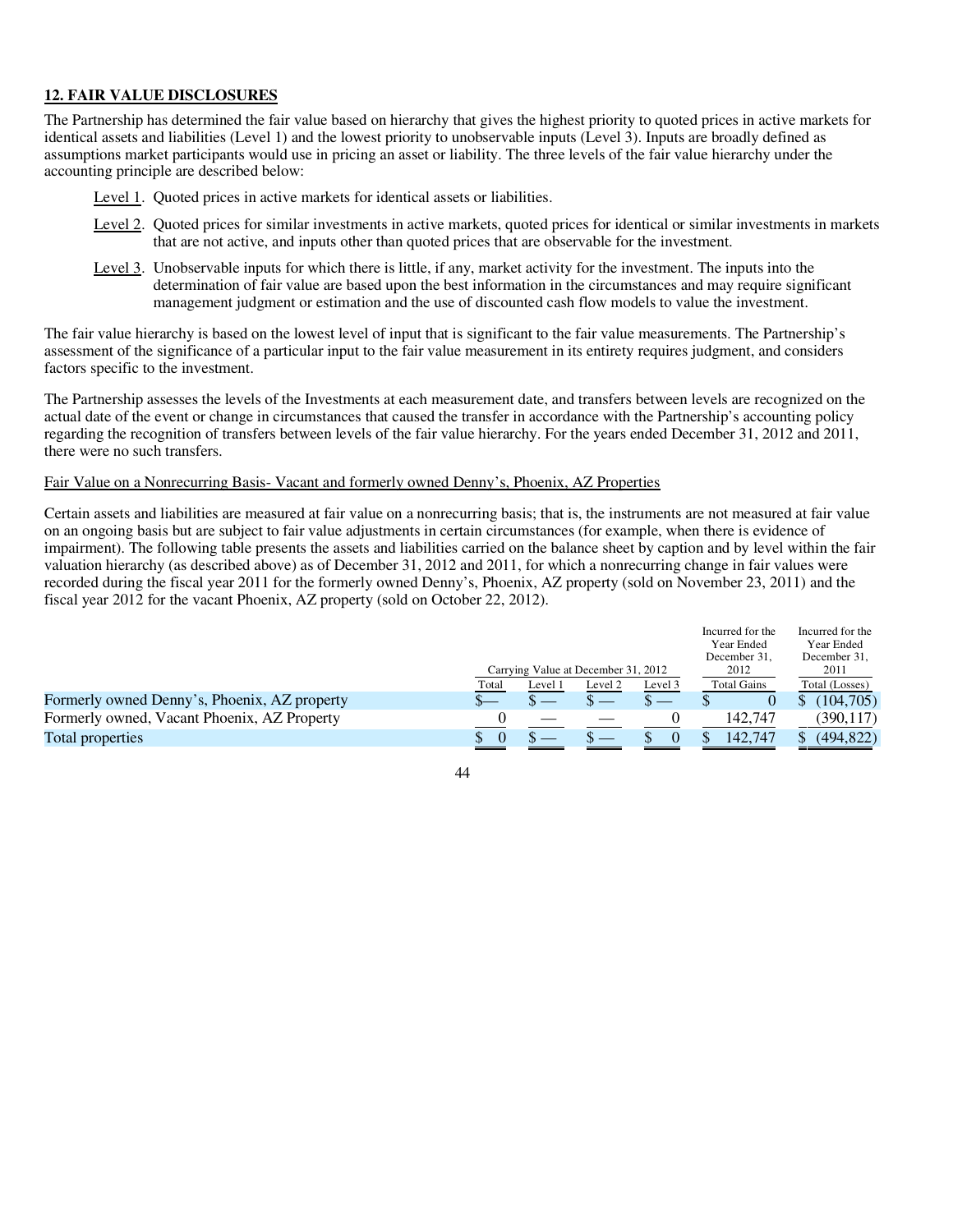Investment property measured at fair value on a nonrecurring basis relates to land, building and improvements that were held for investment or held for sale. In 2012, a gain of \$142,747 represents the property impairment adjustment related to the sale of the Vacant, Phoenix, AZ property. Losses of \$494,822 represent property impairment charges related to the vacant Phoenix, AZ property and the formerly owned Denny's, Phoenix, AZ property recorded during the fiscal year 2011. The fair value of these assets was determined by Management and incorporates Management's knowledge of comparable properties, past experience and future expectations.

#### **13. SUBSEQUENT EVENTS**

#### Limited Partner Distributions

On February 15, 2013, the Partnership made distributions to the Limited Partners of \$550,000, which amounted to \$11.88 per Interest.

#### **Item 9. Changes in and Disagreements With Accountants on Accounting and Financial Disclosure**

None.

#### **Item 9A. Control and Procedures**

#### Controls and Procedures

As of December 31, 2012, the Partnership's Management, and the Partnership's principal executive officer and principal financial officer have concluded that the Partnership's disclosure controls and procedures (as defined in Rules 13a-15(e) and 15d-15 (e) under the Securities Exchange Act of 1934, as amended) as of the end of the period covered by this report were effective based on the evaluation of these controls and procedures as required by paragraph (b) of Rule 13a-15 or Rule 15d-15 under the Securities Exchange Act of 1934, as amended.

#### Management's Report on Internal Control over Financial Reporting

The Partnership's Management is responsible for establishing and maintaining adequate internal control over financial reporting (as defined in Rule 13a-15(f) and 15d- 15(f) under the Securities Exchange Act of 1934, as amended). The Partnership's Management assessed the effectiveness of the internal control over financial reporting as of December 31, 2012. In making this assessment, the Partnership's management used the criteria set forth by the Committee of Sponsoring Organizations of the Treadway Commission (COSO) in Internal Control-Integrated Framework. The Partnership's management has concluded that, as of December 31, 2012, the internal control over financial reporting is effective based on these criteria. Further, there were no changes in the Partnership's controls over financial reporting during the year ended December 31, 2012, that have materially affected, or are reasonably likely to materially affect, the Partnership's internal controls over financial reporting.

The Partnership's Management, does not expect that the disclosure controls and procedures of the internal controls will prevent all error and misstatements. A control system, no matter how well conceived and operated, can provide only reasonable, not absolute, assurance that the objectives of the control system are met. Further, the design of a control system must reflect the fact that there are resource constraints, and the benefits of controls must be considered relative to their costs. Because of the inherent limitations in all control systems, no evaluation of controls can provide absolute assurance that all control issues and instances of fraud, if any, have been detected.

This Form 10-K does not include an attestation report of the Partnership's registered public accounting firm regarding internal control over financial reporting. As a non-accelerated filer, Management's report was not subject to attestation by the Partnership's registered public accounting firm pursuant to rules in the Dodd Frank Act that permit the Partnership to provide only management's report in this Annual Report.

#### **Item 9B. Other Information**

None.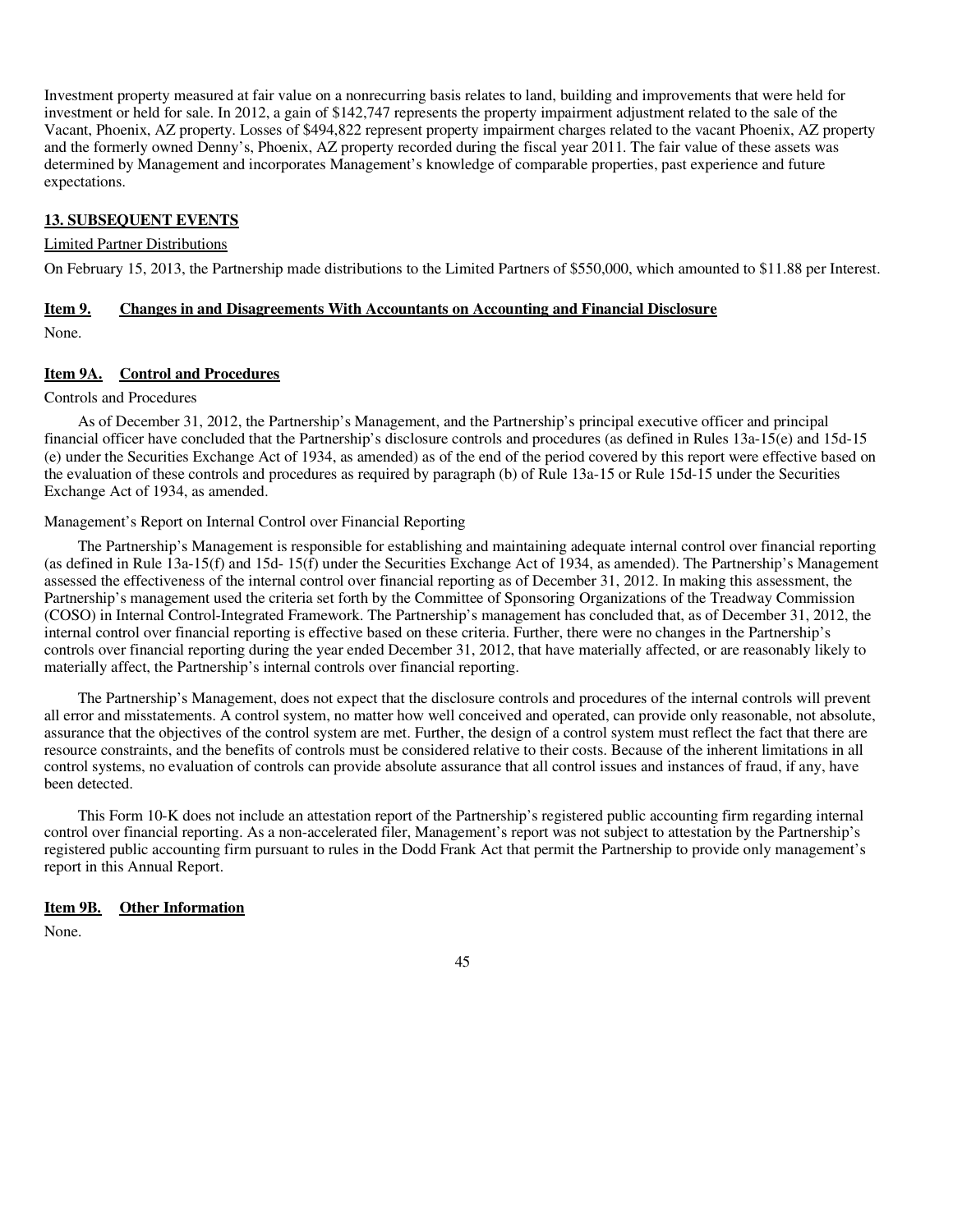#### **PART III**

#### **Item 10. Directors and Executive Officers of the Registrant**

The Partnership does not have any employees, executive officers, or directors and therefore no board committees.

TPG is an Illinois corporation with its principal office at 1100 Main Street, Suite 1830, in Kansas City, Missouri 64105. TPG was elected General Partner by vote of the Limited Partners effective on May 26, 1993. Prior to such date, TPG had been managing the Partnership since February 8, 1993, under the terms of the Permanent Manager Agreement as amended ("PMA"), which remains in effect. See Items 1 and 13 hereof for additional information about the PMA and the election of TPG as General Partner.

The executive officer and director of the General Partner who controls the affairs of the Partnership is as follows:

#### *Bruce A. Provo, Age 62—President, Founder and Director, TPG.*

Mr. Provo has been involved in the management of real estate and other asset portfolios since 1979. TPG was founded by Mr. Provo in 1985 and he has served as its President since its formation. TPG's focus has been to provide professional real estate services to outside clients. Since the founding of TPG in 1985, Mr. Provo has also founded various entities engaged in unique businesses such as Rescue Services, Owner Representation, Asset Management, Managed Financial and Accounting Systems, Investments, and Virtual Resort Services. The entities are generally grouped under an informal umbrella known as The Provo Group of Companies. Since TPG was appointed General Partner to the Partnership in 1993, Mr. Provo has been primarily responsible for making management, leasing and disposition decisions on behalf of the Partnership.

From 1982 to 1986, Mr. Provo also served as President and Chief Operating Officer of the North Kansas City Development Company ("NKCDC"), North Kansas City, Missouri. NKCDC was founded in 1903 and the assets of the company were sold in December 1985 for \$102,500,000. NKCDC owned commercial and industrial properties, including an office park and a retail district, as well as apartment complexes, motels, recreational facilities, fast food restaurants, and other properties. NKCDC's holdings consisted of over 100 separate properties and constituted approximately 20% of the privately held real property in North Kansas City, Missouri (a four square mile municipality). Following the sale of the company's real estate, Mr. Provo served as the President, Chief Executive Officer and Liquidating Trustee of NKCDC from 1986 to 1991.

Mr. Provo graduated from Miami University, Oxford, Ohio in 1972 with a B.S. in Accounting. He became a Certified Public Accountant in 1974 and was a manager in the banking and financial services division of Arthur Andersen LLP prior to joining Rubloff Development Corporation in 1979. From 1979 through 1985, Mr. Provo served as Vice President—Finance and then as President of Rubloff Development Corporation.

The Advisory Board, although its members are not "Directors" or "Executive Officers" of the Partnership, provides advisory guidance to Management of the Partnership and consists of:

*William Arnold—Investment Broker.* Mr. Arnold works as a financial planner, real estate broker, and investment advisor at his company, Arnold & Company. Mr. Arnold graduated with a Master's Degree from the University of Wisconsin and is a Certified Financial Planner. He serves as a board representative for the brokerage community.

*Jesse Small—CPA*. Mr. Small has been a tax and business consultant in Hallandale, FL for more than 30 years. Mr. Small has a Master's Degree in Economics. Mr. Small is a Limited Partner representing the Partnership's Partners. During the past five years after retiring from the accounting profession, Mr. Small has been developing property on the east and west coast of Florida.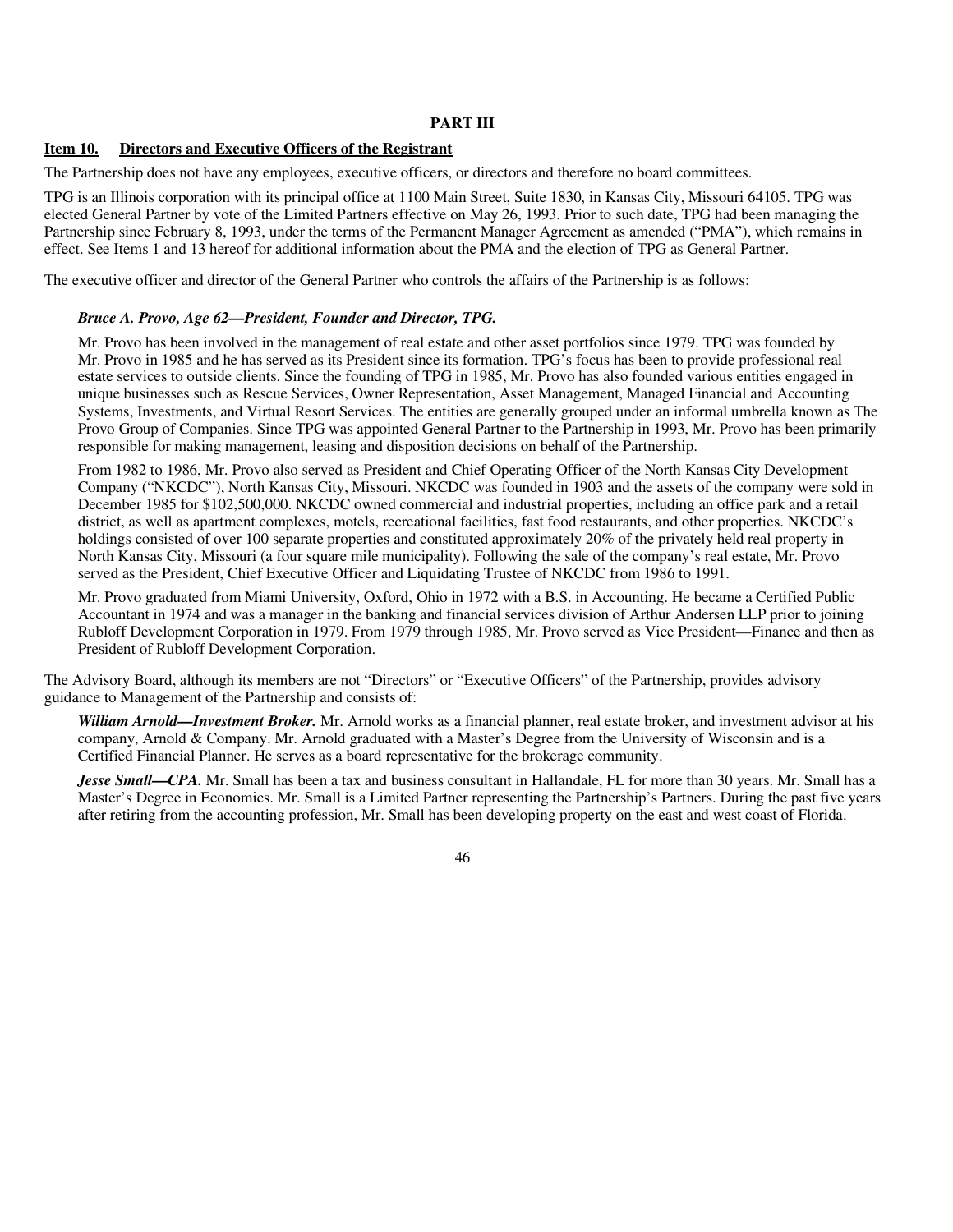*Albert Kramer—Retired.* Mr. Kramer is now retired, but previously worked as Tax Litigation Manager for Phillips Petroleum Company, now known as ConocoPhillips. His education includes undergraduate and MBA degrees from Harvard and a J.D. Degree from South Texas College of Law. Mr. Kramer is a Limited Partner representing the Partnership's Partners.

# **Code of Ethics**

The Partnership has no executive officers or any employees and, accordingly, has not adopted a formal code of ethics.

Mr. Provo and TPG require that all personnel, including all employees, officers and directors: engage in honest and ethical conduct; ensure full, fair, accurate, timely and understandable disclosure; comply with all applicable governmental laws, rules and regulations; and report to Mr. Provo any deviation from these principles. Because TPG has two employees (including Mr. Provo), and because Mr. Provo is the ultimate decision maker in all instances, TPG has not adopted a formal code of ethics. Mr. Provo, as Chief Executive Officer and Chairman of the Board of Directors of TPG, mitigates and resolves all conflicts to the best of his ability and determines appropriate actions if necessary to deter violations and promote accountability, consistent with his fiduciary obligations to TPG and the fiduciary obligations of TPG to the Partnership.

#### **Section 16(a) Beneficial Ownership Reporting Compliance**

Section 16(a) of the Securities Exchange Act of 1934 requires the officers and directors of TPG, and persons who own 10% or more of the Partnership Interests, to report their beneficial ownership of such Interests in the Partnership to the SEC. Their initial reports are required to be filed using the SEC's Form 3, and they are required to report subsequent purchases, sales, and other changes using the SEC's Form 4, which must be filed within two business days of most transactions. Officers, directors, and persons owning more than 10% of the Partnership Interests are required by SEC regulations to furnish the Partnership with copies of all of reports they file pursuant to Section 16(a).

As of December 31, 2012, Jesse Small was a beneficial owner of more than 10% of the Partnership Interests. Twelve outsider Form 4's, which included 26 transactions with respect to 2011 and 2012 were filed late by Jesse Small in 2012. Six outsider Form 4's, which included 16 transactions with respect to 2011, were filed late by Jesse Small in 2011and 2012. An outsider Form 3, due in April 2010, was filed late in June 2010 by Jesse Small.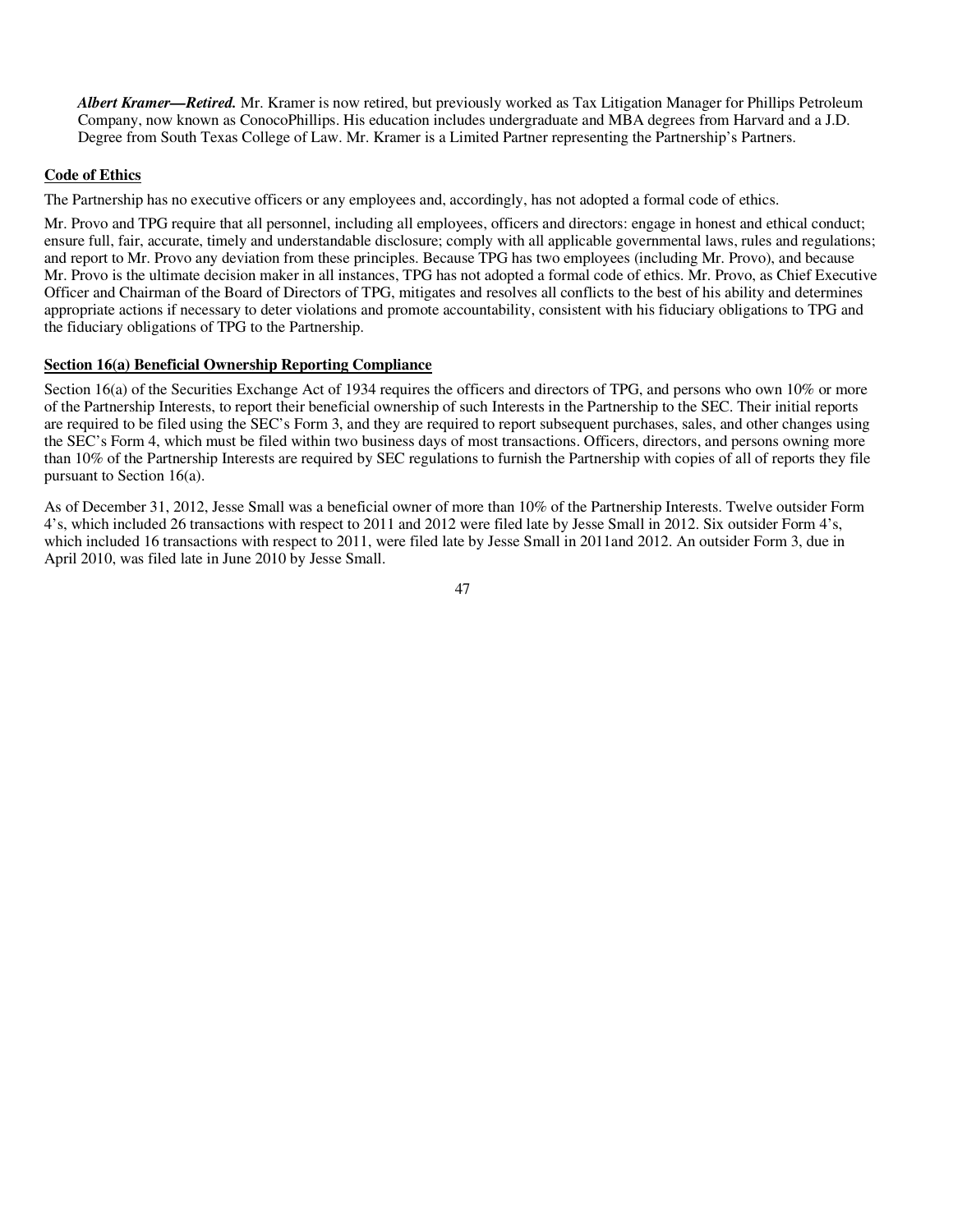#### **Item 11. Executive Compensation**

The Partnership has not paid any "executive compensation" to the corporate General Partner or to the directors and officers of the General Partner. The General Partner's participation in the income of the Partnership is set forth in the Partnership Agreement, which is filed as Exhibits 3.1, 3.2, 3.3, 3.4, 3.5 and 3.6 hereto. The General Partner received management fees and expense reimbursements during the year.

See Item 13, below, and Note 6 to the Financial Statements in Item 8 hereof for further discussion of payments by the Partnership to the General Partner and the former general partners. The principal executive officer is not directly compensated by the Partnership for controlling the affairs of the Partnership.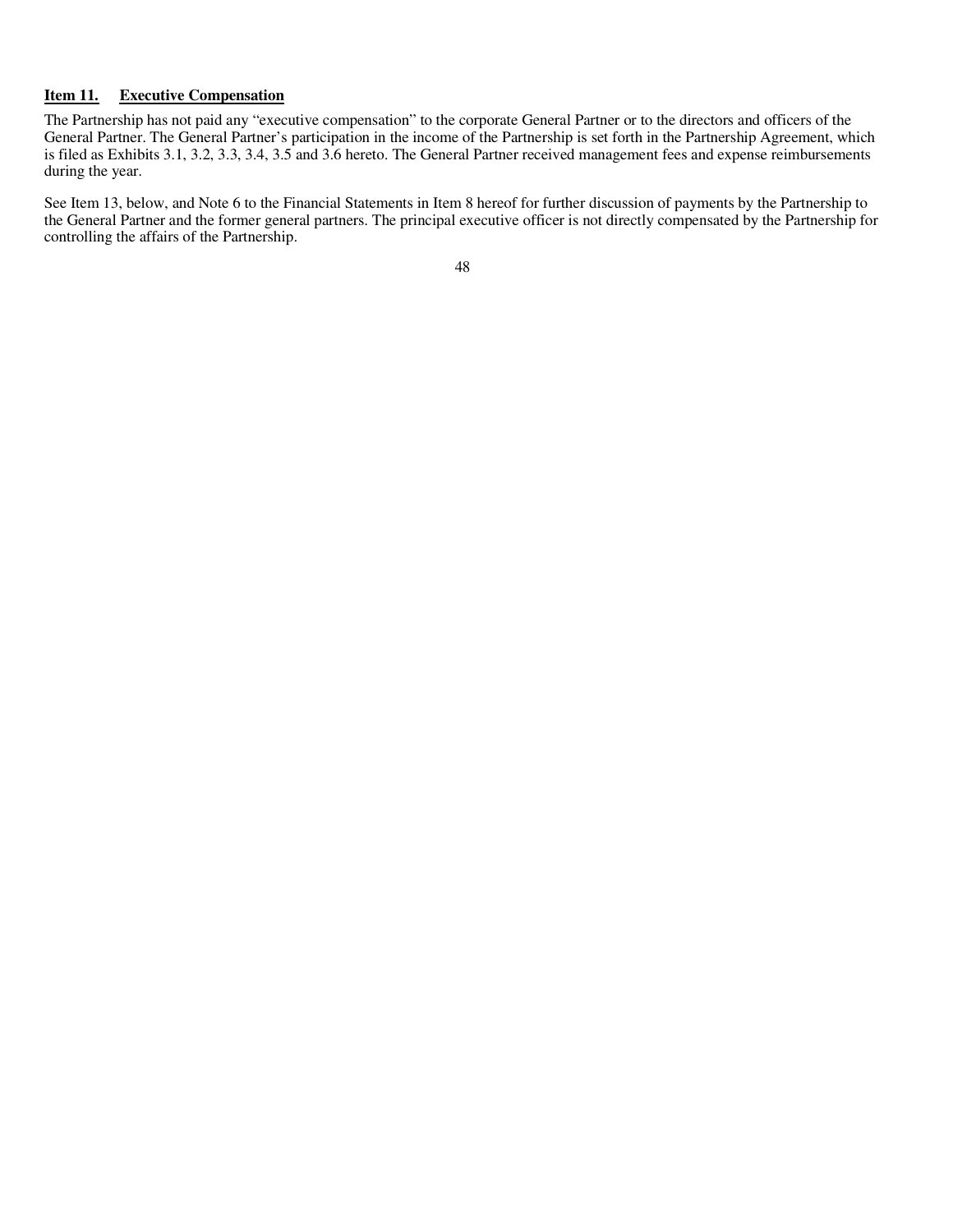#### **Item 12. Security Ownership of Certain Beneficial Owners and Management**

(a) The following table sets forth certain information with respect to such beneficial ownership as of December 31, 2012. Based on information known to the Partnership and filed with the SEC, the following person is known to beneficially own 5% or more of the outstanding Interests as follows:

|                               |                         | Interests    | Percentage of  |
|-------------------------------|-------------------------|--------------|----------------|
| Title of                      | Name and Address of     | Beneficially | Interests      |
| Class                         | Beneficial Owner        | Owned(2)     | Outstanding(1) |
| Limited Partnership Interests | Jesse Small (3)         | 6.246.05     | $13.50\%$      |
|                               | $401$ NW $10th$ Terrace |              |                |
|                               | Hallandale, FL 33009    |              |                |

- (1) Based on 46,280.3 Limited Partnership Interests outstanding as of December 31, 2012.
- (2) Based on Form 4's filed with the SEC in February of 2013.
- (3) Jesse Small may be deemed to beneficially own with such voting and investment power the Interests listed in the table above.

(b) As of December 31, 2012, the General Partner did not own any Limited Partnership Interests in the Partnership. The following chart identifies the security ownership of the Partnership's principal executive officer and principal financial officer as the sole named executive officer:

|                              |                     | Amount and        |                   |
|------------------------------|---------------------|-------------------|-------------------|
|                              |                     | Nature of         | Percentage of     |
| Title of                     | Name of             | <b>Beneficial</b> | Interests         |
| Class                        | Beneficial Owner(1) | Ownership         | Outstanding $(4)$ |
| Limited Partnership Interest | Bruce A. Provo      | 200(2)(3)         | $0.43\%$          |

- (1) A beneficial owner of a security includes a person who, directly or indirectly, has or shares voting or investment power with respect to such security. Voting power is the power to vote or direct the voting of the security and investment power is the power to dispose or direct the disposition of the security.
- (2) Bruce A. Provo is deemed to have beneficial ownership of all of TPG Finance Corp.'s Limited Partnership interests in the Partnership due to his control as President of TPG Finance Corp.
- (3) Bruce A. Provo may be deemed to beneficially own with such voting and investment power the Interests listed above.
- (4) Based on 46,280.3 Limited Partnership Interests outstanding as of December 31, 2012.

(c) Management knows of no contractual arrangements, the operation or the terms of which may at a subsequent date result in a change in control of the Partnership, except for provisions in the Permanent Manager Agreement ("PMA"). See Item 13 below for further information.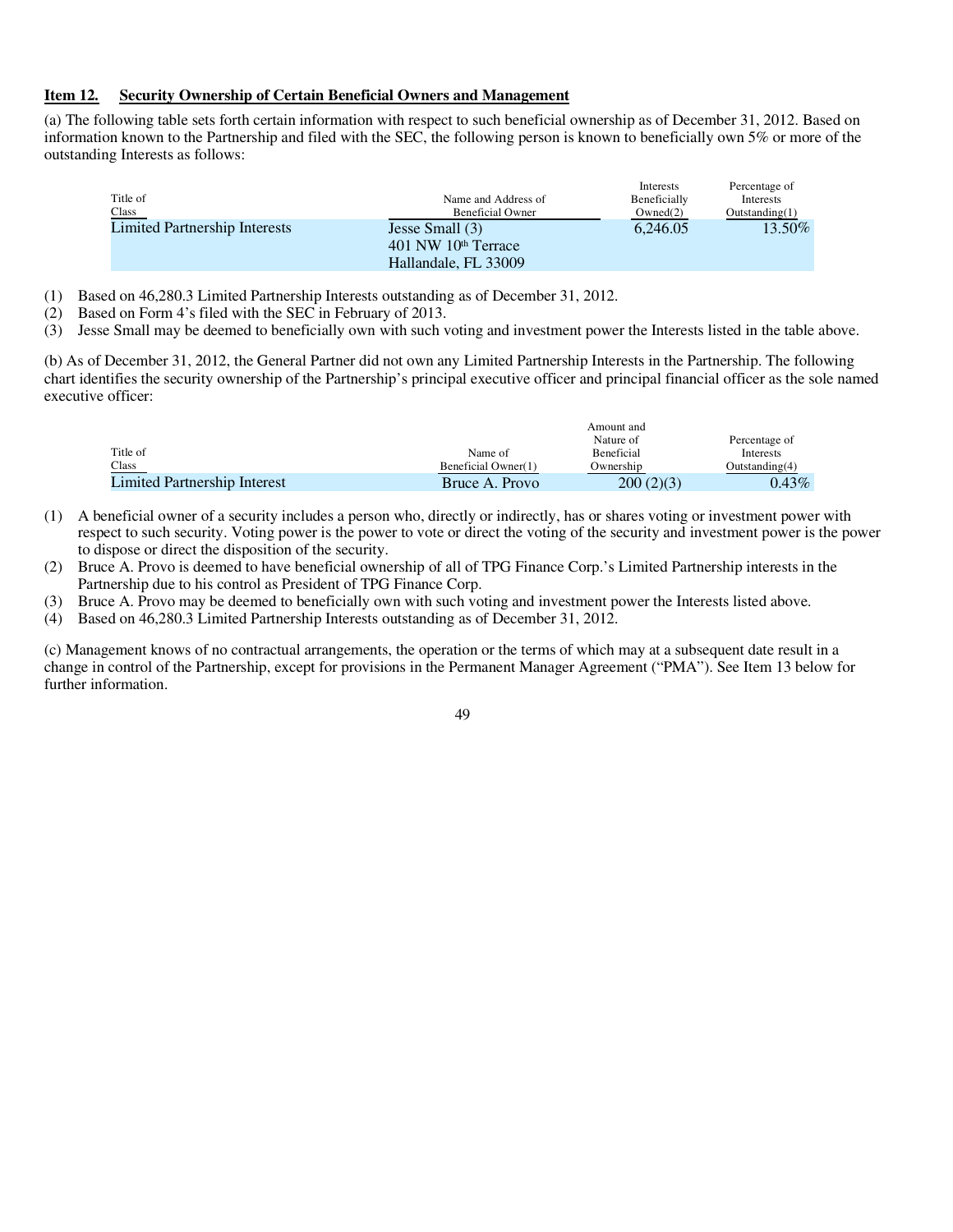### **Item 13. Certain Relationships and Related Transactions**

Pursuant to the terms of the PMA, the General Partner receives a Base Fee for managing the Partnership equal to four percent of gross receipts, subject to a \$159,000 minimum annually. The PMA also provides that the Partnership is responsible for reimbursement for office rent and related office overhead ("Expenses") up to a maximum of \$13,250 annually. Both the Base Fee and Expense reimbursement are subject to annual Consumer Price Index based adjustments. Effective March 1, 2012, the minimum annual Base Fee and the maximum Expense reimbursement increased by 3.16% from the prior year, which represents the allowable annual Consumer Price Index adjustment per the PMA. Therefore, as of March 1, 2012, the minimum monthly Base Fee paid by the Partnership was raised to \$21,140 and the maximum monthly Expense reimbursement was raised to \$1,705.

Additionally, TPG, or their affiliates, are allowed up to one-half of the commissions customarily charged by other brokers in arm'slength sales transactions involving comparable properties in the same geographic area, but such TPG commissions are not to exceed three percent of the contract price on the sale of an investment property. The payment of a portion of such fees is subordinated to TPG's success at recovering the funds misappropriated by the former general partners. See Note 8 to the financial statements for further information.

The PMA had an original expiration date of December 31, 2002. At the end of the original term, it was extended three years by TPG to an expiration date of December 31, 2005, an additional three years to an expiration date of December 31, 2008, an additional two years to an expiration date of December 31, 2010, and then an additional two years to an expiration date of December 31, 2012. Effective January 1, 2013, the PMA was renewed by TPG for the two-year period ending December 31, 2014. The PMA can be terminated earlier (a) by a vote at any time by a majority in interest of the Limited Partners, (b) upon the dissolution and winding up of the Partnership, (c) upon the entry of an order of a court finding that TPG has engaged in fraud or other like misconduct or has shown itself to be incompetent in carrying out its duties under the Partnership Agreement, or (d) upon sixty (60) days written notice from TPG to the Limited Partners of the Partnership. Upon termination of the PMA, other than by the voluntary action of TPG, TPG shall be paid a termination fee of one month's Base Fee allocable to the Partnership, subject to a minimum of \$13,250. In the event that TPG is terminated by action of a substitute general partner, TPG shall also receive, as part of this termination fee, 4% of any proceeds recovered with respect to the obligations of the former general partners, whenever such proceeds are collected.

Under the PMA, TPG shall be indemnified by the Partnership, DiVall and Magnuson, and their controlled affiliates, and shall be held harmless from all claims of any party to the Partnership Agreement and from any third party including, without limitation, the Limited Partners of the Partnership, for any and all liabilities, damages, costs and expenses, including reasonable attorneys' fees, arising from or related to claims relating to or arising from the PMA or its status as Permanent Manager. The indemnification does not extend to claims arising from fraud or criminal misconduct of TPG as established by court findings. To the extent possible, the Partnership is to provide TPG with appropriate errors and omissions, officer's liability or similar insurance coverage, at no cost to TPG. In addition, TPG was granted the right to establish an Indemnification Trust in an original amount, not to exceed \$250,000, solely for the purpose of funding such indemnification obligations. Once a determination has been made that no such claims can or will be made against TPG, the balance of the Trust will become unrestricted property of the Partnership. The corpus of the Trust has been fully funded with Partnership assets.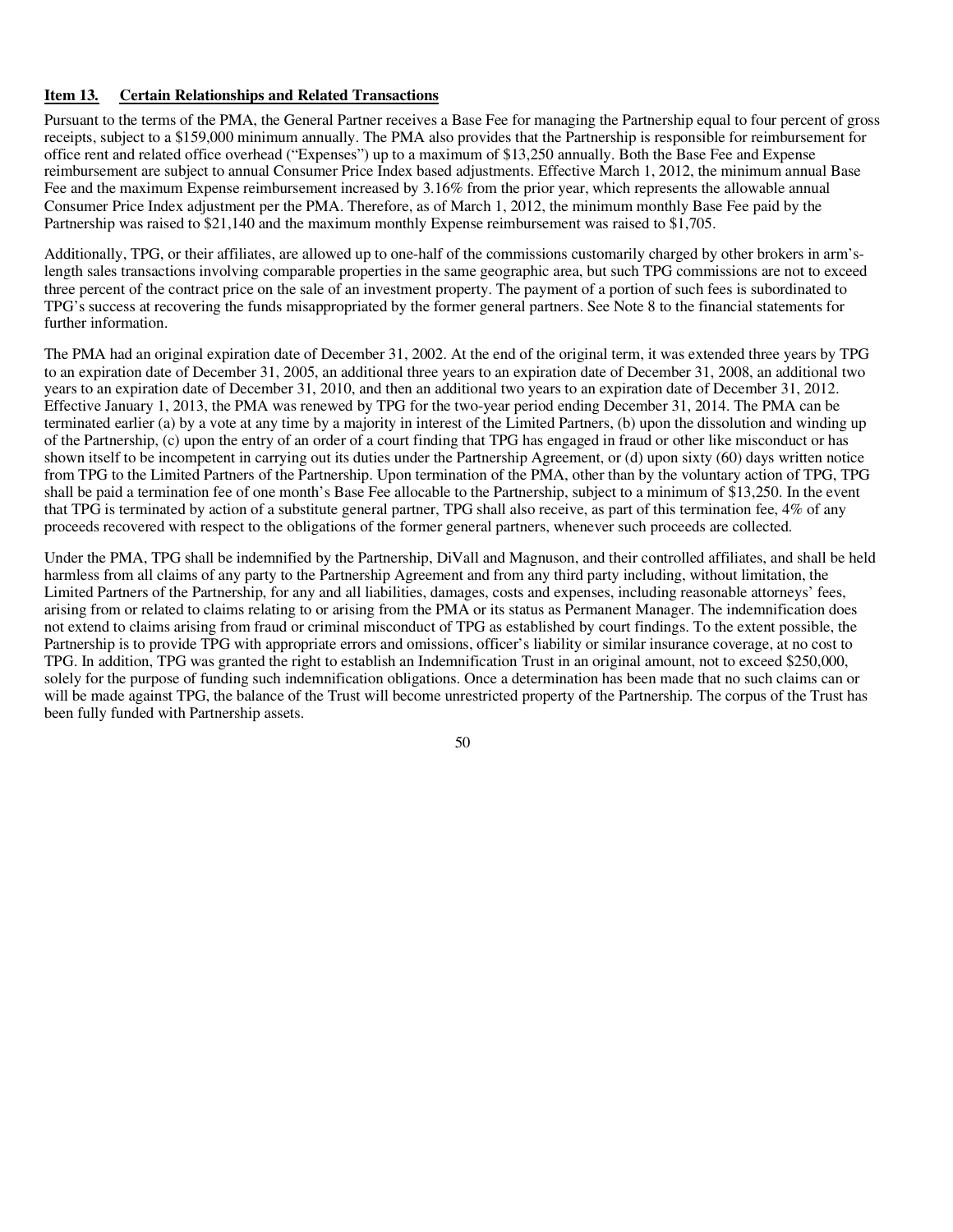The Partnership paid and/or accrued the following to Management and its affiliates in 2012 and 2011: The Provo Group, Inc.:

|                             | Incurred for the<br>Year ended | Incurred for the<br>Year ended |
|-----------------------------|--------------------------------|--------------------------------|
|                             | December 31.<br>2012           | December 31,<br>2011           |
| Management fees             | 252,344                        | 244,943<br><sup>S</sup>        |
| <b>Restoration fees</b>     | 40                             | 299                            |
| Overhead allowance          | 20,356                         | 19,782                         |
| Advisory Fee on Sale        | 0                              | 14,250                         |
| <b>Outsourced XBRL Fees</b> | 6,200                          | $\theta$                       |
| Leasing commissions         | 8,405                          | 5,346                          |
| Direct Cost Reimbursement   | 6,849                          | 5,822                          |
| Cash Distributions          | 2,878                          | 3,081                          |
|                             | 297,072                        | 293,523                        |

#### **Item 14. Principal Accounting Firm Fees and Services**

# Audit Fees

Aggregate billings during the years 2012 and 2011 for audit and interim review services provided by the Partnership's principal accounting firm, McGladrey LLP ("McGladrey"), to the Partnership, amounted to \$73,003 and \$68,772, respectively.

#### Audit-Related Fees

For the years ended December 31, 2012 and 2011, McGladrey did not perform any assurance and related services that were reasonably related to the performance of the audit or interim reviews.

#### Tax Fees

Tax compliance services billed during 2012 and 2011 were \$25,750 and \$26,000, respectively. Through November of 2011, tax services were provided by RSM McGladrey, Inc. ("RSM"), which operated under an alternative practice structure with McGladrey. Subsequent to November of 2011, tax compliance services are provided by McGladrey.

#### All Other Fees

For the years ended December 31, 2012 and 2011, McGladrey did not perform any management consulting or other services for the Partnership.

For the years December 31, 2012 and 2011, neither RSM nor McGladrey, performed any management consulting or other services for the Partnership.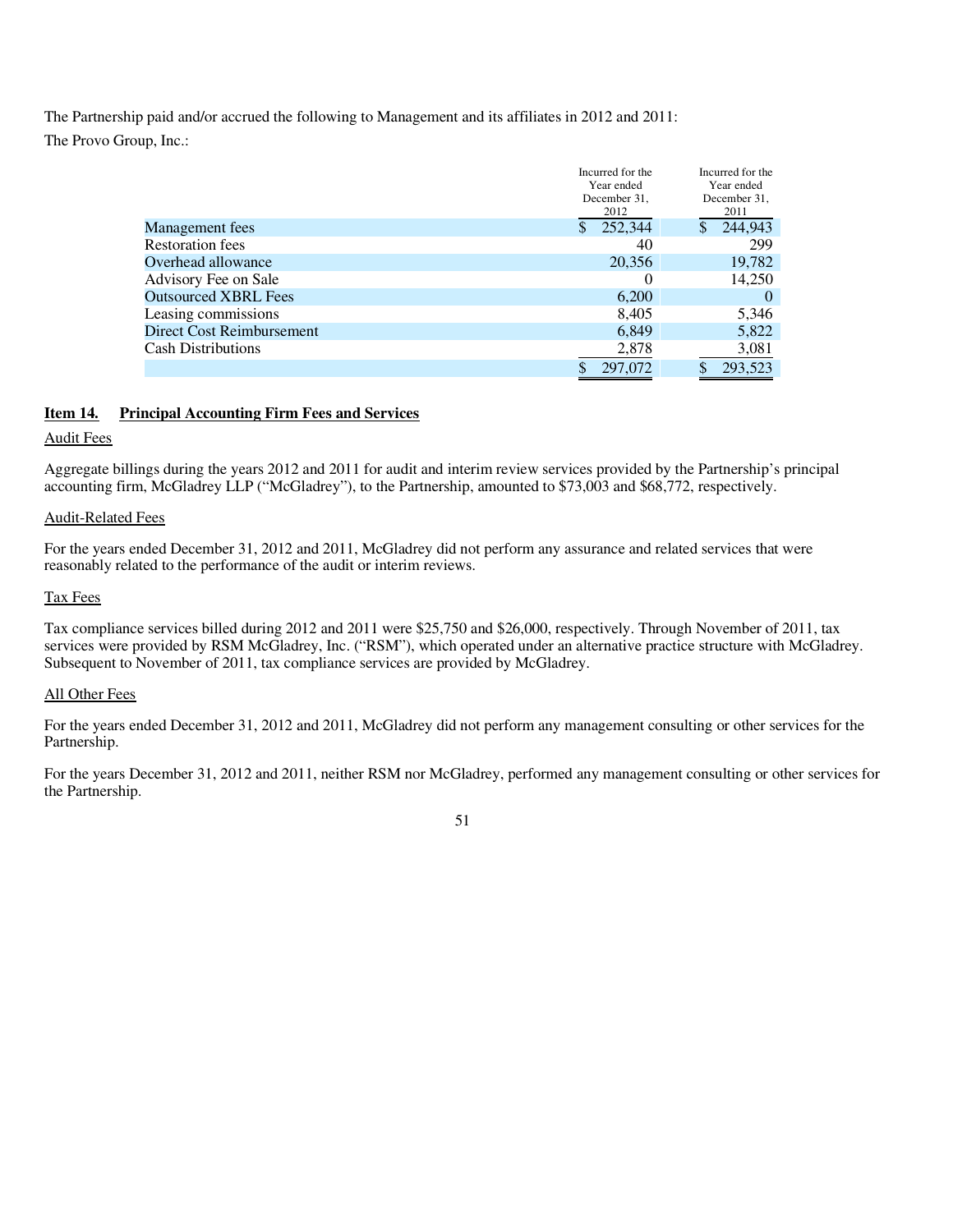#### **PART IV**

#### **Item 15. Exhibits and Financial Statement Schedule**

(a) 1. Financial Statements

The following financial statements of DiVall Insured Income Properties 2 Limited Partnership are included in Part II, Item 8 of this annual report on Form 10-K:

Report of Independent Registered Public Accounting Firm

Independent Auditors' Report

Balance Sheets, December 31, 2012 and 2011

Statements of Income for the Years Ended December 31, 2012, 2011, and 2010

Statements of Partners' Capital for the Years Ended December 31, 2012, 2011, and 2010

Statements of Cash Flows for the Years Ended December 31, 2012, 2011, and 2010

Notes to Financial Statements

2. Financial Statement Schedule

Schedule III – Investment Properties and Accumulated Depreciation, December 31, 2012

All other schedules for which provision is made in the applicable accounting regulation of the Securities and Exchange Commission are not required under the related instruction or are inapplicable and, therefore, have been omitted.

- 3. Listing of Exhibits
	- 3.1 Agreement of Limited Partnership dated as of November 20, 1987, amended as of November 25, 1987, and February 20, 1988, filed as Exhibit 3A to Amendment No. 1 to the Partnership's Registration Statement on Form S-11 as filed on February 22, 1988, and incorporated herein by reference.
	- 3.2 Amendments to Amended Agreement of Limited Partnership dated as of June 21, 1988, included as part of Supplement dated August 15, 1988, filed under Rule 424(b)(3), incorporated herein by reference.
	- 3.3 Amendment to Amended Agreement of Limited Partnership dated as of February 8, 1993, filed as Exhibit 3.3 to the Partnership's 10-K for the year ended December 31, 1992, Commission File 0-17686, and incorporated herein by reference.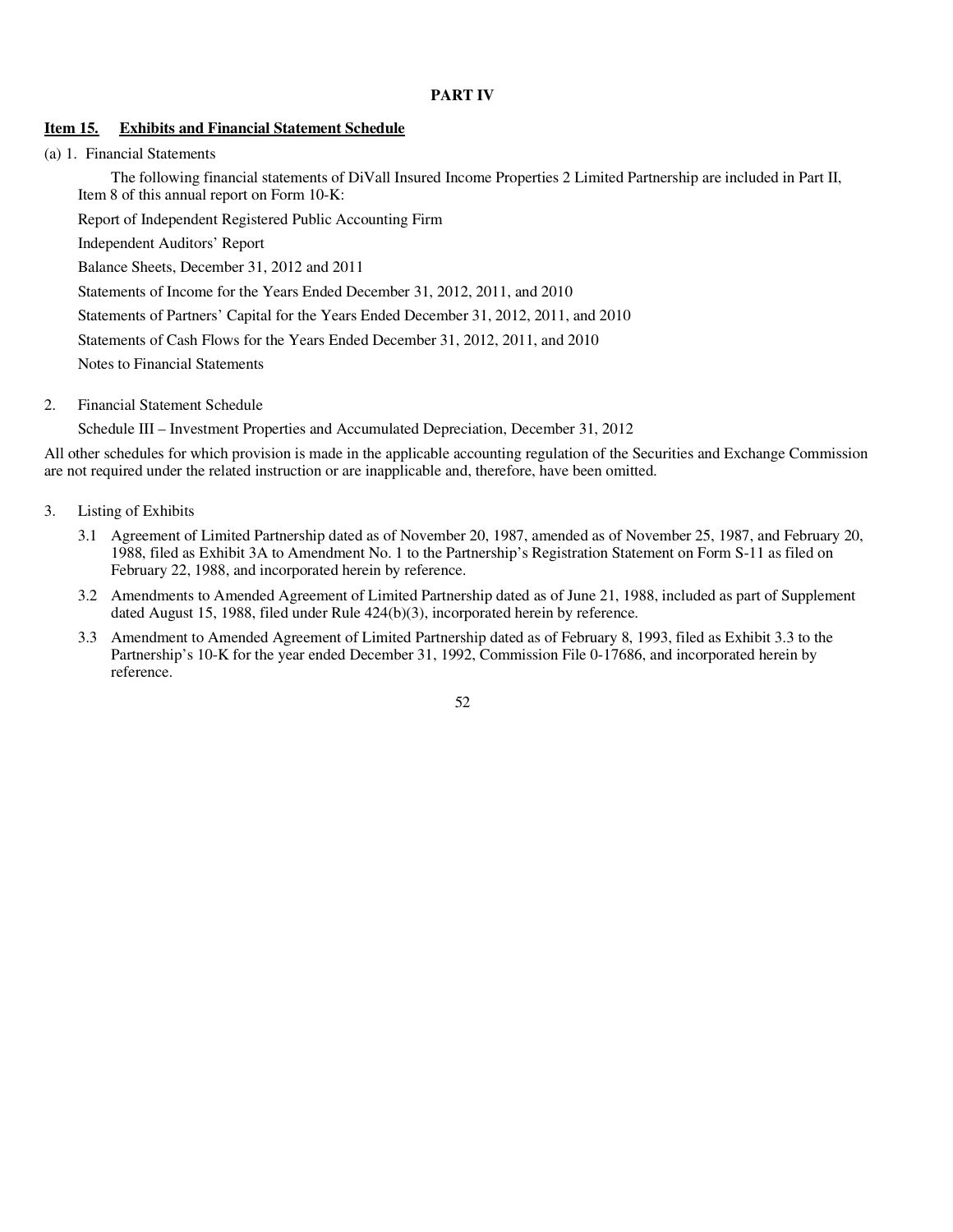- 3.4 Amendment to Amended Agreement of Limited Partnership dated as of May 26, 1993, filed as Exhibit 3.4 to the Partnership's 10-K for the year ended December 31, 1993, Commission File 0-17686, and incorporated herein by reference.
- 3.5 Amendment to Amended Agreement of Limited Partnership dated as of June 30, 1994, filed as Exhibit 3.5 to the Partnership's 10-K for the year ended December 31, 1994, Commission File 0-17686, and incorporated herein by reference.
- 3.6 Amendment to Amended Agreement of Limited Partnership dated as of November 9, 2009, filed as Exhibit 4.1 to the Partnership Quarterly Report on Form 10-Q filed November 12, 2009, Commission File 0-17686, and incorporated herein by reference.
- 3.7 Certificate of Limited Partnership dated November 20, 1987.
- 10.0 Permanent Manager Agreement filed as an exhibit to the Current Report on Form 8-K dated January 22, 1993, Commission File 33-18794, and incorporated herein by reference.
- 31.1 Sarbanes Oxley Section 302 Certifications.

- 32.1 Certification of Periodic Financial Report Pursuant to 18 U.S.C. Section 1350.
- 99.0 Reviewed Financial Statements of Wendgusta, LLC for the fiscal years ended December 30, 2012 and December 25, 2011 prepared by Vrona & Van Schuyler, CPAs, PLLC.
- 99.1 Reviewed Financial Statements of Wendcharles I, LLC for the fiscal years ended December 30, 2012 and December 25, 2011 prepared by Vrona &Van Schuyler, CPAs, PLLC.
- 99.2 Reviewed Financial Statements of Wendcharles II, LLC for the fiscal years ended December 30, 2012 and December 25, 2011 prepared by Vrona &Van Schuyler, CPAs, PLLC.
- 101 The following materials from the Partnership's Annual Report on Form 10-K for the year ended, formatted in XBRL (Extensible Business Reporting Language): (i) Balance Sheets at December 31, 2012 and December 31, 2011, (ii) Statements of Income for the three years ended December 31, 2012, 2011 and 2010, (iii) Statement of Cash Flows for the years ended December 31, 2012, 2011 and 2010, and (v) Notes to the Condensed Financial Statements. 1

In accordance with Rule 406T of Regulation S-T, the XBRL related information in Exhibit 101 to this Annual Report on Form 10-K shall not be deemed to be "filed" for purposes of Section 18 of the Securities Exchange Act of 1934 (the "Exchange Act") , or otherwise subject to the liability of that section, and shall not be part of any registration statement or other document filed under the Securities Act of 1933 or the Exchange Act, except as shall be expressly set forth by specific reference in such filing.

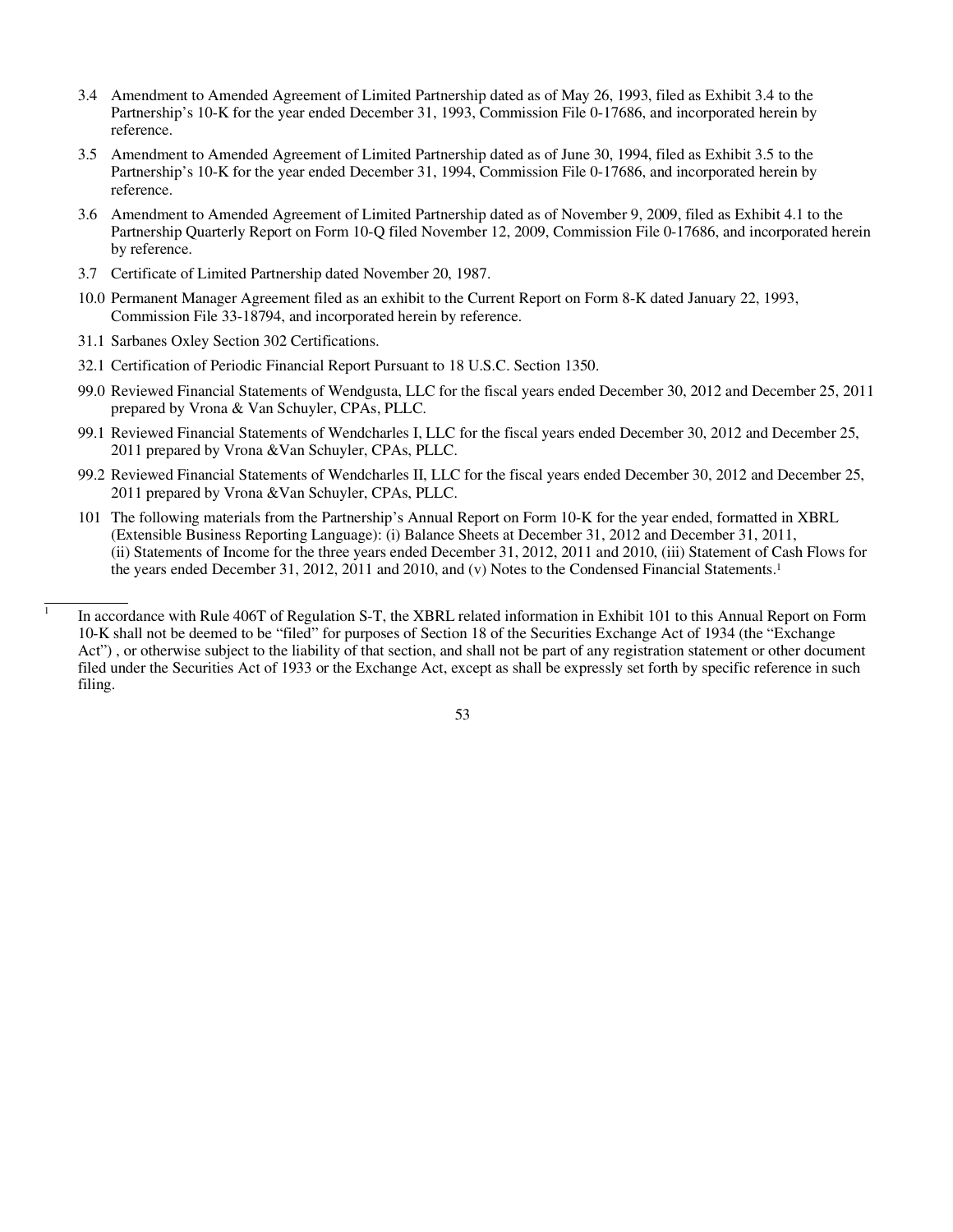# DIVALL INSURD INCOME PROPERTIES 2 LIMITED PARTNERSHIP<br>SCHEDULE III – INVESTMENT PROPERTIES 2 LIMITED PARTNERSHIP **SCHEDULE III – INVESTMENT PROPERTIES AND ACCUMULATED DEPRECIATION DIVALL INSURED INCOME PROPERTIES 2 LIMITED PARTNERSHIP DECEMBER 31, 2012 DECEMBER 31, 2012**

|                                                                                                                                                                                                                                                                                                                                                                                         |                         | \$3,834,881 | 5,028,69                                                      | \$2,956,118                                                                | \$296,991                 | \$4,917,17.                                                    | \$2,994,399                                                               |              |                         |
|-----------------------------------------------------------------------------------------------------------------------------------------------------------------------------------------------------------------------------------------------------------------------------------------------------------------------------------------------------------------------------------------|-------------------------|-------------|---------------------------------------------------------------|----------------------------------------------------------------------------|---------------------------|----------------------------------------------------------------|---------------------------------------------------------------------------|--------------|-------------------------|
|                                                                                                                                                                                                                                                                                                                                                                                         |                         |             | 708,14                                                        |                                                                            |                           | 708,14                                                         |                                                                           |              | Columbus, OH            |
|                                                                                                                                                                                                                                                                                                                                                                                         |                         |             |                                                               |                                                                            |                           | 367,575                                                        |                                                                           |              | Martinez, GA            |
|                                                                                                                                                                                                                                                                                                                                                                                         |                         |             |                                                               |                                                                            |                           |                                                                |                                                                           |              | North Augusta, SC       |
|                                                                                                                                                                                                                                                                                                                                                                                         |                         |             |                                                               |                                                                            | 296,99                    |                                                                |                                                                           |              | Des Moines, IA $(1)(4)$ |
|                                                                                                                                                                                                                                                                                                                                                                                         |                         |             | 323,162<br>373,795<br>294,878<br>26,529<br>409,297<br>367,575 | 213,519<br>273,512,769<br>273,773,625<br>273,773,525<br>26,172<br>26,1,325 |                           | 434,178<br>373,162<br>373,795<br>294,878<br>409,297<br>409,297 | 215,419<br>273,519<br>286,060<br>273,625<br>27,525<br>26,1,225<br>251,225 |              | Aiken, SC               |
|                                                                                                                                                                                                                                                                                                                                                                                         |                         |             |                                                               |                                                                            |                           |                                                                |                                                                           |              | Charleston, SC          |
|                                                                                                                                                                                                                                                                                                                                                                                         |                         |             |                                                               |                                                                            |                           |                                                                |                                                                           |              | Mt. Pleasant, SC (3)    |
|                                                                                                                                                                                                                                                                                                                                                                                         |                         |             |                                                               |                                                                            |                           |                                                                |                                                                           |              | Augusta, GA             |
|                                                                                                                                                                                                                                                                                                                                                                                         |                         |             |                                                               |                                                                            | $\bigg $                  |                                                                |                                                                           |              | Aiken, SC               |
|                                                                                                                                                                                                                                                                                                                                                                                         |                         |             |                                                               |                                                                            |                           |                                                                |                                                                           |              | Charleston, SC          |
|                                                                                                                                                                                                                                                                                                                                                                                         |                         |             | 434,17                                                        |                                                                            |                           |                                                                |                                                                           |              | Augusta, GA (2)         |
| $\begin{array}{l} \text{Dec} \\ \text{100011} \\ \text{1011} \\ \text{1011} \\ \text{1011} \\ \text{1011} \\ \text{1011} \\ \text{1011} \\ \text{1011} \\ \text{1011} \\ \text{1011} \\ \text{1011} \\ \text{1011} \\ \text{1011} \\ \text{1011} \\ \text{1011} \\ \text{1011} \\ \text{1011} \\ \text{1011} \\ \text{1011} \\ \text{1011} \\ \text{1011} \\ \text{1011} \\ \text{1011$ |                         |             | 451,23                                                        |                                                                            |                           | 451,23                                                         |                                                                           |              | Santa Fe, NM            |
|                                                                                                                                                                                                                                                                                                                                                                                         | Date of<br>Construction |             | Building and<br>Improvements                                  | Land                                                                       | Acquisition               | Improvement                                                    | Land                                                                      | Encumbrances | Property                |
|                                                                                                                                                                                                                                                                                                                                                                                         |                         |             |                                                               |                                                                            | $\overline{c}$            |                                                                |                                                                           |              |                         |
|                                                                                                                                                                                                                                                                                                                                                                                         |                         |             |                                                               |                                                                            | Capitalized<br>Subsequent | Building<br>and                                                |                                                                           |              |                         |
|                                                                                                                                                                                                                                                                                                                                                                                         |                         |             |                                                               |                                                                            |                           |                                                                |                                                                           |              |                         |
|                                                                                                                                                                                                                                                                                                                                                                                         |                         |             |                                                               |                                                                            | Costs                     |                                                                |                                                                           |              |                         |
|                                                                                                                                                                                                                                                                                                                                                                                         |                         |             | Gross Amount at which<br>Carried at End of Year               |                                                                            |                           | Initial Cost to Partnership                                    |                                                                           |              |                         |
|                                                                                                                                                                                                                                                                                                                                                                                         |                         |             |                                                               |                                                                            |                           |                                                                |                                                                           |              |                         |
|                                                                                                                                                                                                                                                                                                                                                                                         |                         |             |                                                               |                                                                            |                           |                                                                |                                                                           |              |                         |

This property was written down to its estimated net realizable value at December 31, 1998.

- $\ominus$   $\ominus$ This property was writen down to its estimated net realizable value at December 31, 1998.<br>In the Fourth Quarter of 2001, a portion of the land was purchased from the Partnership by the County Commission for utility and mai In the Fourth Quarter of 2010, a portion of the land was reclassified to property held for as the City of Charleston is to purchase the land for right of way In the Fourth Quarter of 2001, a portion of the land was purchased from the Partnership by the County Commission for utility and maintenance easement.
- purposes. purposes.

Building improvements were incurred at the property during the fourth quarter of 2009.

Building improvements were incurred at the property during the fourth quarter of 2009.

(4)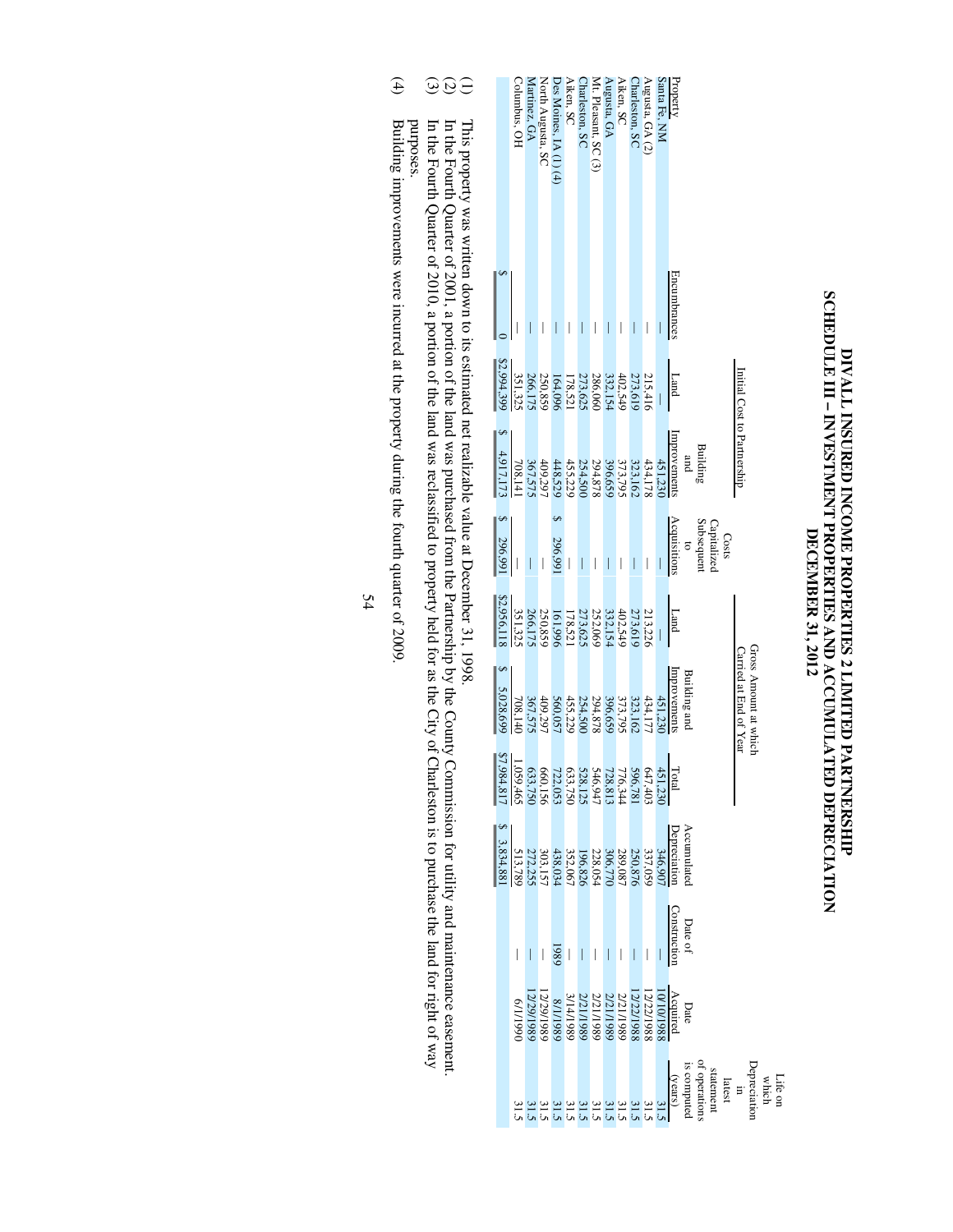#### **DIVALL INSURED INCOME PROPERTIES 2 LIMITED PARTNERSHIP SCHEDULE III – INVESTMENT PROPERTIES AND ACCUMULATED DEPRECIATION**

#### **DECEMBER 31, 2012**

#### **(B) Reconciliation of "Investment Properties and Accumulated Depreciation":**

|                                      | <b>Year Ended</b><br>December 31, | <b>Year Ended</b><br>December 31, |                                      | <b>Year Ended</b><br>December 31, | <b>Year Ended</b><br>December 31, |
|--------------------------------------|-----------------------------------|-----------------------------------|--------------------------------------|-----------------------------------|-----------------------------------|
| <b>Investment Properties</b>         | 2012                              | 2011                              | <b>Accumulated Depreciation</b>      | 2012                              | 2011                              |
| Balance at beginning of year         | \$7,984,817                       | \$9,732,826                       | Balance at beginning of year         | \$3,684,775                       | \$4,178,495                       |
| Additions:                           |                                   |                                   | Additions charged to costs and       |                                   |                                   |
|                                      |                                   |                                   | expenses                             | 150.106                           | 164,467                           |
| Deletions:                           |                                   |                                   |                                      |                                   |                                   |
| Vacant-Phoenix, AZ property sold (4) | (142, 747)                        |                                   | Vacant-Phoenix, AZ property sold (4) | (142,747)                         |                                   |
| Vacant-Phoenix, AZ property          |                                   |                                   |                                      |                                   |                                   |
| impairment write-down (3)            | 142,747                           | (390, 117)                        |                                      | 142,747                           |                                   |
| Vacant-Phoenix, AZ property          |                                   |                                   |                                      |                                   |                                   |
| reclassified (4)                     | $\mathbf{0}$                      | (475, 782)                        |                                      |                                   |                                   |
| Denny's- Phoenix, AZ property        |                                   |                                   |                                      |                                   |                                   |
| impairment write-down (5)            | $\overline{0}$                    | (104,705)                         |                                      | $\theta$                          | (325, 782)                        |
| Denny's-Phoenix, AZ reclassified     |                                   |                                   |                                      |                                   |                                   |
| and sold $(6)$                       | $\theta$                          | (777,405)                         |                                      | $\Omega$                          | (332,405)                         |
| Balance at end of year               | \$7,984,817                       | \$7,984,817                       | Balance at end of year               | \$3,834,881                       | \$3,684,775                       |

(1) The property was reclassified to property held for sale in the third quarter of 2010 and sold in the fourth quarter of 2010.

(2) A portion of the land was reclassified to property held for sale in the fourth quarter of 2010 as the City of Charleston is to purchase the land for right of way purposes.

(3) The property was written-down to its estimated fair value of \$150,000 during the fiscal year 2011.

(4) The property was reclassified to property held for sale in the third quarter of 2011 and sold in the fourth quarter of 2012.

(5) The property was written-down to its estimated fair value, less costs to sale, of \$475,000 during the third quarter of 2011.

(6) The property was reclassified to property held for sale in the third quarter of 2011 and sold in the fourth quarter of 2011.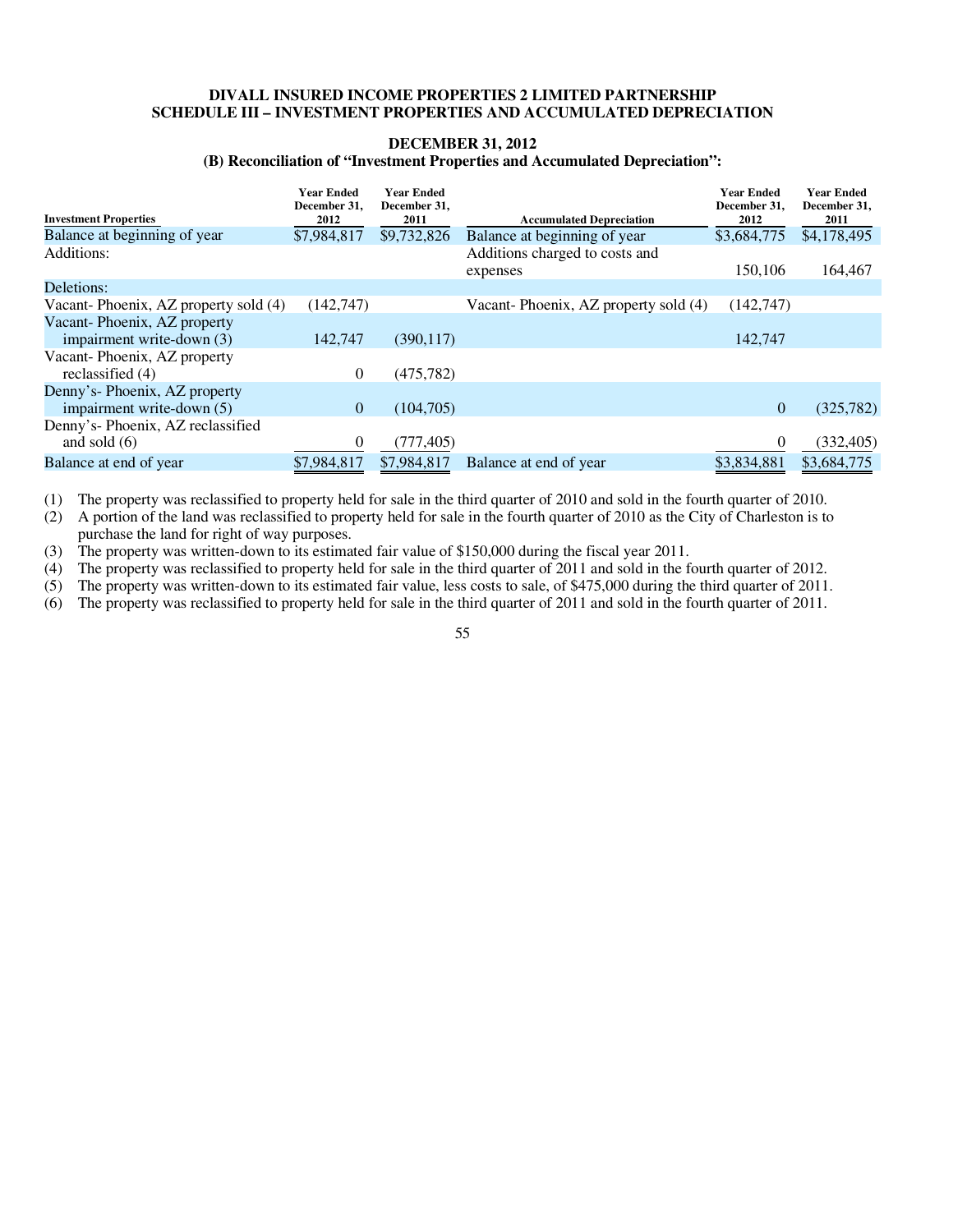#### **SIGNATURES**

Pursuant to the requirements of the Securities Exchange Act of 1934, this report has been signed below by the following persons on behalf of the Registrant and in the capacities and on the date indicated.

#### **DIVALL INSURED INCOME PROPERTIES 2 LIMITED PARTNERSHIP**

By: The Provo Group, Inc., General Partner

By: /s/ Bruce A. Provo

Bruce A. Provo President, Chief Executive Officer, Chief Financial Officer, Chief Accounting Officer and Chairman of the Board of Directors of The Provo Group, Inc. (principal executive officer, principal financial officer and principal accounting officer)

By: /s/ Caroline E. Provo Caroline E. Provo Director of The Provo Group, Inc.

Date: March 22, 2013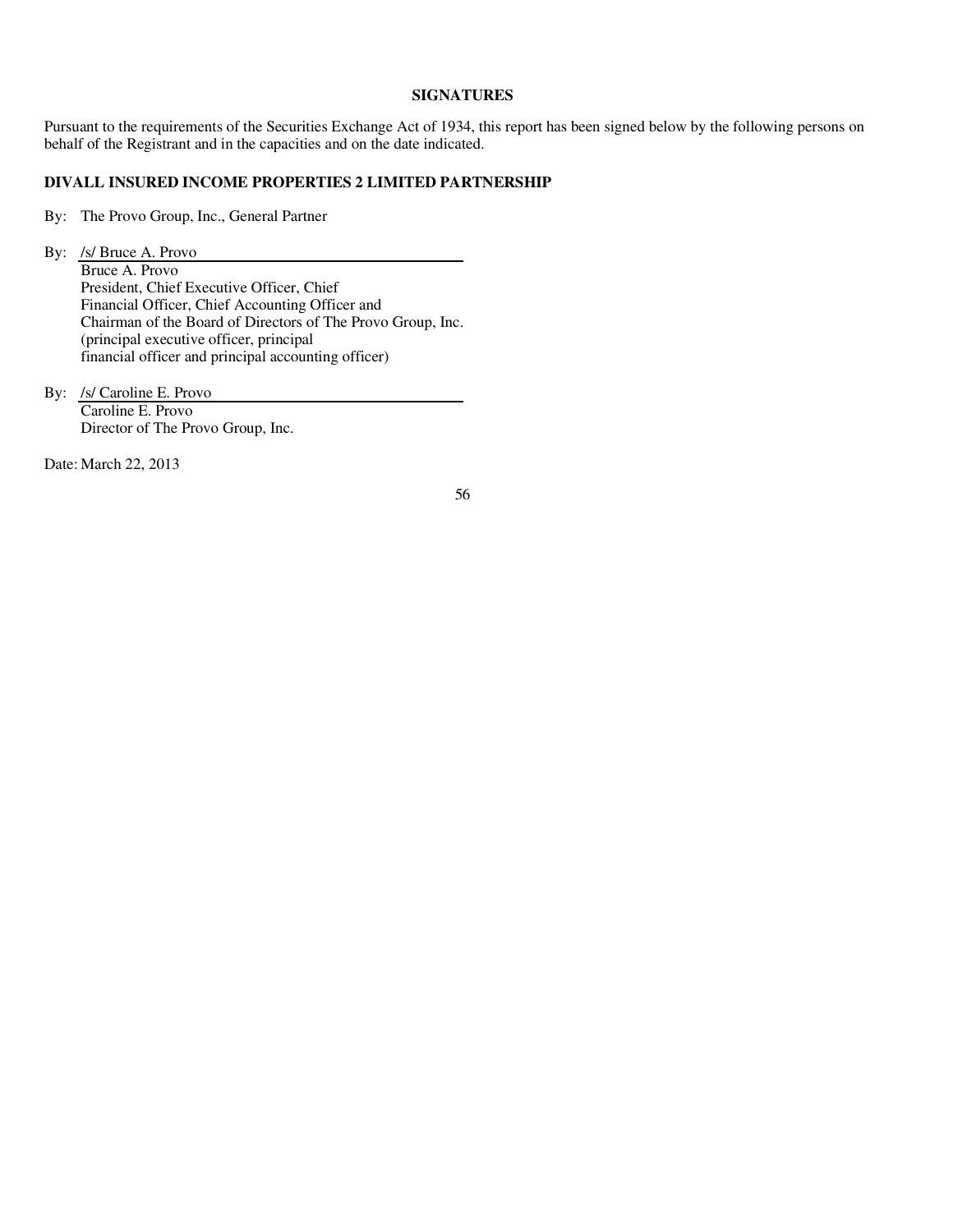Form 41 DFI/CCS/Corp. (1/97)

# *United States of America*  State of Wisconsin

# DEPARTMENT OF FINANCIAL INSTITUTIONS

#### To All to Whom These Presents Shall Come, Greeting:

I, Richard L. Dean, Secretary of the Department of Financial Institutions of the State of Wisconsin, do hereby certify that, effective September 1, 1984, this department became the department of record in Wisconsin for limited partnerships, and that a Certificate of Limited Partnership of

### DIVALL INSURED INCOME PROPERTIES 2 LIMITED PARTNERSHIP

was duly filed in my department on NOVEMBER 20, 1987 and was thereby formed as a limited partnership, as provided by Section 179.11(2) of the Wisconsin Statutes.

I further certify that it appears from the records of this department that said organization continued and now is duly and legally formed, organized and existing by and under the laws of this state.



IN TESTIMONY WHEREOF, I have hereunto set my hand and affixed the official seal of the Department on JUNE 22, 1998.

Richard L. Dean, Secretary Department of Financial Institutions

BY:

Effective July 1, 1996, the Department of Financial Institutions assumed the functions previously performed by the Corporations Division of the Secretary of State and is the successor custodian of corporate records formerly held by the Secretary of State.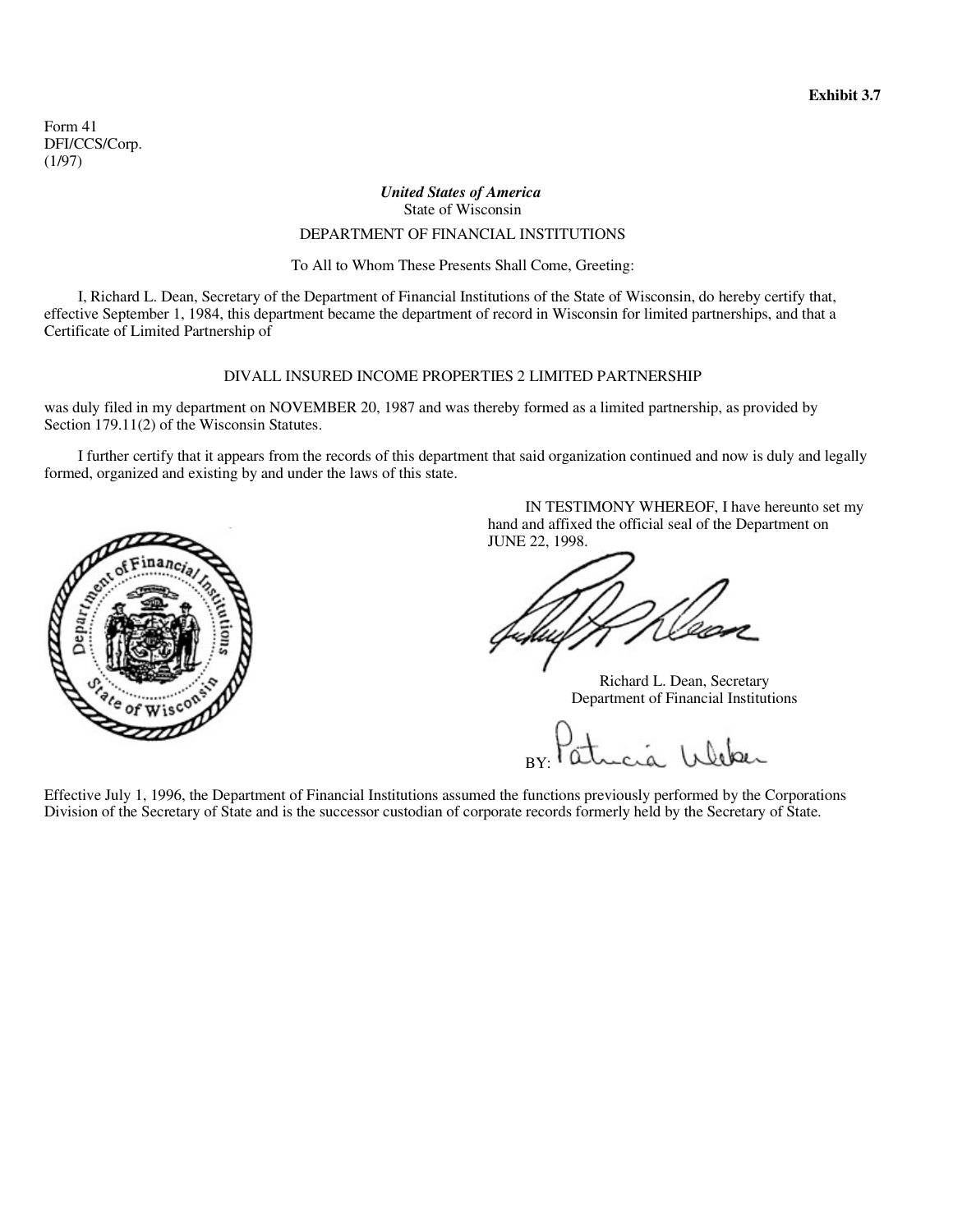# **DIVALL INSURED INCOME PROPERTIES 2 LIMITED PARTNERSHIP CERTIFICATIONS**

#### I, Bruce A. Provo, certify that:

- 1. I have reviewed this annual report on Form 10-K of DiVall Insured Income Properties 2 Limited Partnership;
- 2. Based on my knowledge, this annual report does not contain any untrue statement of a material fact or omit to state a material fact necessary to make the statements made, in light of the circumstances under which such statements were made, not misleading with respect to the period covered by this annual report;
- 3. Based on my knowledge, the financial statements, and other financial information included in this annual report, fairly present in all material respects the financial condition, results of operations and cash flows of the registrant as of, and for, the periods presented in this annual report;
- 4. I am responsible for establishing and maintaining disclosure controls and procedures (as defined in Exchange Act Rules 13a-15(e) and 15d-15(e)) and internal control over financial reporting (as defined in Exchange Act Rules 13a—15(f) and  $15(d)$ — $15(f)$ ) for the registrant and have:
	- a) Designed such disclosure controls and procedures, or caused such disclosure controls and procedures to be designed under my supervision, to ensure that material information relating to the registrant, including its consolidated subsidiaries, is made known to us by others within those entities, particularly during the period in which this report is being prepared;
	- b) Designed such internal control over financial reporting, or caused such internal control over financial reporting to be designed under my supervision, to provide reasonable assurance regarding the reliability of financial reporting and the preparation of financial statements for external purposes in accordance with generally accepted accounting principles.
	- c) Evaluated the effectiveness of the registrant's disclosure controls and procedures and presented in this report my conclusions about the effectiveness of the disclosure controls and procedures, as of the end of the period covered by this report based on such evaluation;
	- d) Disclosed in this report any change in the registrant's internal control over financial reporting that occurred during the registrant's most recent fiscal quarter (the registrant's fourth fiscal quarter in the case of an annual report) that has materially affected, or is reasonably likely to materially affect, the registrant's internal control over financial reporting; and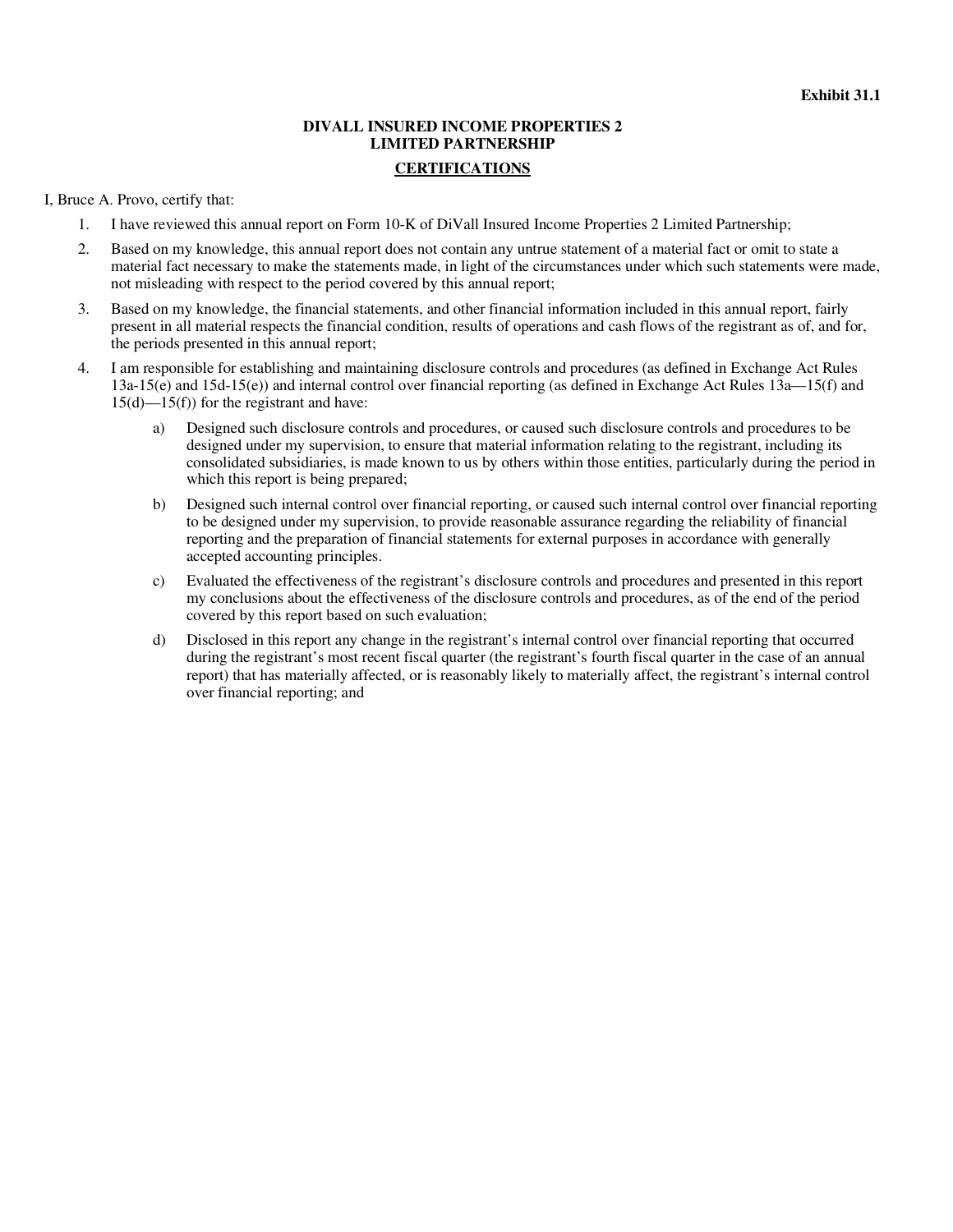- 5. I have disclosed, based on my most recent evaluation of internal control over financial reporting, to the registrant's auditors and the audit committee of the registrant's board of directors (or persons performing the equivalent functions)
	- a) All significant deficiencies and material weaknesses in the design or operation of internal control over financial reporting which are reasonably likely to adversely affect the registrant's ability to record, process, summarize and report financial information ; and
	- b) Any fraud, whether or not material, that involves management or other employees who have a significant role in the registrant's internal control over financial reporting.

# **THE PROVO GROUP, INC., General Partner**

Dated: March 22, 2013 By /s/ Bruce A. Provo

President, Chief Executive Officer and Chief Financial Officer (principal executive officer and principal Financial officer of the registrant)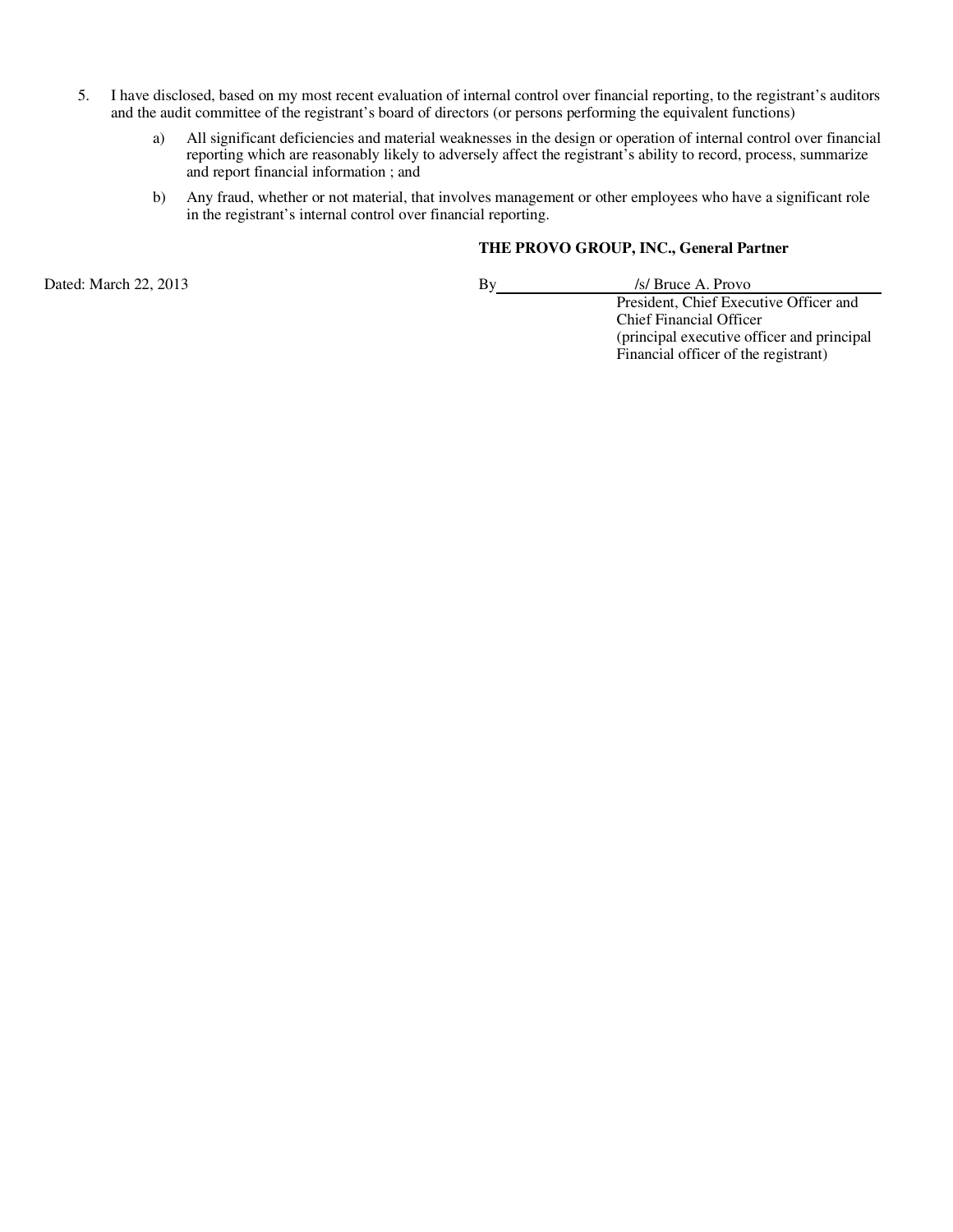#### **DIVALL INSURED INCOME PROPERTIES 2 LIMITED PARTNERSHIP**

#### **Certification of Periodic Financial Report Pursuant to 18 U.S.C. Section 1350**

Pursuant to 18 U.S.C. Section 1350, as adopted pursuant to Section 906 of the Sarbanes-Oxley Act of 2002, the undersigned principal executive officer and principal financial officer of Divall Insured Income Properties 2 Limited Partnership (the "Company") certifies that the Annual Report on Form 10-K of the Company for the year ended December 31, 2012 fully complies with the requirements of Section 13(a) or 15(d) of the Securities Exchange Act of 1934 and that information contained in Form 10-K fairly presents, in all material respects, the financial condition and results of operations of the Company.

THE PROVO GROUP, INC., General Partner

Dated: March 22, 2013 By /s/ Bruce A. Provo

President, Chief Executive Officer and Chief Financial Officer (principal executive and principal financial officer of the registrant)

This certification is made solely for the purpose of 18 U.S.C. Section 1350, subject to the knowledge standard contained therein, and not for any other purpose.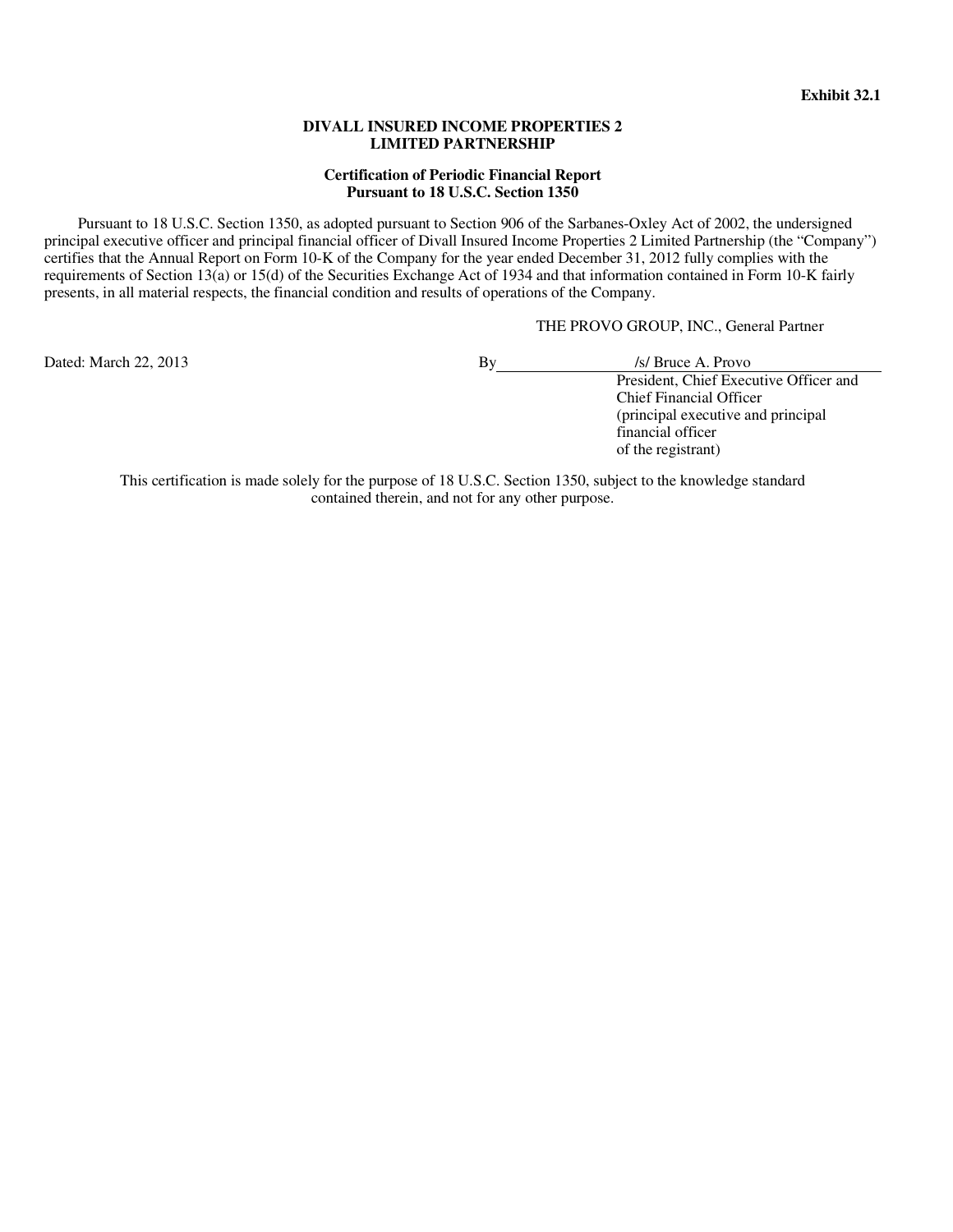**VRONA & VAN SCHUYLER CPAS, PLLC** CERTIFIED PUBLIC ACCOUNTANTS

# WENDGUSTA, LLC FINANCIAL STATEMENTS—INCOME TAX BASIS DECEMBER 30, 2012 and DECEMBER 25, 2011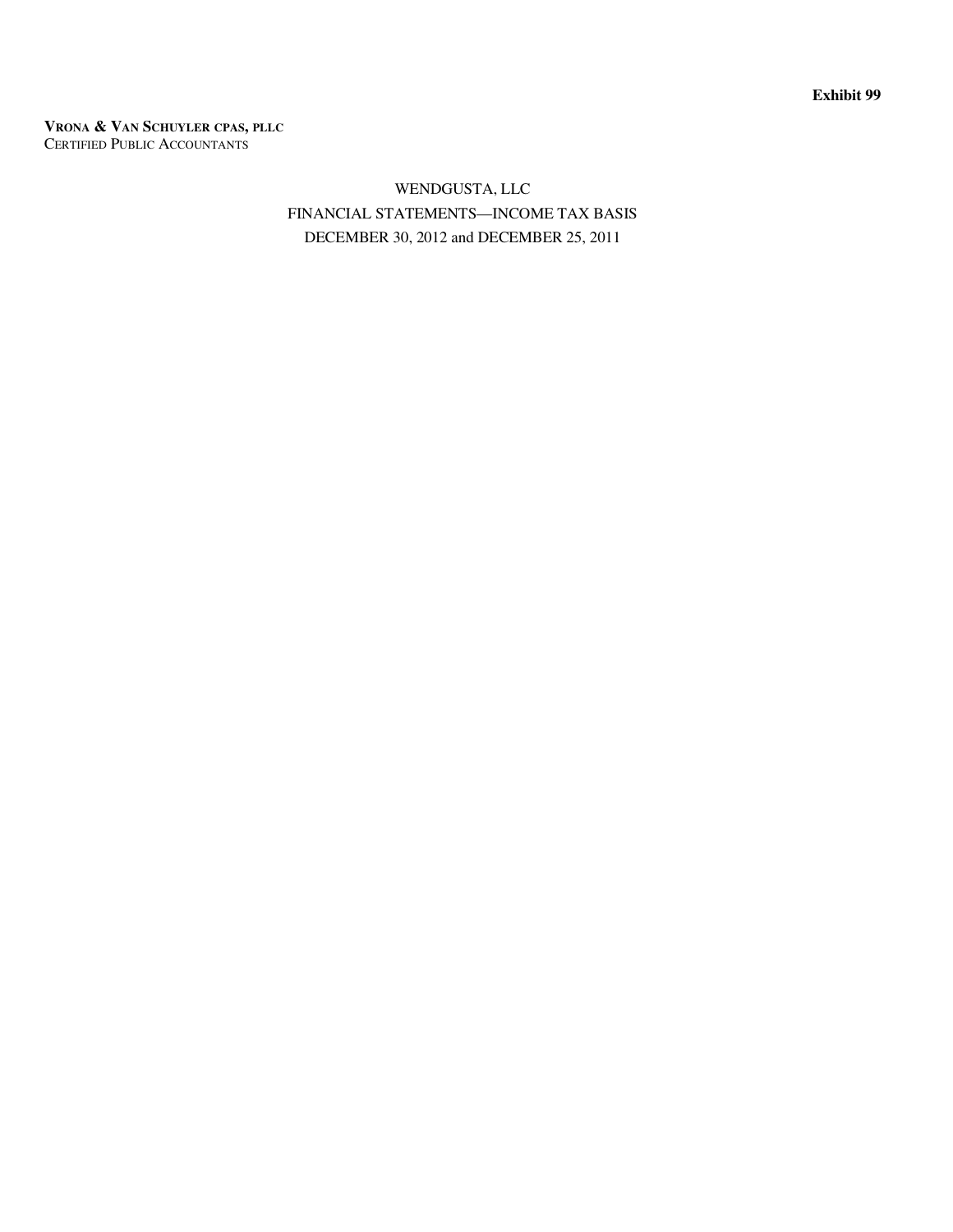#### **VRONA & VAN SCHUYLER CPAS, PLLC** CERTIFIED PUBLIC ACCOUNTANTS ADMIN@VRONAVANSCHUYLERCPA.COM WWW.VRONAVANSCHUYLERCPA.COM

240 LONG BEACH ROAD 2506 2000 25 240 WEST 35TH ST. STE 300<br>1990 120001-2506 240 WEST 35TH ST. STE 3000 2506 ISLAND PARK, NY 1 1558-1541 NEW YORK, NY 10001-2506 TEL: 516-670-9479<br>Fax: 516-670-9477

FAX: 212-868-3727

### INDEPENDENT ACCOUNTANTS' REVIEW REPORT

The Members Wendgusta, LLC 27 Central Avenue Cortland, New York 13045

We have reviewed the accompanying statement of assets, liabilities and members' capital-income tax basis of Wendgusta, LLC as of December 30, 2012 and December 25, 2011 and the related statements of revenues and expenses-income tax basis, members' capitalincome tax basis and cash flows-income tax basis for the years then ended. A review includes primarily applying analytical procedures to management's financial data and making inquiries of company management. A review is substantially less in scope than an audit, the objective of which is the expression of an opinion regarding the financial statements as a whole. Accordingly, we do not express such an opinion.

Management is responsible for the preparation and fair presentation of the financial statements in accordance with the income tax basis for accounting and for designing, implementing, and maintaining internal control relevant to the preparation and fair presentation of the financial statements.

Our responsibility is to conduct the review in accordance with Statements on Standards for Accounting and Review Services issued by the American Institute of Certified Public Accountants. Those standards require us to perform procedures to obtain limited assurance that there are no material modifications that should be made to the financial statements. We believe that the results of our procedures provides a reasonable basis for our report.

Based on our review, we are not aware of any material modifications that should be made to the accompanying financial statements in order for them to be in conformity with the income tax basis of accounting, as described in Note 1.

Vroxa&Vax Schuyles CAAs, Puc

CERTIFIED PUBLIC ACCOUNTANTS

January 27, 2013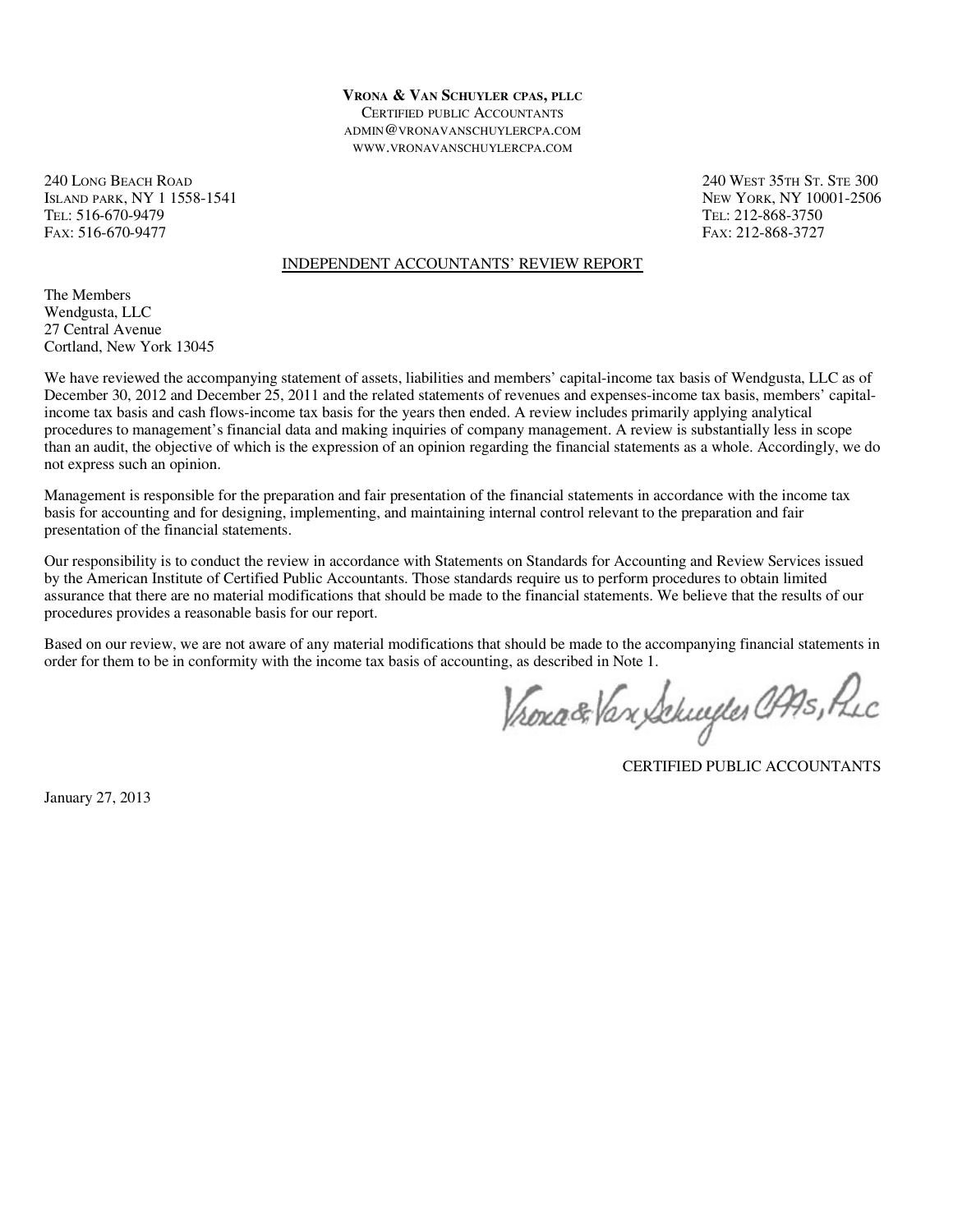#### Wendgusta, LLC Statement of Assets, Liabilities and Members' Capital-Income Tax Basis December 30, 2012 and December 25, 2011

|                                                                                                 | 2012           | 2011        |
|-------------------------------------------------------------------------------------------------|----------------|-------------|
| <b>ASSETS</b>                                                                                   |                |             |
| Current assets:                                                                                 |                |             |
| $Cash$ $(Note 1J)$                                                                              | \$1,075,796    | \$1,200,140 |
| Inventories—(Note 1C)                                                                           | 73,399         | 84,875      |
| Prepaid expenses and other current assets                                                       | 85,410         | 79,402      |
| Total current assets                                                                            | 1,234,605      | 1,364,417   |
| Property and equipment, net of accumulated depreciation—(Notes 1D and 2)                        | 947,119        | 972,706     |
| Other assets:                                                                                   |                |             |
| Goodwill, net of accumulated amortization of \$0 in 2012 and \$1,786,986 in 2011—(Note 1E)      | 3,772,533      | 4,169,641   |
| Loan cost, net of accumulated amortization of \$40,733 in 2012 and \$33,327 in 2011—(Note 1G)   | 25,920         | 33,326      |
| Organization and start-up cost, net of accumulated amortization of \$69,426 in 2012 \$62,483 in |                |             |
| $2011$ and $-Mote 1F$ )                                                                         | $\overline{0}$ | 6,944       |
| Deposits                                                                                        | 17,108         | 16,647      |
| Total other assets                                                                              | 3,815,561      | 4,226,558   |
| <b>TOTAL ASSETS</b>                                                                             | \$5,997,285    | \$6,563,681 |
| LIABILITIES AND MEMBERS' CAPITAL                                                                |                |             |
| Current liabilities:                                                                            |                |             |
| Current maturities of long-term debt—(Note 3)                                                   | \$415,407      | \$396,213   |
| Accounts payable, accrued expenses and taxes payable                                            | 1,050,742      | 1,070,921   |
| Total current liabilities                                                                       | 1,466,149      | 1,467,134   |
| Long-term debt, less current maturities-(Note 3)                                                | 4,450,029      | 4,865,436   |
| <b>Total liabilities</b>                                                                        | 5,916,178      | 6,332,570   |
| Commitments and contingencies—(Notes 3,4,5 and 6)                                               |                |             |
| Members' capital—(Notes 1A, 5, 6B and 6C)                                                       | 81,107         | 231,111     |
| TOTAL LIABILITIES AND MEMBERS' CAPITAL                                                          | \$5,997,285    | \$6,563,681 |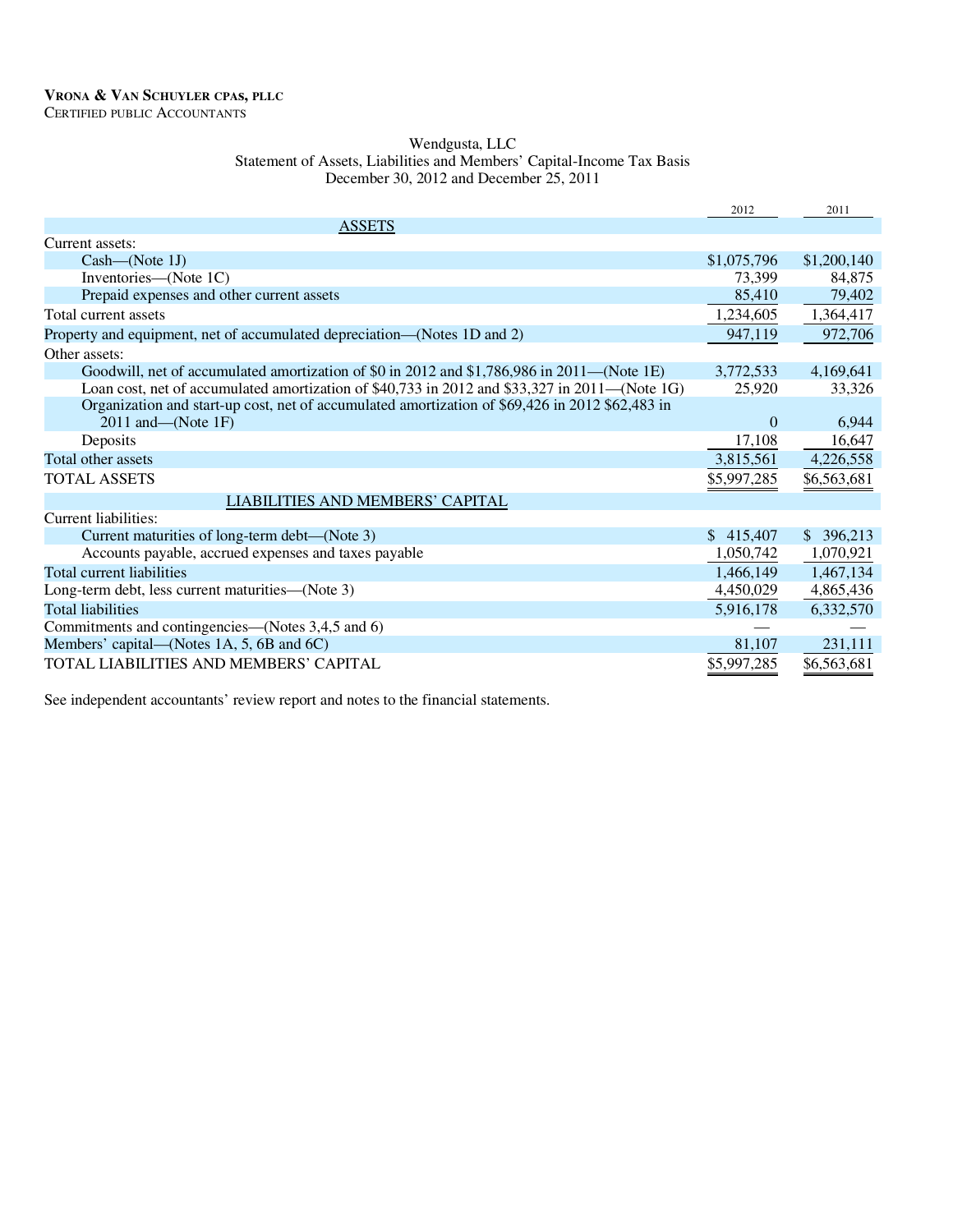#### Wendgusta, LLC Statement of Revenues and Expenses-Income Tax Basis For the Years Ended December 30, 2012 and December 25, 2011

|                                                          | 2012         | 2011         |
|----------------------------------------------------------|--------------|--------------|
| Sales—net                                                | \$15,373,261 | \$15,103,495 |
| Cost of sales—net                                        | 4,763,426    | 4,631,144    |
| Gross profit                                             | 10,609,835   | 10,472,352   |
| Labor expenses                                           | 4,497,065    | 4,430,800    |
| Store operating and occupancy expenses                   | 2,631,526    | 2,560,254    |
| General and administrative expenses                      | 645.994      | 620,209      |
| Advertising expenses—(Note 4A)                           | 742.691      | 711,221      |
| Royalty expense—(Note 4A)                                | 614,930      | 604,140      |
| Depreciation and amortization— (Notes 1D, 1E, 1F and 1G) | 807,147      | 1,047,442    |
| Interest expense—(Note 3)                                | 242,766      | 257,189      |
| Total operating expenses                                 | 10,182,119   | 10,231,255   |
| Operating income (loss)                                  | 427,716      | 241,096      |
| Gain/(loss) on sale/(disposal) of assets                 | (4,616)      | (6,047)      |
| Other income                                             | 48,696       | 34,848       |
| Excess (deficiency) of revenues over expenses—(Note 1H)  | 471,796      | 269,897      |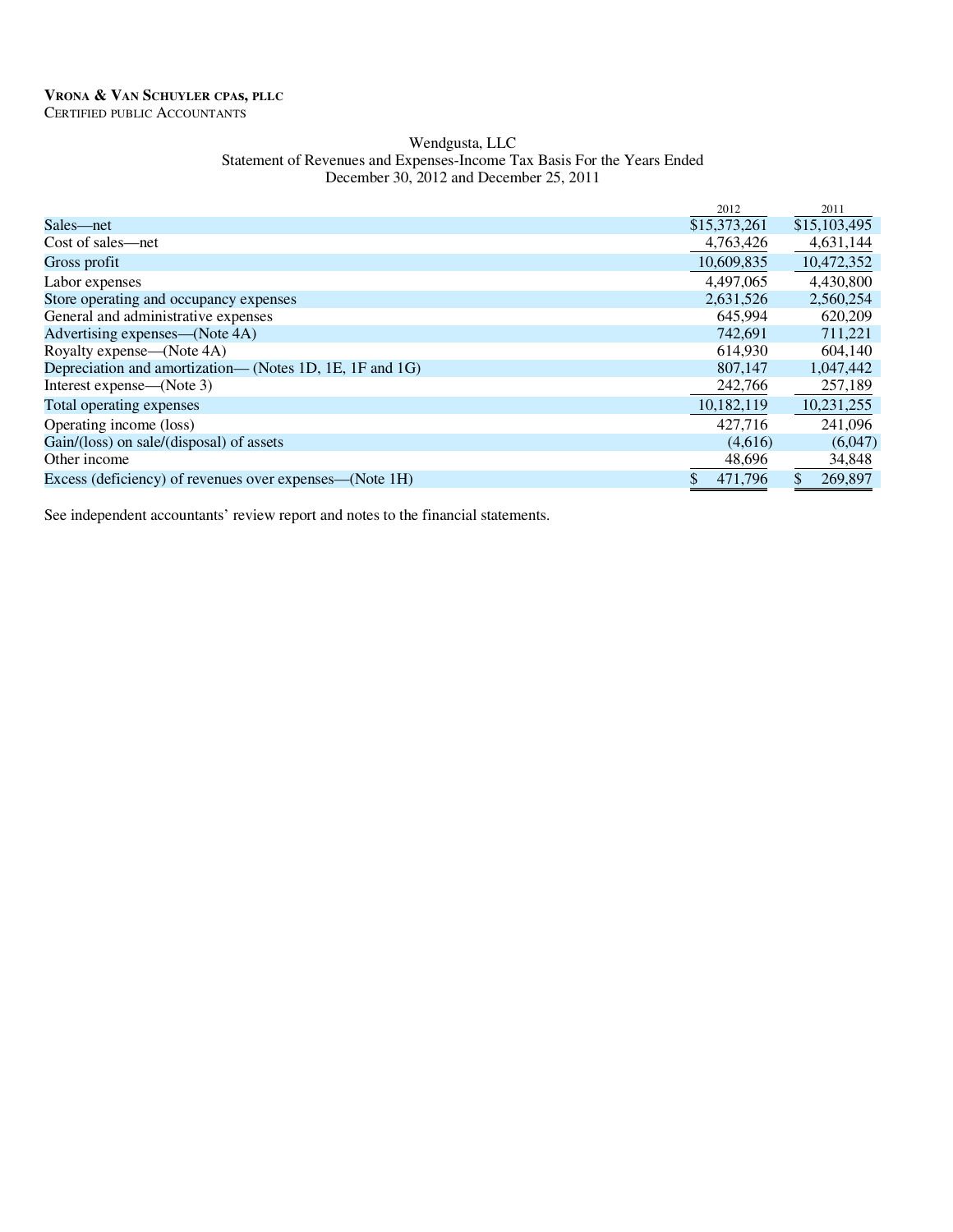#### Wendgusta, LLC Statement of Members' Capital—Income Tax Basis For the Years Ended December 30, 2012 and December 25, 2011

| Members' Capital, December 26, 2010                                  | \$439,764  |
|----------------------------------------------------------------------|------------|
| Excess of revenues over expense for the year ended December 25, 2011 | 269,897    |
| Distributions paid to members                                        | (472,750)  |
| Purchase of member's interest                                        | (5,800)    |
| Members' Capital, December 25, 2011                                  | 231,111    |
| Excess of revenues over expense for the year ended December 30, 2012 | 471,796    |
| Distributions paid to members                                        | (532, 100) |
| Purchase of member's interest                                        | (89,700)   |
| Members' Capital, December 30, 2012                                  | 81,107     |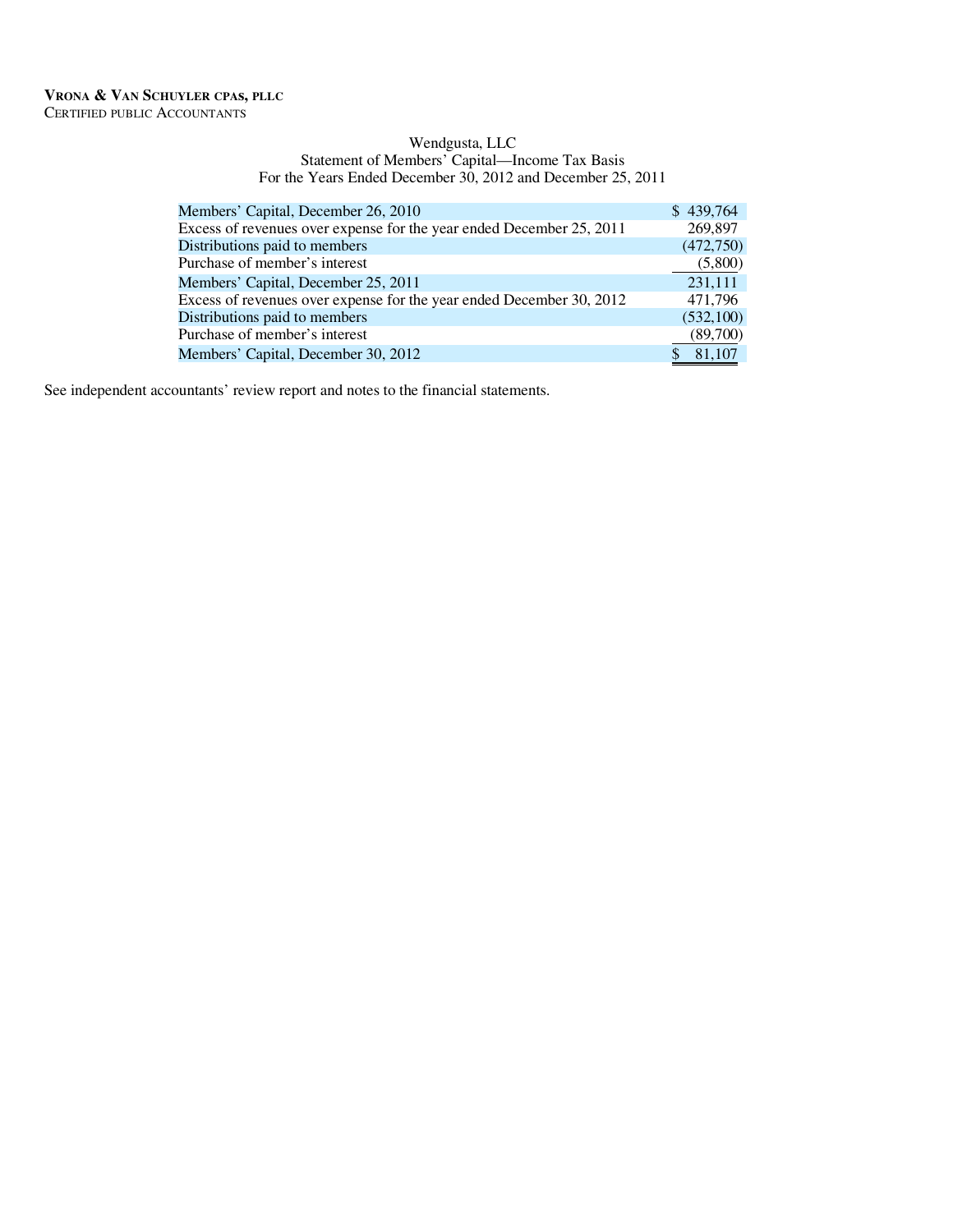#### Wendgusta, LLC Statement of Cash Flows-Income Tax Basis For the Years Ended December 30, 2012 and December 25, 2011

|                                                         | 2012          | 2011        |
|---------------------------------------------------------|---------------|-------------|
| Cash flows from operating activities:                   |               |             |
| Excess (deficiency) of revenues over expenses           | 471,796<br>\$ | 269,897     |
| Adjustments to reconcile to net cash provided by        |               |             |
| operating activities:                                   |               |             |
| Depreciation and amortization                           | 807,147       | 1,047,442   |
| Decrease (increase) in inventories                      | 11,476        | (6,603)     |
| Decrease (increase) in prepaid expenses and             |               |             |
| other current assets                                    | (6,008)       | 45,172      |
| Increase (decrease) in accounts payable,                |               |             |
| accrued expenses and taxes                              | (20, 179)     | 172,942     |
| (Gain)/loss on (sale)/disposal of assets                | 4,616         | 6,047       |
| Total adjustments                                       | 797,052       | 1,265,000   |
| Net cash provided by operating activities               | 1,268,848     | 1,534,897   |
| Cash flows from investing activities:                   |               |             |
| Capital expenditures, tangible and intangible assets    | (374, 718)    | (360, 051)  |
| Net cash used in investing activities                   | (374, 718)    | (360,051)   |
| Cash flows from financing activities:                   |               |             |
| Repayments of note payable                              | (396, 213)    | (377,906)   |
| Increase in deposits                                    | (461)         | (163)       |
| Members' distributions                                  | (532, 100)    | (472,750)   |
| Purchase of member's interest                           | (89,700)      | (5,800)     |
| Net cash provided by (used in) financing activities     | (1,018,474)   | (856, 619)  |
| Net increase (decrease) in cash                         | (124, 344)    | 318, 227    |
| Cash, beginning of year                                 | 1,200,140     | 881,913     |
| Cash, end of year                                       | 1,075,796     | \$1,200,140 |
| Supplemental Information: Interest paid during the year | \$<br>244,198 | \$258,681   |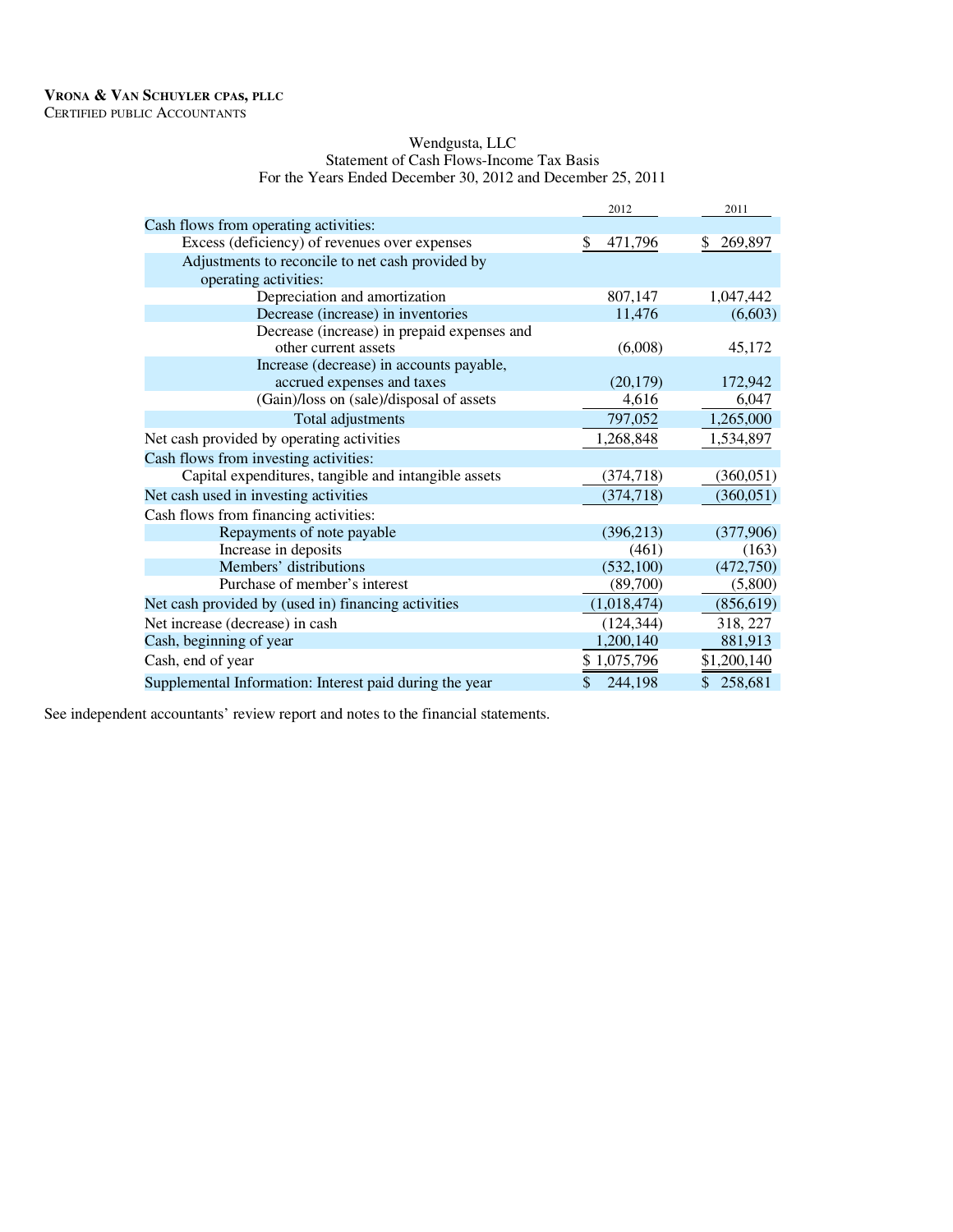### Note 1—Summary of Significant Accounting Policies

(A) The Company:

Wendgusta, LLC was formed on May 16, 2007 pursuant to the Georgia Limited Liability Company Act to acquire, own and operate eleven existing Wendy's Old Fashioned Hamburger Restaurants in Augusta and Martinez, Georgia and Aiken and North Augusta, South Carolina. The restaurants were acquired from one seller for an aggregate purchase price of \$7,650,000, plus various adjustments in the net aggregate amount of approximately \$50,000. The Company recorded goodwill in the amount of approximately \$6,527,000. The purchase price was financed principally by a \$7,250,000 equipment loan from General Electric Capital Corporation, ("GECC") with the balance provided by capital contributions of the members. The acquisition closed on July 2, 2007. (See Note 3).

In October 2007 the Company closed the Dean Bridge Road restaurant.

The Company currently operates ten restaurants, all of which are leased. (See Note 4B).

The Company is to continue in perpetuity, except it is to be dissolved as a result of the sale of all business operations or the sale of all or substantially all of its assets, in each of such cases upon the receipt of the consideration therefor in cash or the reduction to cash of non-cash consideration, or upon the occurrence of certain events as set forth in the operating agreement. (See Note 5B).

(B) Income Tax Basis of Accounting:

The Company is treated as a partnership for federal, Georgia and South Carolina income tax purposes. The accompanying financial statements have been prepared on the basis of accounting used to prepare the Company's federal partnership return. Such other comprehensive basis of accounting differs in certain respects from generally accepted accounting principles. Accordingly, the accompanying financial statements are not intended to present financial position and results of operations in accordance with generally accepted accounting principles.

(C) Inventories:

Inventories represent food and supplies and are stated at cost.

(D) Property, Equipment and Depreciation:

Property and equipment are stated at cost. Depreciation is provided by application of the straight-line and declining balance methods over depreciable lives as follows:

| Leasehold improvements          | 15 to 39 years |
|---------------------------------|----------------|
| Restaurant and office equipment | 5 to 7 years   |
| Automobile                      | 5 years        |
| Land improvements               | 15 years       |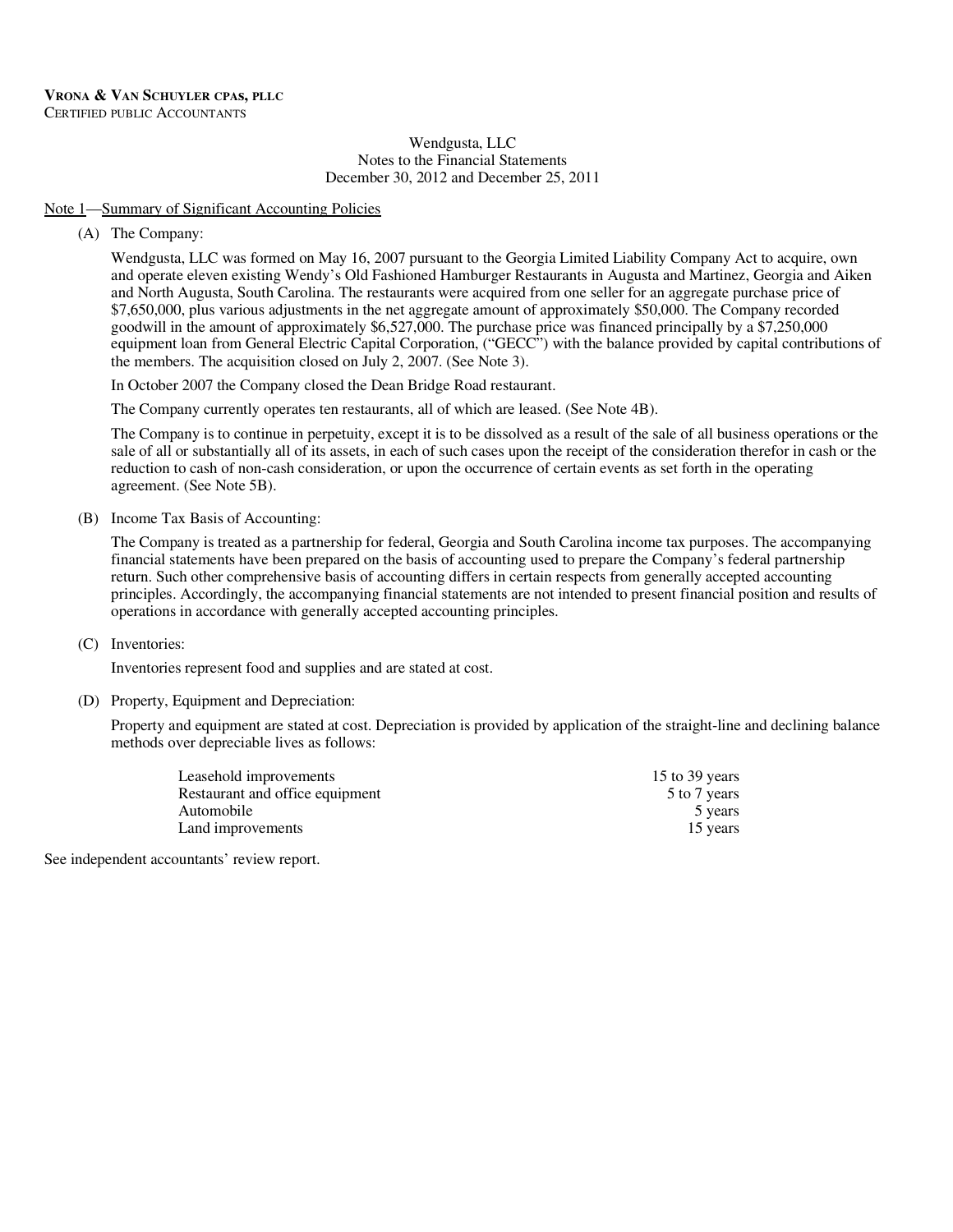#### Note 1—Summary of Significant Accounting Policies—(Continued):

(D) Property, Equipment and Depreciation—continued:

If it had qualifying property placed in service during the year, the Company has taken additional depreciation deductions in accordance with the federal government's enactment of the Economic Stimulus Act of 2008, amended by the American Recovery and Reinvestment Act of 2009, the Small Business Jobs Act of 2010, and the Tax Relief, Unemployment Insurance Reauthorization and Job Creation Act of 2010.

(E) Goodwill:

Goodwill, representing the excess of the purchase price over the fair value of the assets acquired, is amortized over fifteen years.

(F) Organizational and Start-Up Costs:

The Company capitalized the costs incurred in the formation of the company. These costs are amortized over 5 years.

(G) Loan Cost:

The Company capitalized the cost incurred in the obtaining the acquisition debt. These costs are amortized over 9 years. (See note 3).

(H) Income Taxes:

The Company was organized as a Limited Liability Company under the laws of Georgia and is not subject to any federal or state income tax. For federal, Georgia and South Carolina income tax purposes, the Company is treated as a partnership. Accordingly, each member is required to report on his federal and applicable state income tax return his distributive share of all items of income, gain, loss, deduction, credit and tax preference of the Company for any taxable year, whether or not any cash distribution has been or will be made to such member.

The Company's tax returns are subject to examination by the Federal and State taxing authorities. The tax rules and regulations governing these returns are complex, technical and subject to varying interpretations. If an examination required the Company to make adjustments, the profit or loss allocated to the members would be adjusted accordingly. Management believes the Company is no longer subject to tax examinations for the years prior to 2009.

Although income tax rules are used to determine the timing of the reporting revenues and expenses, non-taxable revenues and non-deductible expenses are included in the determination of net income in the accompanying financial statements.

(I) Fiscal Year:

The Company's annual accounting period is a fiscal year ending on the last Sunday of December. The 2012 fiscal year represents 53 weeks and the 2011 fiscal year represents 52 weeks.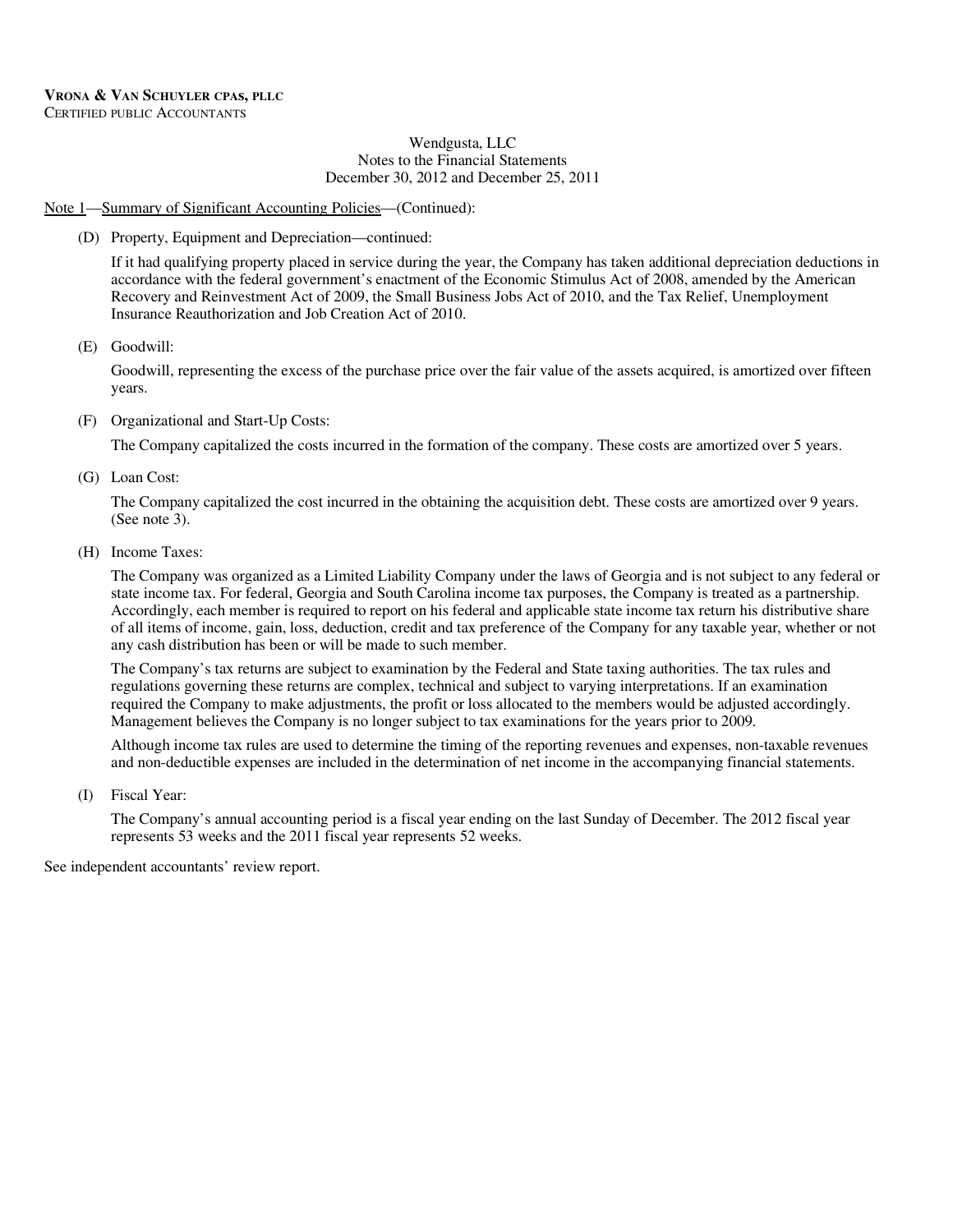#### Note 1—Summary of Significant Accounting Policies—(Continued):

(J) Cash:

The Company maintains its cash in various banks. The accounts at each bank are guaranteed by the Federal Deposit Insurance Corporation, to a maximum of \$250,000. At any time during the year, the cash balance may exceed \$250,000.

(K) Use of Estimates:

The preparation of financial statements in conformity with the income tax accrual basis of accounting requires management to make estimates and assumptions that affect certain reported amounts and disclosures. Accordingly, actual results could differ from these estimates.

(L) Advertising:

The Company expenses all advertising costs when incurred.

(M) Sales Tax:

The Company collects sales tax and remits to the states of Georgia and South Carolina. The liability is reflected in taxes payable on the balance sheet.

#### Note 2—Property and Equipment

Property and equipment consist of the following:

|                                 | 2012        | 2011        |
|---------------------------------|-------------|-------------|
| Restaurant and office equipment | \$1,719,849 | \$1,544,910 |
| Automobile                      | 13.413      | 13,413      |
| Leasehold improvements          | 1,502,232   | 1,369,814   |
| Land improvements               | 87,812      | 73,735      |
| Total                           | 3,323,306   | 3,001,872   |
| Less: Accumulated depreciation  | 2,376,187   | 2,029,166   |
| Property and equipment, net     | 947,119     | 972,706     |

#### Note 3—Acquisition Debt

At the time of the acquisition closing, the Company borrowed \$7,250,000 from GECC. The loan maturity date was August 1, 2016 and was payable in monthly installments assuming a 13.5 year amortization period with a balloon payment due at maturity. In December 2009 the Company made an additional principal payment of \$491,190 reducing the amount owed to \$6,000,000 and restructured the terms of the loan. The loan bears interest at a rate of LIBOR plus 4.5% and is payable in monthly installments based upon a 12.5 year amortization with a balloon payment of approximately \$2,050,919 plus interest due on January 1, 2019.

The note agreement contains various standard affirmative and negative covenants as well as certain formula-based financial covenants. At December 30, 2012 the Company was in compliance with all terms of the loan.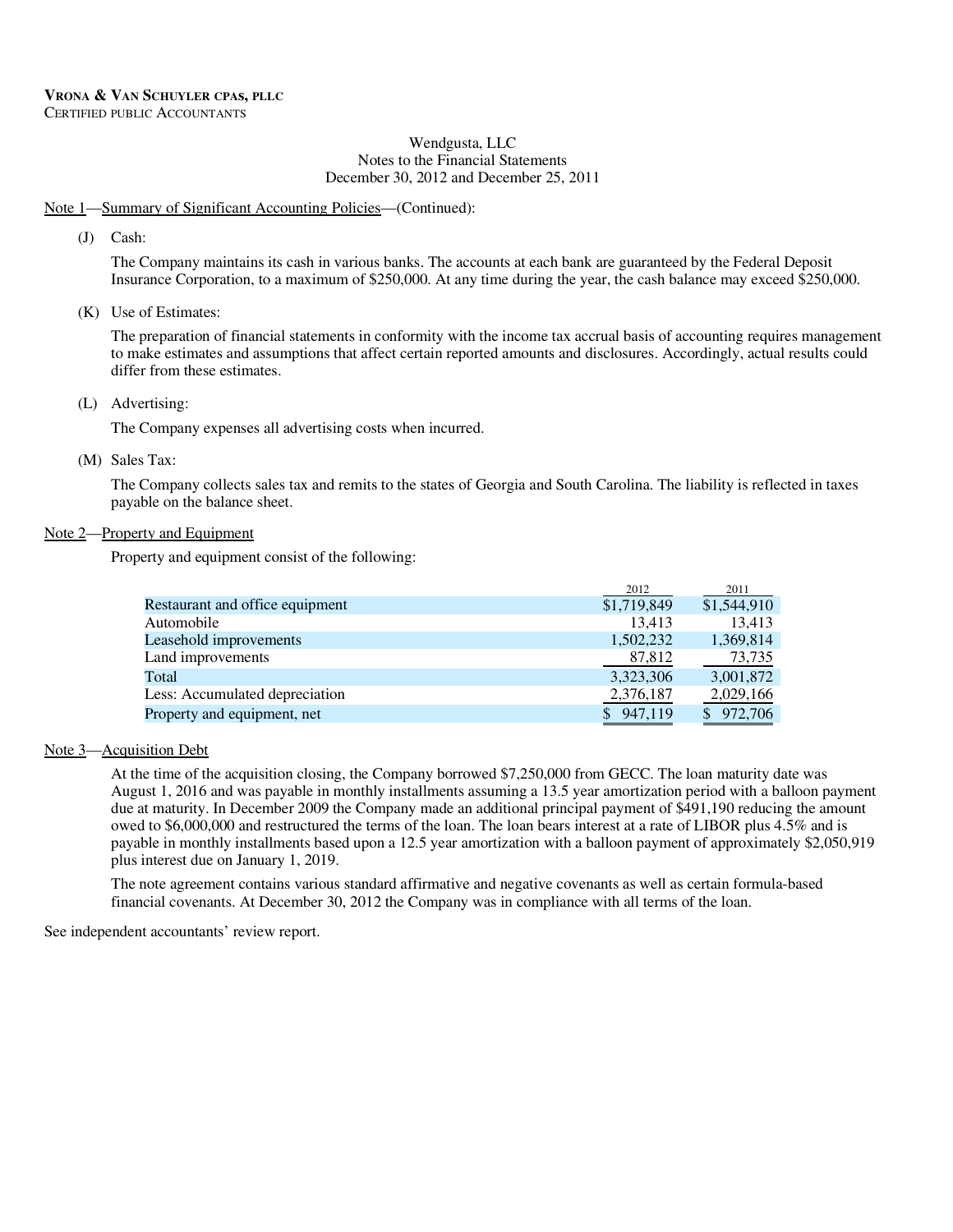#### Note 3—Acquisition Debt—(Continued):

The future annual principal payments are as follows:

| 2013 | \$415,407   |
|------|-------------|
| 2014 | 435,531     |
| 2015 | 456,629     |
| 2016 | 478,750     |
| 2017 | 501,942     |
| 2018 | 526,258     |
| 2019 | 2,050,919   |
|      | \$4,865,436 |

#### Note 4—Commitments and Contingencies

(A) Franchise Agreement Commitments:

The Company is the franchisee for the ten Wendy's restaurants it owns and operates. The franchise agreements obligate the Company to pay to Wendy's International a monthly royalty equal to 4% of the gross sales of each restaurant, or \$250, whichever is greater. The Company must also pay to Wendy's National Advertising Program 3.25% of the gross sales and spend not less than .75% of the gross sales of each restaurant for local and regional advertising.

(B) Minimum Operating Lease Commitments:

The lease for the restaurant located at 517 Martintown Road in North Augusta expires on November 6, 2021. The annual rent is \$87,780. In addition the Company is required to pay percentage rent equal to 7% of gross sales in excess of \$746,181.

The lease for the restaurant located at 1730 Walton Way in Augusta expires on November 6, 2021. The annual rent is \$96,780. In addition the Company is required to pay percentage rent equal to 7% of gross sales in excess of \$768,937.

The lease for the restaurant located at 2738 Washington Road in Augusta had a primary term that expired on October 31, 2004. The current term expires on October 31, 2014 and includes two remaining five-year renewal options. The annual rent is \$71,573 for all terms of the lease. In addition the Company is required to pay percentage rent equal to 5% of gross sales in excess of \$900,000.

The lease for the restaurant located at 1004 Richland Avenue in Aiken expires on November 6, 2021. The annual rent is \$90,480. In addition the Company is required to pay percentage rent equal to 7% of gross sales in excess of \$752,048.

The lease for the restaurant located at 3342 Wrightsboro Road in Augusta had a primary term that expired on October 31, 2004. The current term expires on October 31, 2014 and includes two remaining five-year renewal options. The annual rent is \$68,581 for all terms of the lease. In addition the Company is required to pay percentage rent equal to 5% of gross sales in excess of \$687,458.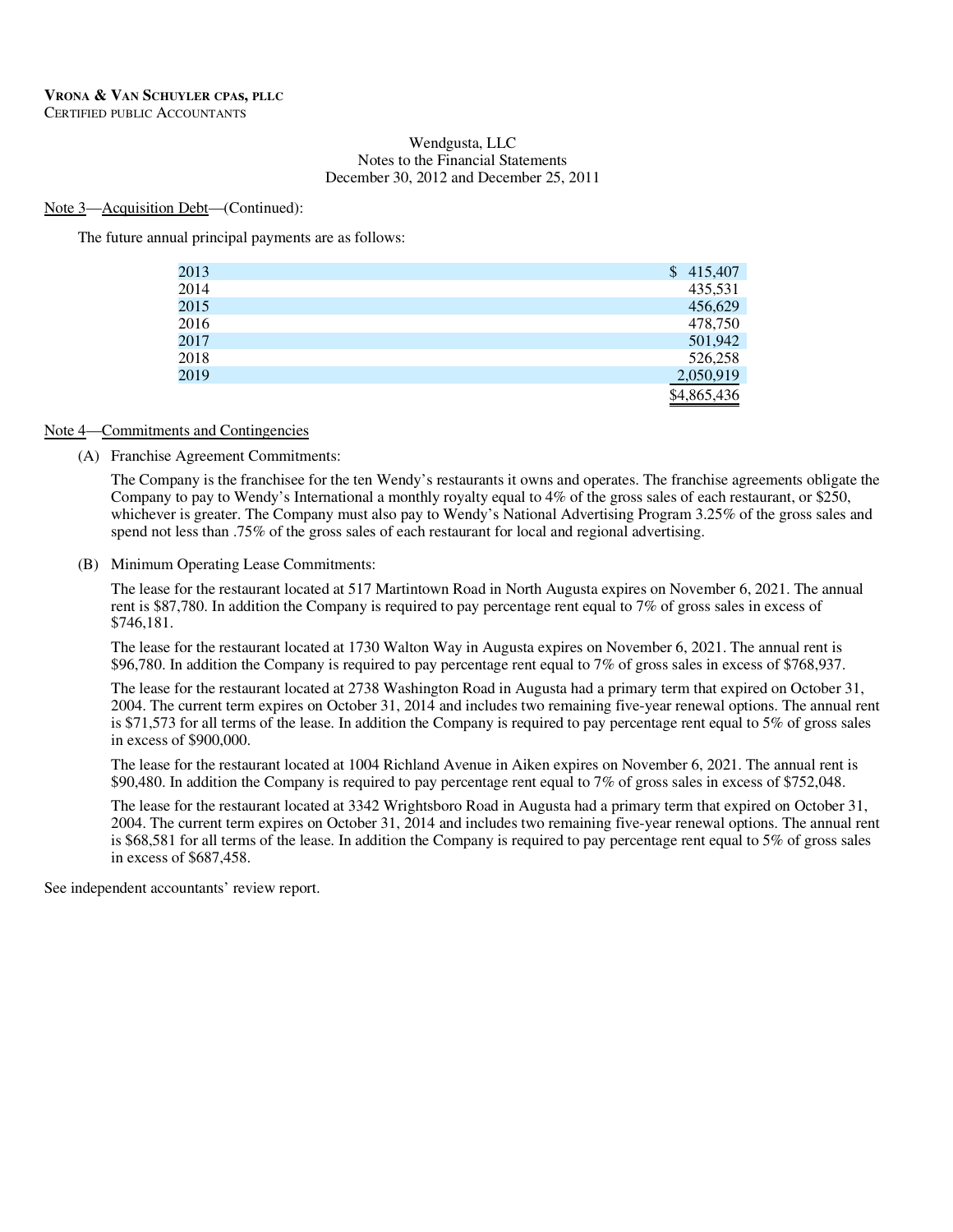#### Note 4—Commitments and Contingencies—(Continued):

#### (B) Minimum Operating Lease Commitments—continued:

The lease for the restaurant located at 3859 Washington Road in Martinez expires on November 6, 2016. The annual rent is \$84,120. In addition the Company is required to pay percentage rent equal to 7% of gross sales in excess of \$860,000.

The lease for the restaurant located at 3013 Peach Orchard Road in Augusta expires on November 6, 2021. The annual rent is \$86,160. In addition the Company is required to pay percentage rent equal to 7% of gross sales in excess of \$744,784.

The lease for the restaurant located at 1901 Whiskey Road in Aiken expires on November 6, 2021. The annual rent is \$96,780. In addition the Company is required to pay percentage rent equal to 7% of gross sales in excess of \$960,000.

The lease for the restaurant located at 449 Walton Way in Augusta had a primary term that expired on February 28, 2003. The current term expires on February 28, 2013 and includes one remaining five-year renewal option. The annual rent is \$96,600 for all terms of the lease. In addition the Company is required to pay percentage rent equal to 6% of gross sales less base rent.

The lease for the restaurant located at 430 South Belair Road in Augusta has a primary term that expires on November 30, 2025 and includes two five-year renewal options. The annual rent is \$152,196 through November 30, 2012. At that time and on each one year anniversary thereafter, annual rent will be increased by the previous year's annual rent multiplied by 1.5%.

The leases are all net leases and require the Company to pay real estate taxes, insurance, maintenance and other property expenses.

Rent expense was \$1,303,511 in 2012 and \$1,278,837 in 2011 including percentage rent of \$372,271 in 2012 and \$349,849 in 2011.

Future annual minimum rentals are as follows:

| 2013       | \$853,026   |
|------------|-------------|
| 2014       | 815,887     |
| 2015       | 701,447     |
| 2016       | 691,219     |
| 2017       | 622,143     |
| Thereafter | 3,152,728   |
|            | \$6,836,450 |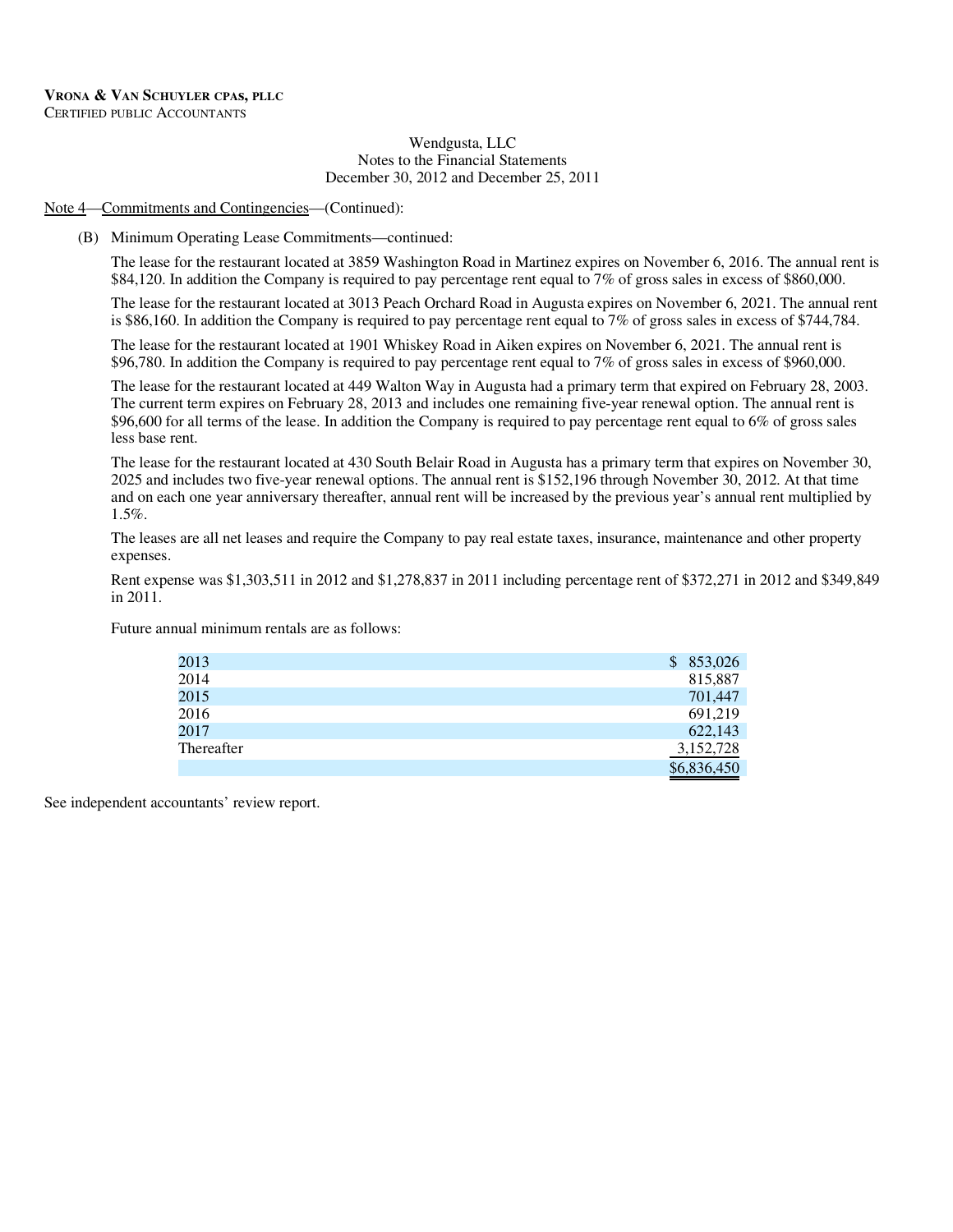### Note 4—Commitments and Contingencies—(Continued):

(C) Financial and Operational Advisory Services Agreement:

At the closing, the Company entered into a financial and operational advisory services agreement with its two managing members and another individual. The agreement provides for these three individuals to: (I) consult with and advise the Company on applicable financial and/or operational matters; and (ii) if required by the Company's debt, lease or franchise agreements, to which they are signatories, to remain ready, willing and able to maintain such status for the benefit of the Company, except where such guarantees are not needed; and (iii) remain able to provide such additional personal guarantees as, within their sole discretion, may reasonably be necessary to maintain the business of the Company. The initial term ended December 31, 2010 and is automatically renewable annually thereafter, as long as the Company remains in business. The agreement also provides for the reimbursement of reasonable expenses incurred by the individuals in fulfilling their duties. Fees paid pursuant to this agreement aggregated \$81,000 in 2012 and \$81,000 in 2011. (See Note 6A).

#### Note 5—Capitalization and Operating Agreement

(A) Capitalization:

The Company's initial capitalization consisted of 800 units, of which 24 and 21 were sold to two managing members at \$25 per unit, or \$1,125 in the aggregate, and 80 units were sold to the third managing member at \$125 per unit, or \$10,000 in the aggregate. Of the remaining 675 units, 192 were sold at \$25 per unit, or \$4,800 in the aggregate, and 483 units were sold at per unit contributions of \$4,500 totaling \$2,173,500. All contributions totaled \$2,189,425. (See Note 5B).

In 2009 the Company required each member to contribute \$1,000 per unit of membership interest as an additional capital contribution. The proceeds were used in part to reduce the loan to GECC. (See Notes 3 and 6B).

(B) Operating Agreement:

All purchasers of membership interests are parties to the Company's operating agreement which provides for the capitalization and operation of the Company, distributions to members and transfers of interests. Members' consents representing 75% of all membership interests are required for the following actions: Change in the operating agreement; voluntary dissolution; sale or exchange of substantially all assets; merger or consolidation; incurrence of debt or refinancing other than in the ordinary course of business or in connection with entering new or unrelated businesses; and removal of a manager, for cause. Members are not required to make up negative capital accounts. Distributions either from cash flow generated by operations or capital transactions (as defined) other than capital contributions are made at the sole discretion of the managers,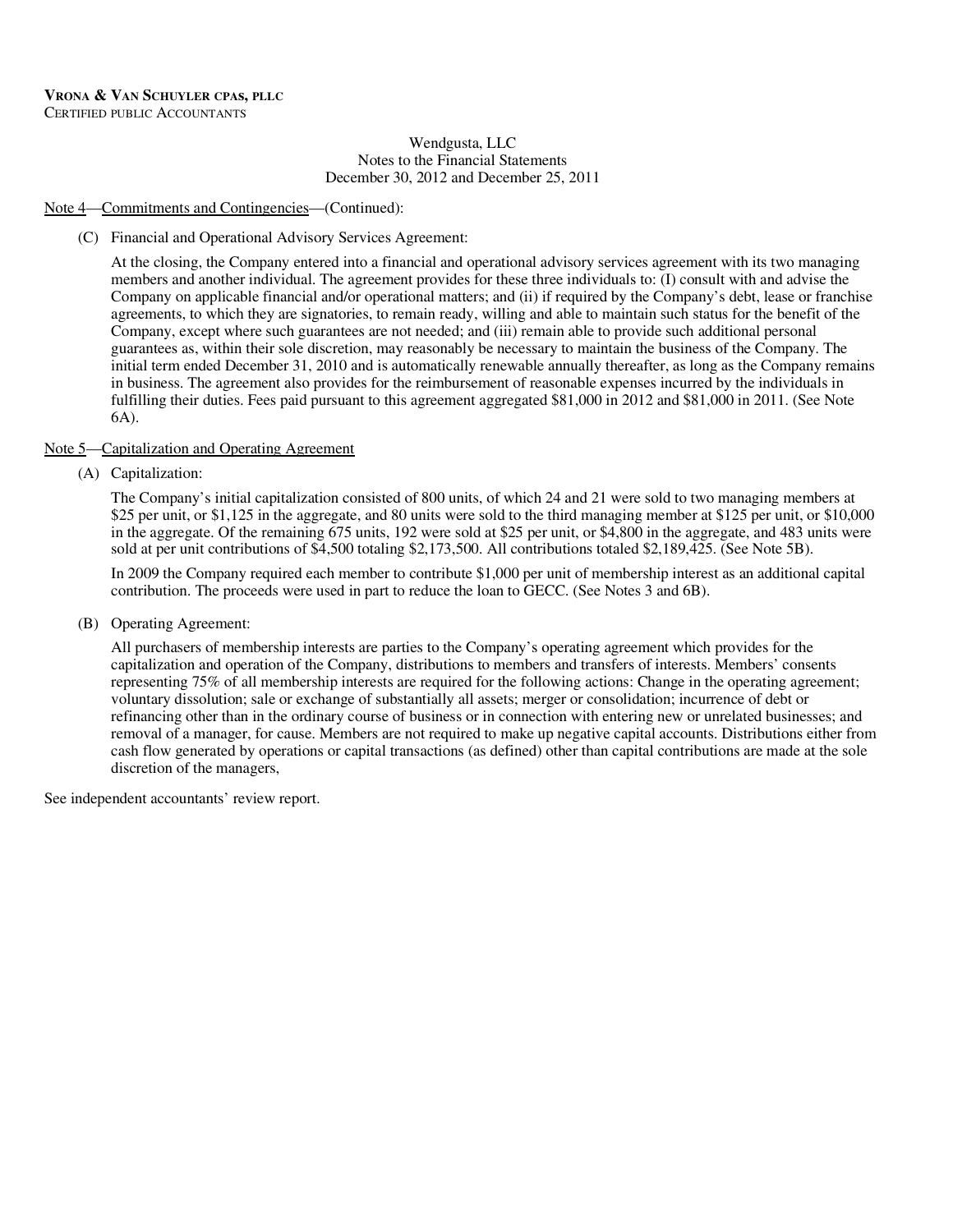#### Note 5—Capitalization and Operating Agreement—(Continued):

#### (B) Operating Agreement—continued:

acting unanimously. Managers are elected by the members. Outside liens against membership interests are prohibited. For permitted transfers of membership interests, book value is equal to assets less liabilities using-the income tax method/accrual basis of accounting.

Members wishing to sell their interests shall submit their request in writing, together with appropriate documentation setting forth the terms of such sale, to the managing members, who within thirty days and at their sole discretion, shall approve or disapprove of such sale. If not approved, the managing members within fourteen additional days may elect to have the Company purchase the offered units at the stated terms. Such action by the managing members is to be by simple majority. If the managing members determine that the offered interests are not to be redeemed by the Company, then the interests shall be offered to the remaining members of the Company, pro-rata at the same offered terms, who will have 14 additional days to purchase the offered shares. If the interests are not purchased by the members, then they may be sold to the third-party purchaser at the offered terms. Membership interests may also be transferred to family members or trusts or by reason of death or incompetence.

In the event of a termination of a member's interest by death, retirement, resignation, expulsion, bankruptcy, incompetence, or in the case of a member that is not a natural person—dissolution, the Company must be dissolved unless it is continued by the consent of all the remaining members. Non-consenting members are deemed to offer and authorized representatives or trustees of deceased or bankrupt members may offer the applicable membership interest, first to the Company, and then to the consenting (continuing) members. In such case, the offered interests must be purchased by either the Company or one or more of the consenting members. Such purchases, unless made by the Company, are to be made pro-rata to the existing interests of purchasing members, unless they agree otherwise or there is only one purchasing member.

In any event, all offered interests of non-consenting members or by the estate, trustee, etc. of deceased or bankrupt members, etc. must be purchased by the Company or one or more consenting members or the Company must be dissolved and liquidated.

### Note 6—Related Party Transactions

(A) Financial and Operating Advisory Service Fees:

The Company paid two of its three managing members and a third individual a total of \$81,000 in 2012 and \$81,000 in 2011 pursuant to a financial and operational advisory services agreement. (See note 4C).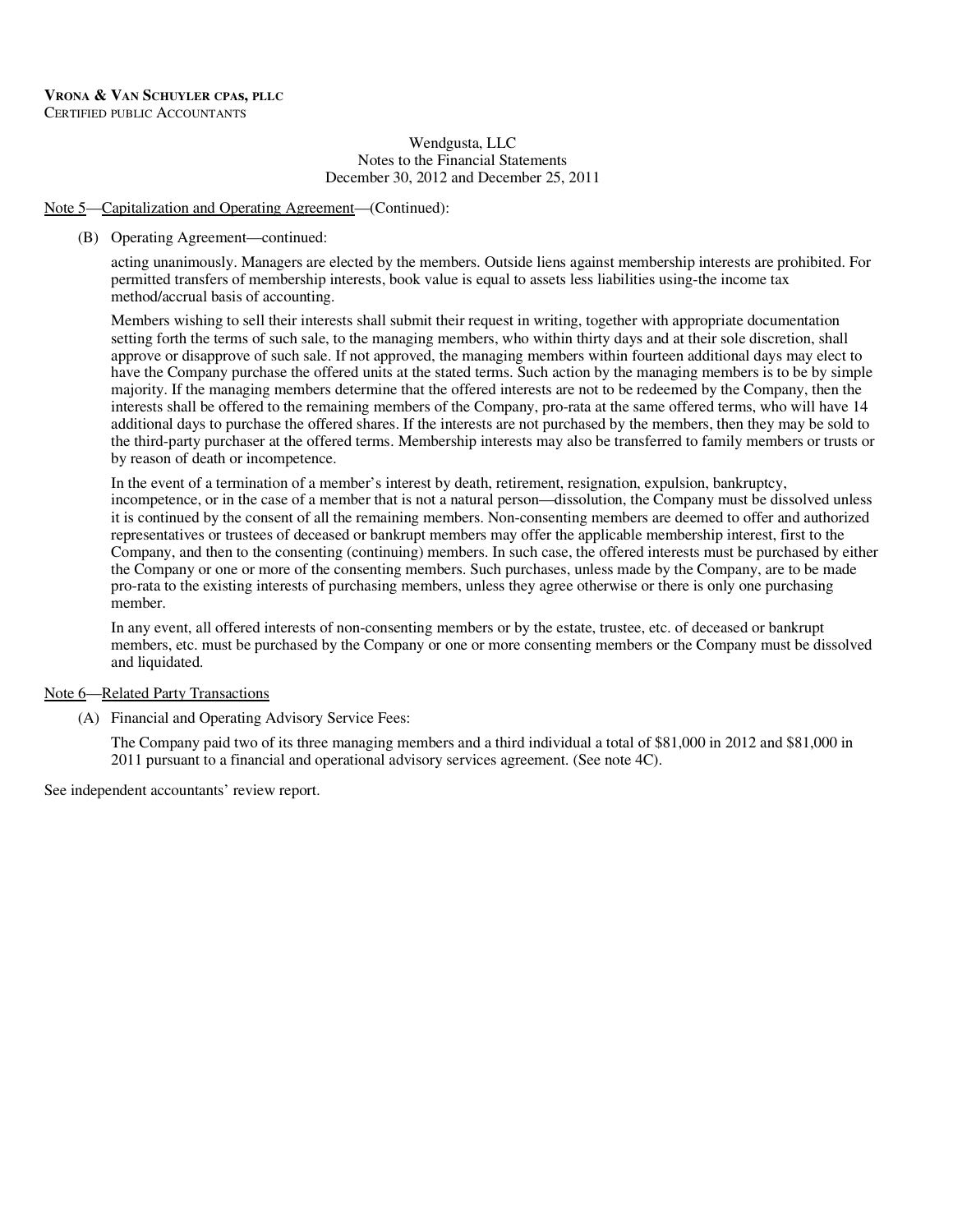### Note 6—Related Party Transactions—(Continued):

### (B) Additional Capital Contributions:

During 2009 additional capital contributions of \$1,000 per unit of membership interest were received by the Company for a total of \$796,000. In lieu of a cash payment, the President's contribution was made by the issuance of a promissory note of \$80,000. The note bears interest at a rate of .75% over the 12 month LIBOR rate and calls for annual payments of \$12,000 beginning on January 11, 2011 until the loan is paid off. The loan was repaid in 2011.

### (C) Other:

In July 2008 the Company redeemed one member's .25% membership interest for \$2,000.

In March 2009 the Company redeemed one member's .13% membership interest for \$2,000.

In October 2009 the Company redeemed one member's .13% membership interest for \$3,600.

In 2010 the Company redeemed four members' 2.62% combined membership interest for an aggregate price of \$103,000.

In 2012 the Company redeemed four members' 5.93% combined membership for an aggregate price of \$89,700.

### Note 7—Pension Plan

The Company maintains a qualified cash or deferred compensation plan under section 401(K) of the Internal Revenue Code. Under the plan, employees may elect to defer up to (15%) of their salary, subject to Internal Revenue Service limits. A discretionary matching contribution may be made by the Company and added to each participant's account. Company contributions for the plan amounted to \$2,345 for 2012 and \$2,299 for 2011.

#### Note 8—Subsequent Events

Subsequent events have been evaluated through the date the financial statements were issued, as reflected on the independent accountants' review report.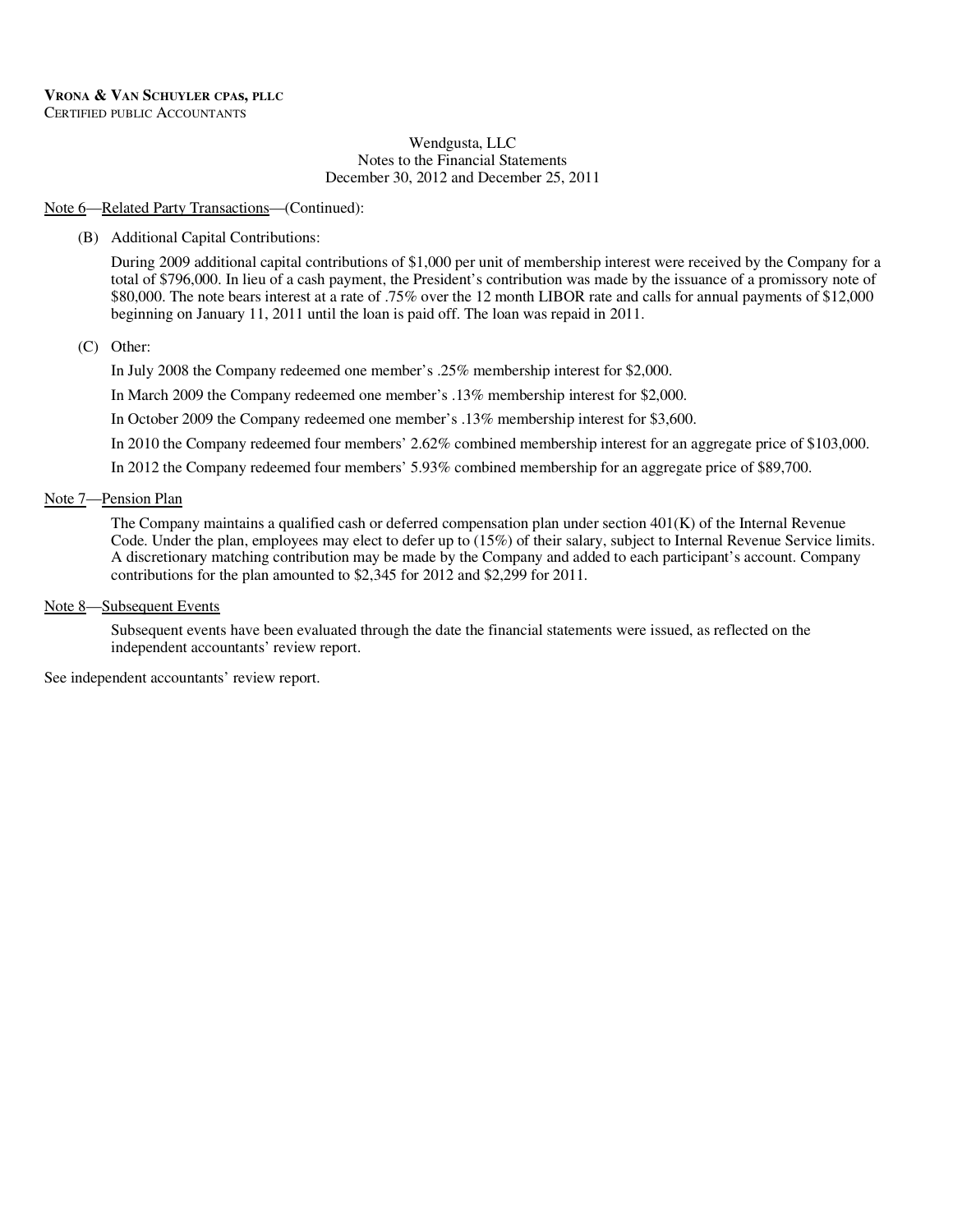**Exhibit 99.1** 

**VRONA & VAN SCHUYLER CPAs, PLLC** CERTIFIED PUBLIC ACCOUNTANTS

# WENDCHARLES I, LLC FINANCIAL STATEMENTS—INCOME TAX BASIS DECEMBER 30, 2012 AND DECEMBER 25, 2011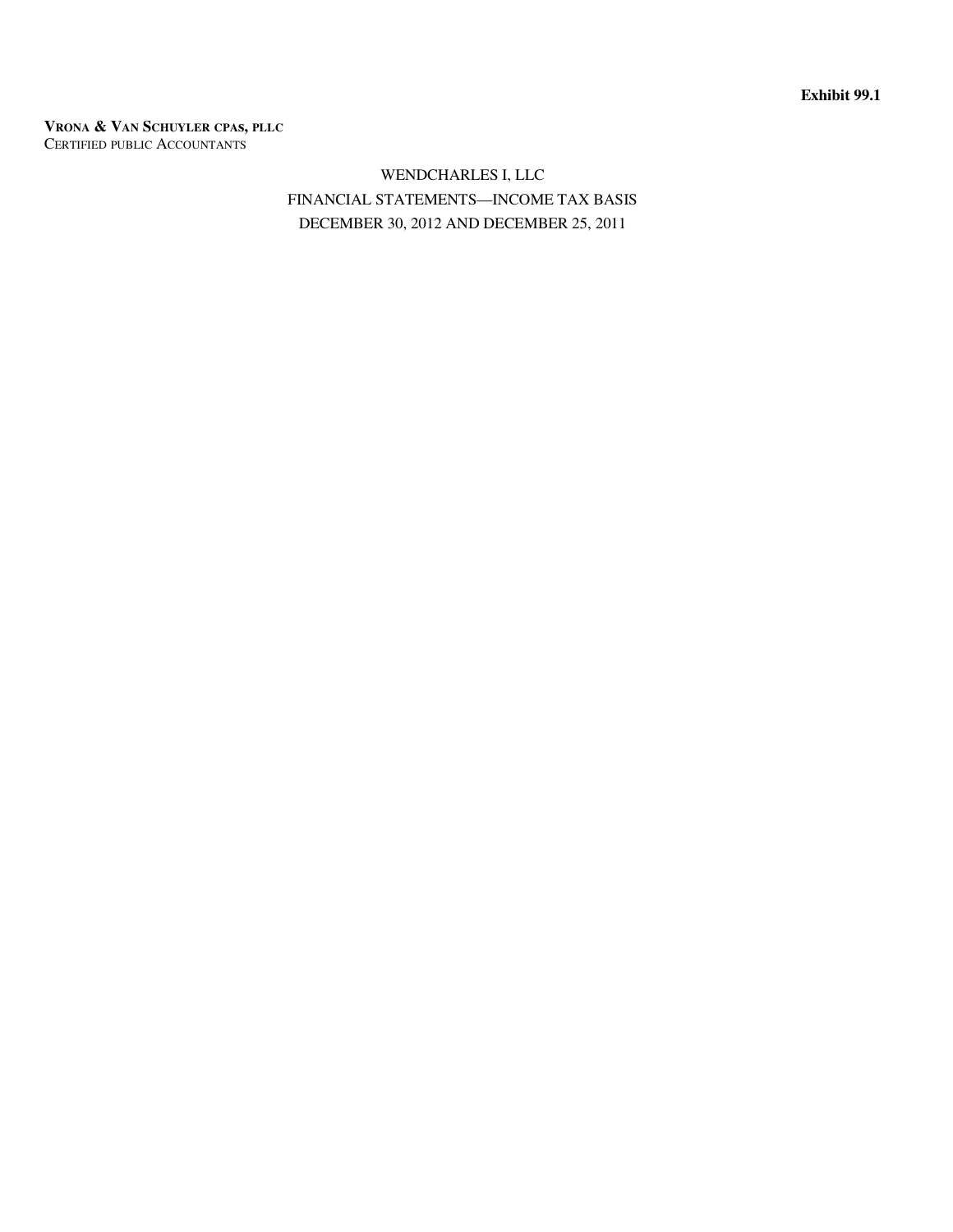### **VRONA & VAN SCHUYLER CPAs, PLLC** CERTIFIED PUBLIC ACCOUNTANTS ADMIN@VRONAVANSCHUYLERCPA.COM WWW.VRONAVANSCHUYLERCPA.COM

240 LONG BEACH ROAD 25 200 VEST 35TH ST. STE 300<br>
240 LONG BEACH ROAD 2506 ISLAND PARK, NY 11558-1541<br>Tel: 516-670-9479 TEL: 516-670-9479 TEL: 212-868-3750

FAX: 212-868-3727

## INDEPENDENT ACCOUNTANTS' REVIEW REPORT

The Members Wendcharles I, LLC 27 Central Avenue Cortland, New York 13045

We have reviewed the accompanying statement of assets, liabilities and members' capital-income tax basis of Wendcharles I, LLC as of December 30, 2012 and December 25, 2011 and the related statements of revenues and expenses-income tax basis, members' capital-income tax basis and cash flows-income tax basis for years then ended. A review includes primarily applying analytical procedures to management's financial data and making inquiries of company management. A review is substantially less in scope than an audit, the objective of which is the expression of an opinion regarding the financial statements as a whole. Accordingly, we do not express such an opinion.

Management is responsible for the preparation and fair presentation of the financial statements in accordance with the income tax basis for accounting and for designing, implementing, and maintaining internal control relevant to the preparation and fair presentation of the financial statements.

Our responsibility is to conduct the review in accordance with Statements on Standards for Accounting and Review Services issued by the American Institute of Certified Public Accountants. Those standards require us to perform procedures to obtain limited assurance that there are no material modifications that should be made to the financial statements. We believe that the results of our procedures provides a reasonable basis for our report.

Based on our review, we are not aware of any material modifications that should be made to the accompanying financial statements in order for them to be in conformity with the income tax basis of accounting, as described in Note 1.

Vroxa&Vax Schuyles CAAs, Puc

CERTIFIED PUBLIC ACCOUNTANTS

January 27, 2013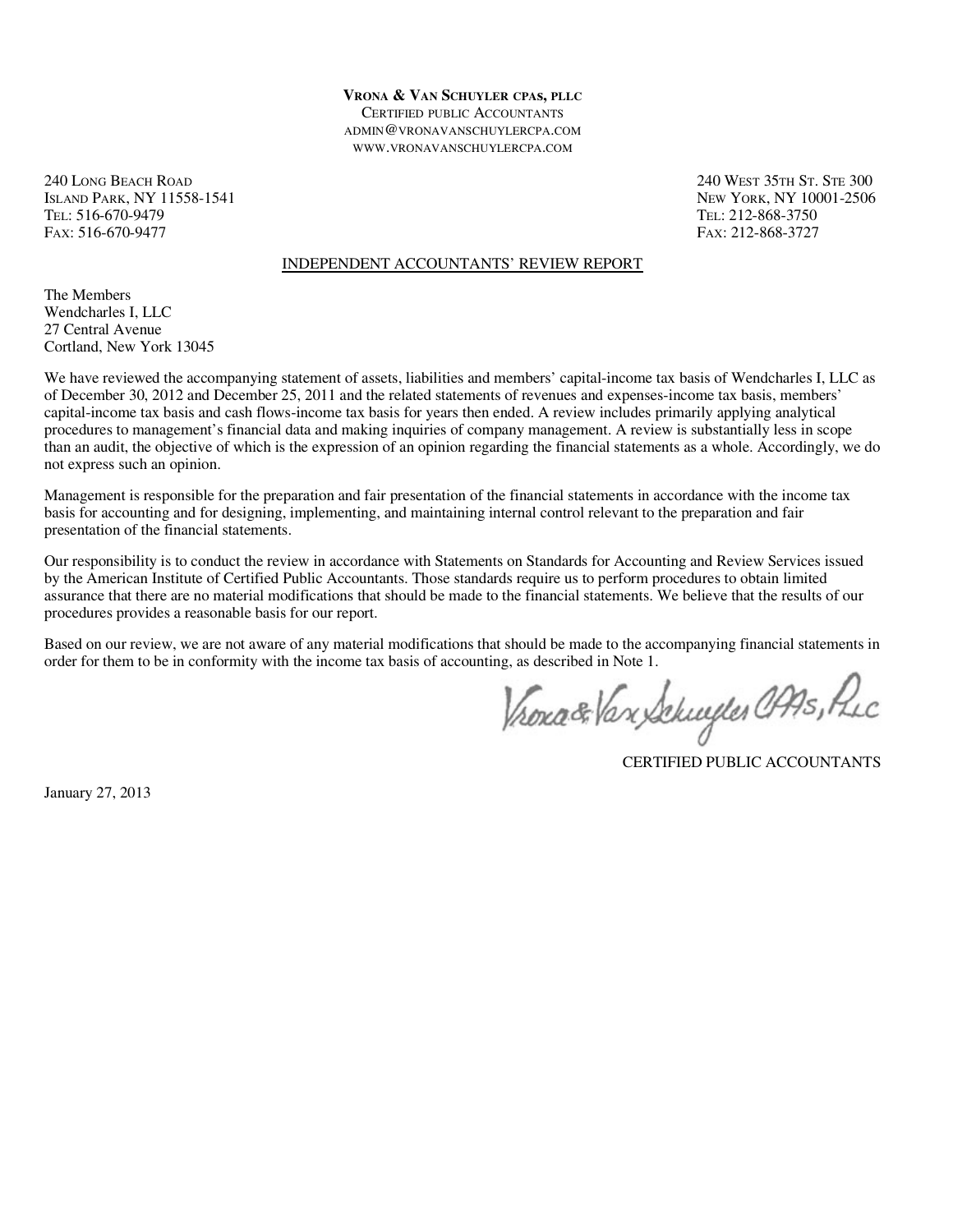### Wendcharles I, LLC Statement of Assets, Liabilities and Members' Capital-Income Tax Basis December 30, 2012 and December 25, 2011

|                                                                                                | 2012        | 2011                      |
|------------------------------------------------------------------------------------------------|-------------|---------------------------|
| <b>ASSETS</b>                                                                                  |             |                           |
| Current assets:                                                                                |             |                           |
| Cash (Note 1I)                                                                                 | \$ 285,295  | 463,628<br>$\mathbb{S}^-$ |
| Inventories—(Note 1C)                                                                          | 74,594      | 100,413                   |
| Prepaid expenses and other current assets                                                      | 6,824       | $\theta$                  |
| Total current assets                                                                           | 366,713     | 564,041                   |
| Property and equipment—(Notes 1D and 2)                                                        | 655,205     | 817,610                   |
| Other assets:                                                                                  |             |                           |
| Goodwill, net of accumulated amortization of \$569,196 in 2012 and \$437,843 in 2011—(Note     |             |                           |
| 1E)                                                                                            | 2,057,863   | 2,189,216                 |
| Deferred costs, net of accumulated amortization of \$68,492 in 2012 and \$52,686 in 2011—(Note |             |                           |
| 1F)                                                                                            | 34,922      | 50,728                    |
| Deposits                                                                                       | 11,190      | 16,765                    |
| Total other assets                                                                             | 2,103,975   | 2,256,709                 |
| <b>TOTAL ASSETS</b>                                                                            | \$3,125,893 | \$3,638,360               |
| LIABILITIES AND MEMBERS' CAPITAL                                                               |             |                           |
| Current liabilities:                                                                           |             |                           |
| Current maturities of long-term debt—(Note 3)                                                  | \$186,883   | \$169,498                 |
| Accounts payable, accrued expenses and taxes payable                                           | 813,842     | 1,054,894                 |
| Total current liabilities                                                                      | 1,000,725   | 1,224,392                 |
| Long-term debt, less current maturities—(Note 3)                                               | 1,642,768   | 1,655,501                 |
| <b>Total liabilities</b>                                                                       | 2,643,493   | 2,879,893                 |
| Commitments and contingencies—(Notes 3, 4, 5 and 7)                                            |             |                           |
| Members' capital—(Notes 1A, 5 and 6B)                                                          | 482,400     | 758,467                   |
| TOTAL LIABILITIES AND MEMBERS' CAPITAL                                                         | \$3,125,893 | \$3,638,360               |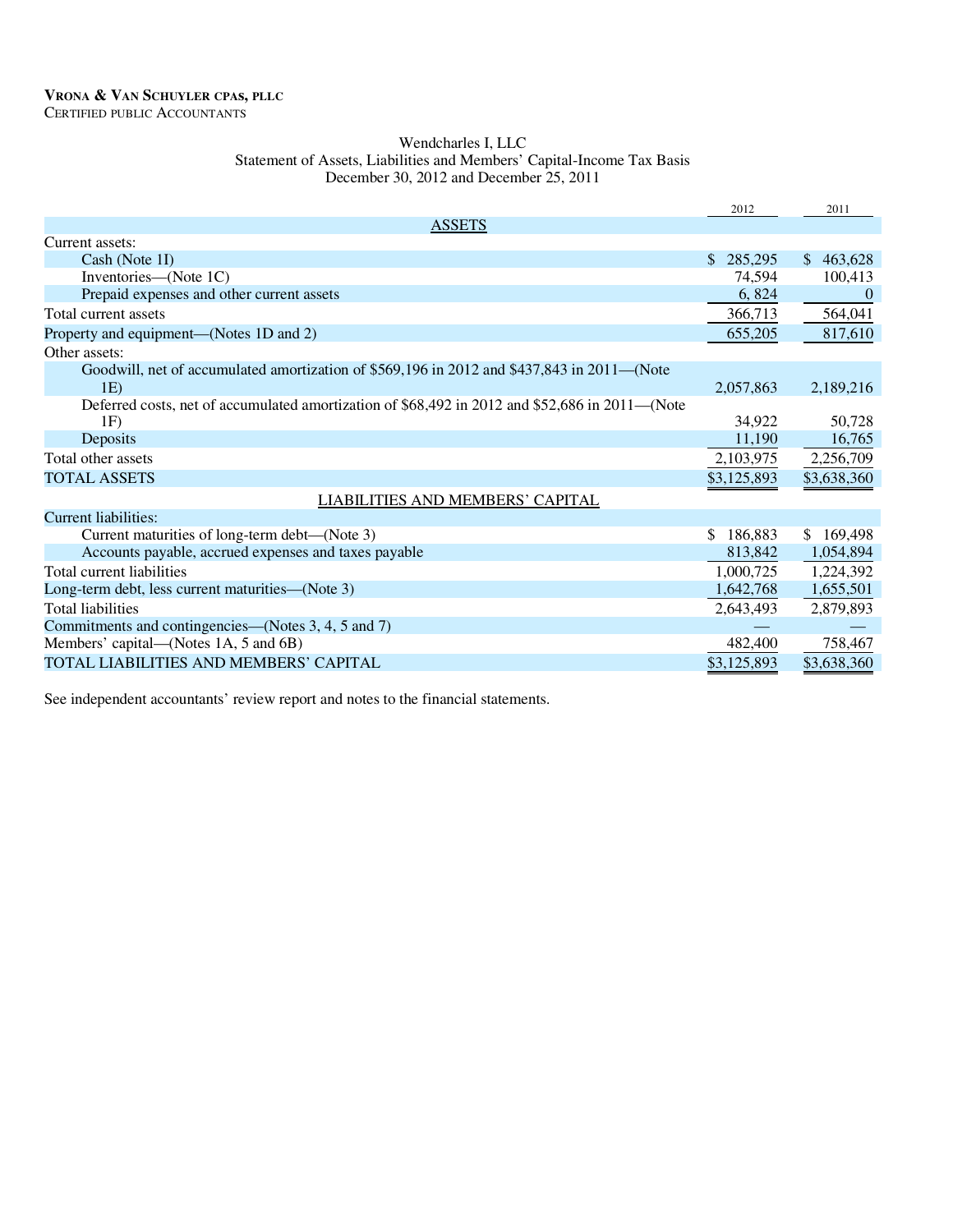### Wendcharles I, LLC Statement of Revenues and Expenses-Income Tax Basis For the Years Ended December 30, 2012 and December 25, 2011

|                                                         | 2012         | 2011             |
|---------------------------------------------------------|--------------|------------------|
| Sales—net                                               | \$12,725,776 | \$13,659,916     |
| Cost of sales—net                                       | 3,923,538    | 4,196,825        |
| Gross profit                                            | 8,802,238    | 9, 463, 091      |
| Labor expenses                                          | 4,308,571    | 4,640,763        |
| Store operating and occupancy expenses                  | 2,631,789    | 2,890,129        |
| General and administrative expenses                     | 696,211      | 720,688          |
| Advertising expenses—(Note 4A)                          | 661,776      | 674,827          |
| Royalty expense—(Note 4A)                               | 509,031      | 546,397          |
| Depreciation and amortization—(Notes 1D, 1E, and 1F)    | 625,483      | 675,912          |
| Interest expense—(Note 3)                               | 58,678       | 52,783           |
| Total operating expenses                                | 9,491,539    | 10,201,499       |
| Operating income (loss)                                 | (689, 301)   | (738, 408)       |
| Gain/(loss) on sale/(disposal) of assets                | (14, 342)    | (4,380)          |
| Gain on sale of restaurant                              | 10,460       | $\left($         |
| Workers' compensation refund                            | 515,000      | 450,000          |
| Other income                                            | 29,956       | 20,024           |
| Excess (deficiency) of revenues over expenses—(Note 1G) | (148, 227)   | (272,764)<br>\$. |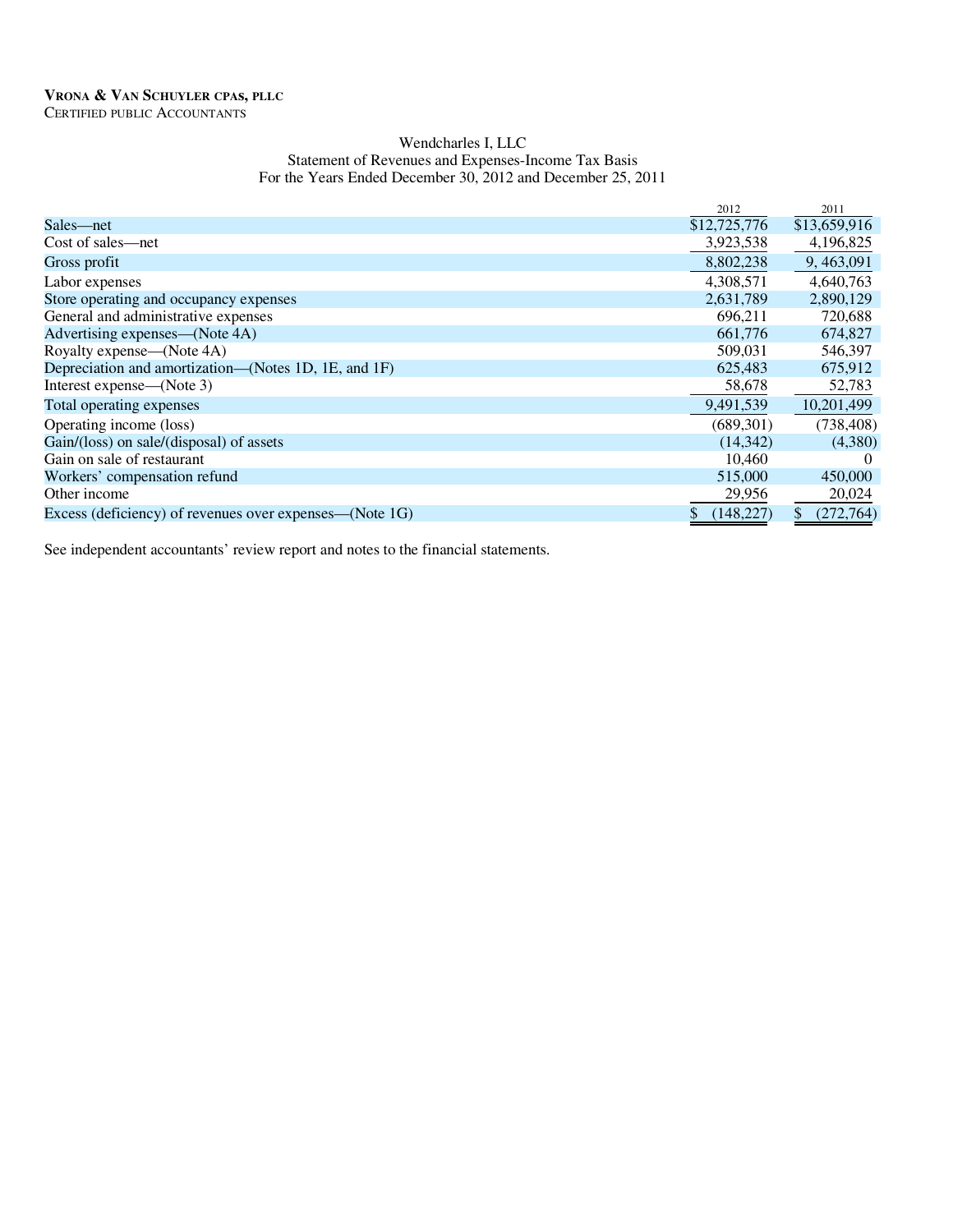### Wendcharles I, LLC Statement of Members' Capital-Income Tax Basis For the Years Ended December 30, 2012 and December 25, 2011

| Members' Capital, December 26, 2010                             | \$1,199,413 |
|-----------------------------------------------------------------|-------------|
| Excess (deficiency) of revenues over expenses December 25, 2011 | (272,764)   |
| Distributions paid to members                                   | (167,790)   |
| Members' Capital, December 25, 2011                             | 758.467     |
| Excess (deficiency) of revenues over expenses December 30, 2012 | (148,227)   |
| Distributions paid to members                                   | (127, 840)  |
| Members' Capital, December 30, 2012                             | \$482,400   |
|                                                                 |             |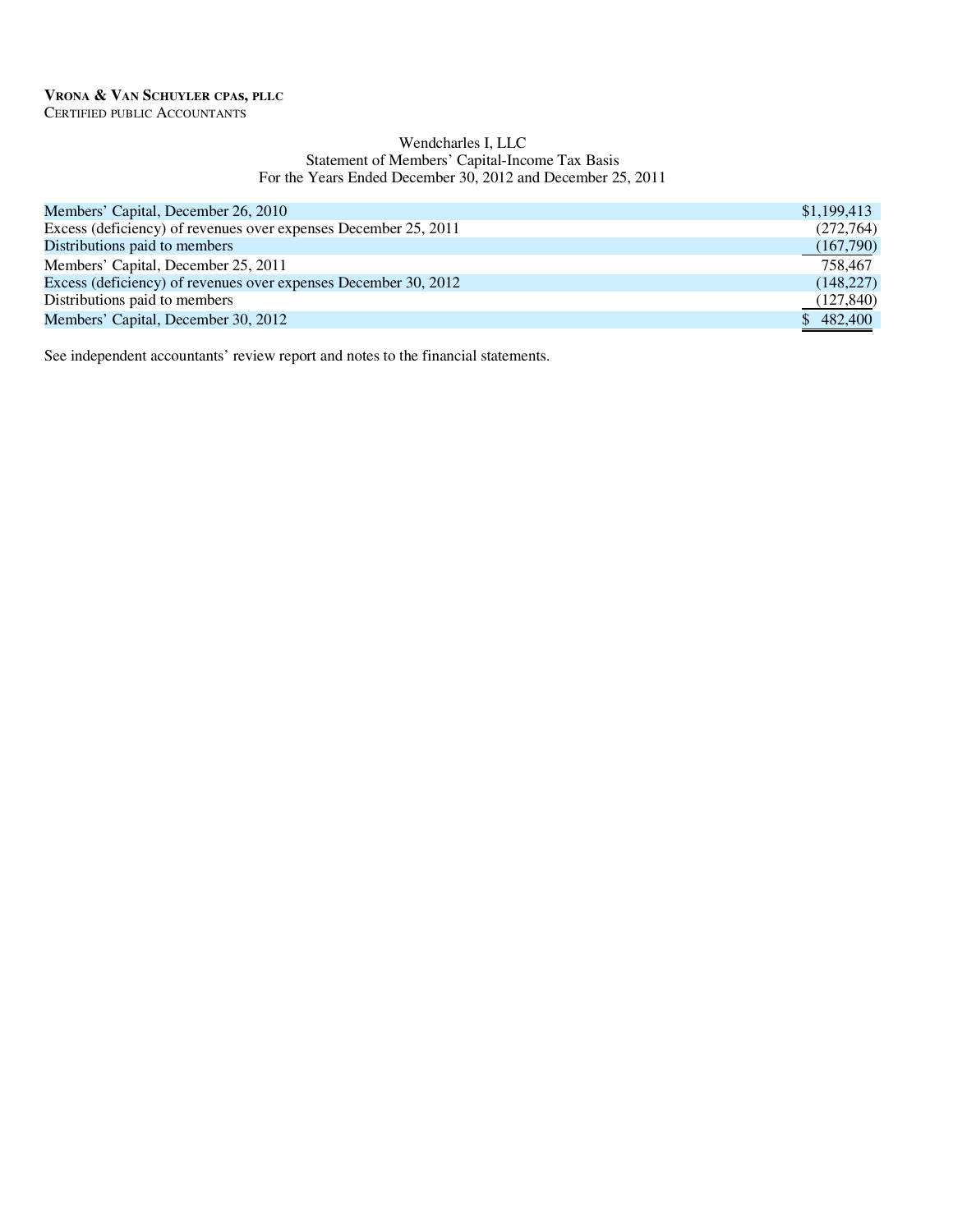### Wendcharles I, LLC Statement of Cash Flows-Income Tax Basis For the Years Ended December 30, 2012 and December 25, 2011

|                                                                        | 2012         | 2011                   |
|------------------------------------------------------------------------|--------------|------------------------|
| Cash flows from operating activities:                                  |              |                        |
| Excess (deficiency) of revenues over expenses                          | \$(148,227)  | \$(272,764)            |
| Adjustments to reconcile to net cash provided by operating activities: |              |                        |
| Depreciation and amortization                                          | 625,483      | 675,912                |
| Decrease (increase) in inventories                                     | 25,819       | (16,230)               |
| Decrease (increase) in prepaid expenses and other current assets       | 779          | 1,822                  |
| Increase (decrease) in accounts payable, accrued expenses and taxes    | (240,660)    | 109,237                |
| (Gain)/loss on (sale)/disposal of assets                               | 14,342       | 4,380                  |
| Gain on sale of restaurant                                             | (10, 460)    | $\theta$               |
| Total adjustments                                                      | 415,303      | 775,111                |
| Net cash provided by operating activities                              | 267,076      | 502,357                |
| Cash flows from investing activities:                                  |              |                        |
| Capital expenditures, tangible and intangible assets                   | (389, 143)   | (242, 374)             |
| Net cash provided by (used in) investing activities                    | (389, 143)   | (242, 374)             |
| Cash flows from financing activities:                                  |              |                        |
| Repayments of note payable                                             | (175, 348)   | (130, 268)             |
| Members' distributions                                                 | (127, 840)   | (167,790)              |
| Proceeds from sale of restaurant                                       | 66,922       | $\Omega$               |
| Proceeds from debt                                                     | 180,000      | 120,000                |
| Net cash provided by (used in) financing activities                    | (56,266)     | (178,058)              |
| Net increase (decrease) in cash                                        | (178, 333)   | 81,925                 |
| Cash, beginning of period                                              | 463,628      | 381,703                |
| Cash, end of period                                                    | \$285,295    | \$463,628              |
| <b>Additional Cash Flow Information:</b>                               |              |                        |
| Interest paid during the year                                          | 58,381<br>S. | 52,863<br>$\mathbb{S}$ |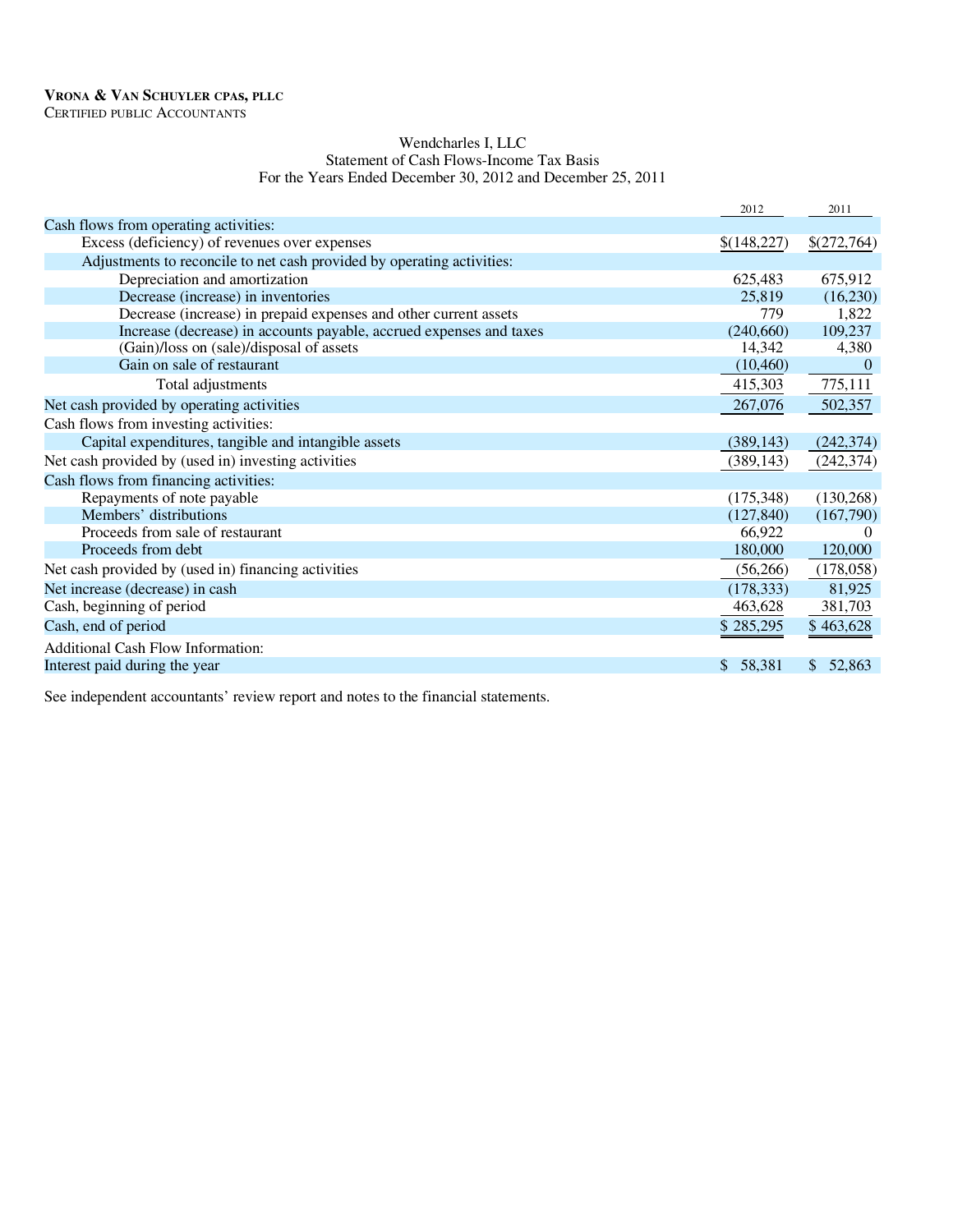## Note 1—Summary of Significant Accounting Policies

(A) The Company:

Wendcharles I, LLC was formed on June 24, 2008 pursuant to the South Carolina Code of Laws to acquire, own and operate eleven existing Wendy's Old Fashioned Hamburger Restaurants in the Charleston, South Carolina metropolitan area. As part of the same overall transaction, another South Carolina limited liability company, Wendcharles II, LLC, affiliated with the Company by certain common management and ownership interests, acquired six other existing Wendy's Old Fashioned Hamburger Restaurants in and proximate to North Charleston. The restaurants were all acquired from one unrelated seller for an aggregate purchase price of \$5,760,000, less net adjustments to the Company of approximately \$14,000. The Company's recorded goodwill in the amount of approximately \$4,060,000. The purchase price was financed principally by a \$3,500,000 loan from Bank of America, with the balance provided by capital contributions of the members. The acquisition closed and restaurant operations commenced on September 16, 2008.

The leases for the eleven leasehold estates, all in South Carolina, were assigned to the Company from different lessors. Four locations each are in Charleston and North Charleston and three are in Mt. Pleasant as follows: Charleston: 1721 Sam Rittenberg Boulevard; 194 Cannon Street; 343 Folly Road; and 5275 International Blvd; North Charleston: 4113 Rivers Avenue; 5115 Dorchester Rd; 9145 University Blvd; and 4892 Ashley Phosphate Road; Mt Pleasant: 361 Highway 17 By-Pass; 935 Chuck Dawley Boulevard; and 596 Long Point Road. (See Note 4B).

On December 26, 2011 the Company sold its Sam Rittenberg Boulevard location to Wendcharles II, LLC, a related party. (See Notes 1A and 2).

The Company is to continue in perpetuity, except it is to be dissolved as a result of the sale of all business operations or the sale of all or substantially all of its assets, in each of such cases upon the receipt of the consideration therefor in cash or the reduction to cash of non-cash consideration, or upon the occurrence of certain events as set forth in the operating agreement. (See Note 5B).

The Company currently operates ten restaurants, all of which are leased.

(B) Income Tax Basis of Accounting:

The Company is treated as a partnership for Federal and South Carolina income tax purposes. The accompanying financial statements have been prepared on the basis of accounting used to prepare the Company's federal partnership return. Such other comprehensive basis of accounting differs from generally accepted accounting principles. Accordingly, the accompanying financial statements are not intended to present financial position and results of operations in accordance with generally accepted accounting principles.

(C) Inventories:

Inventories represent food and supplies and are stated at cost.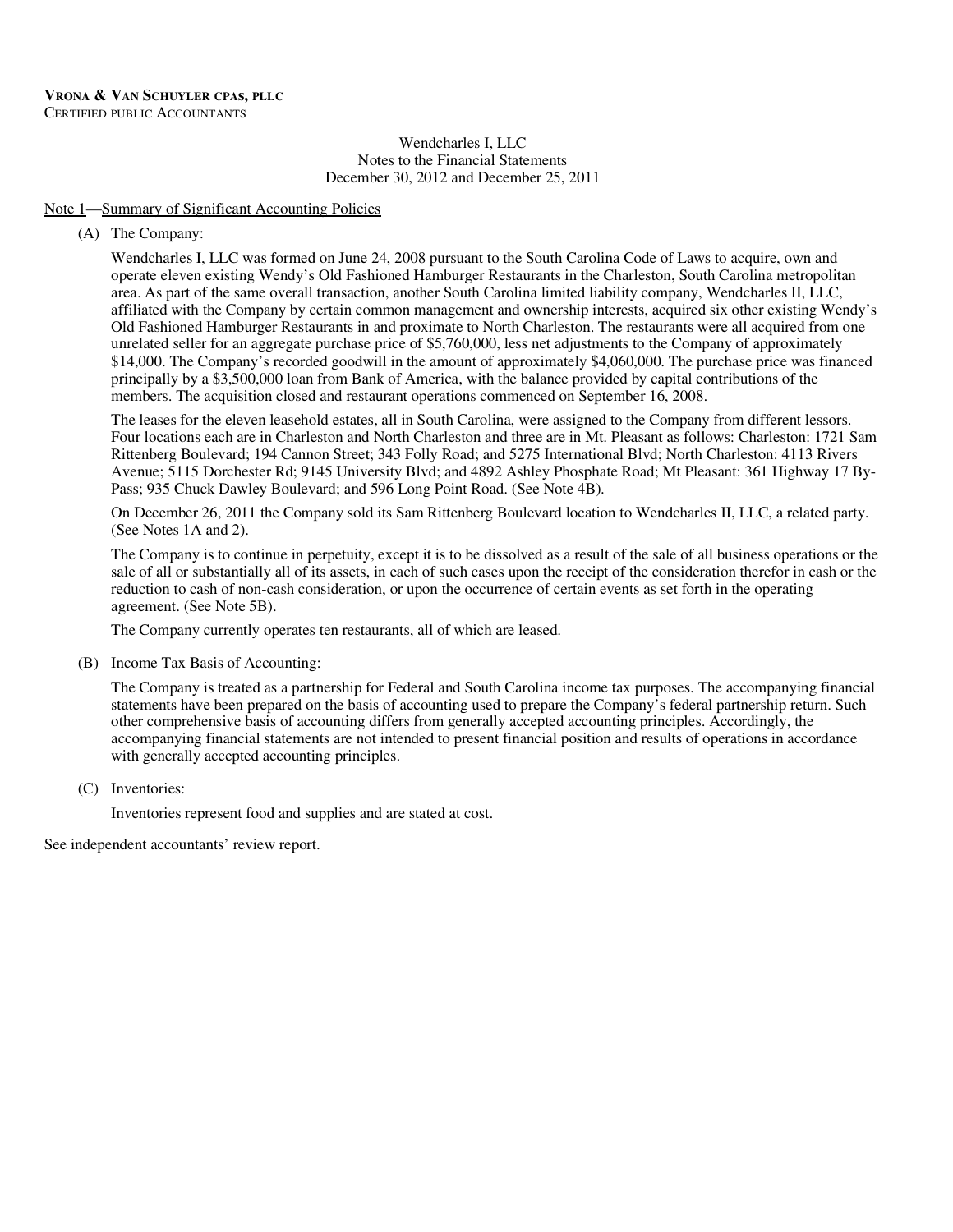#### Note 1—Summary of Significant Accounting Policies—(Continued):

#### (D) Property, Equipment and Depreciation:

Property and equipment are stated at cost. Depreciation is provided by application of the straight-line method over depreciable lives as follows:

| Land improvements      | 15 years       |
|------------------------|----------------|
| Leasehold improvements | 15 to 39 years |
| Restaurant equipment   | 5 to 7 years   |
| Automobile             | 5 years        |

If it had qualifying property placed in service during the year, the Company has taken additional depreciation deductions in accordance with the federal government's enactment of the Economic Stimulus Act of 2008, amended by the American Recovery and Reinvestment Act of 2009, the Small Business Jobs Act of 2010, and the Tax Relief, Unemployment Insurance Reauthorization and Job Creation Act of 2010.

#### (E) Goodwill:

Goodwill, representing the excess of the purchase price over the fair value of the assets acquired, is amortized over fifteen years.

(F) Deferred Costs:

The Company capitalized the costs incurred in obtaining its financing and its leases. These costs are amortized over the life of the loan.

(G) Income Taxes:

The Company was organized as a Limited Liability Company under the laws of South Carolina and is not subject to any federal or state income tax. For federal and South Carolina income tax purposes, the Company is treated as a partnership. Accordingly, each member is required to report on his federal and applicable state income tax return his distributive share of all items of income, gain, loss, deduction, credit and tax preference of the Company for any taxable year, whether or not any cash distribution has been or will be made to such member.

The Company's tax returns are subject to examination by the Federal and State taxing authorities. The tax laws, rules and regulations governing these returns are complex, technical and subject to varying interpretations. If an examination required the Company to make adjustments, the profit or loss allocated to the members would be adjusted accordingly. Management believes the Company is no longer subject to tax examinations for the years prior to 2009.

Although income tax rules are used to determine the timing of the reporting revenues and expenses, non-taxable and nondeductible expenses are included in the determination of net income in the accompanying financial statements.

(H) Fiscal Year:

The Company's annual accounting period is a fiscal year ending on the last Sunday of December. The 2012 fiscal year represents 53 weeks and the 2011 fiscal year represent 52 weeks.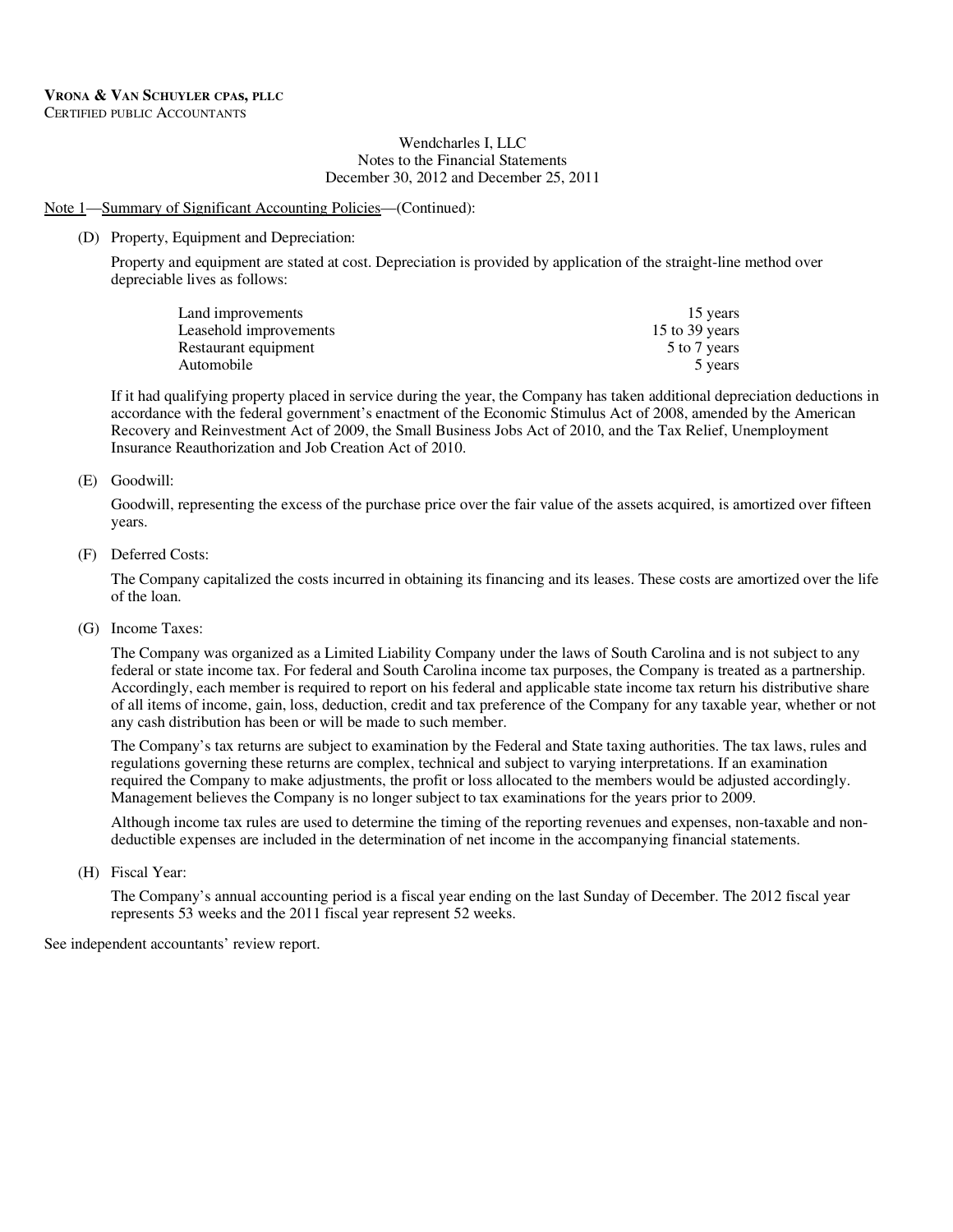### Note 1—Summary of Significant Accounting Policies—(Continued):

(I) Cash:

The Company maintains its cash in various banks. The accounts at each bank are guaranteed by the Federal Deposit Insurance Corporation, to a maximum of \$250, 000. At any time during the year, the cash balance may exceed \$250,000.

(J) Use of Estimates:

The preparation of financial statements in conformity with the income tax accrual basis of accounting requires management to make estimates and assumptions that affect certain reported amounts and disclosures. Accordingly, actual results could differ from these estimates.

(K) Advertising:

The Company expenses all advertising costs when incurred.

(L) Sales Tax:

The Company collects sales tax and remits to the state of South Carolina. The liability is reflected in taxes payable on the balance sheet.

#### Note 2—Property and Equipment

Property and equipment consist of the following:

|                                | 2012      | 2011      |
|--------------------------------|-----------|-----------|
| Land improvements              | 117,621   | 62.541    |
| Leasehold improvements         | 951,877   | 943,511   |
| Restaurant equipment           | 1,698,017 | 1,731,357 |
| Construction in progress       |           | 2,416     |
| Automobile                     | 4,940     | 4,940     |
| Total                          | 2,772,455 | 2,744,765 |
| Less: Accumulated depreciation | 2,117,250 | 1,927,155 |
| Property and equipment, net    | \$655,205 | 817,610   |

On December 26, 2011, the Company sold its 1721 Sam Rittenberg Boulevard location for a gross sales price of \$66,922. The Company realized a gain of \$10,460 on the sale. (See Note 1A).

### Note 3—Acquisition Debt

At the closing of the purchase transaction, the Company and its affiliate, Wendcharles II, LLC, jointly obtained a \$3,500,000 loan from Bank of America, with interest at a floating rate, initially equal to the thirty-day adjusted LIBOR plus 250 basis points for the period commencing on the closing date until four quarterly financial reports have been submitted and reviewed in accordance with the loan agreement and, thereafter, equal to the thirty day adjusted LIBOR plus a margin based on the funded debt to earnings before interest, taxes depreciation and amortization ("EBITDA") ratio. Based on the relative values of the leasehold interests acquired, \$1,800,000 and \$1,700,000, representing 51% and 49%, respectively, of the total principal amount, were recorded on the books of the Company and its affiliate, although they are jointly and severally liable for the loan.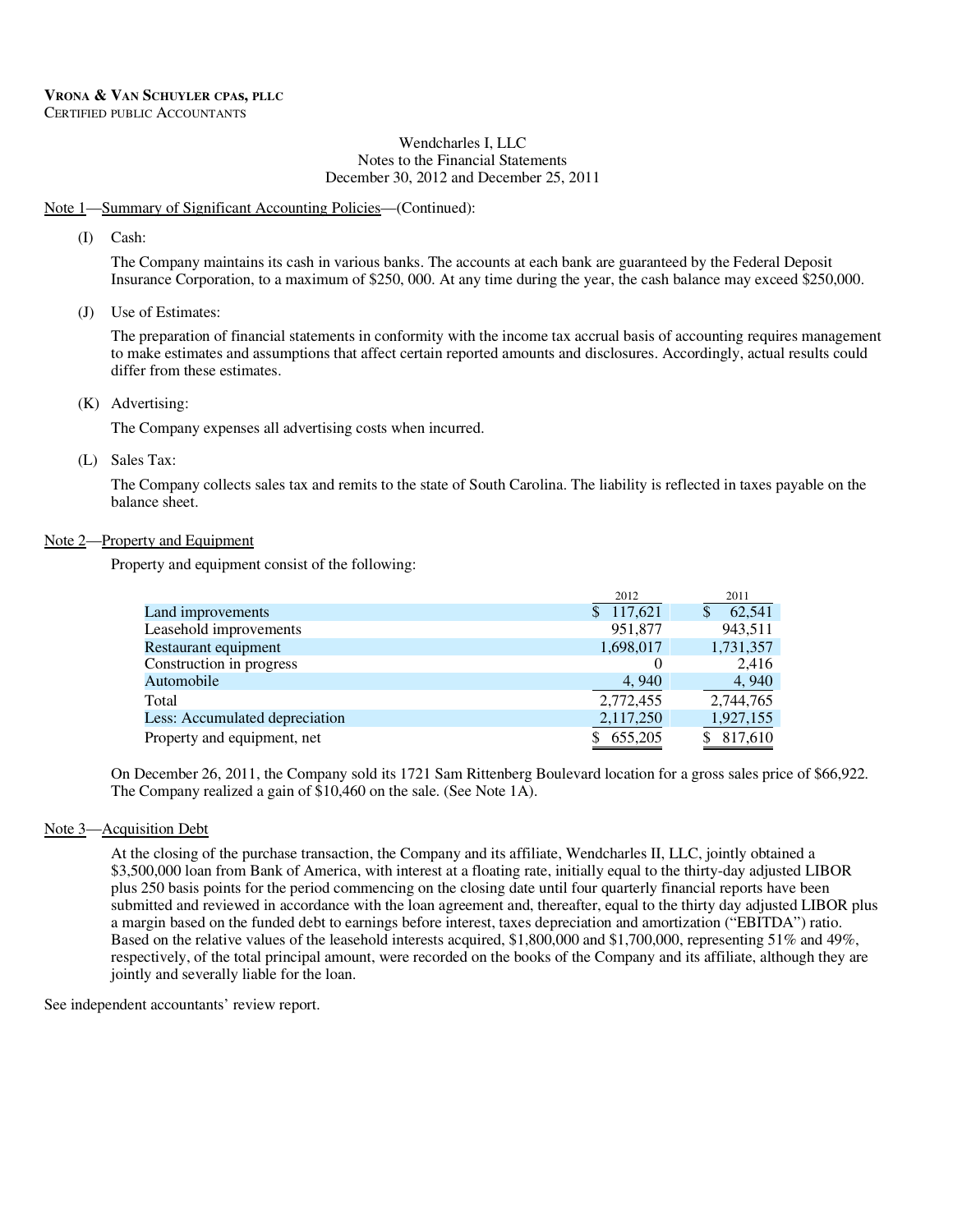#### Note 3—Acquisition Debt—(Continued):

A combined initial payment of interest only of \$7,277, based on LIBOR of 2.49%, set two business days before the closing date was due and paid on October 1, 2008. Beginning on November 1, 2008 and ending on August 1, 2015, monthly payments of interest and principal are due in an amount sufficient to amortize the loan over 13.5 years. LIBOR is adjusted on the first business day of each month. The loan matures on August 16, 2015. The loan may be prepaid at any time upon five days written notice, in minimum increments of \$250,000, provided the Companies pay any costs incurred by the bank in the termination of any interest swap agreements between the parties.

The Loan was guaranteed by two of the Companies three managing members until the later occurrence of one year from the closing date or the date the Companies achieve a combined funded debt to EBITDA ratio of less than 3.75 to 1.00 for two consecutive quarters. (See Note 4C). The guarantee was released by the lender on March 31, 2010.

The loan is secured by all the assets of each company. The agreement contains various standard affirmative and negative covenants as well as certain formula-based covenants. At December 30, 2012, the companies were not in compliance with the formula-based covenants.

The Company's share of the estimated aggregate annual principal amounts required on the note through maturity are as follows: 2013: \$112,491; 2014: \$119,432; and 2015: \$1,157,603.

On March 17, 2010, the Company borrowed \$250,000 from Wen-Restaurants LLC (a related company, see note 6C). Repayment terms are \$2,440 per month including interest at 3.25% per annum. The note matures in April 2020.

Aggregate principal payments are as follows:

| 2013       | \$23,396  |
|------------|-----------|
| 2014       | 24,168    |
| 2015       | 24,967    |
| 2016       | 25,791    |
| 2017       | 26,643    |
| Thereafter | 66,578    |
|            | \$191,543 |

In October 2011 the Company borrowed \$120,000 from M&T Bank. Repayment terms are \$3,333 per month for 36 months plus interest at 3.25%.

The annual principle payments are as follows:

| 2013       | \$40,000 |
|------------|----------|
| 2014       | 35,555   |
| Thereafter | \$75,555 |

In April 2012 the Company borrowed \$180,000 from Wendcapital LLC, a related party. Repayment terms are \$1,757 per month for 144 months at an interest rate of 6%. Additional interest may be charged if certain performance based sales are realized.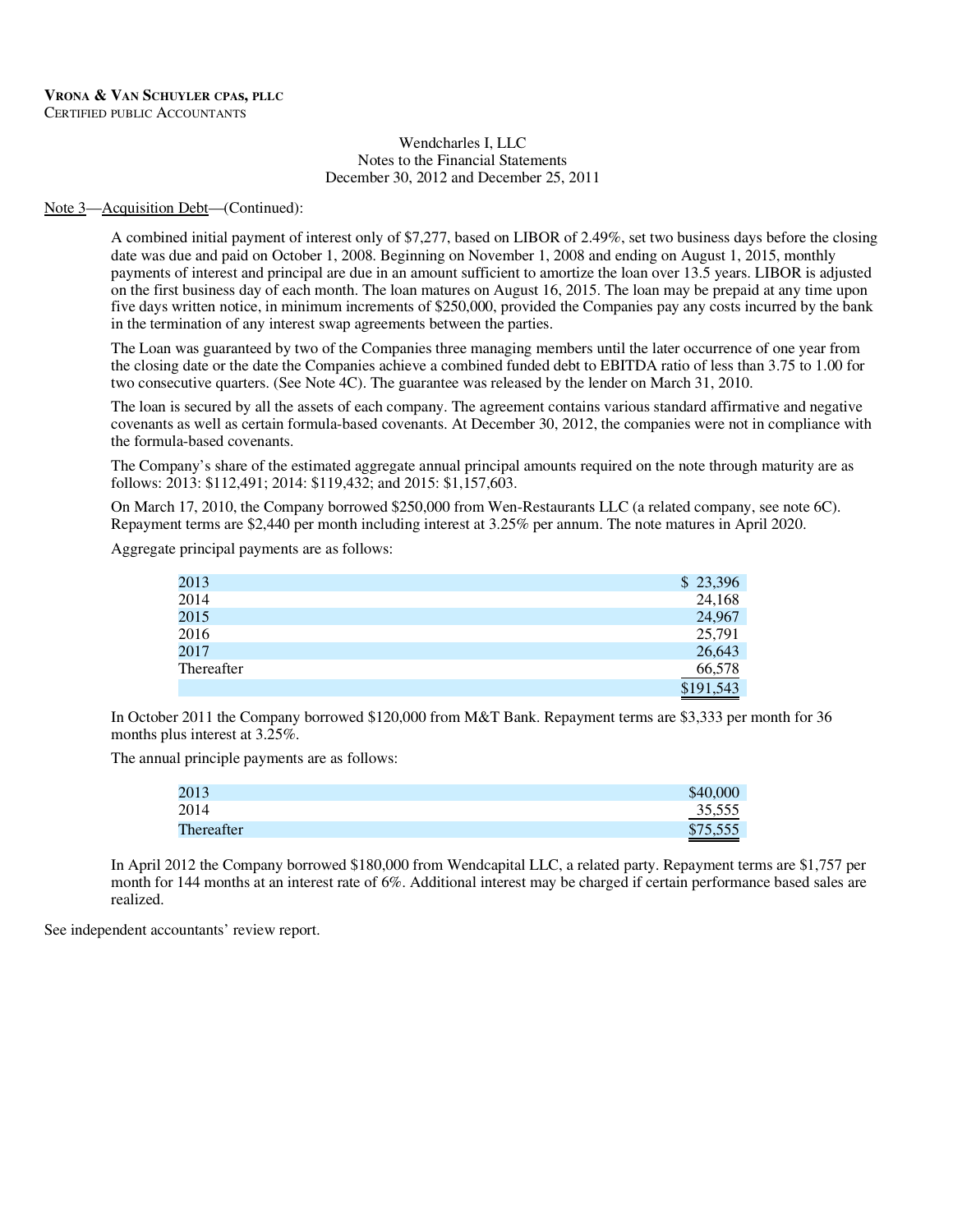#### Note 3—Acquisition Debt—(Continued):

The future principal payments are as follows:

| 2013       | \$10,996  |
|------------|-----------|
| 2014       | 11,674    |
| 2015       | 12,394    |
| 2016       | 13,159    |
| 2017       | 13,970    |
| Thereafter | 110,834   |
|            | \$173,027 |

#### Note 4—Commitments and Contingencies

(A) Franchise Agreement Commitments:

The Company is the franchisee for the ten Wendy's restaurants it owns and operates. The franchise agreements obligate the Company to pay to Wendy's International a monthly royalty equal to 4% of the gross sales of each restaurant, or \$250, whichever is greater. The Company must also pay to Wendy's National Advertising Program 3% of the gross sales and spend not less than 1% of the gross sales of each restaurant for local and regional advertising.

#### (B) Minimum Operating Lease Commitments:

The lease for the restaurant located at 4113 Rivers Ave in North Charleston has a primary term that expires on March 31, 2025 and includes two five-year renewal options. The current annual rent for the lease is \$104,616 through March 31, 2013. At that time and on each April 1 thereafter, annual rent will be increased by the previous year's annual rent multiplied by 1%.

The lease for the restaurant located at 194 Canon Street in Charleston had a primary term that expired on September 14, 2004. The current term expires on September 14, 2014 and includes two remaining five-year renewal options. The annual rent is \$131,560 for all terms of the lease. In addition the Company is required to pay percentage rent equal to 5% of gross sales in excess of \$1,087,872. (See Note 8).

The lease for the restaurant located at 343 Folly Road in Charleston has a primary term that expires on November 6, 2021 and includes two five-year renewal options. The annual rent is \$70,200 for all terms of the lease. In addition the Company is required to pay percentage rent equal to 7% of gross sales in excess of \$589,488.

The lease for the restaurant located at 5115 Dorchester Road in North Charleston has a primary term that expires on March 31, 2025 and includes two five-year renewal options. The current annual rent for the lease is \$101,524 through March 31, 2013. At that time and on each April 1 thereafter, annual rent will be increased by the previous year's annual rent multiplied by 1%.

The lease for the restaurant located at 361 Hwy 17 Bypass in Mt Pleasant has a primary term that expires on November 6, 2021 and includes two five-year renewal options. The annual rent is \$77, 280 for all terms of the lease. In addition the Company is required to pay percentage rent equal to 7% of gross sales in excess of \$750,000.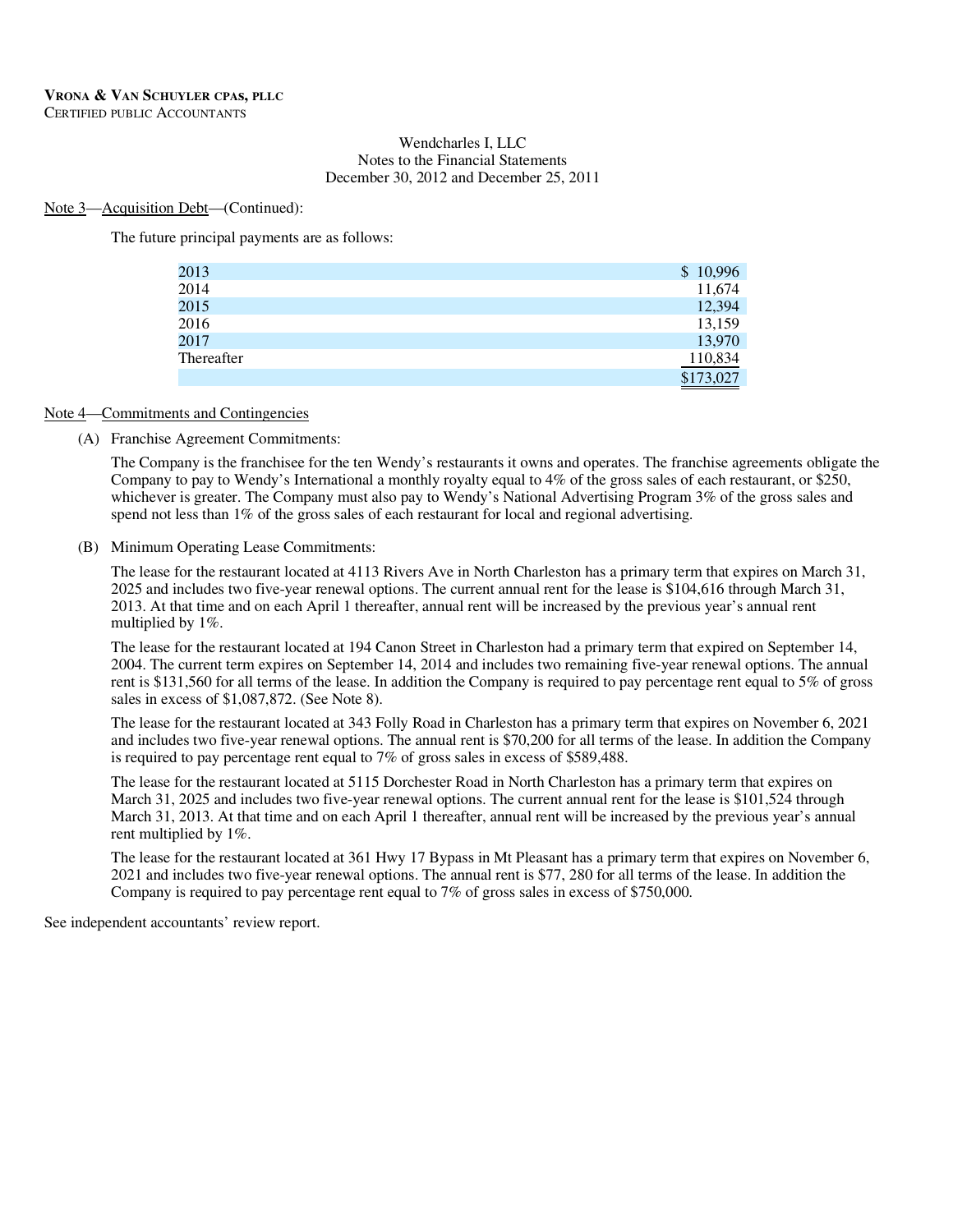#### Note 4—Commitments and Contingencies—(Continued):

#### (B) Minimum Operating Lease Commitments—continued:

The lease for the restaurant located at 935 Chuck Dawley Blvd in Mt Pleasant had a primary term that expired on September 9, 1996. The current term expires on September 9, 2016. The annual rent is \$97,020 for the remainder of the current term. In addition the Company is required to pay percentage rent equal to 6% of gross sales in excess of base rent.

The lease for the restaurant located at 9145 University Blvd in North Charleston has a primary term that expires on March 31, 2025 and includes two five-year renewal options. The current annual rent for the lease is \$107,306 through March 31, 2013. At that time and on each April 1 thereafter, annual rent will be increased by the previous year's annual rent multiplied by 1%.

The lease for the restaurant located at 4892 Ashley Phosphate Road in North Charleston has a primary term that expires on March 31, 2025 and includes two five-year renewal options. The current annual rent for the lease is \$101,928 through March 31, 2013. At that time and on each April 1 thereafter, annual rent will be increased by the previous year's annual rent multiplied by 1%.

The lease for the restaurant located at 596 Long Point Road in Mt Pleasant has a primary term that expires on March 31, 2025 and includes two five-year renewal options. The current annual rent for the lease is \$98,058 through March 31, 2013. At that time and on each April 1 thereafter, annual rent will be increased by the previous year's annual rent multiplied by 1%

The lease for the restaurant located at 5275 International Blvd in North Charleston has a primary term that expires on April 30, 2027 and includes four five-year renewal options. The current annual rent for the lease is \$126,075 through June 30, 2013. At that time and on each five year anniversary thereafter, annual rent will be increased by the previous year's annual rent multiplied by 5%.

The Company is required to pay all realty taxes, insurance, routine maintenance and common charges for the above leases. Rent expense was \$1,096,594 in 2012 and \$1, 198,666 in 2011 including percentage including percentage rent of \$89,185 in 2012 and \$123,990 in 2011.

Future annual minimum rentals are as follows:

| 2013       | \$1,015,568  |
|------------|--------------|
| 2014       | 985,041      |
| 2015       | 897,403      |
| 2016       | 872,726      |
| 2017       | 810,911      |
| Thereafter | 5,892,312    |
|            | \$10,473,961 |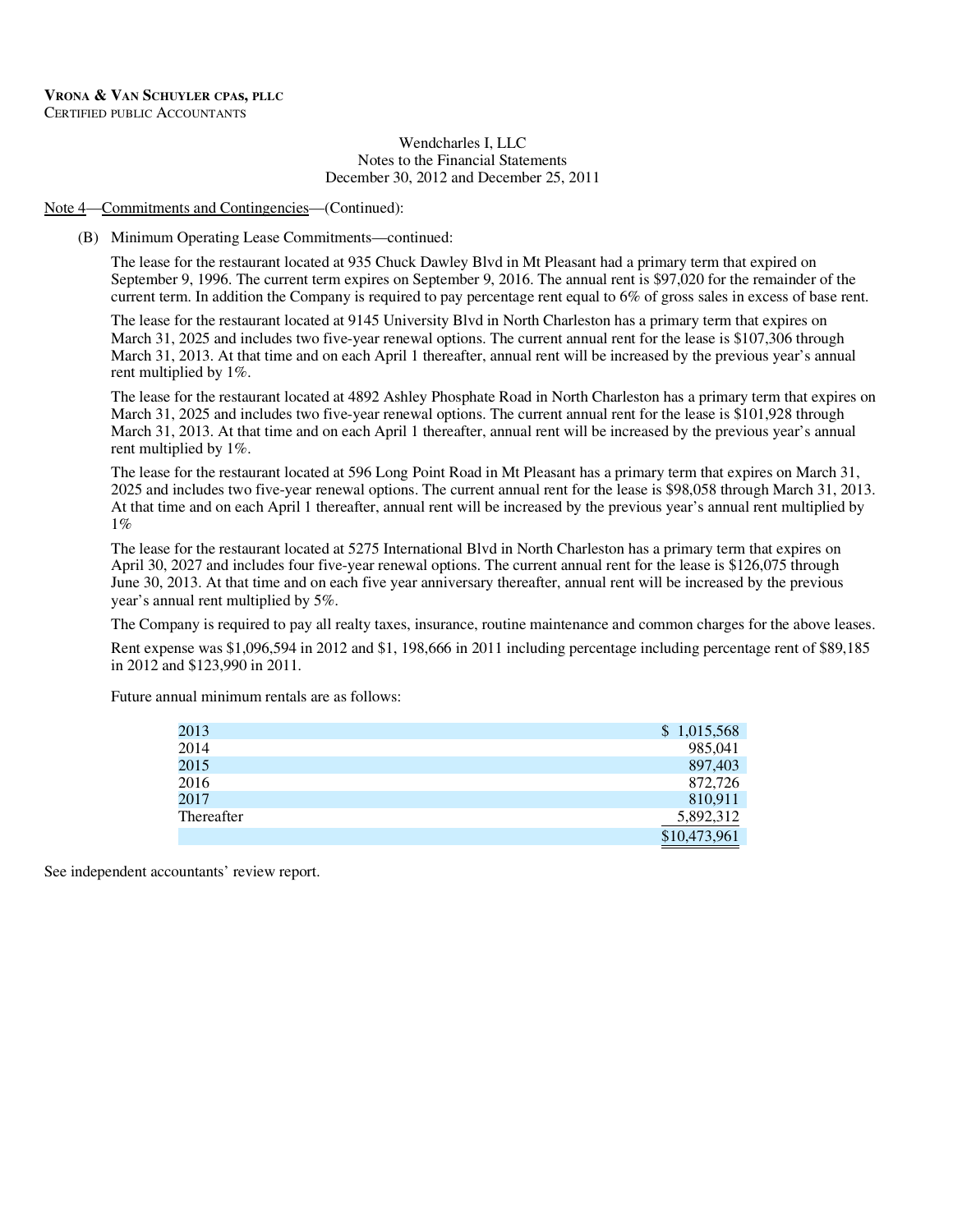### Note 4—Commitments and Contingencies— (Continued):

#### (C) Financial and Operational Advisory Services Agreement:

The Company has a financial and operational advisory services agreement with three of its corporate officers. The agreement provides for these officers to: Consult with and advise the Company on applicable financial and/or operational matters and if required by the Company's debt, lease or franchise agreements, to which they are signatories, to remain ready, willing and able to maintain such status for the benefit of the Company, except where such guarantees are not needed; and remain able to provide such additional personal guarantees as, within their sole discretion, may reasonably be necessary to maintain the business of the Company. The initial term expires December 2011, and is automatically renewable annually thereafter, as long as the Company remains in business. The agreement also provides for the reimbursement of reasonable expenses incurred by the individuals in fulfilling their duties. The aggregate annual fee under this agreement is \$42,000. (See Note 6A).

#### Note 5—Capitalization and Operating Agreement

(A) Capitalization:

The Company's initial capitalization consisted of 800 units, of which 42 and 32 were sold to two managing members at \$100 per unit, or \$ 7,400 in the aggregate, and 80 units were sold to the third managing member at \$125 per unit, or \$10,000 in the aggregate. Of the remaining 646 units, 67 were sold at \$100 per unit, or \$6,700 in the aggregate, and 579 units were sold at per unit contributions of \$4,700 totaling \$2,721,300. All contributions totaled \$2,745,400. (See Note 5B).

(B) Operating Agreement:

All purchasers of membership interests are parties to the Company's operating agreement which provides for the capitalization and operation of the Company, distributions to members and transfers of interests. Members' consents representing 75% of all membership interests are required for the following actions: Change in the operating agreement; voluntary dissolution; sale or exchange of substantially all assets; merger or consolidation; incurrence of debt or refinancing other than in the ordinary course of business or in connection with entering new or unrelated businesses; and removal of a manager, for cause. Members are not required to make up negative capital accounts. Distributions either from cash flow generated by operations or capital transactions (as defined) other than capital contributions are made at the sole discretion of the managers, acting unanimously. Managers are elected by the members. Outside liens against membership interests are prohibited. For permitted transfers of membership interests, book value is equal to assets less liabilities using the income tax method/accrual basis of accounting, except for transfers involving the interest owned by the Company's President, in which case a special valuation adjustment is required through August 2013.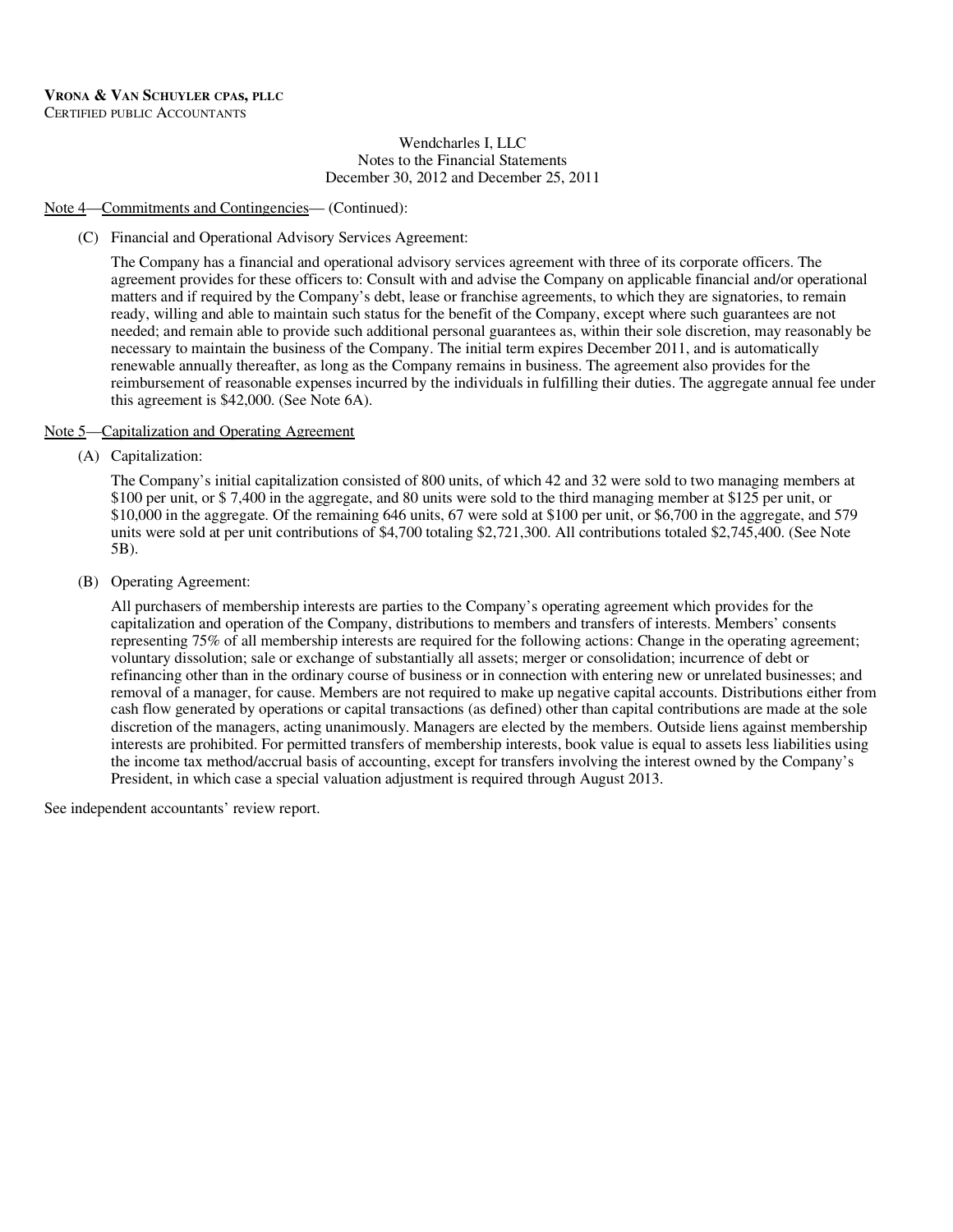### Note 5—Capitalization and Operating Agreement—(Continued):

(B) Operating Agreement:

Members wishing to sell their interests shall submit their request in writing, together with appropriate documentation setting forth the terms of such sale, to the managing members, who within thirty days and at their sole discretion, shall approve or disapprove of such sale. If not approved, the managing members within fourteen additional days may elect to have the Company purchase the offered units at the stated terms. Such action by the managing members is to be by simple majority. If the managing members determine that the offered interests are not to be redeemed by the Company, then the interests shall be offered to the remaining members of the Company, pro-rata at the same offered terms, who will have 14 additional days to purchase the offered shares. If the interests are not purchased by the members, then they may be sold to the third-party purchaser at the offered terms, but the purchaser must become bound by the terms of the operating agreement. Membership interests may also be transferred to family members or trusts or by reason of death or incompetence.

In the event of a termination of a member's interest by death, retirement, resignation, expulsion, bankruptcy, incompetence, or in the case of a member that is not a natural person—dissolution, the Company must be dissolved unless it is continued by the consent of all the remaining members. Non-consenting members are deemed to offer and authorized representatives or trustees of deceased or bankrupt members may offer the applicable membership interest, first to the Company, and then to the consenting (continuing) members. In such case, the offered interests must be purchased by either the Company or one or more of the consenting members. Such purchases, unless made by the Company, are to be made pro-rata to the existing interests of purchasing members, unless they agree otherwise or there is only one purchasing member.

In any event, all offered interests of non-consenting members or by the estate, trustee, etc. of deceased or bankrupt members, etc. must be purchased by the Company or one or more consenting members or the Company must be dissolved and liquidated.

#### Note 6—Related Party Transactions

(A) Financial and Operational Advisory Services:

The Company paid two of its three managing members and a third individual a total of \$42,000 in 2012 and \$42,000 in 2011 pursuant to a financial and operational advisory services agreement.

(B) Redemption of Membership Interest:

In October 2009 the Company redeemed one member's .125% membership interest for \$2,000.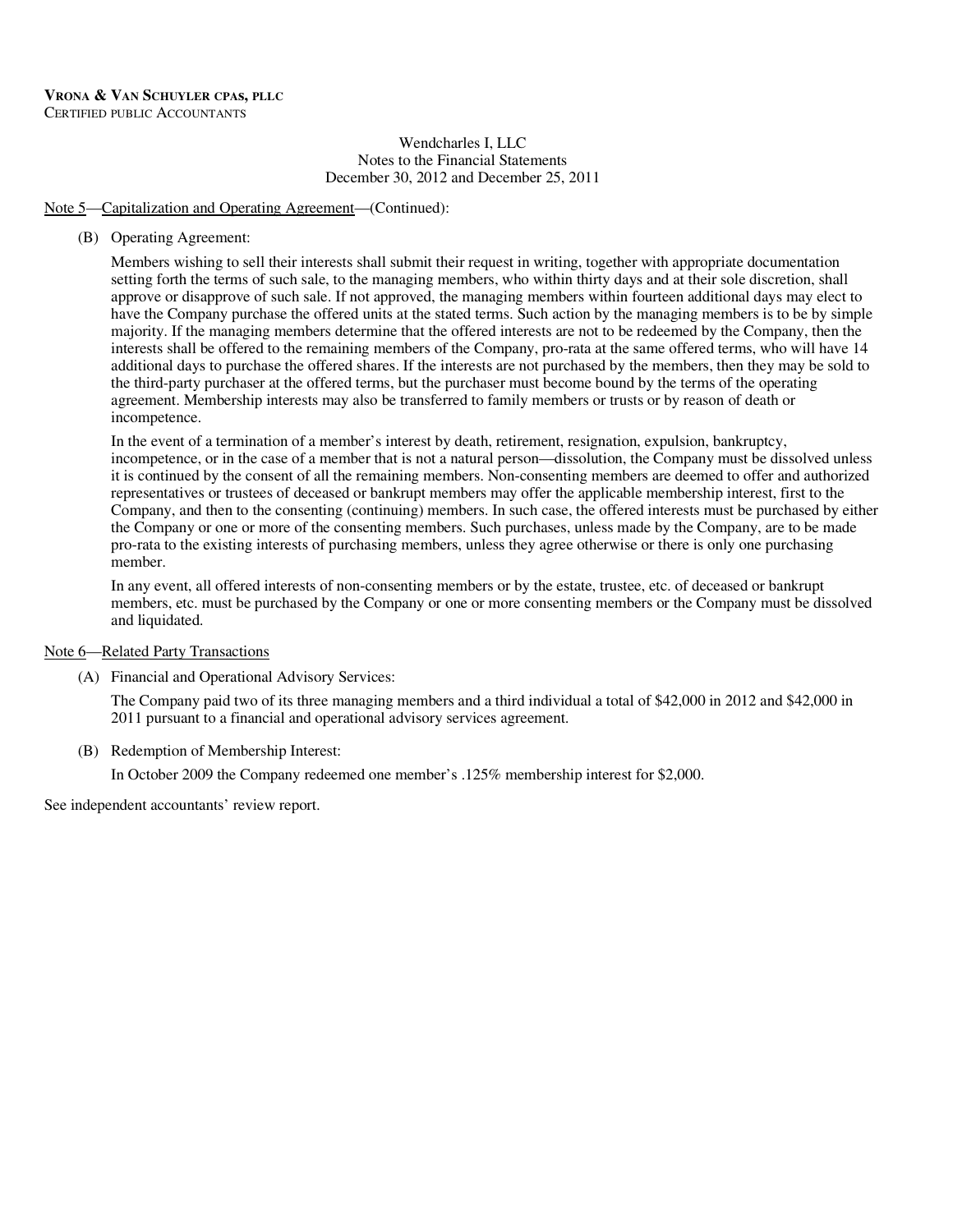### Note 6—Related Party Transactions—(Continued):

(C) Note Payable:

In March 2010 the Company borrowed \$250,000 from Wen-Restaurants Associates L.P. Both Companies have common owners but are not under common control.

# Note 7-Pension Plan

The Company maintains a qualified cash or deferred compensation plan under section 401(K) of the Internal Revenue Code. Under the plan, employees may elect to defer up to (15%) of their salary, subject to Internal Revenue Service limits. A discretionary matching contribution may be made by the Company and added to each participant's account. Company contributions for the plan amounted to \$0 for 2012 and \$0 for 2011.

### Note 8—Subsequent Event

The Company is anticipating selling the Cannon Street location in August 2013.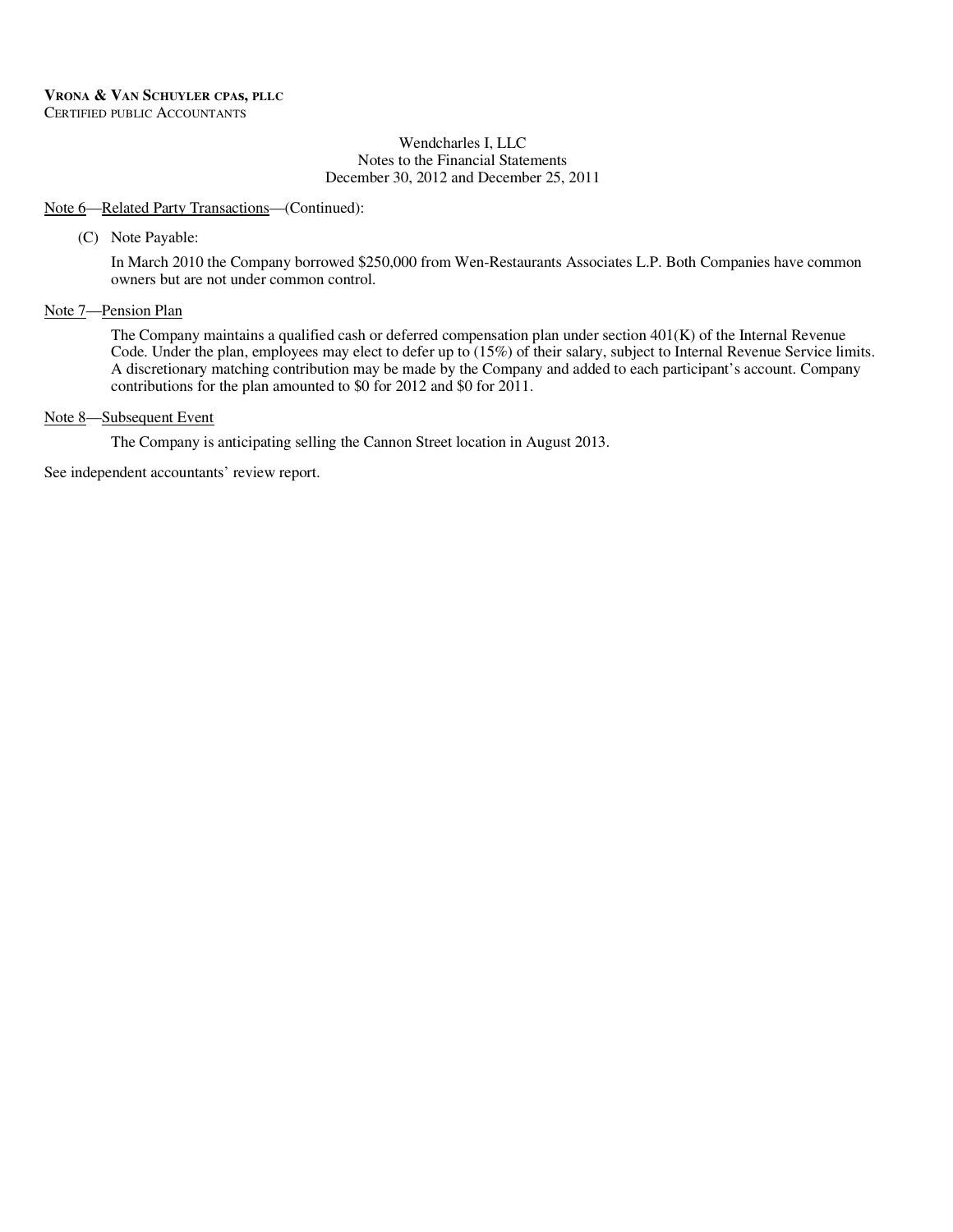**Exhibit 99.2** 

### **VRONA & VAN SCHUYLER CPAs, PLLC** CERTIFIED PUBLIC ACCOUNTANTS

# WENDCHARLES II, LLC

FINANCIAL STATEMENTS—INCOME TAX BASIS December 30, 2012 and DECEMBER 25, 2011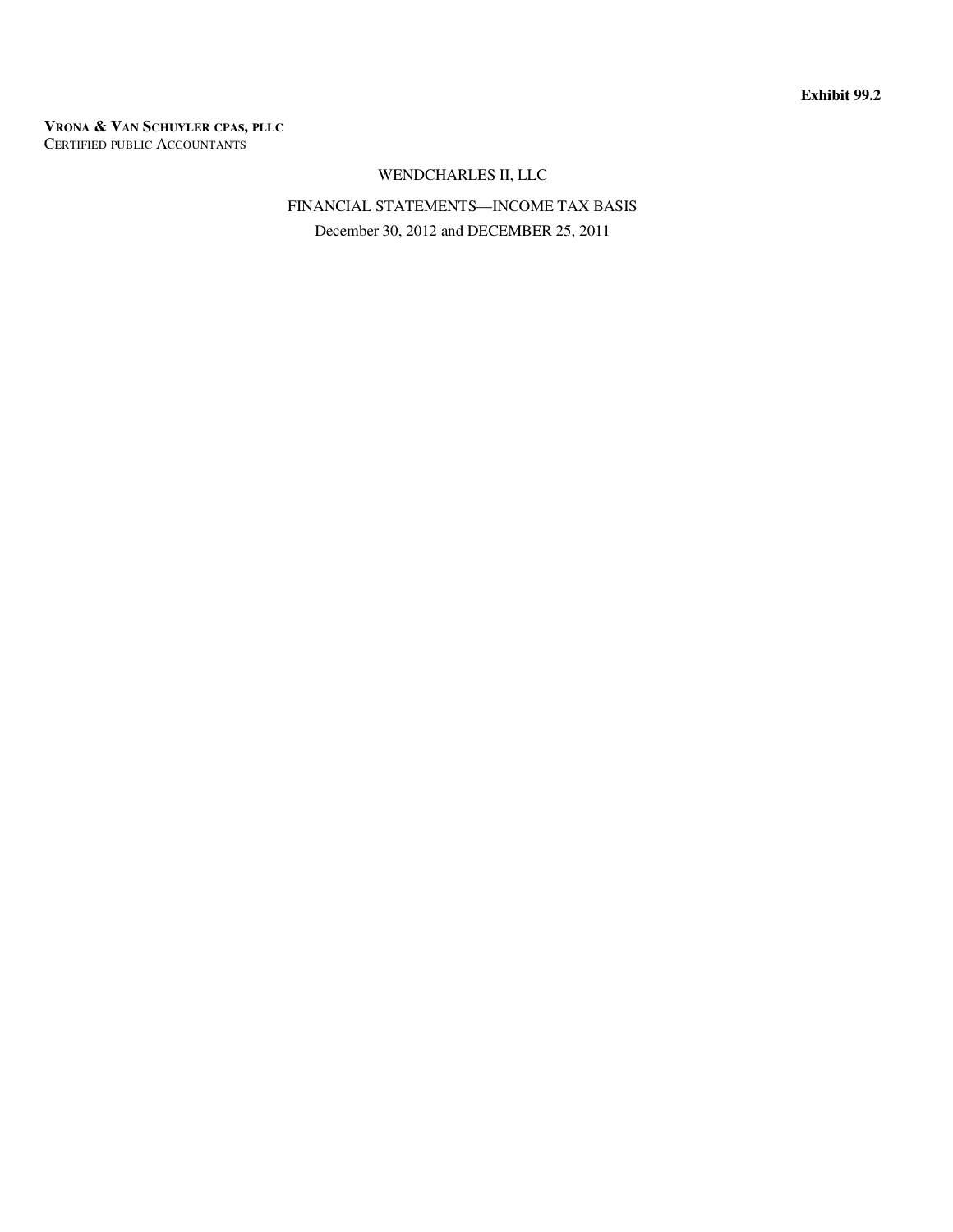#### **VRONA & VAN SCHUYLER CPAS, PLLC** CERTIFIED PUBLIC ACCOUNTANTS ADMIN@VRONAVANSCHUYLERCPA.COM WWW.VRONAVANSCHUYLERCPA.COM

240 Long Beach Road (2008) 240 West 35th St. Ste 300<br>240 West 35th St. Ste 300<br>2506 New York, NY 11558-1541 ISLAND PARK, NY 11558-1541<br>
TEL: 516-670-9479 TEL: 212-868-3750 TEL: 516-670-9479<br>Fax: 516-670-9477

FAX: 212-868-3727

## INDEPENDENT ACCOUNTANTS' REVIEW REPORT

The Members Wendcharles II, LLC 27 Central Avenue Cortland, New York 13045

We have reviewed the accompanying statement of assets, liabilities and members' capital-income tax basis of Wendcharles II, LLC as of December 30, 2012 and December 25, 2011 and the related statements of revenues and expenses-income tax basis, members' capital-income tax basis and cash flows-income tax basis for the years then ended. A review includes primarily applying analytical procedures to management's financial data and making inquiries of company management. A review is substantially less in scope than an audit, the objective of which is the expression of an opinion regarding the financial statements as a whole. Accordingly, we do not express such an opinion.

Management is responsible for the preparation and fair presentation of the financial statements in accordance with the income tax basis for accounting and for designing, implementing, and maintaining internal control relevant to the preparation and fair presentation of the financial statements.

Our responsibility is to conduct the review in accordance with Statements on Standards for Accounting and Review Services issued by the American Institute of Certified Public Accountants. Those standards require us to perform procedures to obtain limited assurance that there are no material modifications that should be made to the financial statements. We believe that the results of our procedures provides a reasonable basis for our report.

Based on our review, we are not aware of any material modifications that should be made to the accompanying financial statements in order for them to be in conformity with the income tax basis of accounting, as described in Note 1.

Vroxa&Vax Schuyles CAAs, Puc

CERTIFIED PUBLIC ACCOUNTANTS

January 27, 2013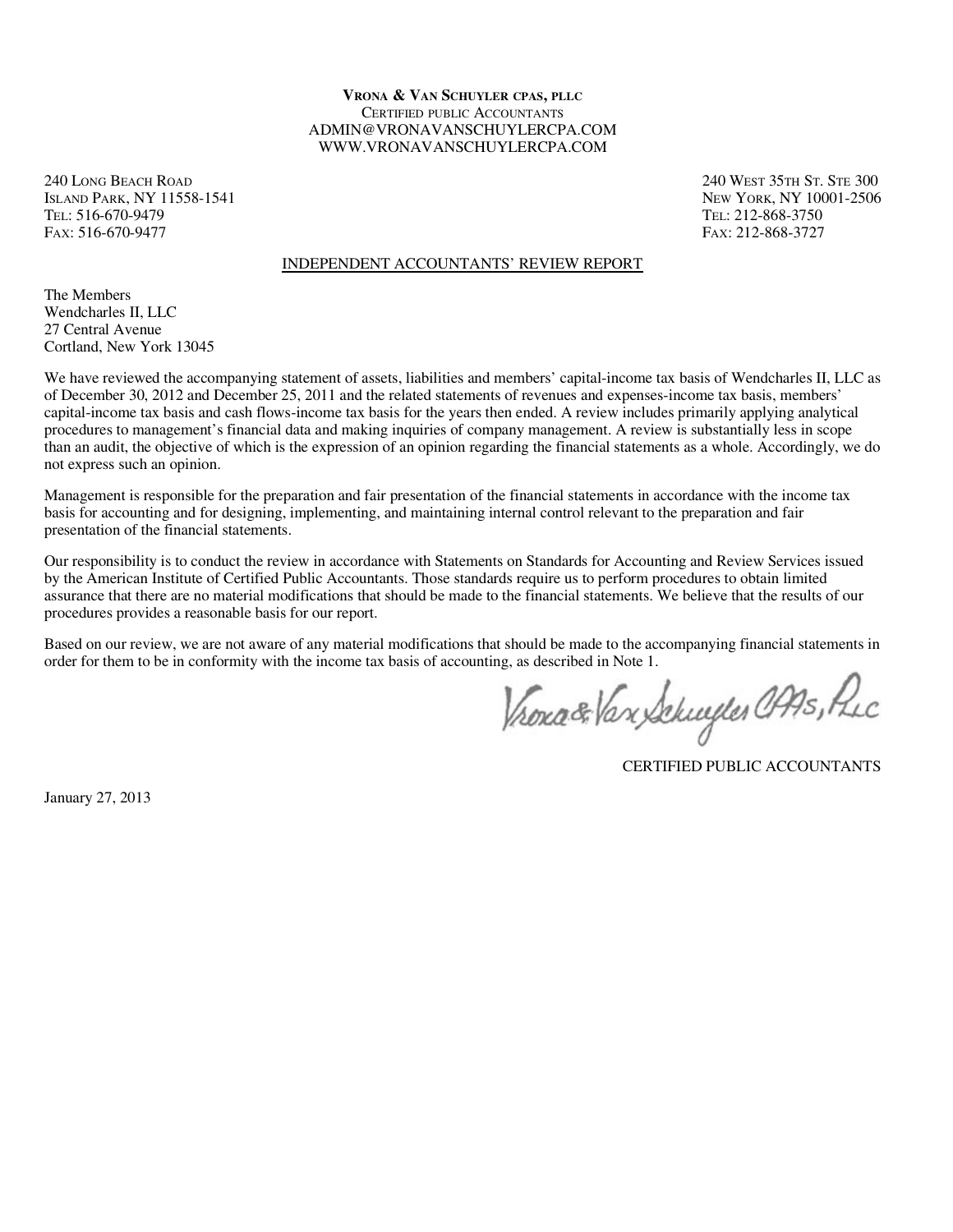### Wendcharles II, LLC Statement of Assets, Liabilities and Members' Capital (Deficit)—Income Tax Basis December 30, 2012 and December 25, 2011

|                                                        | 2012                    | 2011           |
|--------------------------------------------------------|-------------------------|----------------|
| <b>ASSETS</b>                                          |                         |                |
| Current assets:                                        |                         |                |
| Cash (Note 1I)                                         | $\mathbb{S}$<br>451.695 | \$344,168      |
| Inventories—(Note 1C)                                  | 66,040                  | 49,701         |
| Prepaid expenses and other current assets              | 2,652                   | $\overline{0}$ |
| Total current assets                                   | 520,387                 | 393,869        |
| Property and equipment—(Notes 1D and 2)                | 603,498                 | 511,567        |
| Other assets:                                          |                         |                |
| Goodwill, net of accumulated amortization of           |                         |                |
| \$413,959 in 2012 and \$318,430 in 2011—(Note 1E)      | 1,018,982               | 1,114,511      |
| Deferred costs, net of accumulated amortization of     |                         |                |
| \$37,264 in 2012 and \$28,894 in 2011—(Note 1F)        | 25,059                  | 33,429         |
| Deposits                                               | 15,160                  | 9,585          |
| Total other assets                                     | 1,059,201               | 1,157,525      |
| <b>TOTAL ASSETS</b>                                    | \$2,183,086             | \$2,062,961    |
| <b>LIABILITIES AND MEMBERS' CAPITAL</b>                |                         |                |
| Current liabilities:                                   |                         |                |
| Current maturities of long-term debt—(Note 3)          | \$<br>146,250           | \$117,581      |
| Accounts payable, accrued expenses and taxes payable   | 684,435                 | 559,969        |
| Total current liabilities                              | 830,685                 | 677,550        |
| Long-term debt, less current maturities—(Note 3)       | 1,548,355               | 1,343,899      |
| <b>Total liabilities</b>                               | 2,379,040               | 2,021,449      |
| Commitments and contingencies—(Notes 3, 4, 5, 6 and 7) |                         |                |
| Members' capital (deficit)—(Notes 1A, 5 and 6B)        | (195, 954)              | 41,512         |
| TOTAL LIABILITIES AND MEMBERS' CAPITAL                 | \$2,183,086             | \$2,062,961    |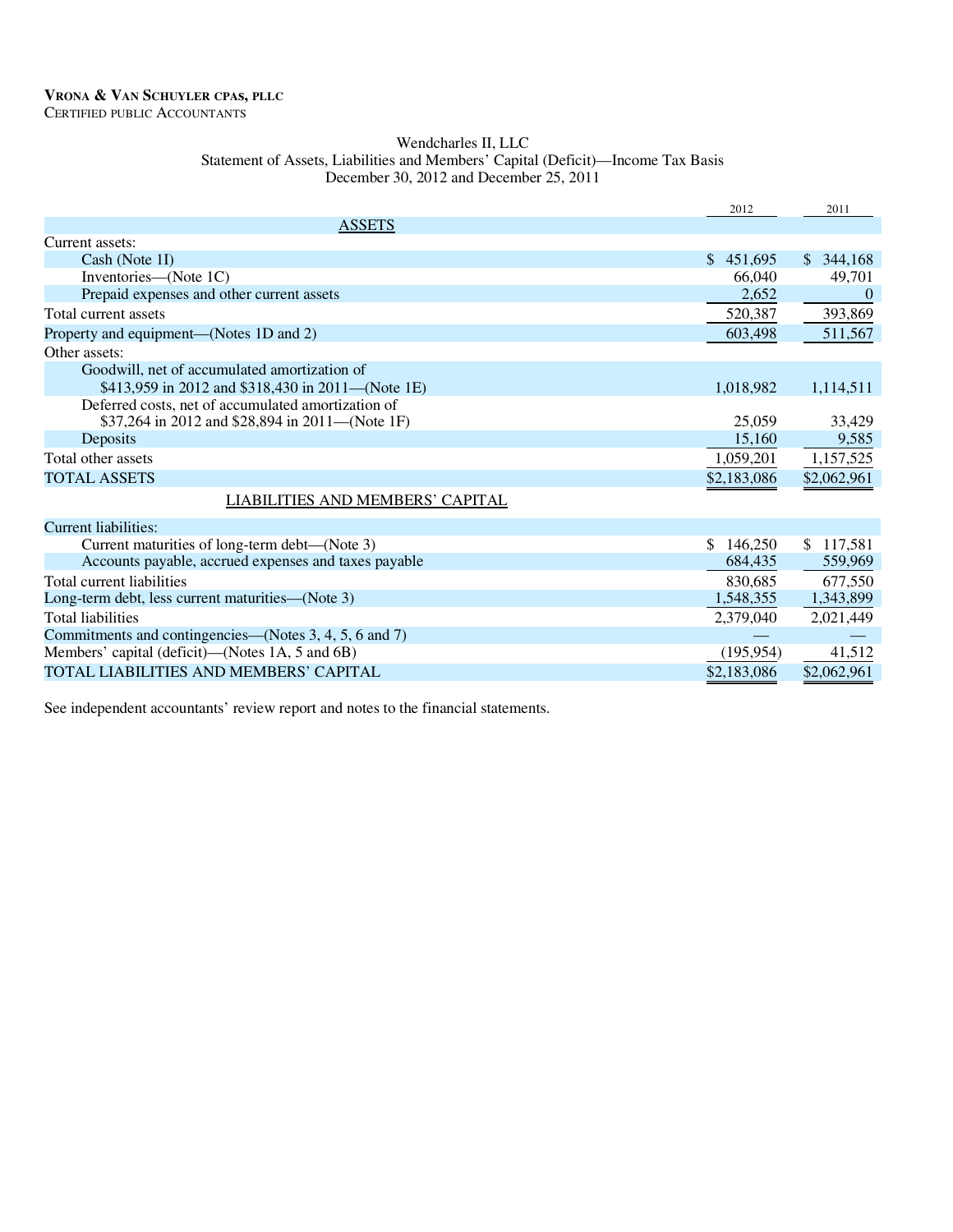# Wendcharles II, LLC Statement of Revenues and Expenses—Income Tax Basis

For the Years Ended December 30, 2012 and December 25, 2011

|                                                         | 2012        | 2011          |
|---------------------------------------------------------|-------------|---------------|
| Sales—net                                               | \$9,690,644 | \$7,512,661   |
| Cost of sales—net                                       | 3,044,485   | 2,340,316     |
| Gross profit                                            | 6,646,159   | 5,172,345     |
| Labor expenses                                          | 2.954.508   | 2,379,330     |
| Store operating and occupancy expenses                  | 1,874,128   | 1,592,350     |
| General and administrative expenses                     | 492,172     | 383,048       |
| Advertising expenses—(Note 4A)                          | 456,395     | 340,609       |
| Royalty expense—(Note 4A)                               | 387,622     | 300,509       |
| Depreciation and amortization—(Notes 1D, 1E and 1F)     | 549,266     | 396,832       |
| Interest expense—(Note 3)                               | 53,818      | 42,155        |
| Total operating expenses                                | 6,767,909   | 5,434,833     |
| Operating income (loss)                                 | (121,750)   | (262, 488)    |
| Gain/(loss) on sale/(disposal) of assets                | (76,111)    | (3,569)       |
| Workers' Compensation Refund                            | 205,000     | 250,000       |
| Other income                                            | 18,405      | 14,073        |
| Excess (deficiency) of revenues over expenses—(Note 1G) | 25,544      | \$<br>(1,984) |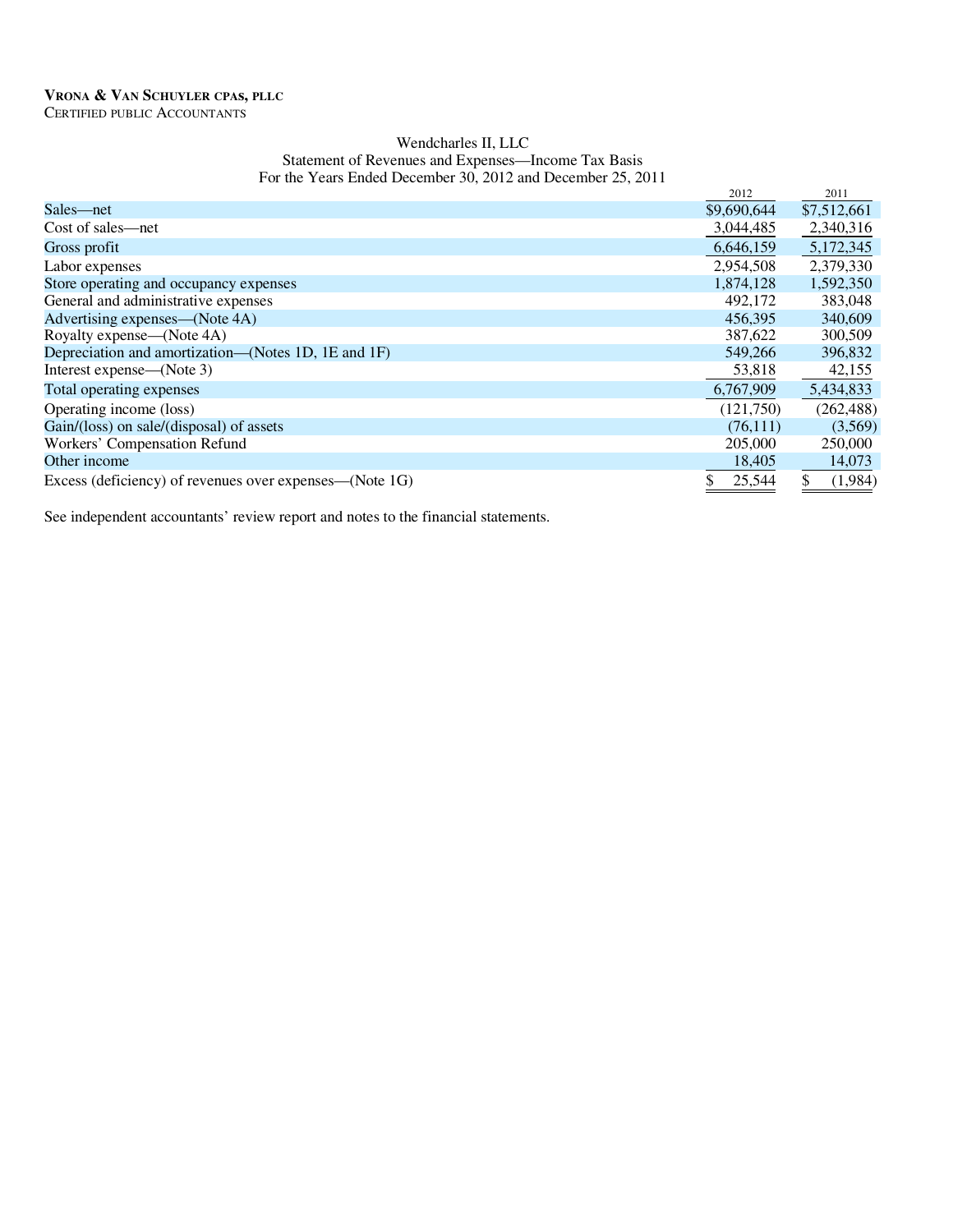### Wendcharles II, LLC Statement of Members' Capital (Deficit)—Income Tax Basis For the Years Ended December 30, 2012 and December 25, 2011

| Members' capital, December 26, 2010<br>\$284,396<br>Excess of revenues (deficit) over expenses for the period ended December 25, 2011<br>Distributions paid to members<br>(239,400) |         |
|-------------------------------------------------------------------------------------------------------------------------------------------------------------------------------------|---------|
|                                                                                                                                                                                     |         |
|                                                                                                                                                                                     | (1,984) |
|                                                                                                                                                                                     |         |
| Redemption of member's interest                                                                                                                                                     | (1,500) |
| Members' capital, December 25, 2011                                                                                                                                                 | 41.512  |
| Excess of revenues (deficit) over expenses for the period ended December 30, 2012<br>25.544                                                                                         |         |
| (263,010)<br>Distributions paid to members                                                                                                                                          |         |
| Members' capital, December 30, 2012<br>\$(195,954)                                                                                                                                  |         |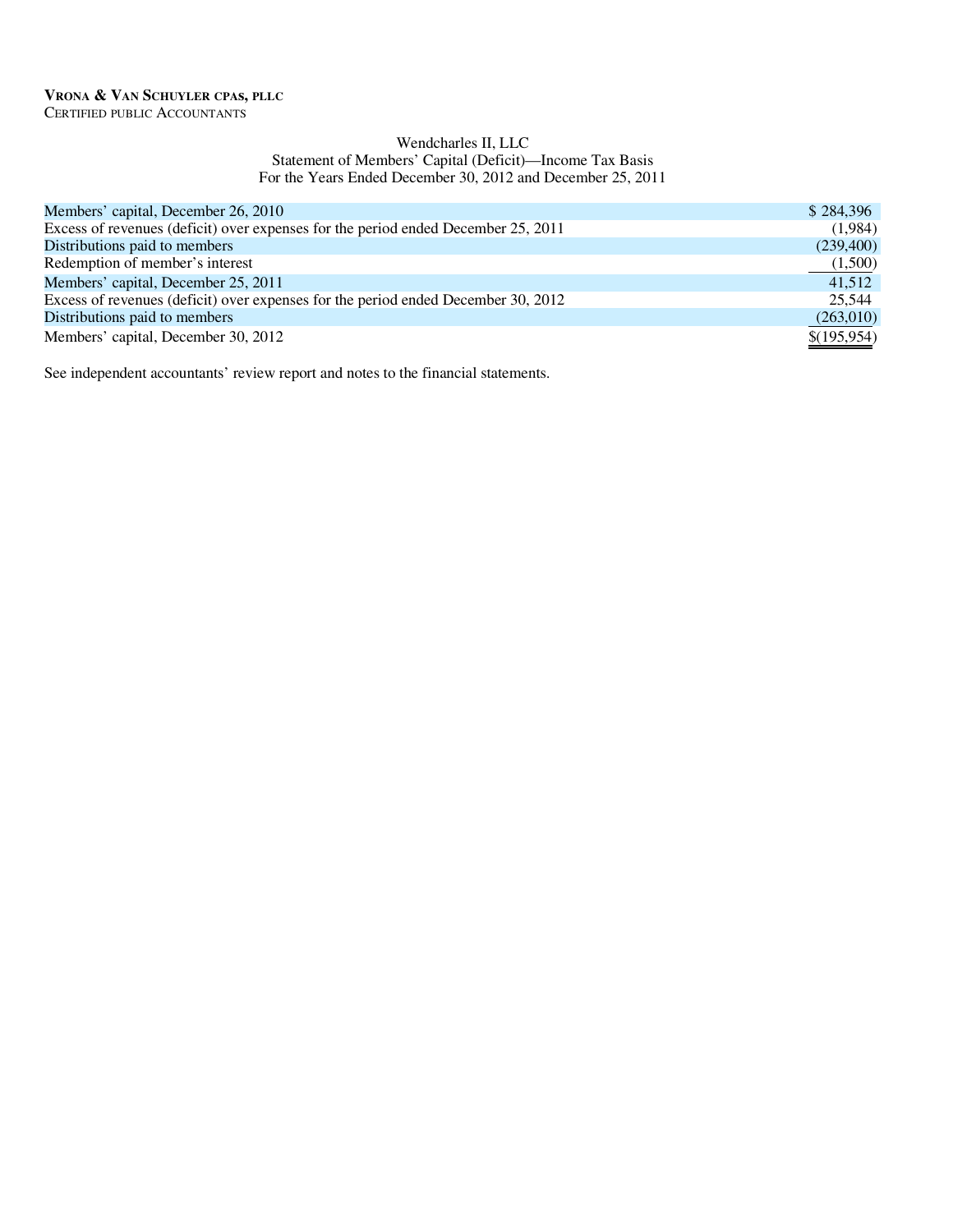### Wendcharles II, LLC Statement of Cash Flows—Income Tax Basis For the Years Ended December 30, 2012 and December 25, 2011

|                                                                        | 2012         | 2011          |
|------------------------------------------------------------------------|--------------|---------------|
| Cash flows from operating activities:                                  |              |               |
| Excess (deficiency) of revenues over expenses                          | 25,544<br>S. | (1,984)<br>S. |
| Adjustments to reconcile to net cash provided by operating activities: |              |               |
| Depreciation and amortization                                          | 549,266      | 396,832       |
| Decrease (increase) in inventories                                     | (16,339)     | (11,041)      |
| Decrease (increase) in prepaid expenses and other current assets       | (8,227)      | 298           |
| Increase (decrease) in accounts payable, accrued expenses and taxes    | 124,466      | 89,691        |
| (Gain)/loss on (sale)/disposal of assets                               | 76,111       | 3,569         |
| Total adjustments                                                      | 725,277      | 479,349.      |
| Net cash provided by operating activities                              | 750,821      | 477,365       |
| Cash flows from investing activities:                                  |              |               |
| Capital expenditures, tangible and intangible assets                   | (613, 409)   | (137,570)     |
| Net cash provided by (used in) investing activities                    | (613, 409)   | (137,570)     |
| Cash flows from financing activities:                                  |              |               |
| Repayments of note payable                                             | (126, 875)   | (98, 807)     |
| Members' distributions                                                 | (263,010)    | (239, 400)    |
| Redemption of member's interest                                        |              | (1,500)       |
| Proceeds from loan                                                     | 360,000      | 50,000        |
| Net cash provided by (used in) financing activities                    | (29, 885)    | (289,707)     |
| Net increase (decrease) in cash                                        | 107,527      | 50,088        |
| Cash, beginning of period                                              | 344,168      | 294,080       |
| Cash, end of period                                                    | \$451,695    | \$344,168     |
| Supplemental Information:                                              |              |               |
| Interest paid during the year                                          | 53,818       | 42,155<br>S.  |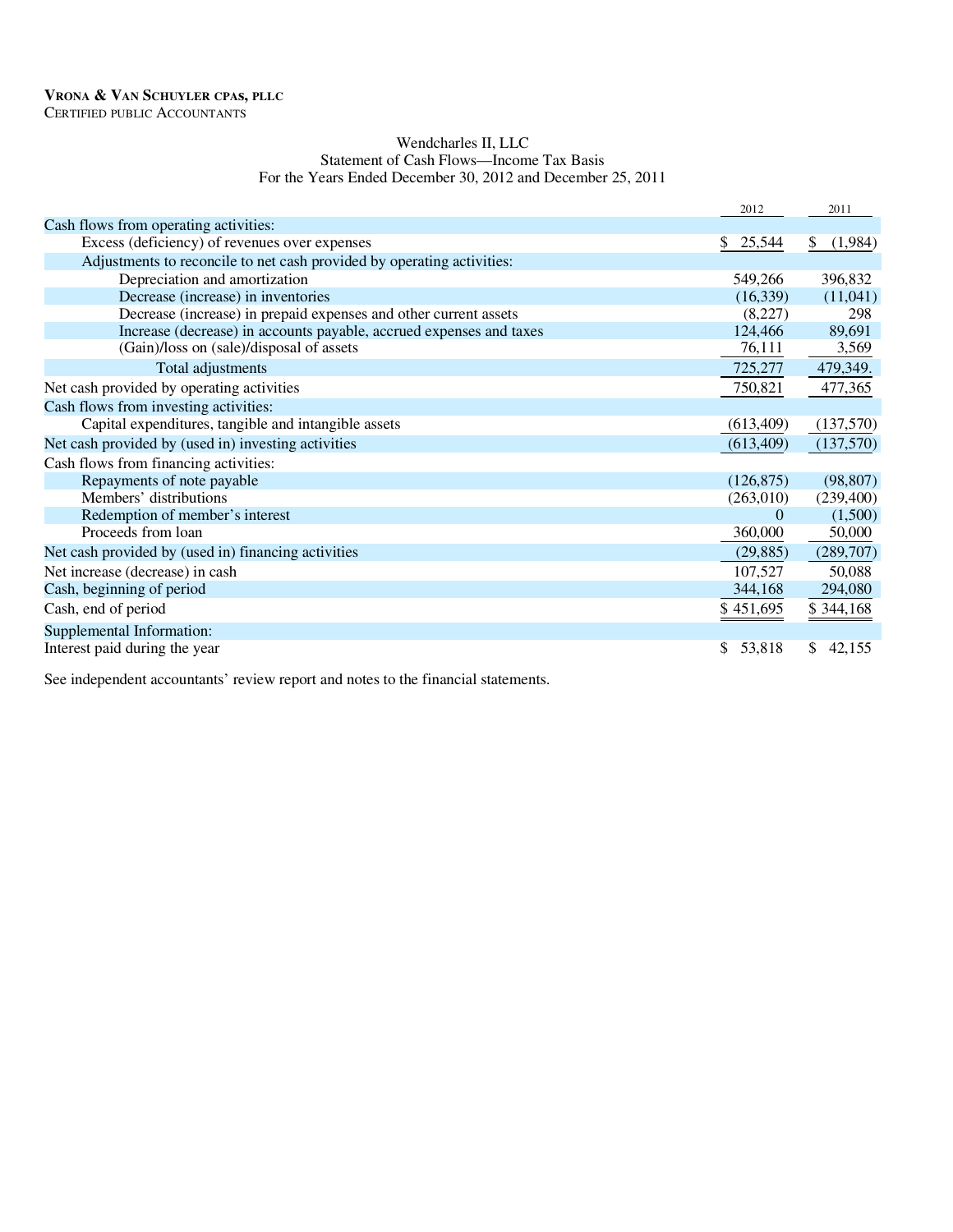## Note 1—Summary of Significant Accounting Policies

(A) The Company:

Wendcharles II, LLC was formed on June 24, 2008 pursuant to the South Carolina Code of Laws to acquire, own and operate six existing Wendy's Old Fashioned Hamburger Restaurants in the Charleston, South Carolina metropolitan area. As part of the same overall transaction, another South Carolina limited liability company, Wendcharles I, LLC, affiliated with the Company by certain common management and ownership interests, acquired eleven other existing Wendy's Old Fashioned Hamburger Restaurants in and proximate to North Charleston. The restaurants were all acquired from one unrelated seller for an aggregate purchase price of \$5,760,000, less net adjustments to the Company of approximately \$14,000. The Company's recorded goodwill in the amount of approximately \$4,060,000. The purchase price was financed principally by a \$3,500,000 loan from Bank of America, with the balance provided by capital contributions of the members. The acquisition closed and restaurant operations commenced on September 16, 2008.

The leases for the six leasehold estates, all in South Carolina, were assigned to the Company from different lessors. Two locations each are in Goose Creek and Summerville and one each is in North Charleston and Moncks Corner as follows: Goose Creek: 101 Red Bank Road; and 601 St. James Avenue; Summerville: 740 North Main Street; and 10012 Dorchester Road; North Charleston: 7440 Northwoods Boulevard; and Moncks Corner: 515 North Highway 52.

The Company is to continue in perpetuity, except it is to be dissolved as a result of the sale of all business operations or the sale of all or substantially all of its assets, in each of such cases upon the receipt of the consideration therefor in cash or the reduction to cash of non-cash consideration, or upon the occurrence of certain events as set forth in the operating agreement. (See Note 5B).

On December 26, 2011 the Company purchased the assets for a restaurant located at Sam Rittenberg Boulevard in Charleston, North Carolina from Wendcharles II, LLC, a related party. The Company also assumed the lease for the property. (See Notes 1A and 4B).

The Company currently operates seven restaurants, all of which are leased. (See Note 4B).

(B) Income Tax Basis of Accounting:

The Company is treated as a partnership for federal and South Carolina income tax purposes. The accompanying financial statements have been prepared on the basis of accounting used to prepare the Company's federal partnership return. Such other comprehensive basis of accounting differs in certain respects from generally accepted accounting principles. Accordingly, the accompanying financial statements are not intended to present financial position and results of operations in accordance with generally accepted accounting principles.

See accountants' review report.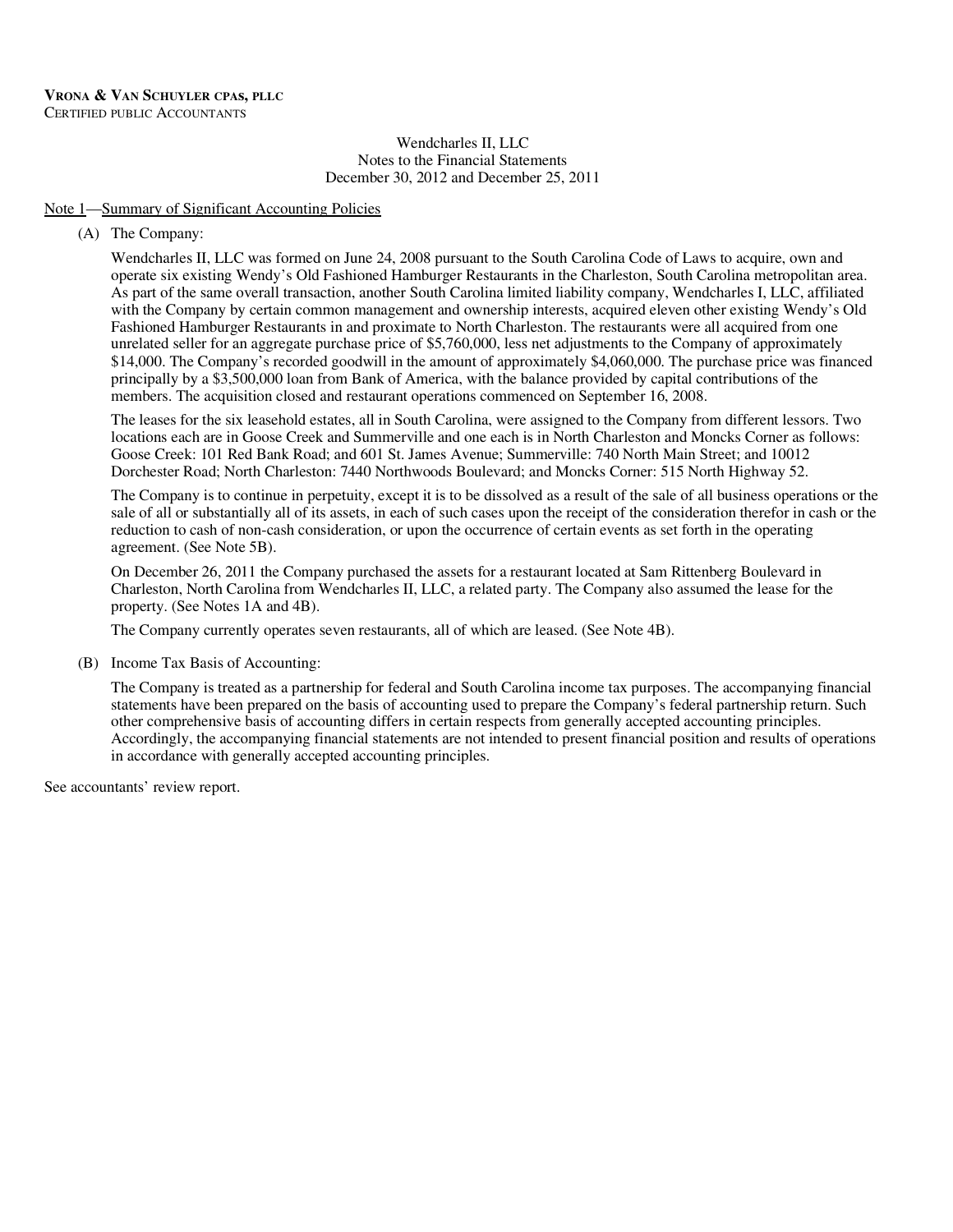### Note 1—Summary of Significant Accounting Policies—(Continued):

(C) Inventories:

Inventories represent food and supplies and are stated at cost.

(D) Property, Equipment and Depreciation:

Property and equipment are stated at cost. Depreciation is provided by application of the straight-line method over depreciable lives as follows:

| Land improvements      | 15 to 39 years |
|------------------------|----------------|
| Leasehold improvements | 15 to 39 years |
| Restaurant equipment   | 5 to 7 years   |

If it had qualifying property placed in service during the year, the Company has taken additional depreciation deductions in accordance with the federal government's enactment of the Economic Stimulus Act of 2008, amended by the American Recovery and Reinvestment Act of 2009, the Small Business Jobs Act of 2010, and the Tax Relief, Unemployment Insurance Reauthorization and Job Creation Act of 2010.

(E) Goodwill:

Goodwill, representing the excess of the purchase price over the fair value of the assets acquired, is amortized over fifteen years.

(F) Deferred Costs:

The Company capitalized the costs incurred in obtaining its financing and its leases. These costs are amortized over the life of the loan.

(G) Income Taxes:

The Company was organized as a Limited Liability Company under the laws of South Carolina and is not subject to any federal or state income tax. For federal and South Carolina income tax purposes, the Company is treated as a partnership. Accordingly, each member is required to report on his federal and applicable state income tax return his distributive share of all items of income, gain, loss, deduction, credit and tax preference of the Company for any taxable year, whether or not any cash distribution has been or will be made to such member.

The Company's tax returns are subject to examination by the Federal and State taxing authorities. The tax laws, rules and regulations governing these returns are complex, technical and subject to varying interpretations. If an examination required the Company to make adjustments, the profit or loss allocated to the members would be adjusted accordingly. Management believes the Company is no longer subject to tax examinations for the years prior to 2009.

Although income tax rules are used to determine the timing of the reporting of revenues and expenses, non-taxable revenues and non-deductible expenses are included in the determination of net income in the accompanying financial statements.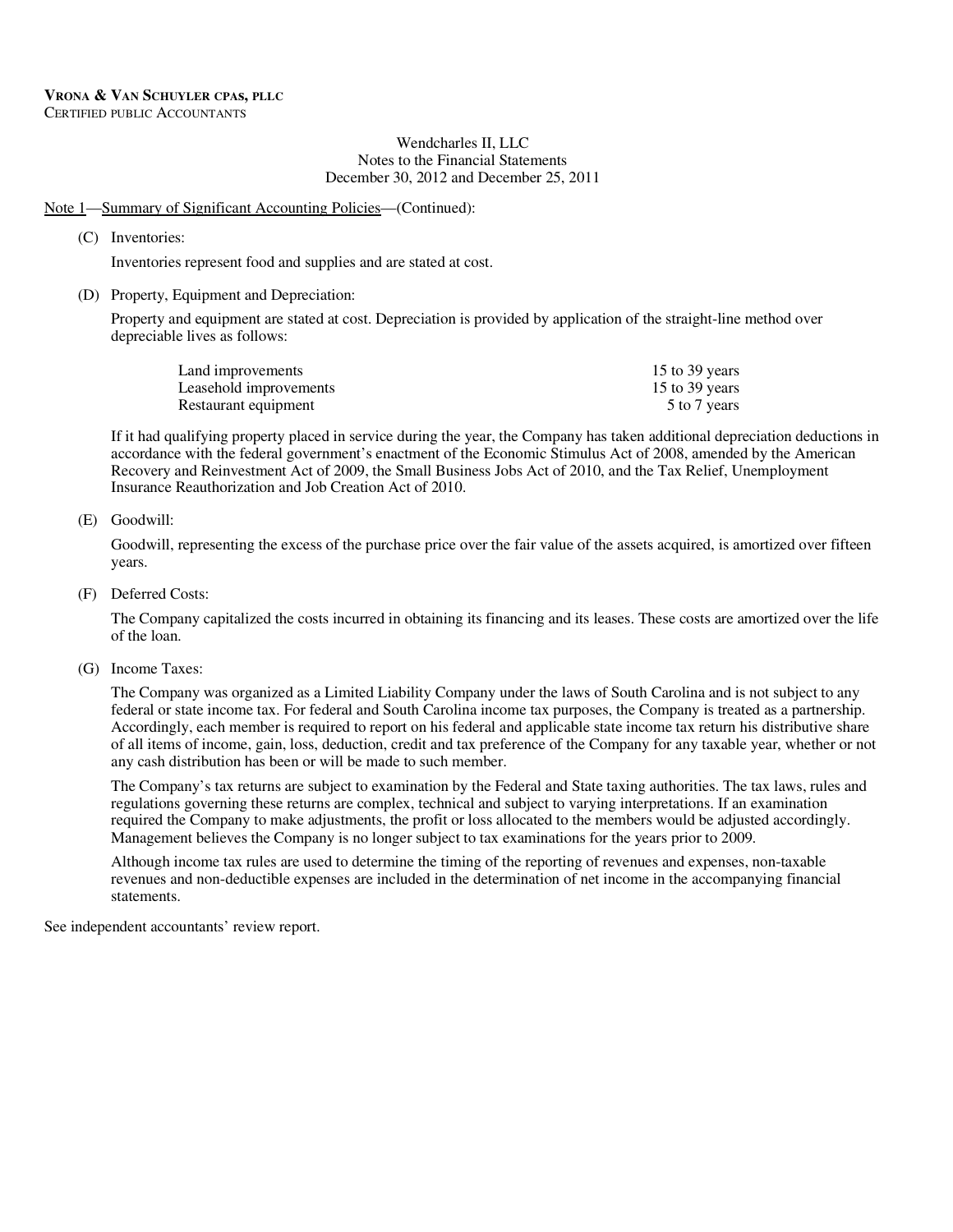### Note 1—Summary of Significant Accounting Policies—(Continued):

(H) Fiscal Year:

The Company's annual accounting period is a fiscal year ending on the last Sunday of December. The 2012 fiscal year represents 53 weeks and the 2011 fiscal year represents 52 weeks.

(I) Cash:

The Company maintains its cash in various banks. The accounts at each bank are guaranteed by the Federal Deposit Insurance Corporation, to a maximum of \$250,000. At any time during the year, the cash balance may exceed \$250,000.

(J) Use of Estimates:

The preparation of financial statements in conformity with the income tax basis of accounting requires management to make estimates and assumptions that affect certain reported amounts and disclosures. Accordingly, actual results could differ from these estimates.

(K) Advertising:

The Company expenses all advertising costs when incurred.

#### (L) Sales Tax:

The Company collects sales tax and remits to the state of South Carolina. The liability is reflected in taxes payable on the balance sheet.

### Note 2—Property and Equipment

Property and equipment consist of the following:

|                                | 2012      | 2011      |
|--------------------------------|-----------|-----------|
| Land improvements              | 220,620   | 160,325   |
| Leasehold improvements         | 752,127   | 520,764   |
| Restaurant equipment           | 1,209,120 | 1,020,519 |
| Total                          | 2,181,867 | 1,701,608 |
| Less: Accumulated depreciation | 1,578,369 | 1,190,041 |
| Property and equipment, net    | 603,498   | 511,567   |

### Note 3—Acquisition Debt

At the closing of the purchase transaction, the Company and its affiliate, Wendcharles I, LLC, jointly obtained a \$3,500,000 loan from Bank of America, with interest at a floating rate, initially equal to the thirty-day adjusted LIBOR plus 250 basis points for the period commencing on the closing date until four quarterly financial reports have been submitted and reviewed in accordance with the loan agreement and, thereafter, equal to the thirty day adjusted LIBOR plus a margin based on the funded debt to earnings before interest, taxes depreciation and amortization ("EBITDA") ratio. Based on the relative values of the leasehold interests acquired, \$1,800,000 and \$1,700,000, representing 51% and 49%, respectively, of the total principal amount, were recorded on the books of the Company and its affiliate, although they are jointly and severally liable for the loan.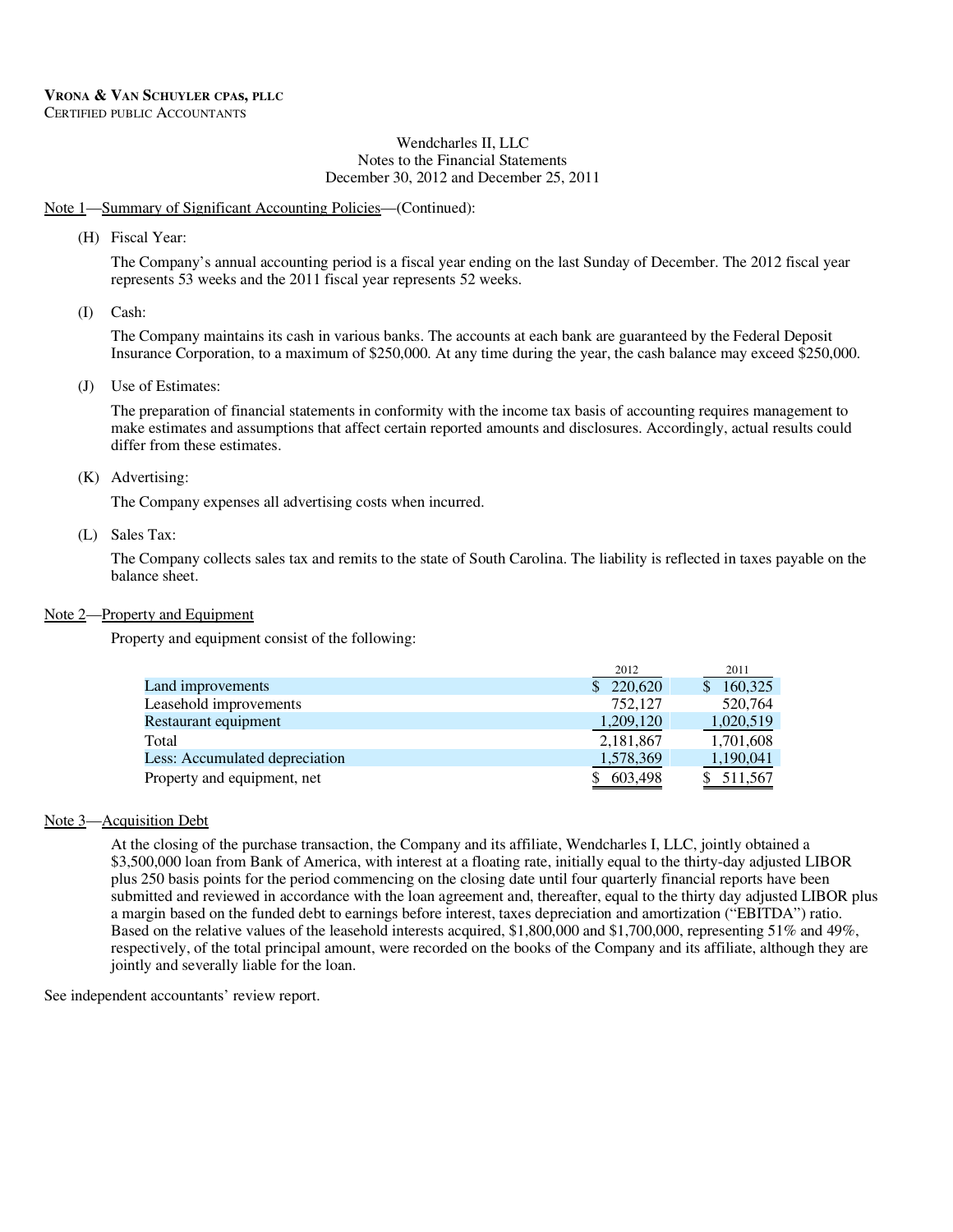#### Note 3—Acquisition Debt—(Continued):

Beginning on November 1, 2008 and ending on August 1, 2015, monthly payments of interest and principal are due in an amount sufficient to amortize the loan over 13.5 years. LIBOR is adjusted on the first business day of each month. The loan matures on August 16, 2015. The loan may be prepaid at any time upon five days written notice, in minimum increments of \$250,000, provided the Companies pay any costs incurred by the bank in the termination of any interest swap agreements between the parties.

The Loan was guaranteed by two of the Companies three managing members until the later occurrence of one year from the closing date or the date the Companies achieve a combined funded debt to EBITDA ratio of less than 3.75 to 1.00 for two consecutive quarters. (See Note 4C). The guarantee was released by the lender on March 31, 2010.

The loan is secured by all the assets of each company. The agreement contains various standard affirmative and negative covenants as well as certain formula-based covenants. At December 30, 2012, the companies were not in compliance with these formula-based covenants.

The Company's share of the estimated aggregate annual principal amounts required on the note through maturity are as follows: 2013: \$108,080; 2014: \$114,748; and 2015: \$1,089,478.

In October 2011 the Company borrowed \$50,000 from M&T Bank for restaurant equipment. Repayment terms are monthly payments of \$1,388 plus interest at 3.24% for 36 months.

Future annual principal payments are as follows:

| 2013 | \$16,667                              |
|------|---------------------------------------|
| 2014 | 11,666<br>$\sim$ $\sim$ $\sim$ $\sim$ |
|      | \$28,333                              |

In August and October 2012 the Company borrowed two \$180,000 notes from Wendcapital LLC for renovations. Each note has a repayment term of \$1,757 per month which includes interest at 6%. Each loan matures on August 1, 2024. Additional interest may be charged if certain performance based sales are realized.

The future annual principal payments are as follows:

| 2013       | \$21,503  |
|------------|-----------|
| 2014       | 22,829    |
| 2015       | 24,237    |
| 2016       | 25,732    |
| 2017       | 27,320    |
| Thereafter | 232,345   |
|            | \$353,966 |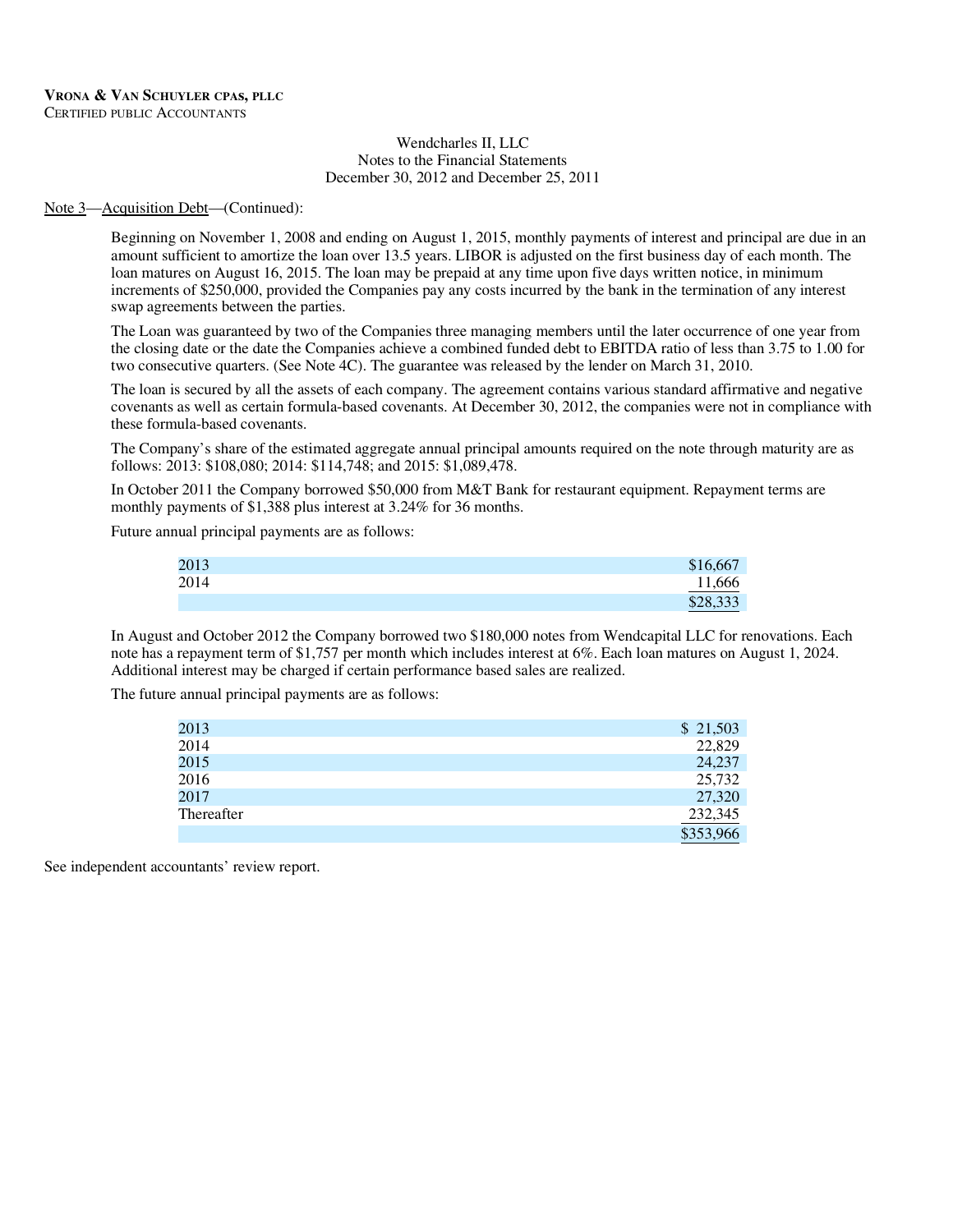#### Note 4—Commitments and Contingencies

#### (A) Franchise Agreement Commitments:

The Company is the franchisee for the seven Wendy's restaurants it owns and operates. The franchise agreements obligate the Company to pay to Wendy's International a monthly royalty equal to 4% of the gross sales of each restaurant, or \$250, whichever is greater. The Company must also pay to Wendy's National Advertising Program 3.25% of the gross sales and spend not less than .75% of the gross sales of each restaurant for local and regional advertising.

#### (B) Minimum Operating Lease Commitments:

The lease for the restaurant located at 101 Red Bank Road in Goose Creek has a primary term that expires on November 30, 2032 and includes two five-year renewal options. The annual rent for the lease is \$96,000. In addition the Company is required to pay percentage rent equal to 10% of gross sales in excess of \$1,150,000.

The lease for the restaurant located at 740 North Main Street in Summerville had a primary term that expired on June 20, 2004. The current term expires on June 20, 2014 and includes two remaining five-year renewal options. The annual rent is \$67,628 for all terms of the lease.

The lease for the restaurant located at 1295 West Dorchester Road in Summerville had a primary term that expired on April 30, 1995. The current term expires on April 30, 2015. The annual rent is \$56,012 for all terms of the lease. In addition the Company is required to pay percentage rent equal to 6% of gross sales in excess of base rent.

The lease for the restaurant located at 7440 Northwoods Blvd in North Charleston has a primary term that expires on November 8, 2020 an includes two ten year renewal options. The current annual rent for the lease is \$123,237 through November 30, 2015. At that time and on each five year anniversary thereafter, annual rent will be increased by the previous year's annual rent multiplied by 5%. In addition the Company is required to pay percentage rent equal to 6% of gross sales in excess of base rent.

The lease for the restaurant located at 601 St. James Avenue in Goose Creek has a primary term that expires on March 31, 2025 and includes two five-year renewal options. The current annual rent for the lease is \$107,737 through March 31, 2013. At that time and on each April 1 thereafter, annual rent will be increased by the previous year's annual rent multiplied by 1%.

The lease for the restaurant located at 515 North Highway 52 in Moncks Corner has a primary term that expires on November 30, 2025 and includes two five-year renewal options. The current annual rent for the lease is \$128,843. On each December 1 thereafter, annual rent will be increased by the previous year's annual rent multiplied by 1.5%.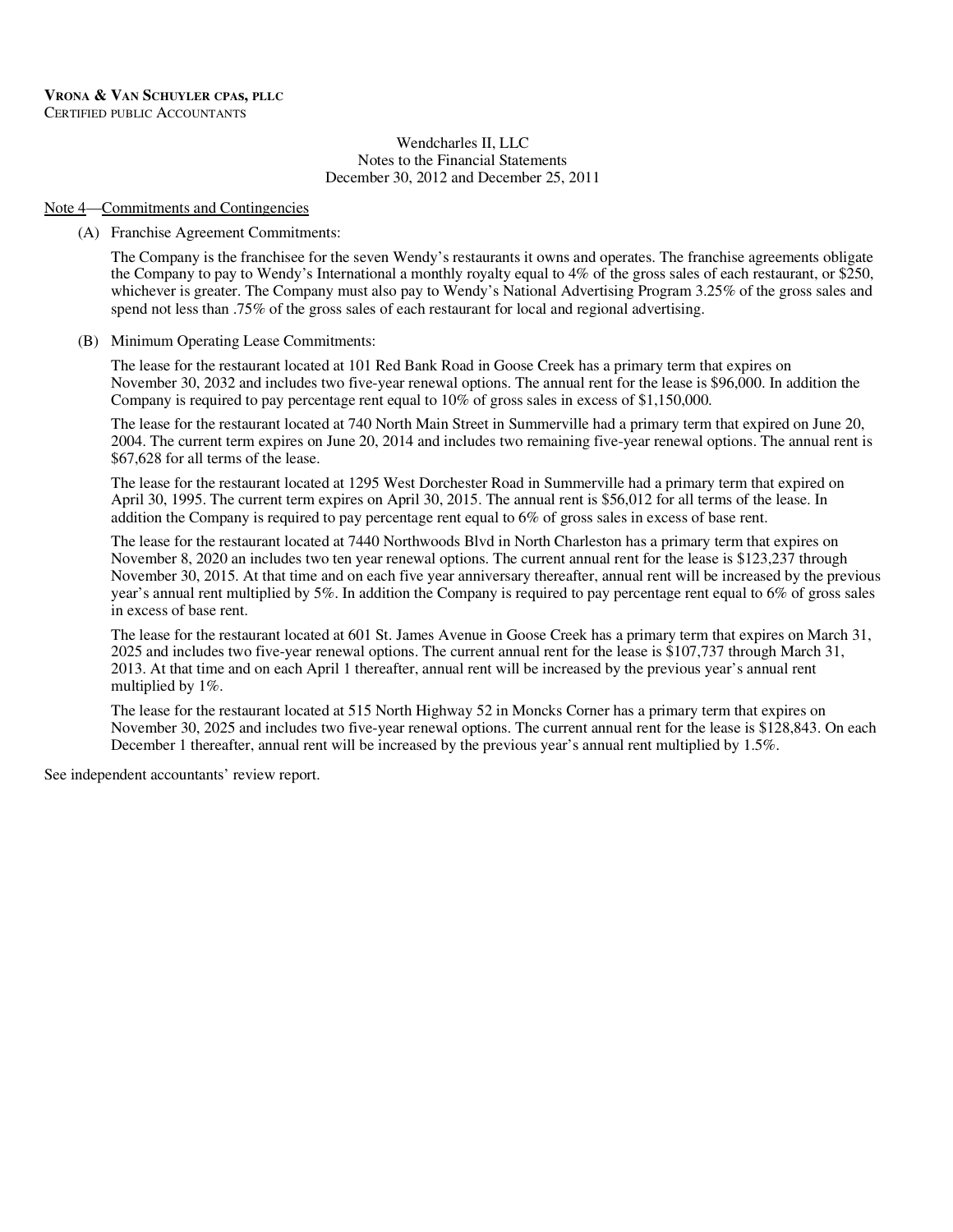#### Note 4—Commitments and Contingencies—(Continued):

#### (B) Minimum Operating Lease Commitments—continued:

Rent expense was \$759,947 in 2012 and \$620,867 in 2011 including percentage rent of \$85,390 in 2012 and \$24,239 in 2011.

The lease for the restaurant located at 1721 Sam Rittenberg Boulevard in Charleston has a primary term that expires on November 6, 2021 and includes two five-year renewal options. The annual rent is \$76,920. In addition the Company is required to pay percentage rent equal to 7% of gross sales.

The Company is required to pay all realty taxes, insurance, routine maintenance and common charges for the above leases.

Future annual minimum rentals are as follows:

| 2013       | 656,376<br>$\mathbb{S}^-$ |
|------------|---------------------------|
| 2014       | 623,694                   |
| 2015       | 557,980                   |
| 2016       | 548,048                   |
| 2017       | 551,179                   |
| Thereafter | 4,255,883                 |
|            | \$7,193,160               |

(C) Financial and Operational Advisory Services Agreement:

The Company has a financial and operational advisory services agreement with three of its corporate officers. The agreement provides for these officers to: Consult with and advise the Company on applicable financial and/or operational matters and if required by the Company's debt, lease or franchise agreements, to which they are signatories, to remain ready, willing and able to maintain such status for the benefit of the Company, except where such guarantees are not needed; and remain able to provide such additional personal guarantees as, within their sole discretion, may reasonably be necessary to maintain the business of the Company. The initial term expires December 2011, and is automatically renewable annually thereafter, as long as the Company remains in business. The agreement also provides for the reimbursement of reasonable expenses incurred by the individuals in fulfilling their duties. The aggregate annual fee under this agreement is \$18,000. (See Note 6A).

#### Note 5—Capitalization and Operating Agreement

(A) Capitalization:

The Company's initial capitalization consisted of 800 units, of which 42 and 32 were sold to two managing members at \$100 per unit, or \$7,400 in the aggregate, and 64 units were sold to the third managing member at \$156 per unit, or \$10,000 in the aggregate. Of the remaining 646 units, 83 were sold at \$100 per unit, or \$8,300 in the aggregate, and 579 units were sold at per unit contributions of \$2,300 totaling \$1,331,700. All contributions totaled \$1,357,400. (See Note 5B).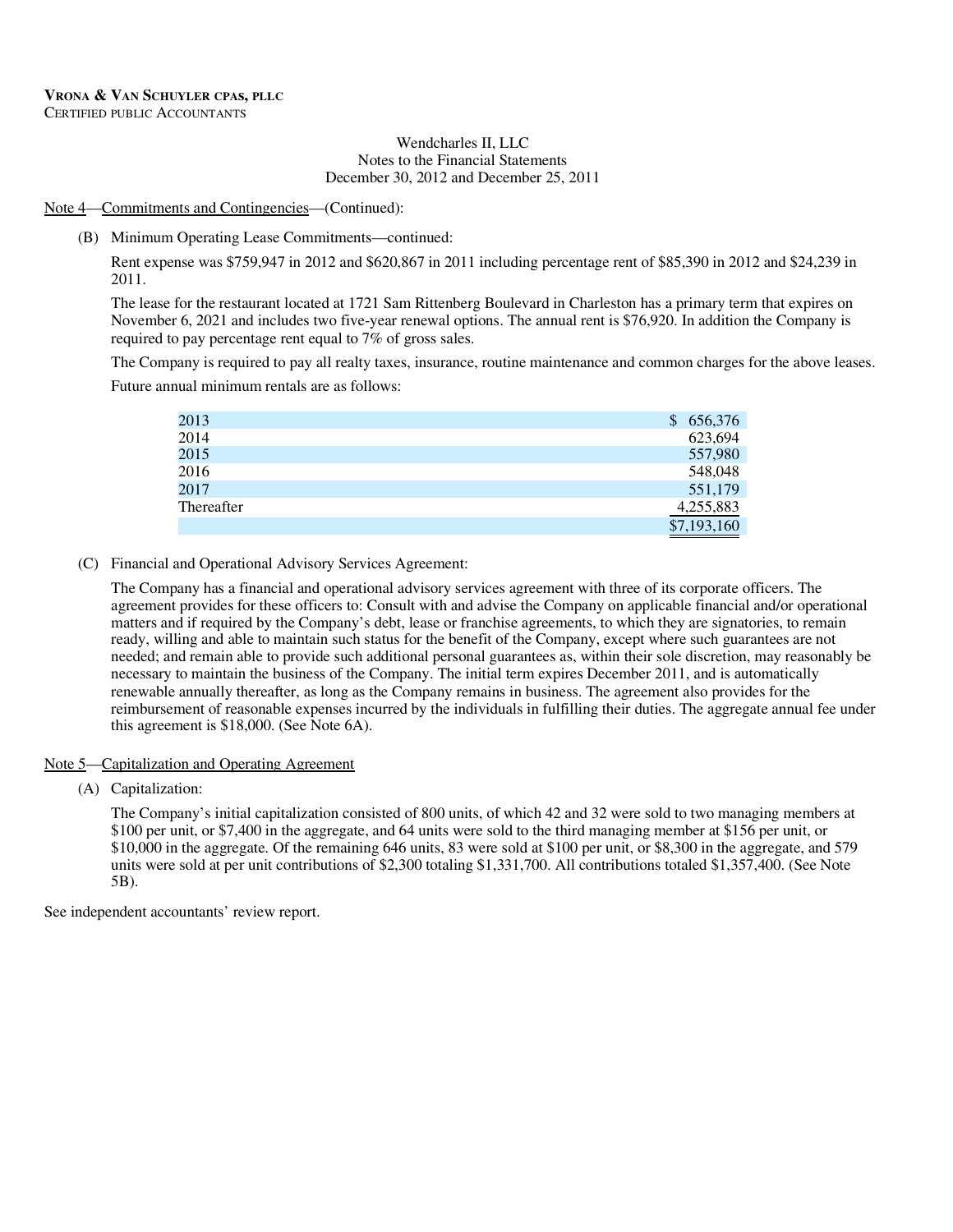#### Note 5—Capitalization and Operating Agreement—(Continued):

#### (B) Operating Agreement:

All purchasers of membership interests are parties to the Company's operating agreement which provides for the capitalization and operation of the Company, distributions to members and transfers of interests. Members' consents representing 75% of all membership interests are required for the following actions: Change in the operating agreement; voluntary dissolution; sale or exchange of substantially all assets; merger or consolidation; incurrence of debt or refinancing other than in the ordinary course of business or in connection with entering new or unrelated businesses; and removal of a manager, for cause. Members are not required to make up negative capital accounts.

Distributions either from cash flow generated by operations or capital transactions (as defined) other than capital contributions are made at the sole discretion of the managers, acting unanimously. Managers are elected by the members. Outside liens against membership interests are prohibited. For permitted transfers of membership interests, book value is equal to assets less liabilities using the income tax method/accrual basis of accounting, except for transfers involving the interest owned by the Company's President, in which case a special valuation adjustment is required through August 2013.

Members wishing to sell their interests shall submit their request in writing, together with appropriate documentation setting forth the terms of such sale, to the managing members, who within thirty days and at their sole discretion, shall approve or disapprove of such sale. If not approved, the managing members within fourteen additional days may elect to have the Company purchase the offered units at the stated terms. Such action by the managing members is to be by simple majority. If the managing members determine that the offered interests are not to be redeemed by the Company, then the interests shall be offered to the remaining members of the Company, pro-rata at the same offered terms, who will have 14 additional days to purchase the offered shares. If the interests are not purchased by the members, then they may be sold to the third-party purchaser at the offered terms, but the purchaser must become bound by the terms of the operating agreement. Membership interests may also be transferred to family members or trusts or by reason of death or incompetence.

In the event of a termination of a member's interest by death, retirement, resignation, expulsion, bankruptcy, incompetence, or in the case of a member that is not a natural person—dissolution, the Company must be dissolved unless it is continued by the consent of all the remaining members. Non-consenting members are deemed to offer and authorized representatives or trustees of deceased or bankrupt members may offer the applicable membership interest, first to the Company, and then to the consenting (continuing) members. In such case, the offered interests must be purchased by either the Company or one or more of the consenting members. Such purchases, unless made by the Company, are to be made pro-rata to the existing interests of purchasing members, unless they agree otherwise or there is only one purchasing member.